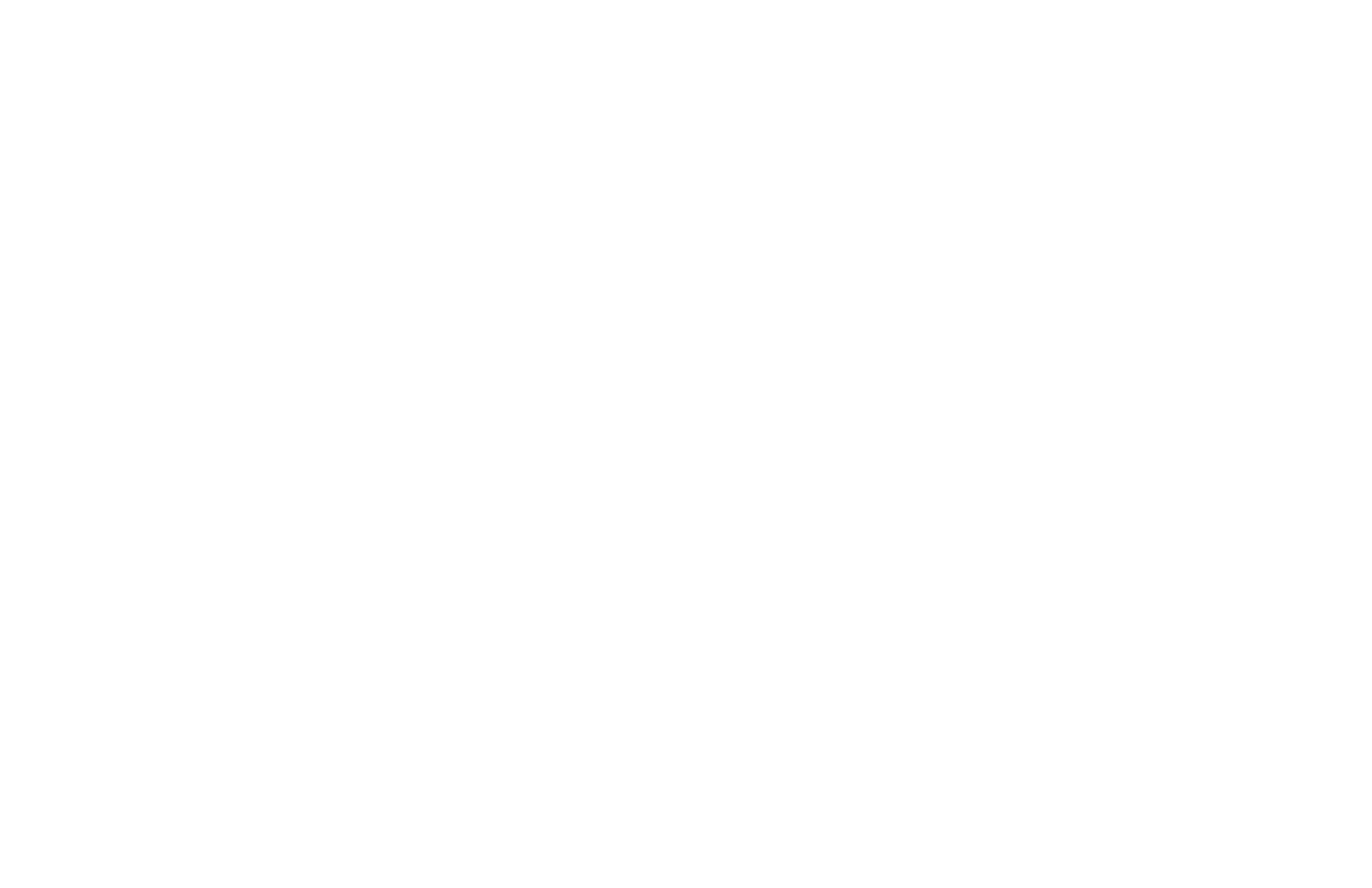# *~ This Book is Dedicated to Dennis Jackson ~*

We want to dedicate this year's analysis summary to Denny Jackson. For many years it was Denny who compiled and produced the analysis summary for South Central Minnesota.

Denny died in July 2004 after a battle with lung cancer. He was Dean of the Agribusiness and Management Education Department at South Central Technical College from 1986 - 2004. Denny built quite a list of accomplishments, and received many accolades during his all-too-short lifetime.

With the death of Denny, we have lost one of the real leaders in the nation in the field of management education. But more importantly, the life of a generous and caring family man, professional educator and true friend was ended much too soon. Those of us who were privileged to know him and work with him will always be influenced by his example.

**` ` ` ` ` ` ` ` ` ` ` ` ` ` ` ` ` ` ` ` ` ` ` ` ` ` ` ` ` ` ` ` ` ` ` ` ` ` ` ` ` ` ` `** 

# **Celebrating 50 Years and Looking Forward Minnesota's Farm Business Management Program**

Half a century later, after serving thousands of farm businesses, Farm Business Management Education in Minnesota is celebrating its golden anniversary. But it's not stopping there. Like any enduring, reliable organization or relationship, this program has vision, values, and goals to sustain it through unpredictable times.

Historically, Farm Business Management Education has be a part of Education Programs in Minnesota high schools and post-secondary levels since 1953. From the early cooperative efforts of the State Department of Education and the Department of Agriculture Education (University of Minnes the program has expanded to serve over  $5,000$  farm busing each year in Minnesota. The Farm Business Management Program is now an integral part of the Minnesota State Colleges and Universities System (MnSCU).

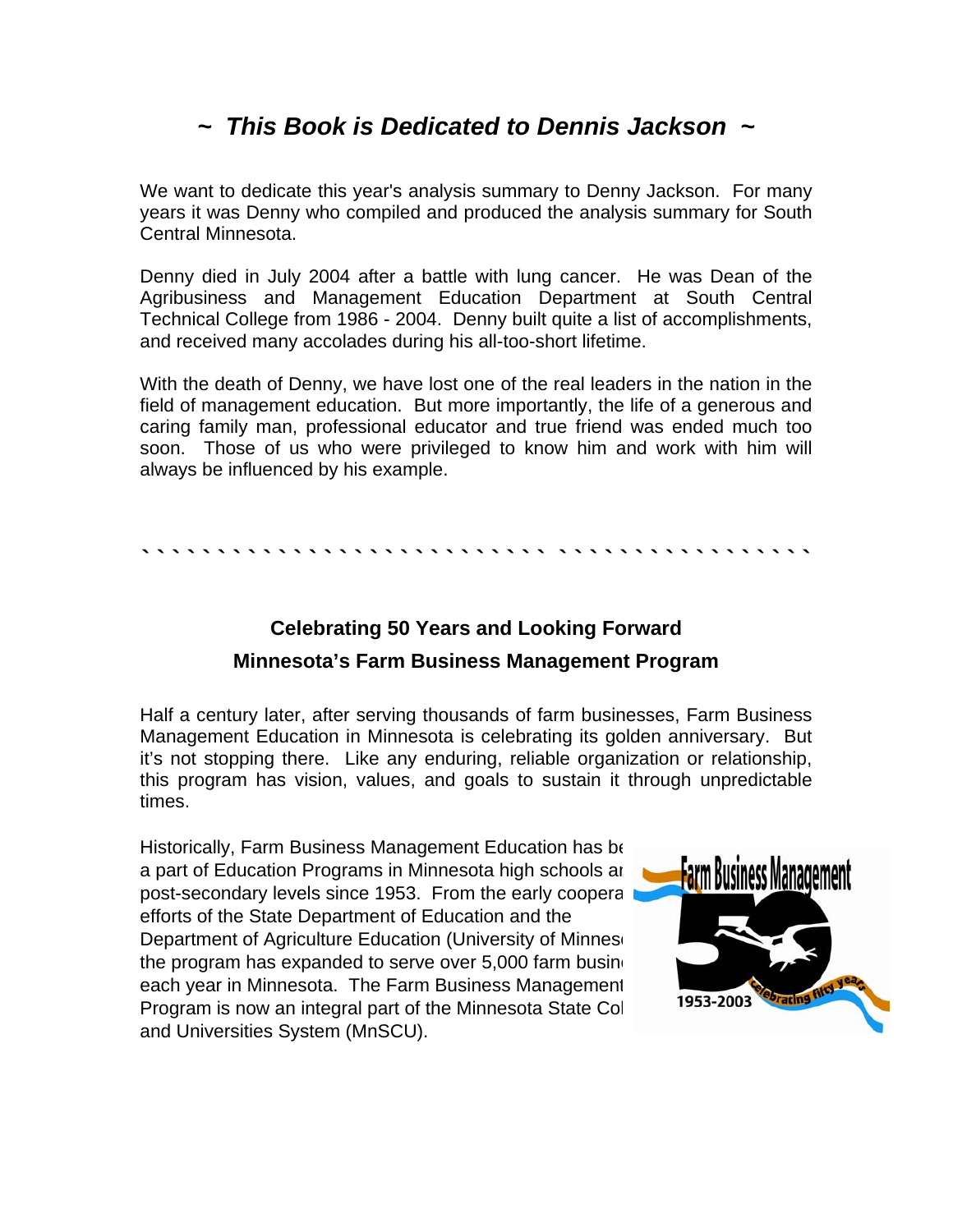### **2004 ANNUAL FARM BUSINESS MANAGEMENT PROGRAM REPORT SOUTH CENTRAL and SOUTHWESTERN MINNESOTA**

#### **Al Brudelie, Dean of Management Education**  *Table of Contents*

| Page |
|------|
|      |

|                          | Dedication to Dennis Jackson                                                                                                                                                                                                                                                                                                                                                                                                                                                                                                                    |                |
|--------------------------|-------------------------------------------------------------------------------------------------------------------------------------------------------------------------------------------------------------------------------------------------------------------------------------------------------------------------------------------------------------------------------------------------------------------------------------------------------------------------------------------------------------------------------------------------|----------------|
| <b>Table of Contents</b> |                                                                                                                                                                                                                                                                                                                                                                                                                                                                                                                                                 | 1              |
|                          |                                                                                                                                                                                                                                                                                                                                                                                                                                                                                                                                                 | $\overline{2}$ |
|                          | $\begin{minipage}{0.9\linewidth} \begin{minipage}{0.9\linewidth} \begin{minipage}{0.9\linewidth} \begin{minipage}{0.9\linewidth} \begin{minipage}{0.9\linewidth} \end{minipage} \end{minipage} \begin{minipage}{0.9\linewidth} \begin{minipage}{0.9\linewidth} \begin{minipage}{0.9\linewidth} \end{minipage} \end{minipage} \begin{minipage}{0.9\linewidth} \begin{minipage}{0.9\linewidth} \begin{minipage}{0.9\linewidth} \end{minipage} \end{minipage} \begin{minipage}{0.9\linewidth} \begin{minipage}{0.9\linewidth} \begin{minipage}{0.$ | 3              |
|                          |                                                                                                                                                                                                                                                                                                                                                                                                                                                                                                                                                 | 4              |
| Farms in this Report     |                                                                                                                                                                                                                                                                                                                                                                                                                                                                                                                                                 |                |
|                          |                                                                                                                                                                                                                                                                                                                                                                                                                                                                                                                                                 | 5              |
|                          |                                                                                                                                                                                                                                                                                                                                                                                                                                                                                                                                                 | 6              |
|                          |                                                                                                                                                                                                                                                                                                                                                                                                                                                                                                                                                 | $\overline{7}$ |
|                          | <b>Regional Financial Data</b>                                                                                                                                                                                                                                                                                                                                                                                                                                                                                                                  |                |
|                          |                                                                                                                                                                                                                                                                                                                                                                                                                                                                                                                                                 | 8              |
|                          | Farm Income Statement (Income)<br>Farm Income Statement (Expense)<br>All Allen Content (Expense)                                                                                                                                                                                                                                                                                                                                                                                                                                                | 9              |
|                          |                                                                                                                                                                                                                                                                                                                                                                                                                                                                                                                                                 | 10             |
|                          | Inventory Changes (Detail) (Changer Changes Contains) (Detail) (Changes (Detail)                                                                                                                                                                                                                                                                                                                                                                                                                                                                | 11             |
|                          |                                                                                                                                                                                                                                                                                                                                                                                                                                                                                                                                                 | 12             |
|                          |                                                                                                                                                                                                                                                                                                                                                                                                                                                                                                                                                 | 13             |
|                          |                                                                                                                                                                                                                                                                                                                                                                                                                                                                                                                                                 | 14             |
|                          | Balance Sheet (Cost Basis) (and according continuum control of the Sheet (Cost Basis)                                                                                                                                                                                                                                                                                                                                                                                                                                                           | 15             |
|                          |                                                                                                                                                                                                                                                                                                                                                                                                                                                                                                                                                 | 16             |
|                          |                                                                                                                                                                                                                                                                                                                                                                                                                                                                                                                                                 | 17             |
|                          |                                                                                                                                                                                                                                                                                                                                                                                                                                                                                                                                                 | 18             |
|                          |                                                                                                                                                                                                                                                                                                                                                                                                                                                                                                                                                 | 19             |
|                          |                                                                                                                                                                                                                                                                                                                                                                                                                                                                                                                                                 | 20             |
|                          |                                                                                                                                                                                                                                                                                                                                                                                                                                                                                                                                                 | 21             |
|                          | Household and Personal Expenses (and the material control of the Household and Personal Expenses (and the material control of the Household and Personal Expenses                                                                                                                                                                                                                                                                                                                                                                               | 22             |
|                          |                                                                                                                                                                                                                                                                                                                                                                                                                                                                                                                                                 | 23             |
|                          | Money Spent By the Average Farm in South Central and Southwestern Minnesota                                                                                                                                                                                                                                                                                                                                                                                                                                                                     | 24             |
|                          | <b>Regional Crop Information</b>                                                                                                                                                                                                                                                                                                                                                                                                                                                                                                                |                |
|                          |                                                                                                                                                                                                                                                                                                                                                                                                                                                                                                                                                 | 24             |
|                          |                                                                                                                                                                                                                                                                                                                                                                                                                                                                                                                                                 | $25 - 26$      |
|                          | Soybeans - Owned & Cash Rented Land Fig. 2014. The Soybeans - Owned & Cash Rented Land                                                                                                                                                                                                                                                                                                                                                                                                                                                          | $27 - 28$      |
|                          |                                                                                                                                                                                                                                                                                                                                                                                                                                                                                                                                                 | 29-30          |
|                          |                                                                                                                                                                                                                                                                                                                                                                                                                                                                                                                                                 | $31 - 32$      |
|                          |                                                                                                                                                                                                                                                                                                                                                                                                                                                                                                                                                 | 33-34          |
|                          | Corn Silage – Owned & Cash Rented Land (and manufacture continuum manufacture Corn Silage – Owned & Cash Rented Land                                                                                                                                                                                                                                                                                                                                                                                                                            | 35-36          |
|                          |                                                                                                                                                                                                                                                                                                                                                                                                                                                                                                                                                 | 37-38          |
|                          |                                                                                                                                                                                                                                                                                                                                                                                                                                                                                                                                                 | 39-40          |
|                          |                                                                                                                                                                                                                                                                                                                                                                                                                                                                                                                                                 | 41             |
|                          |                                                                                                                                                                                                                                                                                                                                                                                                                                                                                                                                                 | 42             |
|                          |                                                                                                                                                                                                                                                                                                                                                                                                                                                                                                                                                 |                |
|                          | Statewide Livestock Information                                                                                                                                                                                                                                                                                                                                                                                                                                                                                                                 |                |
|                          | Explanation of Individual Livestock Enterprise Analysis and Feed Prices Used                                                                                                                                                                                                                                                                                                                                                                                                                                                                    | 43             |
|                          |                                                                                                                                                                                                                                                                                                                                                                                                                                                                                                                                                 | 44             |
|                          |                                                                                                                                                                                                                                                                                                                                                                                                                                                                                                                                                 | 45             |
|                          |                                                                                                                                                                                                                                                                                                                                                                                                                                                                                                                                                 | 46             |
|                          |                                                                                                                                                                                                                                                                                                                                                                                                                                                                                                                                                 | 47             |
|                          |                                                                                                                                                                                                                                                                                                                                                                                                                                                                                                                                                 | 48             |
|                          |                                                                                                                                                                                                                                                                                                                                                                                                                                                                                                                                                 | 49             |
|                          | Contractee Production, Average per Pig Space                                                                                                                                                                                                                                                                                                                                                                                                                                                                                                    | 50             |
| Dairy,                   | Dairy Production, Average per Cow & per Cwt of Milk Produced                                                                                                                                                                                                                                                                                                                                                                                                                                                                                    | 51-52          |
|                          | Replacement Heifers, Average per Head                                                                                                                                                                                                                                                                                                                                                                                                                                                                                                           | 53             |
|                          |                                                                                                                                                                                                                                                                                                                                                                                                                                                                                                                                                 | 54             |
|                          | Heifers (For Sale), Average per Head                                                                                                                                                                                                                                                                                                                                                                                                                                                                                                            | 55             |
| Beef,                    | Dairy Steers, Average per Cwt Produced                                                                                                                                                                                                                                                                                                                                                                                                                                                                                                          | 56             |
|                          |                                                                                                                                                                                                                                                                                                                                                                                                                                                                                                                                                 | 57             |
|                          | Finish Beef Yearlings, Average per Cwt Produced                                                                                                                                                                                                                                                                                                                                                                                                                                                                                                 | 58             |
|                          |                                                                                                                                                                                                                                                                                                                                                                                                                                                                                                                                                 | 59             |
| Sheep,                   |                                                                                                                                                                                                                                                                                                                                                                                                                                                                                                                                                 | 60             |
|                          | <b>Enterprise Size Comparisons</b>                                                                                                                                                                                                                                                                                                                                                                                                                                                                                                              |                |
| Hogs,                    |                                                                                                                                                                                                                                                                                                                                                                                                                                                                                                                                                 | 61             |
|                          | Finish Feeder Pigs, Average per Cwt Produced                                                                                                                                                                                                                                                                                                                                                                                                                                                                                                    | 62             |
| Dairy,                   |                                                                                                                                                                                                                                                                                                                                                                                                                                                                                                                                                 | 63             |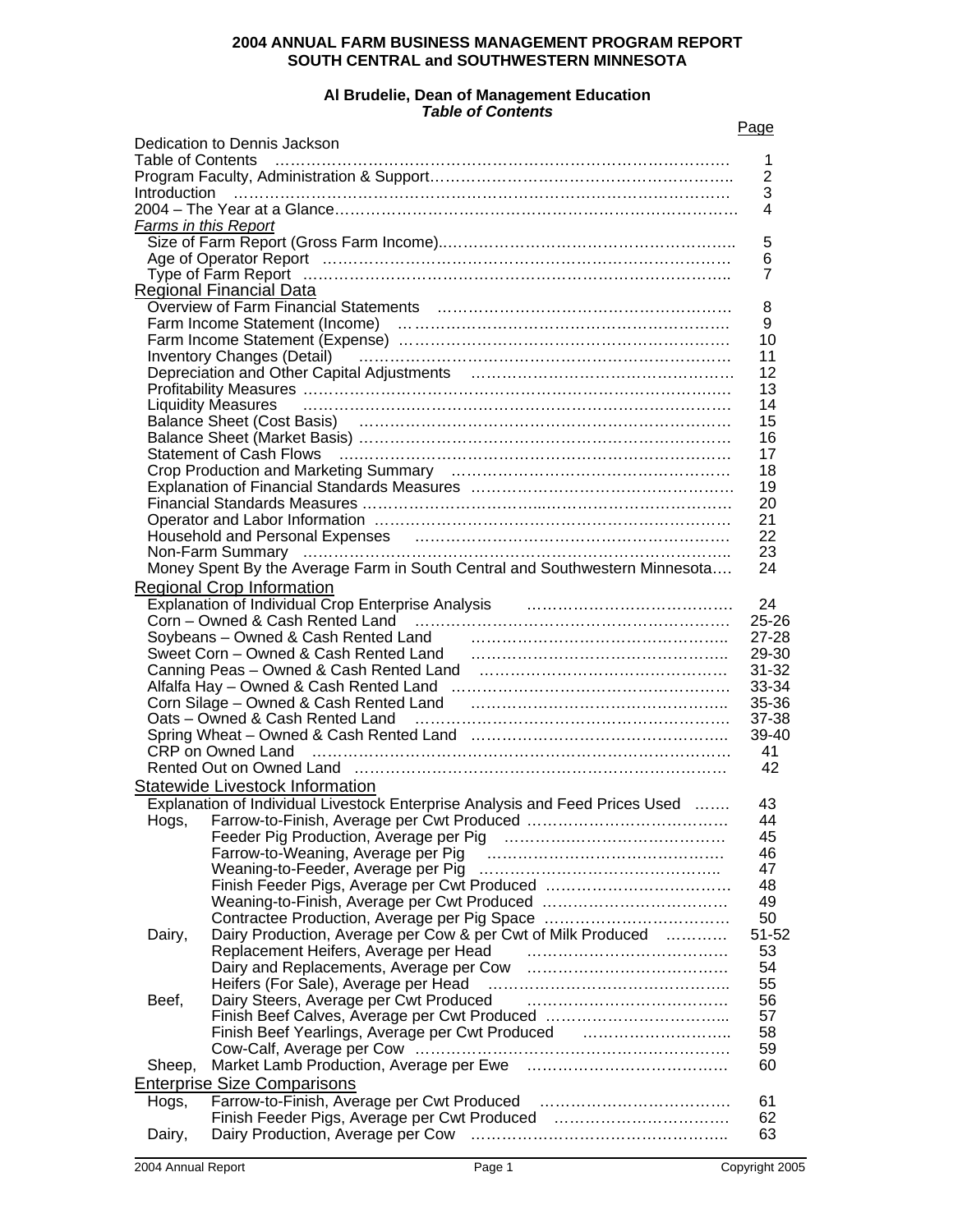## **South Central and Southwestern Minnesota Instructors Participating**

| Location                                                                                                                                                                                                                             | <b>Instructor</b>    |
|--------------------------------------------------------------------------------------------------------------------------------------------------------------------------------------------------------------------------------------|----------------------|
|                                                                                                                                                                                                                                      | <b>Kirk Roe</b>      |
|                                                                                                                                                                                                                                      | Al Roesler           |
| Fairfax and the contract of the contract of the contract of the contract of the contract of the contract of the contract of the contract of the contract of the contract of the contract of the contract of the contract of th       | <b>Brad Augustin</b> |
| Faribault <u>Designed and the contract of the contract of the contract of the contract of the contract of the contract of the contract of the contract of the contract of the contract of the contract of the contract of the co</u> | Gene Kuntz           |
|                                                                                                                                                                                                                                      | Larry Oraskovich     |
|                                                                                                                                                                                                                                      | Doug Wertish         |
| Fulda<br><u> 1989 - Johann Stein, mars an de Britannich (b. 1989)</u>                                                                                                                                                                | <b>Mike Dierks</b>   |
| Glencoe <u>experimental</u>                                                                                                                                                                                                          | Ron Lindeman         |
|                                                                                                                                                                                                                                      | Tim Radermacher      |
|                                                                                                                                                                                                                                      | Chad Benda           |
|                                                                                                                                                                                                                                      | <b>Mike Dierks</b>   |
| Lakefield and the contract of the contract of the contract of the contract of the contract of the contract of the contract of the contract of the contract of the contract of the contract of the contract of the contract of        | <b>Harry Gerdes</b>  |
|                                                                                                                                                                                                                                      | Paul Gorman          |
|                                                                                                                                                                                                                                      | Jim Marzolf          |
|                                                                                                                                                                                                                                      | <b>Brian Pfarr</b>   |
|                                                                                                                                                                                                                                      | <b>Troy Otto</b>     |
|                                                                                                                                                                                                                                      | Dennis Schroeder     |
|                                                                                                                                                                                                                                      | Ira Beckman          |
| Mt. Lake                                                                                                                                                                                                                             | Chad Benda           |
| New Prague                                                                                                                                                                                                                           | John Gintner         |
| New Ulm                                                                                                                                                                                                                              | <b>Rich Baumann</b>  |
| Nicollet <u>and the same of the same of the same of the same of the same of the same of the same of the same of the same of the same of the same of the same of the same of the same of the same of the same of the same of the </u> | Robin Schwieger      |
|                                                                                                                                                                                                                                      | Dave Larson          |
|                                                                                                                                                                                                                                      | John Woodford        |
| St. James                                                                                                                                                                                                                            | Larry Griffin        |
| Truman and the contract of the contract of the contract of the contract of the contract of the contract of the contract of the contract of the contract of the contract of the contract of the contract of the contract of the       | <b>Cliff Vrieze</b>  |
|                                                                                                                                                                                                                                      | Paul Bartz           |
| Welcome                                                                                                                                                                                                                              | <b>Larry Griffin</b> |
|                                                                                                                                                                                                                                      | <b>Bob Roesler</b>   |
| Worthington                                                                                                                                                                                                                          | <b>Mike Dierks</b>   |

A total of 750 farm business records were submitted to the Analysis Center prior to the date that averages were processed. On the basis of accuracy and completeness, 741 of these were included in this report. This report contains whole farm financial summaries and enterprise data for the major crop and livestock enterprises produced in South Central and Southwestern Minnesota. Additional data can be accessed at the MnSCU Farm Business Management website at [www.mgt.org](http://www.mgt.org/).

 *2004 Annual Report Page 2 Copyright 2005*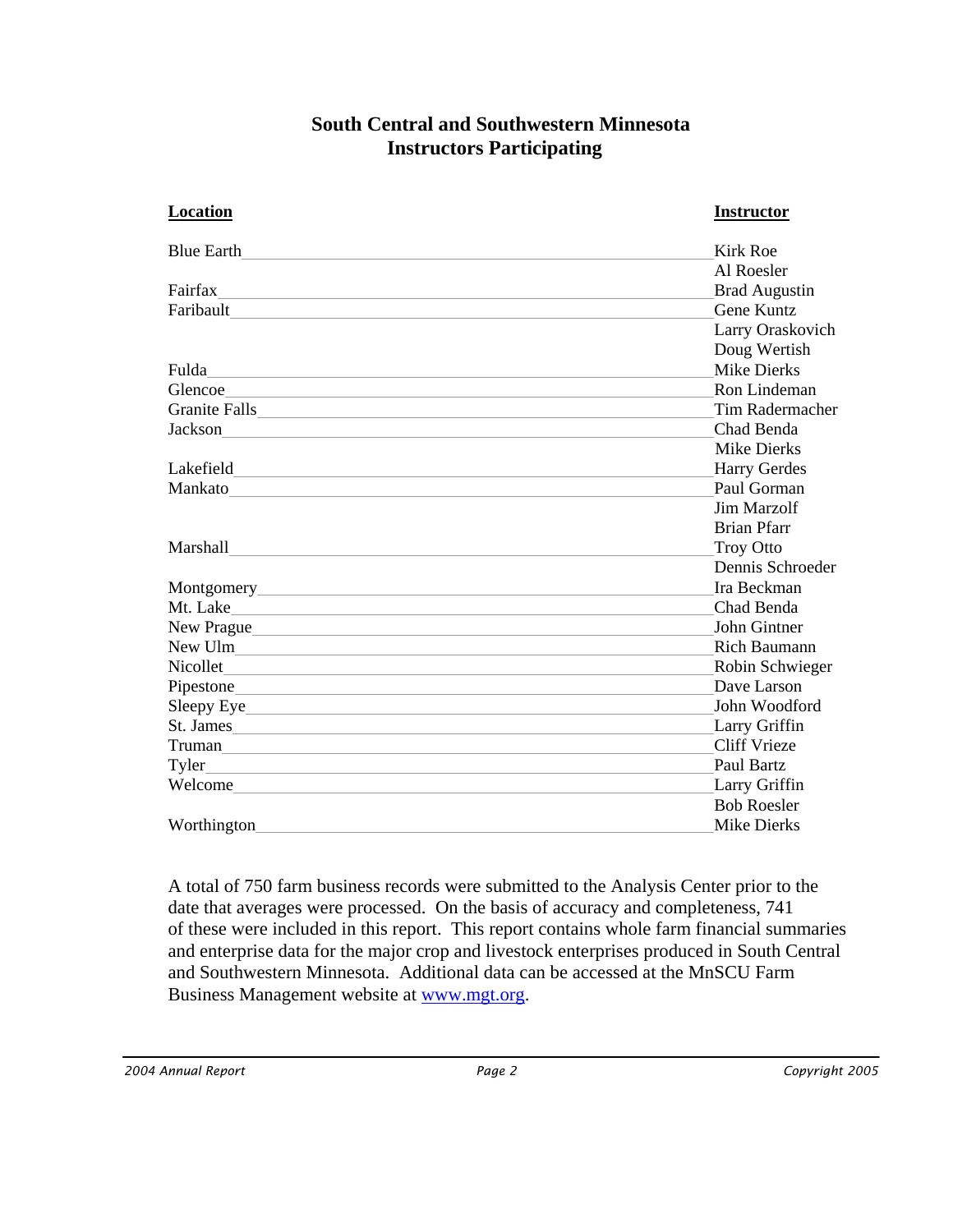#### **INTRODUCTION**

Farm Business Management Education Programs have been a part of the Agriculture Education program in Minnesota since 1952. From the early cooperative efforts of the State Department of Education and the Department of Agriculture Education at the University of Minnesota, the program has expanded to serve over 5,000 farm families annually in six farm management regions. Programs are now administered and managed by the Minnesota State Colleges and Universities System through the Technical Colleges.

The purpose of farm management education is to help farm families achieve their farm business and family goals. This is done through improved management, organization and efficiency of their farm operations. This purpose has not changed over the years.

To accomplish these purposes, programs have been organized to conform to the following guidelines:

- 1. Farm families enroll in specific management courses.
- 2. Each course has specific goals and objectives.
- 3. Courses are offered in sequence and farm operators are expected to enroll in the first of the sequence of courses.
- 4. There is a continuity to each course. Each leads to the next course in the sequence.
- 5. Instruction occurs both in the classroom and at the farm with the farm family.

Programs organize their courses around the same central theme:

- Level 1 Introduction to Farm System Management
- Level 2 Farm System Analysis and Evaluation
- Level 3 Interpreting and Modifying Farm System Management Plans
- Level 4 Farm System Trends and Projections
- Level 5 Integrating Current Information into Farm System Plans
- Level 6 Examining the Context of Farm System Management Plans

Like most educational programs, students benefit from the instruction in relation to how much effort they put into study and application. Some farm operators have benefited more and some less, depending on how seriously they studied the results of their annual business analysis and the kinds of decisions they have made as a result of their analysis.

Farm Business Management education programs became course/credit based in 1992. Each individual enrollee completes a needs assessment with the instructor, after which the student enrolls in coursework to meet these needs. A typical farm business management student registers for 10 semester credits per year. The purpose of this effort is to more adequately address the needs of the individual farmer, making enrollment even more beneficial.

\* \* \* \* \* \* \* \* \* \* \* \*

The tables in this report were created using Finpack and RankEm Central, copyrighted software of the Center for Farm Financial Management, University of Minnesota. The Analysis of the records and preparation of the report for the South Central and Southwestern area are done under the direction of Al Brudelie, Regional Dean of Management Education, at South Central Technical College, Mankato and Minnesota West Community and Technical College. Directing in a supervisory capacity are:

Keith Stover, President, Dr. Larry Lundblad, Senior Vice President, South Central Technical College; Dr. Ron Wood, President, and Dr. Diane Graber, College Provost, Minnesota West Community & Technical College; and John Murray, State Program Manager, Minnesota State Colleges and Universities. Assistance in the preparation of this report was done by Darlene Jones and Suzanne Lovell.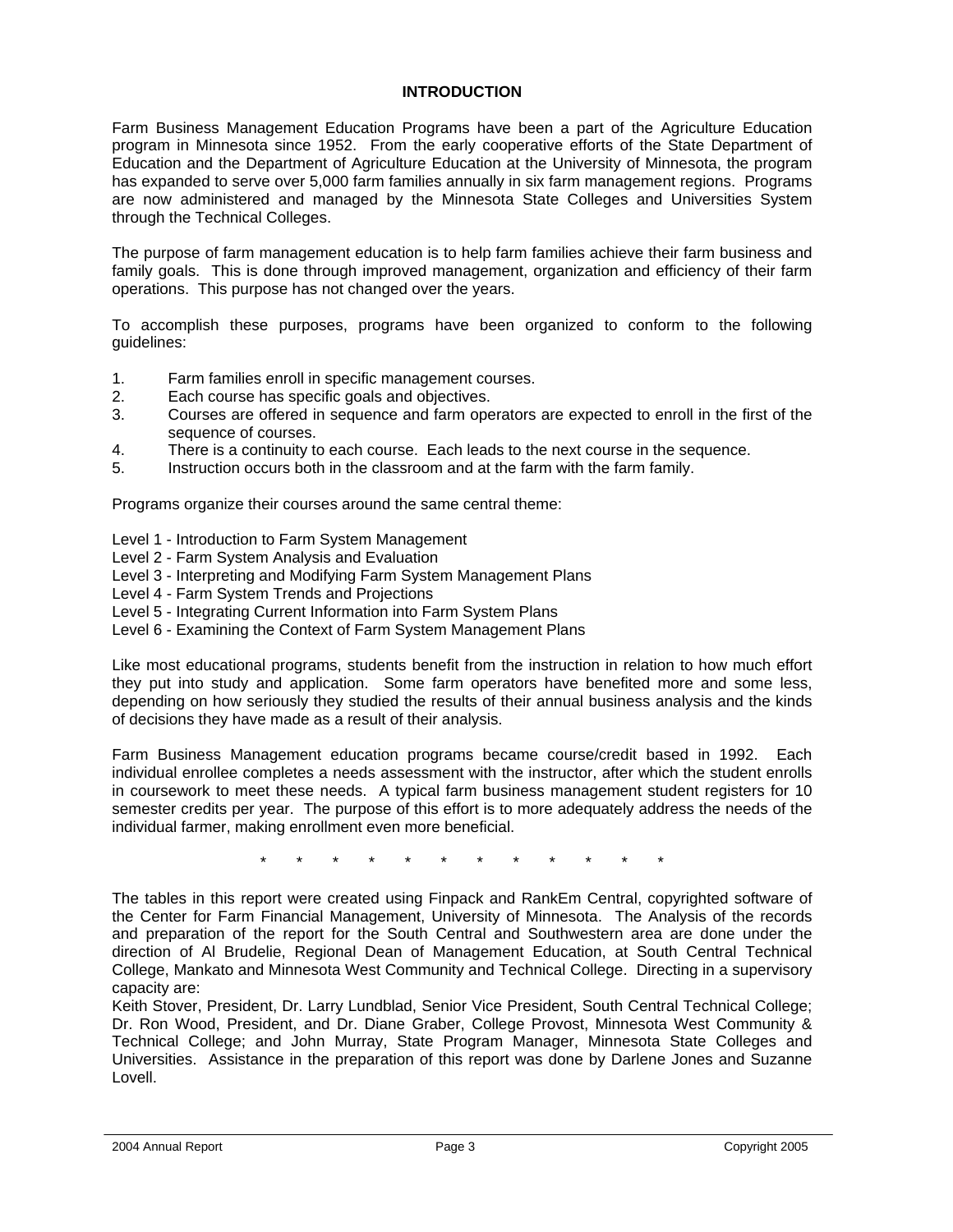## **2004 - The Year at a Glance**

| <b>Items for Comparison</b>                 | <b>Regional</b><br><u>Average</u> | <b>State</b><br><u>Average</u> | Local<br><u>Average</u> | Your<br><u>Farm</u>                                                                                                  | Your<br><u>Goal</u> |
|---------------------------------------------|-----------------------------------|--------------------------------|-------------------------|----------------------------------------------------------------------------------------------------------------------|---------------------|
| Pages 9 & 10:                               | 741<br>Farms                      | 2234<br>Farms                  |                         |                                                                                                                      |                     |
| Gross Cash Farm Income                      | \$440,721                         | \$438,358                      |                         |                                                                                                                      |                     |
| <b>Total Cash Operating Expense</b>         | \$365,264                         | \$359,325                      |                         |                                                                                                                      |                     |
| Net Cash Farm Income                        | \$79,033                          | \$75,457                       |                         |                                                                                                                      |                     |
| Net Farm Income                             | \$68,693                          | \$72,761                       |                         |                                                                                                                      |                     |
| Pages 13 & 14:                              |                                   |                                |                         |                                                                                                                      |                     |
| Rate of Return on Farm Assets - Cost        | 8.5%                              | 8.0%                           |                         |                                                                                                                      |                     |
| Rate of Return on Farm Equity - Cost        | 12.5%                             | 10.9%                          |                         |                                                                                                                      |                     |
| Years to Turn Intermediate Debt - Accrual   | 1.6                               | $\boldsymbol{2}$               |                         |                                                                                                                      |                     |
| Operating Expense as % of Income - Accrual  | 79%                               | 78%                            |                         |                                                                                                                      |                     |
| Operating Interest as % of Income - Accrual | 5%                                | 5%                             |                         |                                                                                                                      |                     |
| Page 15 (Cost Basis):                       |                                   |                                |                         |                                                                                                                      |                     |
| <b>Total Assets - Year End</b>              | \$933,022                         | 987,555                        |                         |                                                                                                                      |                     |
| <b>Total Liabilities - Year End</b>         | \$492,502                         | \$482,967                      |                         |                                                                                                                      |                     |
| Net Worth - Year End                        | \$440,520                         | \$504,588                      |                         |                                                                                                                      |                     |
| Change in Net Worth                         | \$54,413                          | \$54,574                       |                         |                                                                                                                      |                     |
| Page 20:                                    |                                   |                                |                         |                                                                                                                      |                     |
| Current Ratio - Year End                    | 1.45                              | 1.48                           |                         |                                                                                                                      |                     |
| Debt to Asset Ratio - Year End              | 50%                               | 49%                            |                         |                                                                                                                      |                     |
| <b>Operating Profit Margin</b>              | 17.6%                             | 17.6%                          |                         |                                                                                                                      |                     |
| Term Debt Coverage Ratio                    | 170.0%                            | 163.0%                         |                         |                                                                                                                      |                     |
| Asset Turnover Rate (Cost)                  | 48.3%                             | 45.6%                          |                         |                                                                                                                      |                     |
| Page 21:                                    |                                   |                                |                         |                                                                                                                      |                     |
| Average Age of the Farmer                   | 46.9                              | 46                             |                         |                                                                                                                      |                     |
| <b>Average Years Farming</b>                | 24                                | 22.7                           |                         | <u> 1999 - John Harry Barn, mars and de la partie de la partie de la partie de la partie de la partie de la part</u> |                     |
| Pages 22 & 23:                              |                                   |                                |                         |                                                                                                                      |                     |
| <b>Total Family Living Expense</b>          | \$56,073                          | \$56,931                       |                         |                                                                                                                      |                     |
| <b>Total Non-Farm Income</b>                | \$24,625                          | \$21,616                       |                         |                                                                                                                      |                     |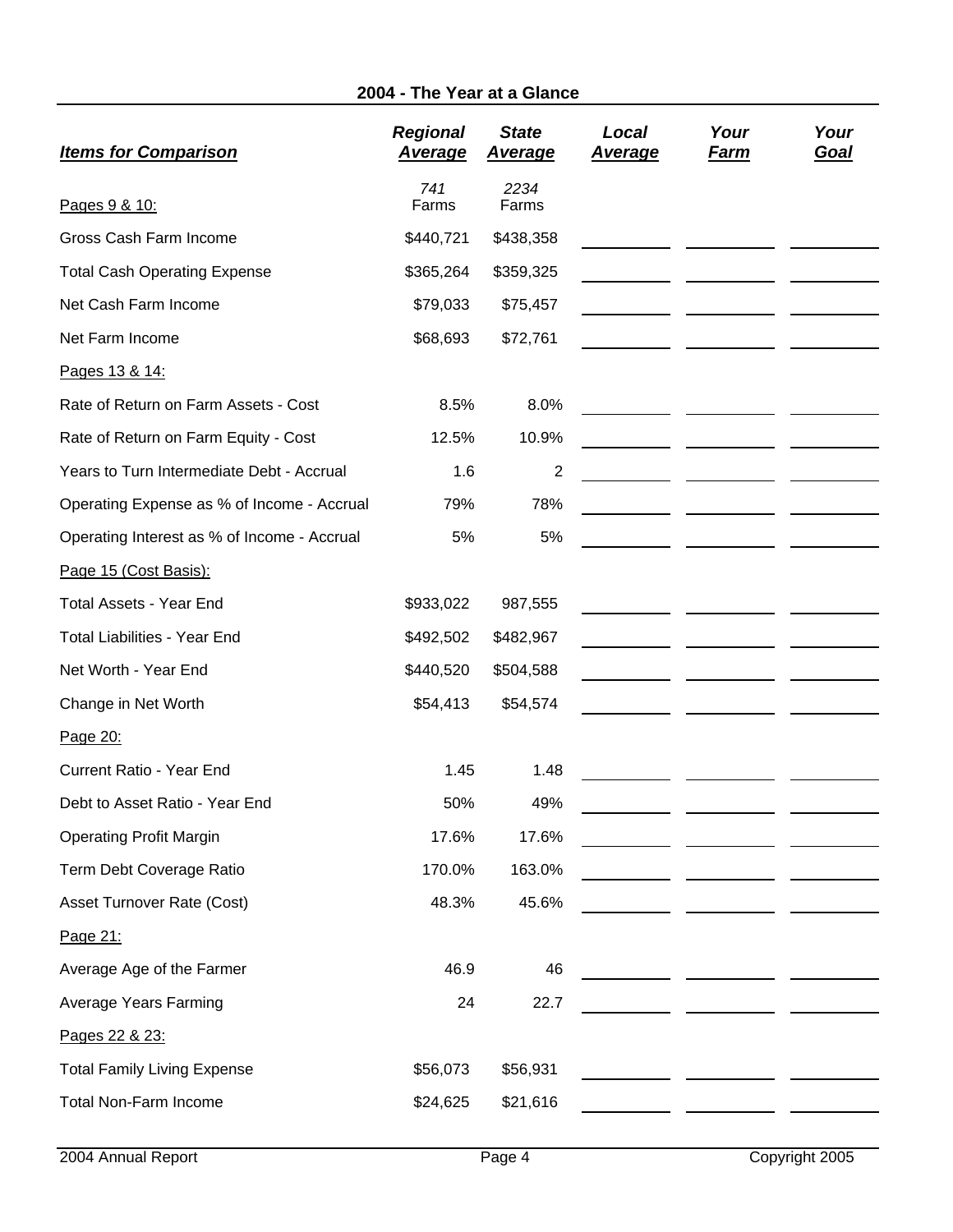#### *Financial Summary South Central Technical College & Minnesota West Community & Technical College Farm Business Management Combined Database (Farms Sorted By Gross Farm Income)*

|                                                                                                                                                                                                                                                                                       | Avg. Of<br>All Farms                                                                             | Less than<br><i><b>50,000</b></i>                                                           | 50,001 -<br><u>100,000</u>                                                                  | 100,001 -<br><u> 250,000 </u>                                                                | 250,001 -<br>500,000                                                                             | 500,001 -<br>1,000,000                                                                           | Over<br><u>1,000,000</u>                                                                               |
|---------------------------------------------------------------------------------------------------------------------------------------------------------------------------------------------------------------------------------------------------------------------------------------|--------------------------------------------------------------------------------------------------|---------------------------------------------------------------------------------------------|---------------------------------------------------------------------------------------------|----------------------------------------------------------------------------------------------|--------------------------------------------------------------------------------------------------|--------------------------------------------------------------------------------------------------|--------------------------------------------------------------------------------------------------------|
| Number of farms                                                                                                                                                                                                                                                                       | 741                                                                                              | 33                                                                                          | 54                                                                                          | 223                                                                                          | 238                                                                                              | 137                                                                                              | 56                                                                                                     |
| Income Statement<br>Gross cash farm income<br>Total cash farm expense<br>Net cash farm income<br>Inventory change<br>Depreciation and capital adjust<br>Net farm income                                                                                                               | 440,721<br>365,264<br>75,457<br>21,049<br>$-27,813$<br>68,693                                    | 32,691<br>32,902<br>$-210$<br>5,554<br>$-3,625$<br>1,719                                    | 76,465<br>70,224<br>6,241<br>8,235<br>$-7,254$<br>7,223                                     | 177,105<br>142,760<br>34,345<br>7,657<br>$-12,155$<br>29,847                                 | 352,239<br>281,471<br>70,769<br>12,822<br>$-25,101$<br>58,490                                    | 673,685<br>548,424<br>125,262<br>23,935<br>$-38,123$<br>111,074                                  | 1,888,290<br>1,639,707<br>248,584<br>123,775<br>$-110,544$<br>261,815                                  |
| Profitability (cost)<br>Labor and management earnings<br>Rate of return on assets<br>Rate of return on equity<br>Operating profit margin<br>Asset turnover rate                                                                                                                       | 48,740<br>8.5%<br>12.5 %<br>17.6 %<br>48.3%                                                      | $-4,708$<br>0.7%<br>$-3.7%$<br>4.0%<br>17.4 %                                               | 972<br>2.3%<br>$-3.8%$<br>7.9%<br>29.3%                                                     | 18,612<br>5.9%<br>6.4%<br>14.5 %<br>40.6%                                                    | 39,604<br>7.5%<br>10.2 %<br>16.2%<br>46.2%                                                       | 80,672<br>9.5%<br>14.2%<br>18.1%<br>52.4 %                                                       | 206,986<br>11.9%<br>21.5%<br>21.3%<br>55.8%                                                            |
| Profitability (market)<br>Labor and management earnings<br>Rate of return on assets<br>Rate of return on equity<br>Operating profit margin<br>Asset turnover rate                                                                                                                     | 48,883<br>7.1%<br>9.8%<br>21.3%<br>33.5 %                                                        | $-3,006$<br>2.5 %<br>1.2%<br>20.4 %<br>12.2 %                                               | $-6,220$<br>1.8%<br>$-0.7%$<br>10.4%<br>17.1 %                                              | 21,384<br>5.7%<br>6.9%<br>21.8%<br>26.2%                                                     | 42,159<br>6.5%<br>8.7%<br>21.0%<br>31.1 %                                                        | 77,356<br>7.7%<br>10.8%<br>20.0%<br>38.2 %                                                       | 201,023<br>9.5%<br>15.4 %<br>23.3 %<br>41.0%                                                           |
| Liquidity<br>Ending current ratio<br>Ending working capital<br>End working capital to gross inc<br>Term debt coverage ratio<br>Expense as a percent of income<br>Interest as a percent of income                                                                                      | 1.45<br>77,698<br>17.6 %<br>170.3%<br>78.8%<br>5.3%                                              | 1.22<br>5,353<br>16.4 %<br>104.4 %<br>86.1%<br>14.3 %                                       | 1.37<br>15,802<br>20.7 %<br>131.5%<br>82.8%<br>11.9%                                        | 1.33<br>29,546<br>16.7 %<br>136.1 %<br>77.1 %<br>7.1%                                        | 1.40<br>61,101<br>17.3 %<br>156.3%<br>76.8%<br>6.0%                                              | 1.45<br>123,020<br>18.3%<br>171.5 %<br>78.3%<br>5.1%                                             | 1.57<br>331,420<br>17.6 %<br>216.9%<br>81.1 %<br>3.7%                                                  |
| Solvency (cost)<br>Number of farms<br>Ending farm assets<br>Ending farm liabilities<br>Ending total assets<br>Ending total liabilities<br>Ending net worth<br>Net worth change<br>Ending farm debt to asset ratio<br>Beg total debt to asset ratio<br>End total debt to asset ratio   | 741<br>810,433<br>465,397<br>933,022<br>492,502<br>440,520<br>54,413<br>57 %<br>54 %<br>53 %     | 33<br>234,760<br>122,930<br>385,534<br>164,068<br>221,466<br>24,168<br>52 %<br>43 %<br>43 % | 54<br>296,159<br>194,364<br>377,111<br>221,411<br>155,699<br>13,789<br>66 %<br>57 %<br>59 % | 223<br>438,717<br>252,306<br>571,449<br>282,092<br>289,357<br>23,848<br>58 %<br>50 %<br>49 % | 238<br>743,969<br>425,467<br>852,307<br>446,807<br>405,501<br>37,369<br>57 %<br>53 %<br>52 %     | 137<br>1,224,447<br>693,878<br>1,344,142<br>718,561<br>625,582<br>80,276<br>57 %<br>55 %<br>53 % | 56<br>2,395,419<br>1,387,856<br>2,568,800<br>1,426,499<br>1,142,300<br>242,283<br>58 %<br>61 %<br>56 % |
| Solvency (market)<br>Number of farms<br>Ending farm assets<br>Ending farm liabilities<br>Ending total assets<br>Ending total liabilities<br>Ending net worth<br>Net worth change<br>Ending farm debt to asset ratio<br>Beg total debt to asset ratio<br>End total debt to asset ratio | 741<br>1,156,203<br>577,502<br>1,307,306<br>610,671<br>696,634<br>70,004<br>50 %<br>48 %<br>47 % | 33<br>333,390<br>143,112<br>517,294<br>189,850<br>327,443<br>28,708<br>43 %<br>36 %<br>37 % | 54<br>493,395<br>231,498<br>595,633<br>262,287<br>333,346<br>15,019<br>47 %<br>41 %<br>44 % | 223<br>677,487<br>317,879<br>838,112<br>352,999<br>485,113<br>39,115<br>47 %<br>42 %<br>42 % | 238<br>1,096,287<br>538,604<br>1,230,220<br>565,226<br>664,994<br>55,058<br>49 %<br>46 %<br>46 % | 137<br>1,653,469<br>856,092<br>1,806,558<br>888,208<br>918,350<br>96,621<br>52 %<br>50 %<br>49 % | 56<br>3,224,649<br>1,684,749<br>3,433,730<br>1,734,855<br>1,698,876<br>268,764<br>52%<br>54 %<br>51 %  |
| Nonfarm Information<br>Net nonfarm income<br>Farms reporting living expenses<br>Total family living expense<br>Total living, invest, & capital                                                                                                                                        | 24,545<br>436<br>40,177<br>58,044                                                                | 48,674<br>20<br>32,336<br>41,544                                                            | 32,544<br>33<br>28,123<br>47,389                                                            | 28,788<br>139<br>35,600<br>50,279                                                            | 22,368<br>155<br>42,250<br>57,434                                                                | 13,007<br>70<br>48,624<br>71,276                                                                 | 23,194<br>19<br>54,816<br>106,942                                                                      |
| Crop Acres<br>Total acres owned<br>Total crop acres<br>Total crop acres owned<br>Total crop acres cash rented<br>Total crop acres share rented                                                                                                                                        | 216<br>665<br>180<br>454<br>32                                                                   | 123<br>119<br>74<br>31<br>14                                                                | 145<br>213<br>109<br>80<br>24                                                               | 157<br>395<br>127<br>241<br>26                                                               | 218<br>695<br>185<br>471<br>39                                                                   | 292<br>1,040<br>252<br>747<br>41                                                                 | 376<br>1,462<br>322<br>1,119<br>21                                                                     |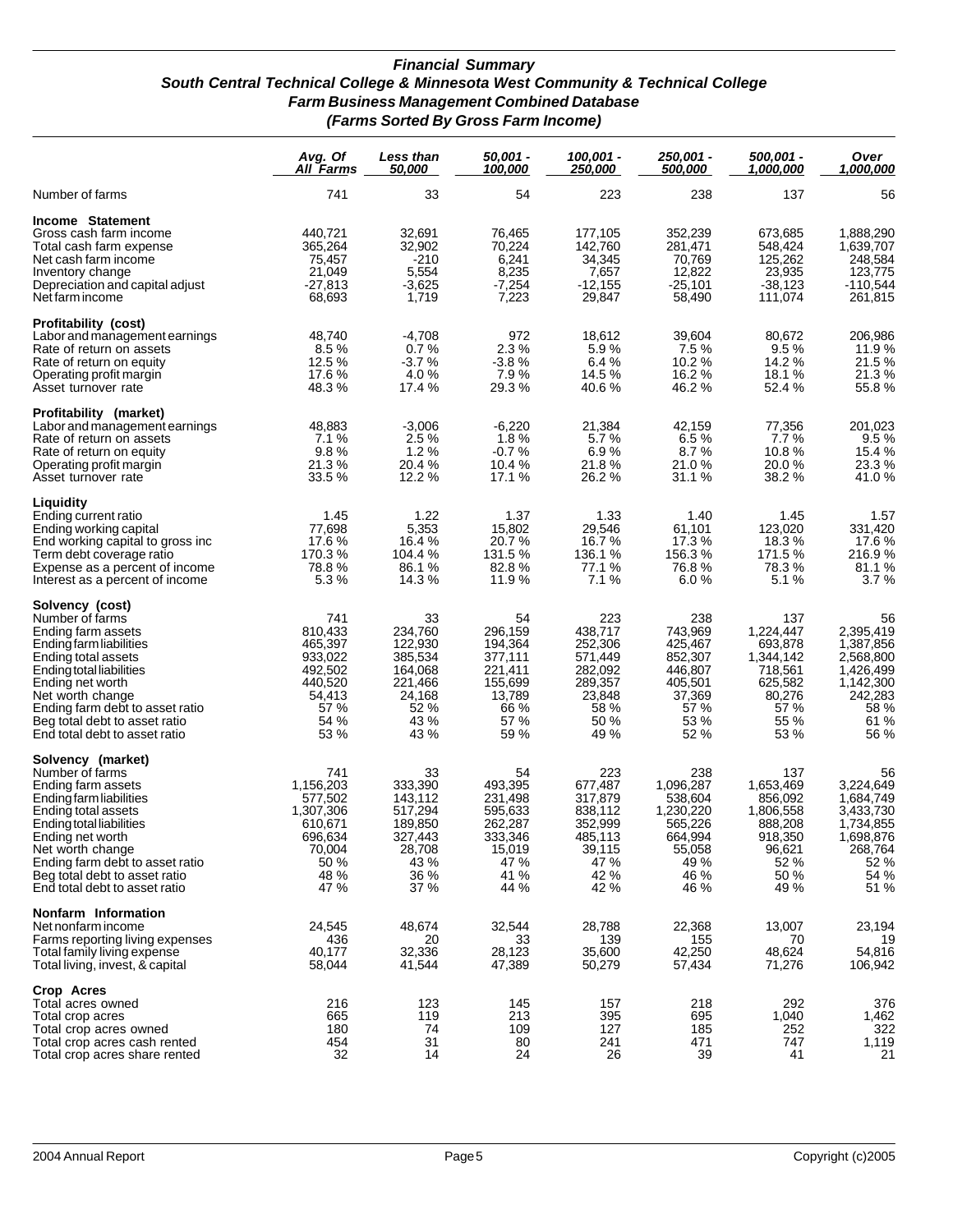#### *Financial Summary South Central Technical College & Minnesota West Community & Technical College Farm Business Management Combined Database (Farms Sorted By Age Of Operator)*

|                                                                                                                                                                                                                                                                                       | Avg. Of<br><b>All Farms</b>                                                                      | Less<br>than 31                                                                             | 31 - 40                                                                                        | $41 - 50$                                                                                        | 51 - 60                                                                                          | Over <sub>60</sub>                                                                                |
|---------------------------------------------------------------------------------------------------------------------------------------------------------------------------------------------------------------------------------------------------------------------------------------|--------------------------------------------------------------------------------------------------|---------------------------------------------------------------------------------------------|------------------------------------------------------------------------------------------------|--------------------------------------------------------------------------------------------------|--------------------------------------------------------------------------------------------------|---------------------------------------------------------------------------------------------------|
| Number of farms                                                                                                                                                                                                                                                                       | 741                                                                                              | 50                                                                                          | 145                                                                                            | 290                                                                                              | 174                                                                                              | 82                                                                                                |
| Income Statement<br>Gross cash farm income<br>Total cash farm expense<br>Net cash farm income<br>Inventory change<br>Depreciation and capital adjust<br>Net farm income                                                                                                               | 440,721<br>365,264<br>75,457<br>21,049<br>$-27,813$<br>68,693                                    | 230,053<br>202,968<br>27,084<br>28,025<br>$-15,111$<br>39,998                               | 405,462<br>338,156<br>67,306<br>29,052<br>$-28,962$<br>67,396                                  | 466,354<br>385,587<br>80,767<br>23,526<br>$-30,513$<br>73,780                                    | 488,617<br>404,176<br>84,441<br>11,443<br>$-27,552$<br>68,332                                    | 439,242<br>357,719<br>81,523<br>14,270<br>$-24,530$<br>71,264                                     |
| Profitability (cost)<br>Labor and management earnings<br>Rate of return on assets<br>Rate of return on equity<br>Operating profit margin<br>Asset turnover rate                                                                                                                       | 48,740<br>8.5%<br>12.5 %<br>17.6%<br>48.3%                                                       | 32.071<br>8.9%<br>17.6 %<br>17.6%<br>50.7%                                                  | 52,335<br>9.4%<br>16.1 %<br>17.3 %<br>54.3 %                                                   | 53,094<br>8.7%<br>13.2 %<br>17.9%<br>48.4 %                                                      | 44,895<br>7.9%<br>10.8%<br>17.3%<br>45.9%                                                        | 45,312<br>7.8%<br>9.7%<br>17.9%<br>43.7 %                                                         |
| Profitability (market)<br>Labor and management earnings<br>Rate of return on assets<br>Rate of return on equity<br>Operating profit margin<br>Asset turnover rate                                                                                                                     | 48,883<br>7.1%<br>9.8%<br>21.3 %<br>33.5 %                                                       | 36,460<br>9.1%<br>17.9%<br>20.6 %<br>44.1 %                                                 | 58,804<br>8.8%<br>14.4 %<br>21.1 %<br>41.9%                                                    | 54,430<br>7.3%<br>10.1%<br>22.0 %<br>33.1 %                                                      | 44,807<br>6.6%<br>8.7%<br>21.1 %<br>31.5 %                                                       | 27,947<br>5.1%<br>5.7%<br>19.3 %<br>26.3%                                                         |
| Liquidity<br>Ending current ratio<br>Ending working capital<br>End working capital to gross inc<br>Term debt coverage ratio<br>Expense as a percent of income<br>Interest as a percent of income                                                                                      | 1.45<br>77,698<br>17.6%<br>170.3%<br>78.8%<br>5.3%                                               | 1.24<br>29,708<br>12.9%<br>213.2%<br>78.5 %<br>5.6%                                         | 1.38<br>63,096<br>15.6%<br>177.6%<br>77.6 %<br>5.3%                                            | 1.38<br>75,905<br>16.3%<br>158.9%<br>78.5 %<br>5.5 %                                             | 1.51<br>91,361<br>18.7 %<br>174.7 %<br>80.3%<br>5.0%                                             | 1.86<br>110,125<br>25.1 %<br>185.1%<br>78.5 %<br>4.8%                                             |
| Solvency (cost)<br>Number of farms<br>Ending farm assets<br>Ending farm liabilities<br>Ending total assets<br>Ending total liabilities<br>Ending net worth<br>Net worth change<br>Ending farm debt to asset ratio<br>Beg total debt to asset ratio<br>End total debt to asset ratio   | 741<br>810,433<br>465,397<br>933,022<br>492,502<br>440,520<br>54,413<br>57 %<br>54 %<br>53 %     | 50<br>486,444<br>341,781<br>535,276<br>362,475<br>172,802<br>35,558<br>70 %<br>66 %<br>68 % | 145<br>729,492<br>462,690<br>822,653<br>494,700<br>327,953<br>52,417<br>63 %<br>62 %<br>60 %   | 290<br>864,639<br>509,240<br>988,590<br>535,854<br>452,736<br>56,145<br>59 %<br>56 %<br>54 %     | 174<br>869,936<br>468,661<br>1,014,124<br>497,519<br>516,605<br>59,196<br>54 %<br>51 %<br>49 %   | 82<br>833,148<br>383,574<br>1,002,099<br>403,935<br>598,163<br>53,158<br>46 %<br>43 %<br>40 %     |
| Solvency (market)<br>Number of farms<br>Ending farm assets<br>Ending farm liabilities<br>Ending total assets<br>Ending total liabilities<br>Ending net worth<br>Net worth change<br>Ending farm debt to asset ratio<br>Beg total debt to asset ratio<br>End total debt to asset ratio | 741<br>1,156,203<br>577,502<br>1,307,306<br>610.671<br>696,634<br>70,004<br>50 %<br>48 %<br>47 % | 50<br>555,338<br>374,443<br>611,811<br>396.310<br>215,501<br>39,718<br>67 %<br>63 %<br>65 % | 145<br>937,710<br>542,285<br>1,044,456<br>576,750<br>467,707<br>65,362<br>58 %<br>56 %<br>55 % | 290<br>1,250,223<br>628.776<br>1,404,994<br>661,871<br>743,123<br>75,516<br>50 %<br>48 %<br>47 % | 174<br>1,253,552<br>596,526<br>1,433,739<br>633,132<br>800,608<br>77,718<br>48 %<br>46 %<br>44 % | 82<br>1,369,868<br>541,890<br>1,582,413<br>572,632<br>1,009,781<br>60,817<br>40 %<br>37 %<br>36 % |
| Nonfarm Information<br>Net nonfarm income<br>Farms reporting living expenses<br>Total family living expense<br>Total living, invest, & capital                                                                                                                                        | 24,545<br>436<br>40,177<br>58,044                                                                | 17,888<br>30<br>26,228<br>34,975                                                            | 23,381<br>84<br>39,694<br>53,667                                                               | 25,480<br>171<br>44.677<br>63,492                                                                | 25,992<br>104<br>38,931<br>60,023                                                                | 24,287<br>47<br>36,328<br>56,385                                                                  |
| Crop Acres<br>Total acres owned<br>Total crop acres<br>Total crop acres owned<br>Total crop acres cash rented<br>Total crop acres share rented                                                                                                                                        | 216<br>665<br>180<br>454<br>32                                                                   | 91<br>452<br>81<br>364<br>7                                                                 | 149<br>647<br>124<br>502<br>22                                                                 | 213<br>714<br>171<br>507<br>36                                                                   | 255<br>706<br>230<br>430<br>47                                                                   | 339<br>569<br>264<br>287<br>19                                                                    |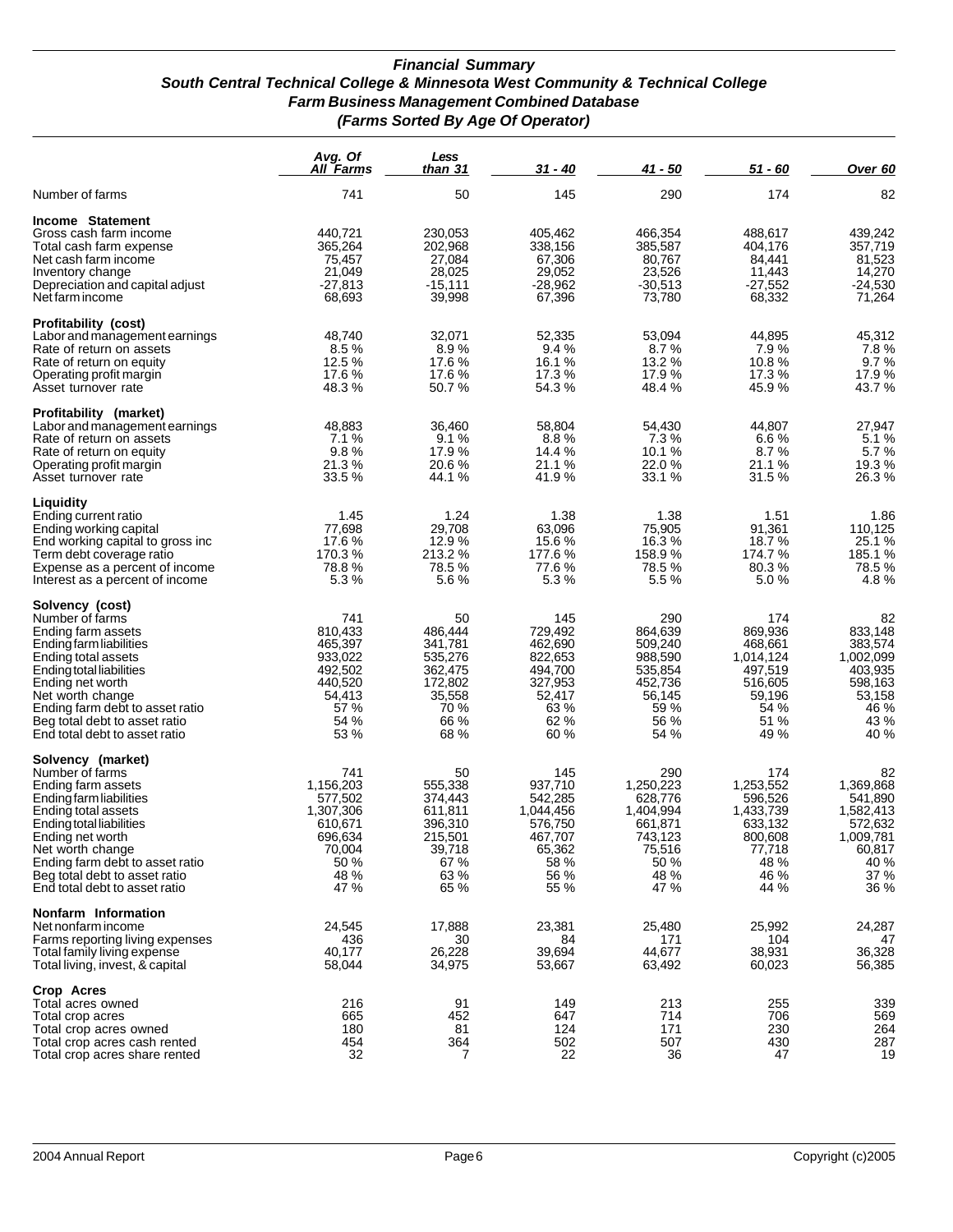#### *Financial Summary South Central Technical College & Minnesota West Community & Technical College Farm Business Management Combined Database (Farms Sorted By Farm Type)*

|                                                                                                                                                                                                                                                                                       | Avg. Of<br><u>All Farms</u>                                                                      | <b>Crop</b>                                                                                      | Dairy                                                                                             | <u>Hog</u>                                                                                           | <u>Beef</u>                                                                                          | <b>Dairy</b>                                                                                  | Crop and Crop and<br><u>Hog</u>                                                                 | Crop and<br><u>Beef</u>                                                                         | <b>Other</b>                                                                                     |
|---------------------------------------------------------------------------------------------------------------------------------------------------------------------------------------------------------------------------------------------------------------------------------------|--------------------------------------------------------------------------------------------------|--------------------------------------------------------------------------------------------------|---------------------------------------------------------------------------------------------------|------------------------------------------------------------------------------------------------------|------------------------------------------------------------------------------------------------------|-----------------------------------------------------------------------------------------------|-------------------------------------------------------------------------------------------------|-------------------------------------------------------------------------------------------------|--------------------------------------------------------------------------------------------------|
| Number of farms                                                                                                                                                                                                                                                                       | 741                                                                                              | 371                                                                                              | 73                                                                                                | 46                                                                                                   | 9                                                                                                    | 33                                                                                            | 58                                                                                              | 43                                                                                              | 106                                                                                              |
| Income Statement<br>Gross cash farm income<br>Total cash farm expense<br>Net cash farm income<br>Inventory change<br>Depreciation and capital adjust<br>Net farm income                                                                                                               | 440.721<br>365,264<br>75,457<br>21,049<br>$-27,813$<br>68,693                                    | 326.797<br>268,194<br>58,602<br>9,555<br>$-19,814$<br>48,343                                     | 531,682<br>417,282<br>114,400<br>13,701<br>-38,068<br>90,033                                      | 1.284.417<br>1,121,446<br>162,971<br>110,795<br>$-67,271$<br>206,495                                 | 1,235,055<br>1,231,657<br>3,399<br>172,742<br>-44,155<br>131,986                                     | 344.091<br>268,291<br>75,800<br>9,735<br>-25,699<br>59,836                                    | 496,261<br>401,827<br>94,434<br>21,518<br>-32,778<br>83,174                                     | 474.690<br>398,762<br>75,928<br>22,138<br>$-22,530$<br>75,535                                   | 332,151<br>266,382<br>65,770<br>17,239<br>-30,595<br>52,414                                      |
| Profitability (cost)<br>Labor and management earnings<br>Rate of return on assets<br>Rate of return on equity<br>Operating profit margin<br>Asset turnover rate                                                                                                                       | 48,740<br>8.5%<br>12.5 %<br>17.6%<br>48.3 %                                                      | 32,579<br>7.1%<br>9.5%<br>13.7 %<br>52.0 %                                                       | 66,650<br>9.6%<br>14.2 %<br>19.8 %<br>48.6%                                                       | 171,761<br>15.6%<br>29.1 %<br>27.7%<br>56.2 %                                                        | 87.107<br>8.4 %<br>12.3 %<br>23.3%<br>36.1 %                                                         | 38,185<br>7.5 %<br>8.5%<br>15.3 %<br>48.7%                                                    | 59,208<br>8.8%<br>12.7 %<br>18.6 %<br>47.1 %                                                    | 45,995<br>7.1%<br>9.6%<br>19.8 %<br>35.8%                                                       | 35,234<br>7.2%<br>9.7%<br>18.1 %<br>39.8 %                                                       |
| Profitability (market)<br>Labor and management earnings<br>Rate of return on assets<br>Rate of return on equity<br>Operating profit margin<br>Asset turnover rate                                                                                                                     | 48,883<br>7.1%<br>9.8%<br>21.3 %<br>33.5 %                                                       | 36,108<br>6.4%<br>8.5%<br>18.3%<br>34.8%                                                         | 68,745<br>8.4%<br>11.2 %<br>23.8%<br>35.5 %                                                       | 163,428<br>11.8%<br>19.6 %<br>29.1 %<br>40.4 %                                                       | 97.899<br>7.5%<br>12.2 %<br>27.3%<br>27.6 %                                                          | 42,998<br>7.0%<br>8.3%<br>21.0%<br>33.3 %                                                     | 39,913<br>5.7%<br>6.9%<br>19.0 %<br>30.2%                                                       | 46,349<br>6.2%<br>8.7%<br>22.4 %<br>27.6 %                                                      | 33,990<br>6.1%<br>7.8%<br>21.9 %<br>28.0%                                                        |
| Liquidity<br>Ending current ratio<br>Ending working capital<br>End working capital to gross inc<br>Term debt coverage ratio<br>Expense as a percent of income<br>Interest as a percent of income                                                                                      | 1.45<br>77,698<br>17.6 %<br>170.3%<br>78.8%<br>5.3%                                              | 1.28<br>48,190<br>14.7 %<br>149.1 %<br>79.5 %<br>6.3%                                            | 1.67<br>57,904<br>10.9%<br>166.1 %<br>76.4 %<br>5.2%                                              | 1.91<br>261.301<br>20.3%<br>265.9%<br>79.8%<br>3.2%                                                  | 1.59<br>311,036<br>25.2%<br>154.4 %<br>87.6%<br>$2.5\%$                                              | 1.71<br>74,153<br>21.6%<br>167.4 %<br>75.8%<br>5.0%                                           | 1.59<br>116,790<br>23.5 %<br>184.4 %<br>77.3 %<br>5.3%                                          | 1.55<br>137,829<br>29.0 %<br>178.0%<br>79.7 %<br>4.3%                                           | 1.34<br>51,320<br>15.5 %<br>150.5 %<br>76.0%<br>6.7%                                             |
| Solvency (cost)<br>Number of farms<br>Ending farm assets<br>Ending farm liabilities<br>Ending total assets<br>Ending total liabilities<br>Ending net worth<br>Net worth change<br>Ending farm debt to asset ratio<br>Beg total debt to asset ratio<br>End total debt to asset ratio   | 741<br>810,433<br>465,397<br>933,022<br>492,502<br>440,520<br>54,413<br>57 %<br>54 %<br>53 %     | 371<br>686,862<br>423,963<br>825,133<br>457,817<br>367,316<br>36,987<br>62 %<br>56 %<br>55 %     | 73<br>883,315<br>476,067<br>987,135<br>491,343<br>495,792<br>55,240<br>54 %<br>53 %<br>50 %       | 46<br>1,429,983<br>779,315<br>1,574,098<br>799,421<br>774,677<br>185,313<br>54 %<br>58 %<br>51 %     | 9<br>1,691,385<br>907,859<br>1,865,045<br>972,260<br>892,785<br>64,597<br>54 %<br>45 %<br>52 %       | 33<br>675,425<br>307,867<br>792,287<br>325,865<br>466,422<br>37,966<br>46 %<br>42 %<br>41 %   | 58<br>954,008<br>521,503<br>1,066,359<br>536,785<br>529,574<br>91,471<br>55 %<br>54 %<br>50 %   | 43<br>1,011,154<br>497,609<br>1,109,229<br>515,190<br>594,040<br>61,096<br>49 %<br>47 %<br>46 % | 106<br>737,562<br>439,789<br>822,931<br>464,696<br>358,235<br>39,702<br>60 %<br>57 %<br>56 %     |
| Solvency (market)<br>Number of farms<br>Ending farm assets<br>Ending farm liabilities<br>Ending total assets<br>Ending total liabilities<br>Ending net worth<br>Net worth change<br>Ending farm debt to asset ratio<br>Beg total debt to asset ratio<br>End total debt to asset ratio | 741<br>1,156,203<br>577,502<br>1,307,306<br>610,671<br>696,634<br>70,004<br>50 %<br>48 %<br>47 % | 371<br>1,007,664<br>529.241<br>1,176,911<br>569.853<br>607,058<br>54,727<br>53 %<br>49 %<br>48 % | 73<br>1,213,564<br>546,644<br>1,334,887<br>564,401<br>(10, 486)<br>73,130<br>45 %<br>45 %<br>42 % | 46<br>1,967,862<br>984,960<br>2,129,572<br>1,009,006<br>1,120,566<br>197,154<br>50 %<br>52 %<br>47 % | 9<br>2,190,968<br>1,211,528<br>2,444,211<br>1,296,901<br>1,147,310<br>93,500<br>55 %<br>48 %<br>53 % | 33<br>983,423<br>387,147<br>1,129,164<br>408.355<br>720,809<br>62,445<br>39 %<br>37 %<br>36 % | 58<br>1,452,716<br>666,706<br>1,595,516<br>688.954<br>906,562<br>95,290<br>46 %<br>45 %<br>43 % | 43<br>1,305,474<br>635,457<br>1,428,212<br>658,054<br>110,159<br>73,389<br>49 %<br>47 %<br>46 % | 106<br>1,039,713<br>531.008<br>1,153,970<br>562,624<br>591,347<br>51,882<br>51 %<br>49 %<br>49 % |
| Nonfarm Information<br>Net nonfarm income<br>Farms reporting living expenses<br>Total family living expense<br>Total living, invest, & capital                                                                                                                                        | 24,545<br>436<br>40,177<br>58,044                                                                | 28,128<br>223<br>40,203<br>61,006                                                                | 11,502<br>39<br>36,411<br>42,826                                                                  | 29,896<br>21<br>48,628<br>72,267                                                                     | 22.440<br>7<br>55,224<br>94,000                                                                      | 10,575<br>16<br>41,439<br>63,238                                                              | 25,424<br>34<br>45,286<br>63,549                                                                | 19,482<br>27<br>35,103<br>43,529                                                                | 25,014<br>68<br>37,286<br>50,969                                                                 |
| Crop Acres<br>Total acres owned<br>Total crop acres<br>Total crop acres owned<br>Total crop acres cash rented<br>Total crop acres share rented                                                                                                                                        | 216<br>665<br>180<br>454<br>32                                                                   | 218<br>790<br>185<br>566<br>40                                                                   | 153<br>278<br>113<br>164<br>1                                                                     | 201<br>578<br>196<br>362<br>20                                                                       | 404<br>553<br>219<br>324<br>10                                                                       | 162<br>514<br>130<br>384<br>0                                                                 | 274<br>786<br>231<br>516<br>39                                                                  | 285<br>835<br>239<br>513<br>83                                                                  | 199<br>457<br>161<br>277<br>19                                                                   |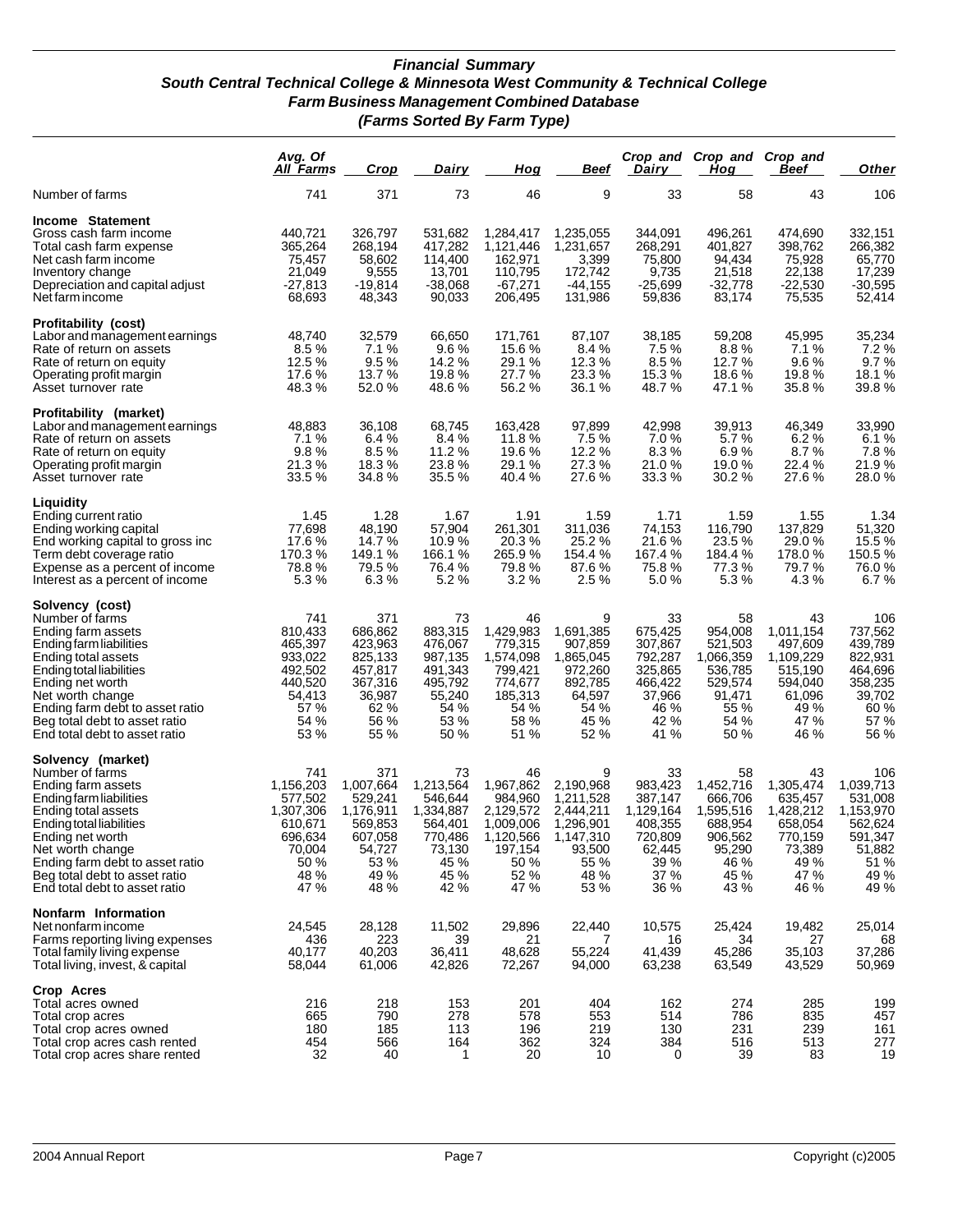#### **OVERVIEW OF FARM FINANCIAL STATEMENTS**

#### *Farm Income Statement -- pages 9-12*

This is a summary of income, expenses and the resulting profit or loss from operations. The Farm Income Statement is divided into two parts -- Income and Expenses. The income portion provides a detailed picture of cash farm income flowing into the business. The Expense portion of the statement is further divided into three sections providing cash expenses, inventory changes, and depreciation and other capital adjustments. Inventory changes, depreciation and other capital adjustments (shown in more detail on pages 12-13) are accrual adjustments to Net Cash Farm Income, which result in Net Farm Income -- a more accurate reflection of actual farm business profitability. Net Farm Income represents the return to the operator's and family's unpaid labor, management, and equity capital investment.

#### *Profitability and Liquidity Measures – pages 13-14*

These reports provide a number of measures of performance. Profitability measures the value the farm has produced for the resources contributed. Measures reported (net farm income, labor and management earnings, rate of return on assets, rate of return on equity, operating profit margin, and the asset turnover rate) are calculated with assets valued at both cost and market basis.

Liquidity measures the ability of a business to meet its financial obligations; including family living, taxes and debt payments. Measures reported (the amount available to service intermediate debt and the years required to turnover intermediate debt) are provided on both a cash and an accrual basis. Both measures are determined after providing for family living and taxes, and for servicing real estate debt.

#### *Balance Sheets -- pages 15-16*

Two separate Balance Sheet reports are provided, one at cost basis and the other at market basis for assets. These balance sheets provide a categorical listing of all assets, liabilities, and equity.

Solvency measures are also provided on the Balance Sheets. The percentages shown represent the percent in debt for current assets, current & intermediate assets, long term assets, and the total assets of the business.

#### *Statement of Cash Flows -- page 17*

This table reports all the sources from which cash was generated, where cash was used, and what remains at year-end. It starts with the Beginning Cash Balance and concludes with the Ending Cash Balance. Cash from Operating Activities represents inflows and outflows from ordinary farming and non-farm activities. The result is a net Cash from Operations. Cash from Investing Activities reports the cash inflows and outflows from the purchase and sale of farm and non-farm assets and investments. The result is a net Cash from Investing Activities. Cash from Financing Activities represents cash inflows from money borrowed and gifts received, and outflows for principal paid and gifts and dividends given. The result is a net Cash from Financing Activities. The Net Change in Cash Balance is the sum total of the cash position from each of the three activities.

#### *Crop Production and Marketing Summary -- page 18*

This table contains three sections. The Acreage Summary reports the owned and rented acres in the farm business. The Average Price Received section reports the average prices received for crops sold -- actual sales only. The Average Yield per Acre section reports the average yields of the various crops produced. Results are shown only where there was a total of five or more in the group.

#### *Financial Standards Measures -- page 20*

The Financial Standards Measures are the sixteen financial measures selected by the Farm Financial Standards Task Force of the American Bankers Association. These ratios are explained on page 20.

#### *Operator and Labor Information – page 21*

The Operator and Labor Analysis summarizes the results per operator and the labor utilized in the operation of the farm business, both paid and unpaid. It also provides a calculated value of farm production per hour of labor, and a net farm income per unpaid hour. These measures could be considered measures of labor efficiency.

#### *Household & Personal Expenses and Non-Farm Summary – pages 22-23*

The Household and Personal Expenses is a detailed summary of expenditures by farm households that maintained a record of their household spending. The Non-Farm Summary is a report of non-farm income, expenses and liabilities.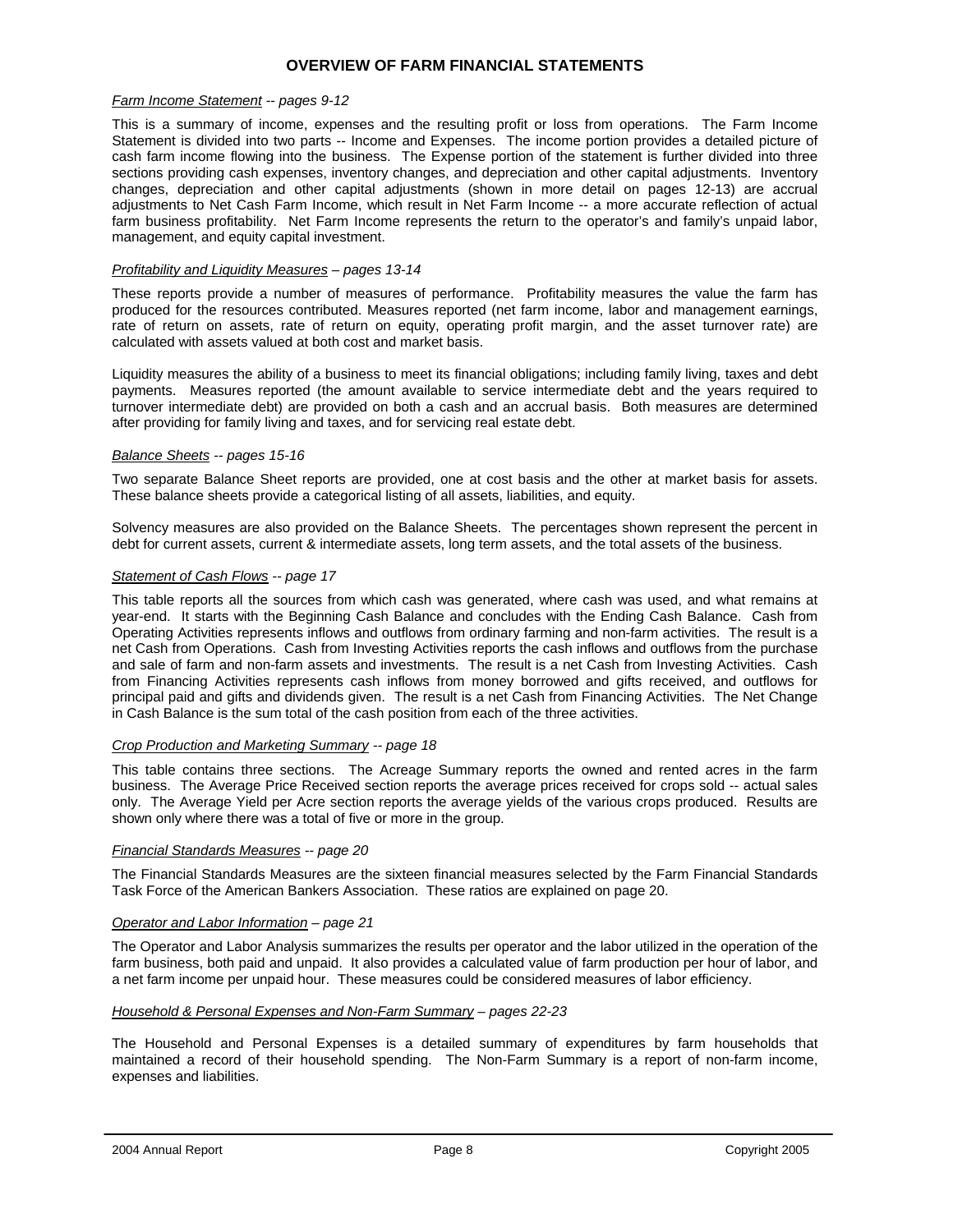#### *Farm Income Statement South Central Technical College & Minnesota West Community & Technical College Farm Business Management Combined Database (Farms Sorted By Net Farm Income)*

|                                             | Avg. Of<br>All Farms | Low 20%          | $40 - 60%$       | <b>High 20%</b>   |
|---------------------------------------------|----------------------|------------------|------------------|-------------------|
| Number of farms                             | 741                  | 148              | 148              | 149               |
| <b>Cash Farm Income</b>                     |                      |                  |                  |                   |
| Beans, Navy                                 | 35                   |                  |                  | 175               |
| Corn                                        | 113,575              | 67,840           | 114,822          | 178,043           |
| Corn Silage                                 | 183                  | 23               | 44               | 363               |
| Corn, Seed                                  | 49                   | 170              |                  |                   |
| Hay, Alfalfa                                | 1,120                | 943              | 1,293            | 1,633             |
| Hay, Grass                                  | 90                   | 56               | 92               | 130               |
| Oats                                        | 147                  | 150              | 268              | 98                |
| Peas                                        | 966                  | 140              | 1,074            | 2,306             |
| Potatoes                                    | 43                   | 218              |                  |                   |
| Soybeans                                    | 69,072<br>745        | 41,131           | 61,189           | 109,857<br>2,568  |
| Soybeans Seed<br><b>Straw</b>               | 81                   | 368<br>122       | 42               | 49                |
| <b>Sugar Beets</b>                          | 2,010                |                  |                  | 9,820             |
| Sweet Corn                                  | 2,165                | 1,400            | 2,228            | 3,764             |
| Wheat, Spring                               | 636                  | 404              | 343              | 918               |
| Wheat, Winter                               | 35                   | 159              |                  |                   |
| <b>Rented Out</b>                           | 291                  | 356              |                  | 164               |
| Corn, Waxy                                  | 142                  | 713              |                  |                   |
| Other crops                                 | 155                  | 21               |                  | 750               |
| Miscellaneous crop income                   | 99                   | 147              | 141              | 71                |
| Beef Cow-Calf, Beef Calves                  | 978                  | 601              | 1,586            | 1,443             |
| Beef, Custom Fed                            | 3,391                |                  |                  | 3,906             |
| Beef, Background Beef                       | 283                  | 379              | 311              | 50                |
| Beef, Finish Beef Calves                    | 18,146               | 10,295           | 6,999            | 42,766            |
| Beef, Finish Yrlg Steers                    | 6,662                | 2,216            | 9,131            | 20,976            |
| Dairy, Milk                                 | 51,551               | 37,239           | 23,528           | 133,465           |
| Dairy, Dairy Calves                         | 897                  | 597              | 457              | 2,151             |
| Dairy Heifers (for sale)                    | 1,916                | 4,299            | 693              | 1,880             |
| Dairy Replacement Heifers                   | 408                  | 987              | 321              | 314               |
| Dairy Steers                                | 6,833                | 7,051            | 9,720            | 2,541             |
| Hogs, Farrow-Fin, Raised Hogs               | 30,196               | 1,517            | 3,513            | 135,033           |
| Hogs, Feeder Pigs, Feeder Pigs              | 97                   |                  | 472              | 4                 |
| Hogs, Finish Feeder Pigs                    | 20,824               | 11,726           | 7,364<br>225     | 60,490            |
| Sheep, Feeder Lambs, Fdr Lambs              | 82<br>718            | 130<br>174       | 601              | 26<br>814         |
| Sheep, Market Lambs, Mkt Lambs<br>Turkeys   | 2,294                |                  |                  | 2,624             |
| Hogs, Contractee                            | 1,755                | 505              | 3,004            | 2,429             |
| Hogs, Weaning Pigs, Weaning Pigs            | 6,042                |                  | 662              | 5,801             |
| Hogs, Weaning to Finish                     | 28,397               |                  | 15,968           | 107,104           |
| Hogs, Contractor                            | 636                  |                  |                  |                   |
| CCC market loan gain                        | 214                  | 9                | 26               | 210               |
| Cull breeding livestock                     | 4,467                | 2,325            | 2,567            | 10,627            |
| Misc. livestock income                      | 1,697                | 1,434            | 260              | 2,543             |
| LDP payments                                | 6,529                | 2,763            | 5,799            | 12,853            |
| Direct & CC govt payments                   | 15,581               | 8,414            | 13,967           | 27,926            |
| CRP payments                                | 750                  | 353              | 660              | 1,520             |
| Livestock govt payments                     | 656                  | 380              | 288              | 1,728             |
| Other government payments                   | 1,686                | 1,218            | 1,727            | 2,704             |
| Custom work income                          | 13,391               | 4,889            | 12,926           | 23,793            |
| Patronage dividends, cash                   | 2,910                | 1,378            | 2,983            | 6,174             |
| Insurance income                            | 7,058                | 3,076            | 5,995            | 14,818            |
| Cash from hedging accts                     | 2,604                | 617              | 1,291            | 7,411             |
| Contract livestock income                   | 450                  | 238              | 1,260            |                   |
| Other farm income<br>Gross Cash Farm Income | 8,983<br>440,721     | 5,488<br>224,657 | 5,925<br>321,767 | 16,632<br>963,466 |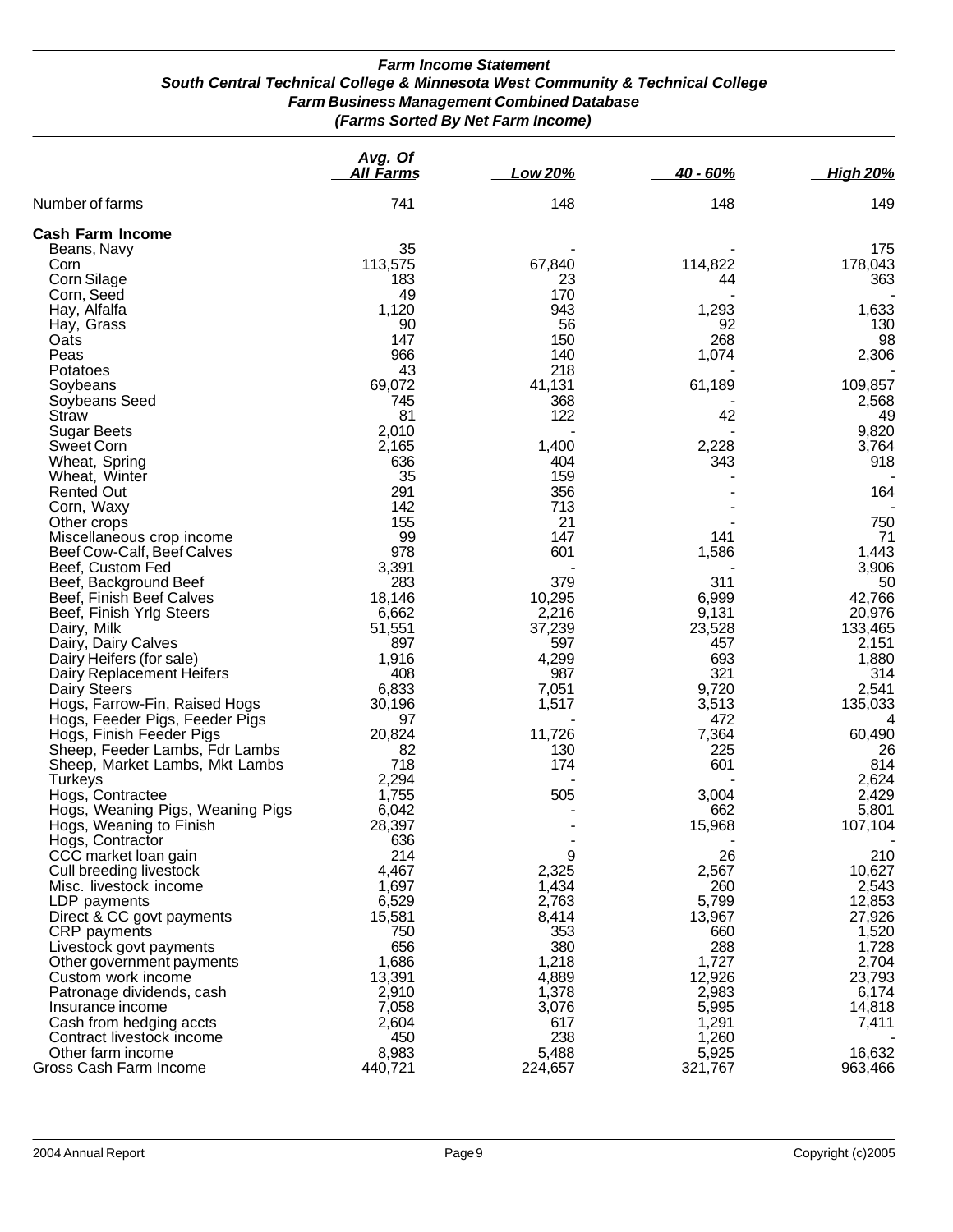### *Farm Income Statement (Continued) South Central Technical College & Minnesota West Community & Technical College Farm Business Management Combined Database (Farms Sorted By Net Farm Income)*

|                                                   | Avg. Of<br><u>All Farms</u> | Low 20%   | 40 - 60%  | <b>High 20%</b> |
|---------------------------------------------------|-----------------------------|-----------|-----------|-----------------|
| Number of farms                                   | 741                         | 148       | 148       | 149             |
| <b>Cash Farm Expense</b>                          |                             |           |           |                 |
| Seed                                              | 24,581                      | 13,385    | 22,168    | 43,320          |
| Fertilizer                                        | 23,012                      | 13,896    | 20,291    | 38,884          |
| Crop chemicals                                    | 15,993                      | 8,987     | 13,403    | 28,396          |
| Crop insurance                                    | 7,542                       | 4,356     | 7,206     | 12,236          |
| Drying fuel                                       | 6,691                       | 4,573     | 6,398     | 10,997          |
| CCC buyback                                       | 16,779                      | 12,333    | 18,944    | 24,945          |
| Crop custom hire                                  | 689                         | 289       | 235       | 1,496           |
| Crop hauling and trucking                         | 269                         | 88        | 335       | 372             |
| Crop marketing                                    | 1,016                       | 494       | 431       | 2,116           |
| Crop miscellaneous                                | 2,711                       | 921       | 1,749     | 7,490           |
| Feeder livestock purchase                         | 37,323                      | 13,930    | 20,186    | 98,939          |
| Purchased feed                                    | 50,929                      | 18,940    | 16,582    | 164,873         |
| <b>Breeding fees</b>                              | 1,593                       | 378       | 388       | 4,710           |
|                                                   |                             |           | 1,848     | 14,177          |
| Veterinary<br><b>BST</b>                          | 4,918                       | 2,529     |           |                 |
|                                                   | 427                         | 481       | 77        | 1,270           |
| <b>Supplies</b>                                   | 3,560                       | 3,284     | 1,866     | 7,625           |
| <b>DHIA</b>                                       | 223                         | 116       | 145       | 514             |
| Contract production exp.                          | 2,901                       | 169       | 985       | 8,567           |
| Livestock custom hire                             | 993                         | 248       | 74        | 4,143           |
| Livestock leases                                  | 781                         | 146       | 53        | 3,357           |
| Livestock hauling and trucking                    | 1,154                       | 380       | 503       | 3,382           |
| Livestock marketing                               | 1,450                       | 691       | 829       | 3,801           |
| Bedding                                           | 513                         | 290       | 87        | 1,401           |
| Interest                                          | 23,713                      | 18,967    | 22,008    | 38,279          |
| Fuel & oil                                        | 12,849                      | 8,190     | 10,765    | 22,644          |
| Repairs                                           | 22,085                      | 14,303    | 20,540    | 36,941          |
| Custom hire                                       | 4,782                       | 3,383     | 4,036     | 8,278           |
| <b>Hired labor</b>                                | 15,137                      | 7,262     | 4,957     | 43,404          |
| Land rent                                         | 48,216                      | 26,947    | 41,914    | 88,717          |
| Machinery & bldg leases                           | 7,827                       | 3,104     | 4,391     | 21,815          |
| Real estate taxes                                 | 3,045                       | 2,006     | 2,998     | 5,094           |
| Farm insurance                                    | 5,443                       | 4,094     | 4,534     | 9,259           |
| <b>Utilities</b>                                  | 5,666                       | 3,503     | 4,728     | 10,343          |
| Dues & professional fees                          | 1,267                       | 757       | 1,224     | 2,340           |
| Hedging account deposits                          | 3,799                       | 4,360     | 1,543     | 8,706           |
| Miscellaneous                                     | 5,386                       | 3,521     | 5,384     | 8,312           |
| Total cash expense                                | 365,264                     | 201,301   | 263,804   | 791,141         |
| Net cash farm income                              |                             | 23,356    | 57,962    | 172,325         |
|                                                   | 75,457                      |           |           |                 |
| <b>Inventory Changes</b>                          |                             |           |           |                 |
| Crops and feed                                    | 4,120                       | $-7,731$  | $-1,678$  | 34,798          |
| Market livestock                                  | 6,126                       | $-5,219$  | 462       | 23,897          |
| Accounts receivable                               | 3,950                       | 1,677     | 3,745     | 8,808           |
| Prepaid expenses and supplies                     | 6,044                       | 373       | 3,082     | 18,720          |
| Accounts payable                                  | 810                         | $-331$    | 2,179     | 1,714           |
| Total inventory change                            | 21,049                      | $-11,231$ | 7,790     | 87,937          |
| Net operating profit                              | 96,506                      | 12,125    | 65,753    | 260,262         |
| <b>Depreciation and Other Capital Adjustments</b> |                             |           |           |                 |
| <b>Breeding livestock</b>                         | $-2,110$                    | -4,371    | -944      | -919            |
| Machinery and equipment                           | -17,399                     | $-10,770$ | $-14,762$ | $-33,492$       |
| Buildings and improvements                        | $-8,575$                    | $-4,288$  | $-5,973$  | $-19,255$       |
| Other farm capital                                | 270                         | $-181$    | $-943$    | 1,566           |
| Total depr. and other capital adj                 | $-27,813$                   | $-19,609$ | $-22,622$ | $-52,101$       |
|                                                   |                             |           |           |                 |
| Net farm income                                   | 68,693                      | $-7,484$  | 43,131    | 208,161         |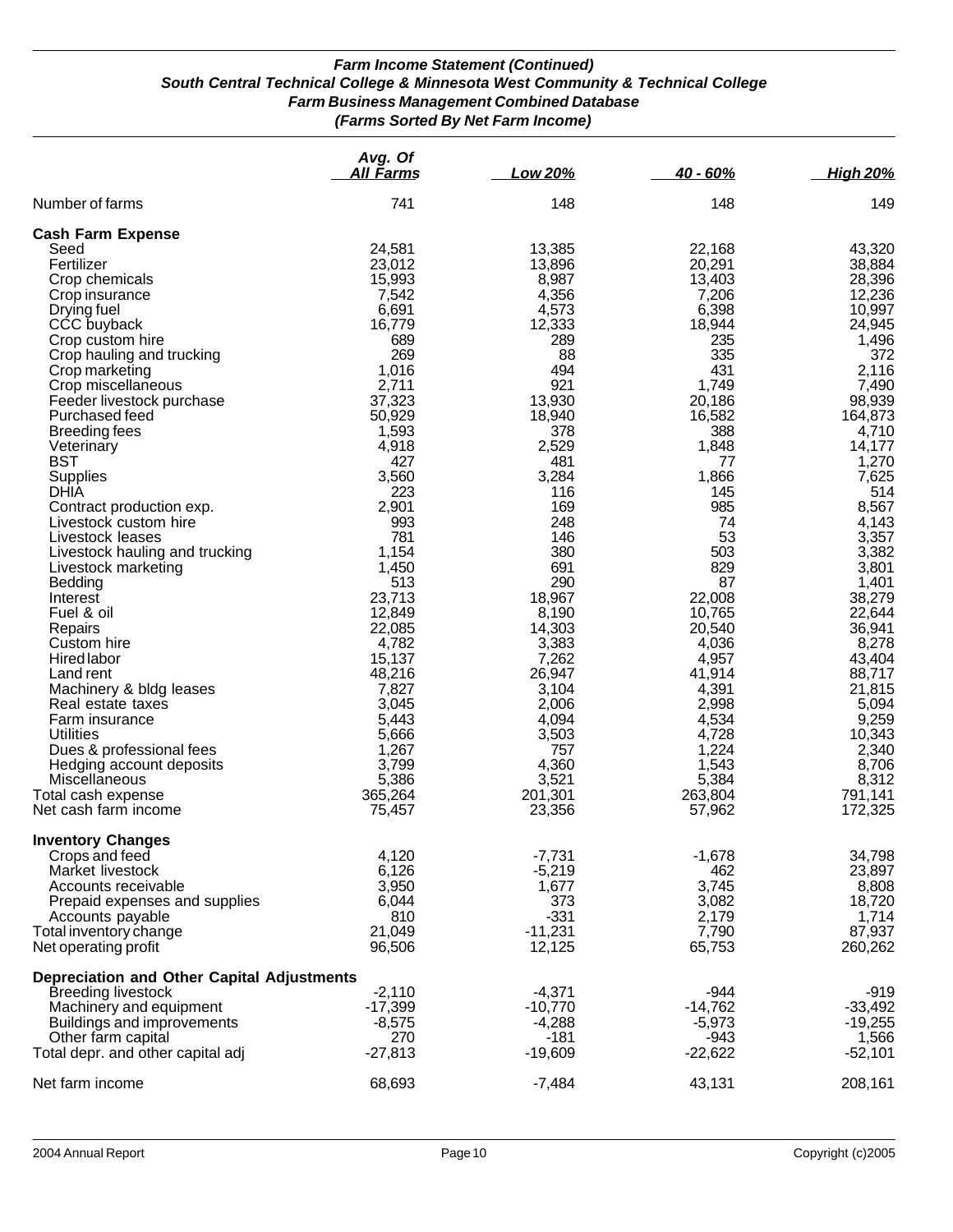#### *Inventory Changes South Central Technical College & Minnesota West Community & Technical College Farm Business Management Combined Database (Farms Sorted By Net Farm Income)*

|                                                    | Avg. Of<br><b>All Farms</b> | Low 20%   | 40 - 60% | <b>High 20%</b> |
|----------------------------------------------------|-----------------------------|-----------|----------|-----------------|
| Number of farms                                    | 741                         | 148       | 148      | 149             |
| Net cash farm income                               | 75,457                      | 23,356    | 57,962   | 172,325         |
| <b>Crops and Feed</b>                              |                             |           |          |                 |
| <b>Ending inventory</b>                            | 121,664                     | 55,493    | 102,820  | 238,742         |
| Beginning inventory                                | 117,545                     | 63,224    | 104,498  | 203,944         |
| Inventory change                                   | 4,120                       | $-7,731$  | $-1,678$ | 34,798          |
| <b>Market Livestock</b>                            |                             |           |          |                 |
| <b>Ending inventory</b>                            | 48,247                      | 21,334    | 27,884   | 127,657         |
| Beginning inventory                                | 42,121                      | 26,554    | 27,422   | 103,760         |
| Inventory change                                   | 6,126                       | $-5,219$  | 462      | 23,897          |
| <b>Accts Receivable &amp; Other Current Assets</b> |                             |           |          |                 |
| <b>Ending inventory</b>                            | 21,325                      | 11,665    | 14,670   | 52,689          |
| Beginning inventory                                | 17,375                      | 9,988     | 10,926   | 43,881          |
| Inventory change                                   | 3,950                       | 1,677     | 3,745    | 8,808           |
| <b>Prepaid Expenses and Supplies</b>               |                             |           |          |                 |
| <b>Ending inventory</b>                            | 27,265                      | 10,148    | 18,866   | 64,911          |
| Beginning inventory                                | 21,221                      | 9,775     | 15,784   | 46,191          |
| Inventory change                                   | 6,044                       | 373       | 3,082    | 18,720          |
| <b>Accounts Payable &amp; Accrued Expenses</b>     |                             |           |          |                 |
| Beginning inventory                                | 16,124                      | 14,617    | 13,667   | 27,247          |
| <b>Ending inventory</b>                            | 15,314                      | 14,948    | 11,487   | 25,532          |
| Inventory change                                   | 810                         | $-331$    | 2,179    | 1,714           |
| Total inventory change                             | 21,049                      | $-11,231$ | 7,790    | 87,937          |
| Net operating profit                               | 96,506                      | 12,125    | 65,753   | 260,262         |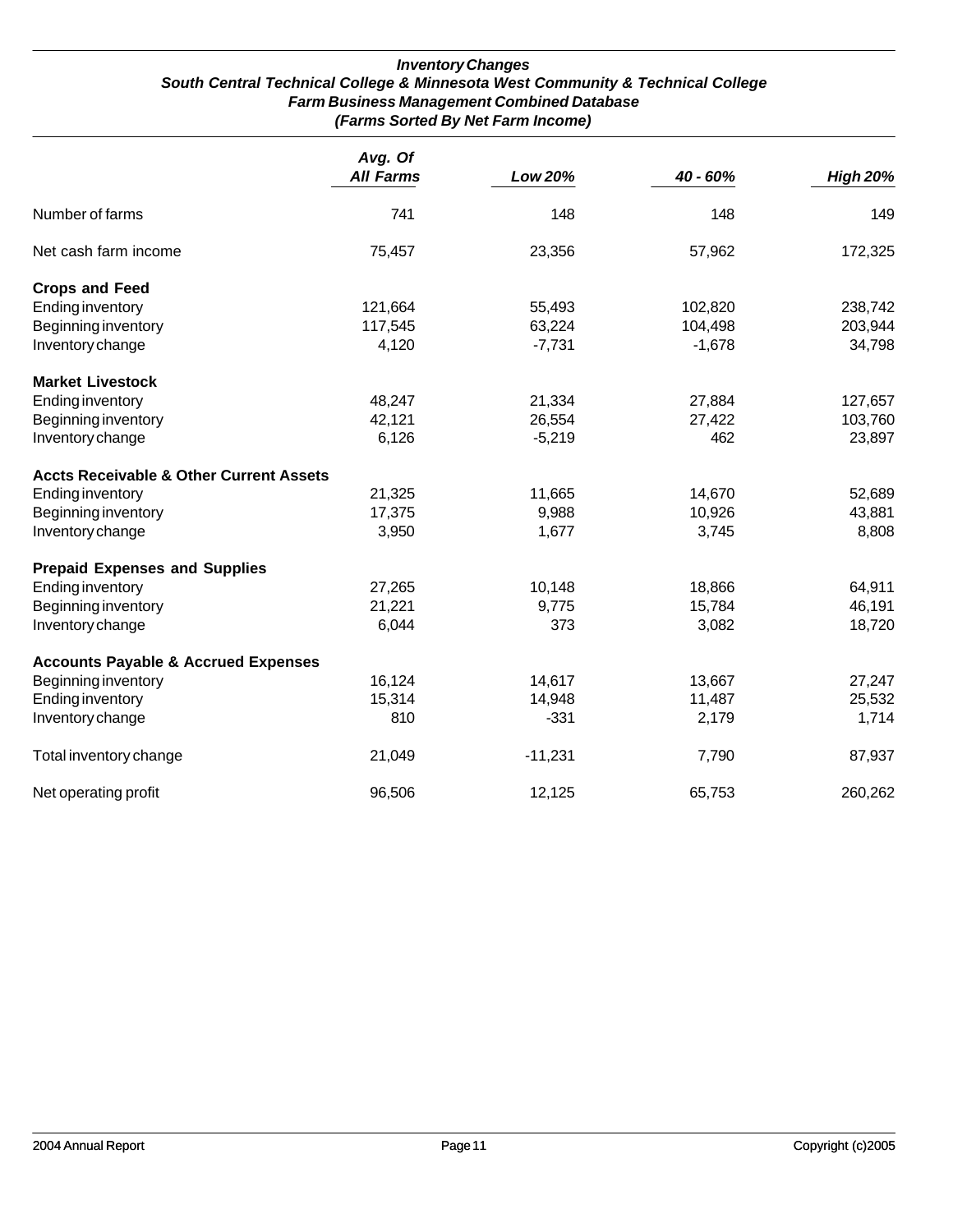#### *Depreciation and Other Capital Adjustments South Central Technical College & Minnesota West Community & Technical College Farm Business Management Combined Database (Farms Sorted By Net Farm Income)*

|                                   | Avg. Of          |                |           |                 |  |
|-----------------------------------|------------------|----------------|-----------|-----------------|--|
|                                   | <b>All Farms</b> | <b>Low 20%</b> | 40 - 60%  | <b>High 20%</b> |  |
| Number of farms                   | 741              | 148            | 148       | 149             |  |
| Net operating profit              | 96,506           | 12,125         | 65,753    | 260,262         |  |
| <b>Breeding Livestock</b>         |                  |                |           |                 |  |
| <b>Ending inventory</b>           | 34,119           | 22,188         | 19,291    | 80,410          |  |
| Capital sales                     | 1,521            | 917            | 1,056     | 3,522           |  |
| Beginning inventory               | 32,727           | 19,823         | 18,419    | 77,574          |  |
| Capital purchases                 | 5,023            | 7,653          | 2,874     | 7,277           |  |
| Depreciation, capital adjust.     | $-2,110$         | $-4,371$       | $-944$    | $-919$          |  |
| <b>Machinery and Equipment</b>    |                  |                |           |                 |  |
| <b>Ending inventory</b>           | 140,240          | 98,523         | 108,437   | 236,764         |  |
| Capital sales                     | 2,879            | 770            | 2,832     | 3,989           |  |
| Beginning inventory               | 124,799          | 94,941         | 97,941    | 201,677         |  |
| Capital purchases                 | 35,719           | 15,121         | 28,089    | 72,568          |  |
| Depreciation, capital adjust.     | $-17,399$        | $-10,770$      | $-14,762$ | $-33,492$       |  |
| <b>Buildings and Improvements</b> |                  |                |           |                 |  |
| <b>Ending inventory</b>           | 108,465          | 61,630         | 73,680    | 224,818         |  |
| Capital sales                     | 521              | 1,063          | 888       | 618             |  |
| Beginning inventory               | 101,370          | 61,153         | 65,023    | 212,150         |  |
| Capital purchases                 | 16,190           | 5,827          | 15,518    | 32,542          |  |
| Depreciation, capital adjust.     | $-8,575$         | $-4,288$       | $-5,973$  | $-19,255$       |  |
| <b>Other Capital Assets</b>       |                  |                |           |                 |  |
| <b>Ending inventory</b>           | 42,796           | 22,587         | 34,468    | 81,504          |  |
| Capital sales                     | 720              | 173            | 1,044     | 1,577           |  |
| Beginning inventory               | 39,399           | 21,884         | 32,147    | 73,191          |  |
| Capital purchases                 | 3,846            | 1,056          | 4,308     | 8,325           |  |
| Depreciation, capital adjust.     | 270              | $-181$         | $-943$    | 1,566           |  |
| Total depreciation, capital adj.  | $-27,813$        | $-19,609$      | $-22,622$ | $-52,101$       |  |
| Net farm income                   | 68,693           | $-7,484$       | 43,131    | 208,161         |  |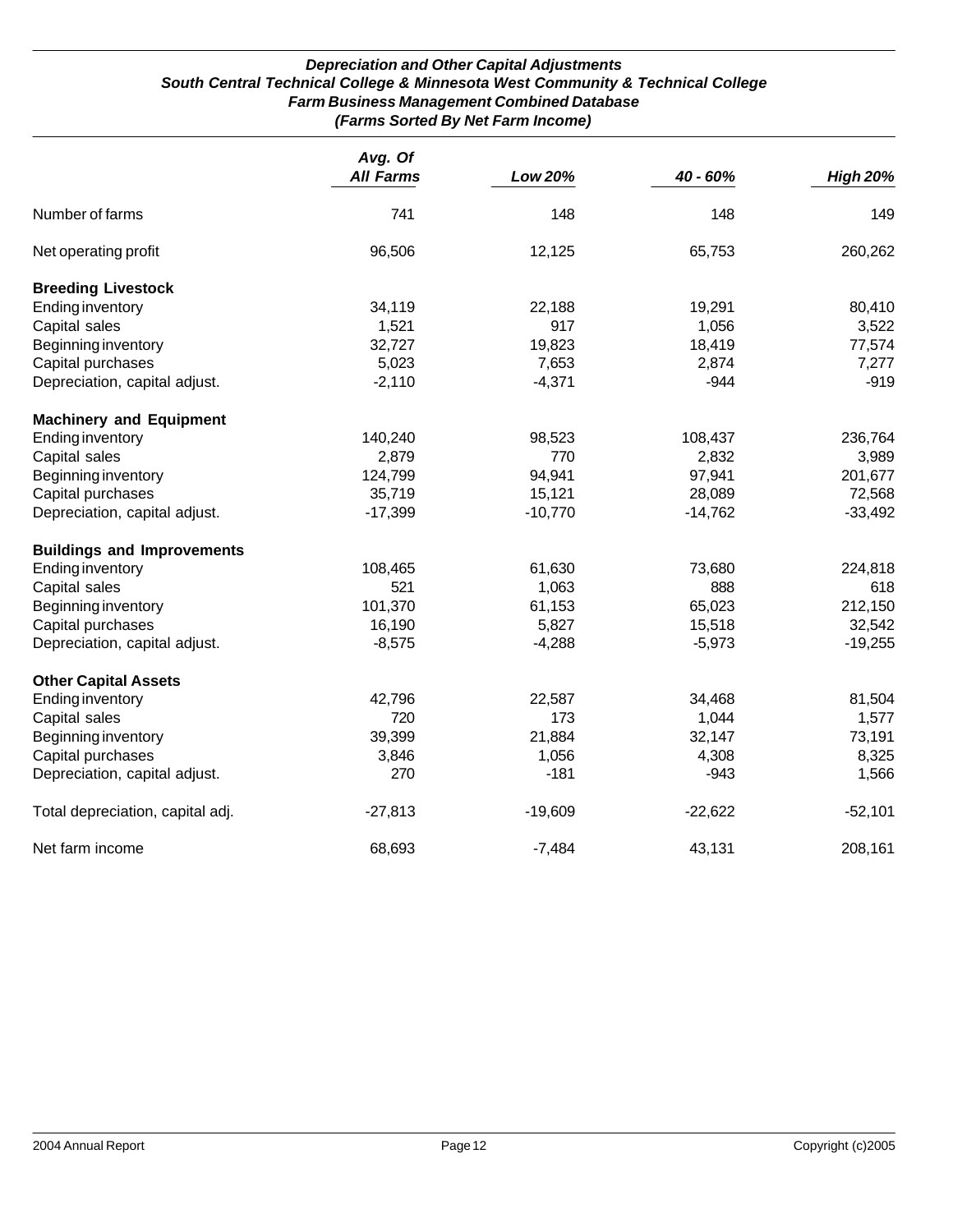#### *Profitability Measures South Central Technical College & Minnesota West Community & Technical College Farm Business Management Combined Database (Farms Sorted By Net Farm Income)*

|                                       | Avg. Of<br><b>All Farms</b> | Low 20%   | 40 - 60% | <b>High 20%</b> |
|---------------------------------------|-----------------------------|-----------|----------|-----------------|
| Number of farms                       | 741                         | 148       | 148      | 149             |
| Profitability (assets valued at cost) |                             |           |          |                 |
| Net farm income                       | 68,693                      | $-7,484$  | 43,131   | 208,161         |
| Labor and management earnings         | 48,740                      | $-16,733$ | 28,269   | 167,514         |
| Rate of return on assets              | 8.5%                        | $-0.8%$   | 6.3%     | 14.2 %          |
| Rate of return on equity              | 12.5%                       | $-17.5%$  | 7.6 %    | 23.7 %          |
| Operating profit margin               | 17.6 %                      | $-2.2%$   | 13.6 %   | 25.8 %          |
| Asset turnover rate                   | 48.3 %                      | 36.6 %    | 45.8 %   | 54.9 %          |
| Interest on farm net worth            | 19,953                      | 9,248     | 14,861   | 40,647          |
| Farm interest expense                 | 23,896                      | 20,160    | 21,067   | 38,859          |
| Value of operator Ibr and mgmt.       | 28,270                      | 16,573    | 25,116   | 49,166          |
| Return on farm assets                 | 64,319                      | $-3,897$  | 39,081   | 197,854         |
| Average farm assets                   | 754,555                     | 481,324   | 625,199  | 1,395,332       |
| Return on farm equity                 | 40,424                      | $-24,057$ | 18,014   | 158,995         |
| Average farm equity                   | 322,168                     | 137,716   | 237,298  | 669,626         |
| Value of farm production              | 364,555                     | 176,144   | 286,583  | 766,237         |

|                                         | Avg. Of<br><b>All Farms</b> | Low 20%  | 40 - 60% | <b>High 20%</b> |
|-----------------------------------------|-----------------------------|----------|----------|-----------------|
| Number of farms                         | 741                         | 148      | 148      | 149             |
| Profitability (assets valued at market) |                             |          |          |                 |
| Net farm income                         | 81,851                      | 9,345    | 55,266   | 214,494         |
| Labor and management earnings           | 48,883                      | $-9,888$ | 27,428   | 155,062         |
| Rate of return on assets                | 7.1%                        | 1.8%     | 5.4%     | 10.7 $%$        |
| Rate of return on equity                | 9.8%                        | $-2.3%$  | 6.5%     | 16.7 %          |
| Operating profit margin                 | 21.3 %                      | 7.3 %    | 17.9 %   | 26.6 %          |
| Asset turnover rate                     | 33.5 %                      | 24.2 %   | 30.2 %   | 40.2 %          |
| Interest on farm net worth              | 32,968                      | 19,232   | 27,838   | 59,432          |
| Farm interest expense                   | 23,896                      | 20,160   | 21,067   | 38,859          |
| Value of operator lbr and mgmt.         | 28,270                      | 16,573   | 25,116   | 49,166          |
| Return on farm assets                   | 77,477                      | 12,932   | 51,217   | 204,187         |
| Average farm assets                     | 1,089,202                   | 726,742  | 949,895  | 1,907,600       |
| Return on farm equity                   | 53,581                      | $-7,228$ | 30,150   | 165,327         |
| Average farm equity                     | 549,254                     | 320,336  | 463,494  | 990,535         |
| Value of farm production                | 364,555                     | 176,144  | 286,583  | 766,237         |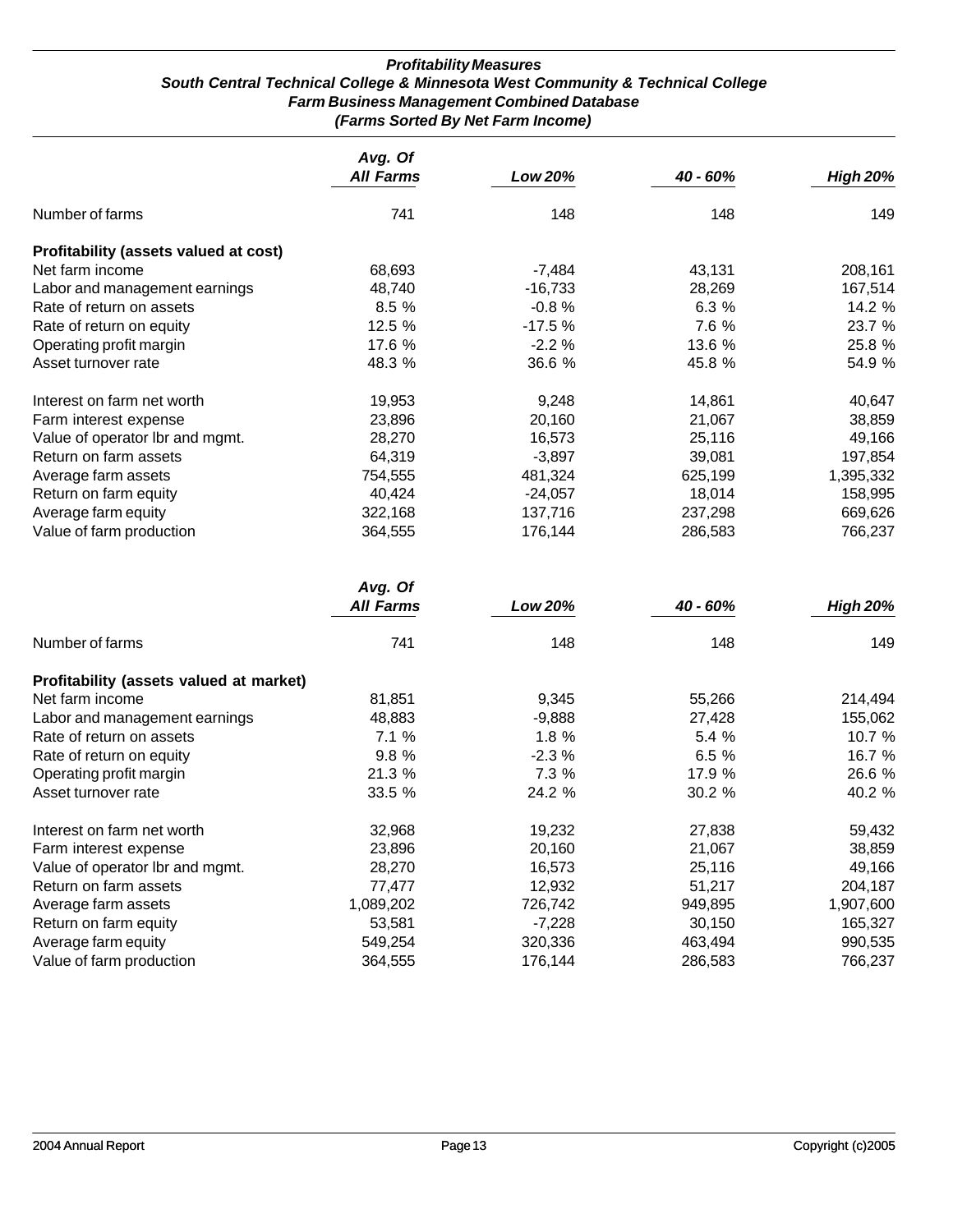#### *Liquidity Measures South Central Technical College & Minnesota West Community & Technical College Farm Business Management Combined Database (Farms Sorted By Net Farm Income)*

|                                 | Avg. Of          |                |          |                 |
|---------------------------------|------------------|----------------|----------|-----------------|
|                                 | <b>All Farms</b> | <b>Low 20%</b> | 40 - 60% | <b>High 20%</b> |
| Number of farms                 | 741              | 148            | 148      | 149             |
| <b>Liquidity (cash)</b>         |                  |                |          |                 |
| Net cash farm income            | 75,457           | 23,356         | 57,962   | 172,325         |
| Net nonfarm income              | 24,545           | 32,966         | 21,761   | 15,442          |
| Family living and taxes         | 45,761           | 37,903         | 40,033   | 65,842          |
| Principal due on long term debt | 16,321           | 10,849         | 13,560   | 27,288          |
| Cash available for interm. debt | 37,920           | 7,570          | 26,130   | 94,636          |
| Average intermediate debt       | 95,584           | 79,188         | 88,101   | 157,736         |
| Years to turnover interm. debt  | 2.5              | 10.5           | 3.4      | 1.7             |
| Expense as a % of income        | 83 %             | 90 %           | 82 %     | 82 %            |
| Interest as a % of income       | 5 %              | 8 %            | 7%       | 4 %             |
| <b>Liquidity (accrual)</b>      |                  |                |          |                 |
| Total accrual farm income       | 454,917          | 213,384        | 324,295  | 1,030,969       |
| Total accrual operating expense | 358,411          | 201,259        | 258,542  | 770,706         |
| Net accrual operating income    | 96,506           | 12,125         | 65,753   | 260,262         |
| Net nonfarm income              | 24,545           | 32,966         | 21,761   | 15,442          |
| Family living and taxes         | 45,761           | 37,903         | 40,033   | 65,842          |
| Principal due on long term debt | 16,321           | 10,849         | 13,560   | 27,288          |
| Available for intermediate debt | 58,969           | $-3,661$       | 33,920   | 182,574         |
| Average intermediate debt       | 95,584           | 79,188         | 88,101   | 157,736         |
| Years to turnover interm. debt  | 1.6              | $***$          | 2.6      | 0.9             |
| Expense as a % of income        | 79 %             | 94 %           | 80%      | 75 %            |
| Interest as a % of income       | 5 %              | 9 %            | 6 %      | 4 %             |

\*\* Income insufficient to meet debt servicing requirements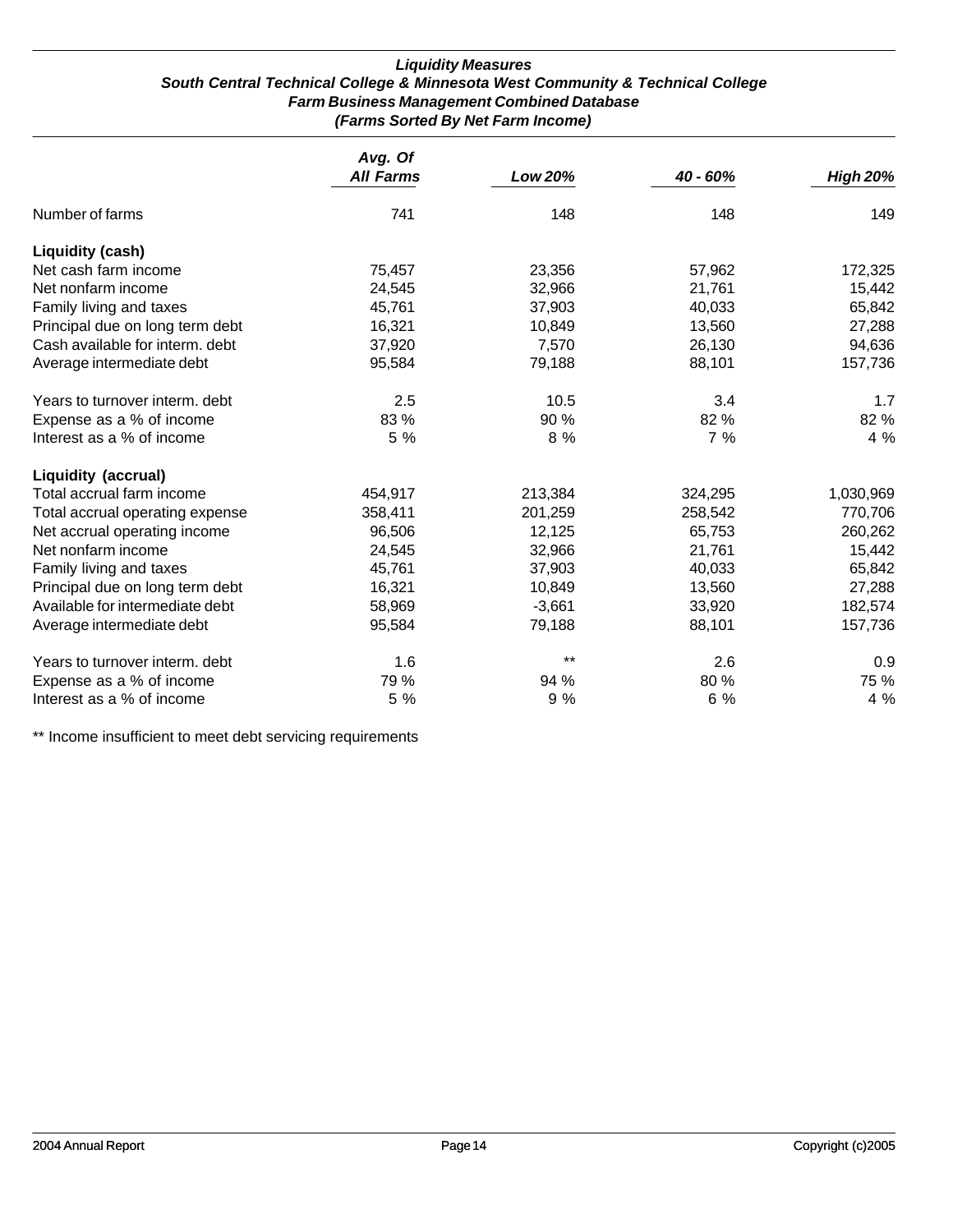#### *Balance Sheet at Cost Values South Central Technical College & Minnesota West Community & Technical College Farm Business Management Combined Database (Farms Sorted By Net Farm Income)*

|                                    | Avg. Of<br><b>All Farms</b> | Low 20%  | 40 - 60% | <b>High 20%</b> |
|------------------------------------|-----------------------------|----------|----------|-----------------|
| Number of farms                    | 741                         | 148      | 148      | 149             |
| <b>Assets</b>                      |                             |          |          |                 |
| <b>Current Farm Assets</b>         |                             |          |          |                 |
| Cash and checking balance          | 13,047                      | 7,830    | 10,862   | 20,444          |
| Prepaid expenses & supplies        | 27,265                      | 10,148   | 18,866   | 64,911          |
| Growing crops                      | 1,046                       | 147      | 688      | 3,779           |
| Accounts receivable                | 17,715                      | 9,402    | 12,388   | 43,569          |
| Hedging accounts                   | 1,253                       | 651      | 874      | 2,683           |
| Crops held for sale or feed        | 110,022                     | 46,160   | 89,921   | 224,206         |
| Crops under government loan        | 32,193                      | 28,191   | 32,079   | 37,267          |
| Market livestock held for sale     | 48,247                      | 21,334   | 27,884   | 127,657         |
| Other current assets               | 1,310                       | 1,466    | 720      | 2,658           |
| Total current farm assets          | 252,100                     | 125,328  | 194,282  | 527,175         |
| Intermediate Farm Assets           |                             |          |          |                 |
| <b>Breeding livestock</b>          | 34,119                      | 22,188   | 19,291   | 80,410          |
| Machinery and equipment            | 136,042                     | 93,618   | 104,923  | 230,663         |
| <b>Titled vehicles</b>             | 4,199                       | 4,905    | 3,514    | 6,101           |
| Other intermediate assets          | 15,189                      | 7,802    | 11,090   | 35,033          |
| Total intermediate farm assets     | 189,548                     | 128,512  | 138,818  | 352,207         |
| Long Term Farm Assets              |                             |          |          |                 |
| Farm land                          | 232,713                     | 172,984  | 246,489  | 363,050         |
| Buildings and improvements         | 108,465                     | 61,630   | 73,680   | 224,818         |
| Other long-term assets             | 27,607                      | 14,785   | 23,378   | 46,471          |
| Total long-term farm assets        | 368,785                     | 249,399  | 343,547  | 634,339         |
| <b>Total Farm Assets</b>           | 810,433                     | 503,239  | 676,647  | 1,513,721       |
| <b>Total Nonfarm Assets</b>        | 122,589                     | 115,636  | 117,451  | 133,767         |
| <b>Total Assets</b>                | 933,022                     | 618,876  | 794,098  | 1,647,488       |
| Liabilities                        |                             |          |          |                 |
| <b>Current Farm Liabilities</b>    |                             |          |          |                 |
| Accrued interest                   | 6,283                       | 5,904    | 5,405    | 9,662           |
| Accounts payable                   | 9,020                       | 8,957    | 6,087    | 15,875          |
| Current notes                      | 95,341                      | 64,543   | 81,169   | 177,519         |
| Government crop loans              | 29,664                      | 26,611   | 30,240   | 33,012          |
| Principal due on term debt         | 34,095                      | 20,935   | 28,949   | 60,575          |
| I otal current farm liabilities    | 174,402                     | 126,950  | 151,849  | 296,643         |
| Total intermediate farm liabs      | 78,608                      | 68,315   | 73,973   | 126,972         |
| Total long term farm liabilities   | 212,387                     | 176,885  | 196,984  | 342,932         |
| Total farm liabilities             | 465,397                     | 372,150  | 422,806  | 766,546         |
| Total nonfarm liabilities          | 27,105                      | 35,511   | 20,195   | 28,638          |
| <b>Total liabilities</b>           | 492,502                     | 407,661  | 443,000  | 795,184         |
| Net worth (farm and nonfarm)       | 440,520                     | 211,214  | 351,098  | 852,305         |
| Net worth change                   | 54,413                      | $-6,714$ | 42,048   | 166,684         |
| <b>Ratio Analysis</b>              |                             |          |          |                 |
| Current farm liabilities / assets  | 69 %                        | 101 %    | 78 %     | 56 %            |
| Curr. & interm farm liab. / assets | 57 %                        | 77 %     | 68 %     | 48 %            |
| Long term farm liab. / assets      | 58 %                        | 71 %     | 57 %     | 54 %            |
| Total debt to asset ratio          | 53 %                        | 66 %     | 56 %     | 48 %            |
|                                    |                             |          |          |                 |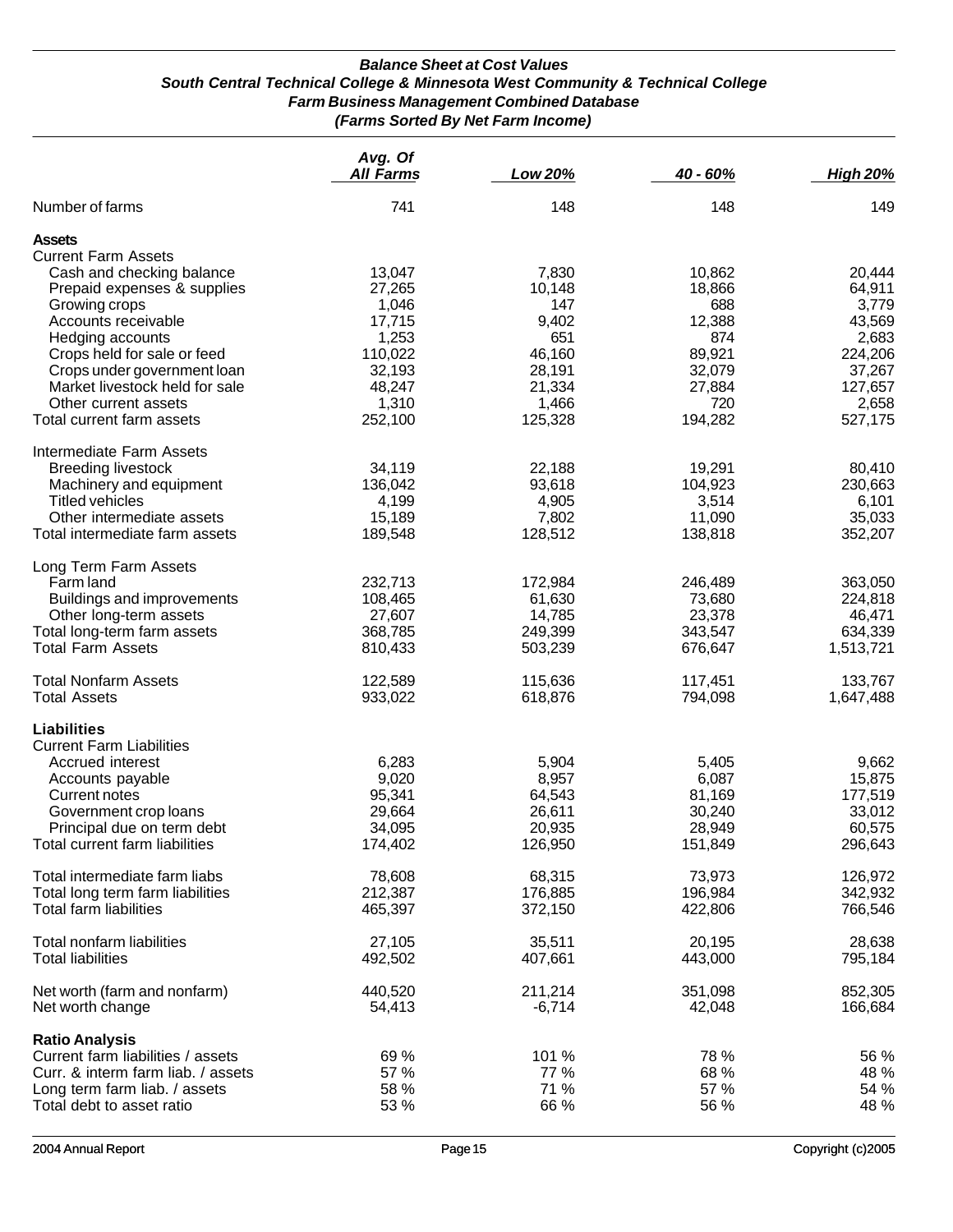#### *Balance Sheet at Market Values South Central Technical College & Minnesota West Community & Technical College Farm Business Management Combined Database (Farms Sorted By Net Farm Income)*

|                                                                                                                                                                                                                                                                                                                          | Avg. Of<br>All Farms                                                                            | Low 20%                                                                                  | 40 - 60%                                                                                 | <b>High 20%</b>                                                                                  |
|--------------------------------------------------------------------------------------------------------------------------------------------------------------------------------------------------------------------------------------------------------------------------------------------------------------------------|-------------------------------------------------------------------------------------------------|------------------------------------------------------------------------------------------|------------------------------------------------------------------------------------------|--------------------------------------------------------------------------------------------------|
| Number of farms                                                                                                                                                                                                                                                                                                          | 741                                                                                             | 148                                                                                      | 148                                                                                      | 149                                                                                              |
| <b>Assets</b><br><b>Current Farm Assets</b><br>Cash and checking balance<br>Prepaid expenses & supplies<br>Growing crops<br>Accounts receivable<br>Hedging accounts<br>Crops held for sale or feed<br>Crops under government loan<br>Market livestock held for sale<br>Other current assets<br>Total current farm assets | 13,047<br>27,265<br>1,046<br>17,715<br>1,253<br>110,022<br>32,193<br>48,247<br>1,310<br>252,100 | 7,830<br>10,148<br>147<br>9,402<br>651<br>46,160<br>28,191<br>21,334<br>1,466<br>125,328 | 10,862<br>18,866<br>688<br>12,388<br>874<br>89,921<br>32,079<br>27,884<br>720<br>194,282 | 20,444<br>64,911<br>3,779<br>43,569<br>2,683<br>224,206<br>37,267<br>127,657<br>2,658<br>527,175 |
| Intermediate Farm Assets<br><b>Breeding livestock</b><br>Machinery and equipment<br>Titled vehicles<br>Other intermediate assets<br>Total intermediate farm assets                                                                                                                                                       | 37,991<br>241,678<br>6,087<br>19,153<br>304,910                                                 | 24,189<br>157,840<br>6,701<br>10,329<br>199,060                                          | 22,604<br>213,246<br>5,472<br>16,245<br>257,567                                          | 90,115<br>406,647<br>9,668<br>41,470<br>547,900                                                  |
| Long Term Farm Assets<br>Farm land<br>Buildings and improvements<br>Other long-term assets<br>Total long-term farm assets<br><b>Total Farm Assets</b>                                                                                                                                                                    | 404,372<br>164,349<br>30,472<br>599,194<br>1,156,203                                            | 312,417<br>99,999<br>19,744<br>432,161<br>756,548                                        | 414,133<br>119,261<br>25,002<br>558,396<br>1,010,245                                     | 588,548<br>328,879<br>48,877<br>966,303<br>2,041,377                                             |
| <b>Total Nonfarm Assets</b><br><b>Total Assets</b>                                                                                                                                                                                                                                                                       | 151,102<br>1,307,306                                                                            | 146,737<br>903,285                                                                       | 138,506<br>1,148,751                                                                     | 157,849<br>2,199,226                                                                             |
| <b>Liabilities</b><br><b>Current Farm Liabilities</b><br>Accrued interest<br>Accounts payable<br>Current notes<br>Government crop loans<br>Principal due on term debt<br>Total current farm liabilities                                                                                                                  | 6,283<br>9,020<br>95,341<br>29,664<br>34,095<br>174,402                                         | 5,904<br>8,957<br>64,543<br>26,611<br>20,935<br>126,950                                  | 5,405<br>6,087<br>81,169<br>30,240<br>28,949<br>151,849                                  | 9,662<br>15,875<br>177,519<br>33,012<br>60,575<br>296,643                                        |
| Total intermediate farm liabs<br>Total long term farm liabilities<br>Total farm liabilities                                                                                                                                                                                                                              | 78,608<br>212,387<br>465,397                                                                    | 68,315<br>176,885<br>372,150                                                             | 73,973<br>196,984<br>422,806                                                             | 126,972<br>342,932<br>766,546                                                                    |
| Total nonfarm liabilities<br>Total liabs excluding deferreds<br>Total deferred liabilities<br><b>Total liabilities</b>                                                                                                                                                                                                   | 27,105<br>492,502<br>118,170<br>610,671                                                         | 35,511<br>407,661<br>69,330<br>476,992                                                   | 20,195<br>443,000<br>105,224<br>548,224                                                  | 28,638<br>795,184<br>209,399<br>1,004,583                                                        |
| Retained earnings<br>Market valuation equity<br>Net worth (farm and nonfarm)<br>Net worth excluding deferreds<br>Net worth change                                                                                                                                                                                        | 440,520<br>256,114<br>696,634<br>814,804<br>70,004                                              | 211,214<br>215,079<br>426,293<br>495,624<br>11,890                                       | 351,098<br>249,429<br>600,527<br>705,751<br>54,589                                       | 852,305<br>342,338<br>1,194,643<br>1,404,042<br>176,455                                          |
| <b>Ratio Analysis</b><br>Current farm liabilities / assets<br>Curr. & interm farm liab. / assets<br>Long term farm liab. / assets<br>Total debt to asset ratio<br>Debt to assets excl deferreds                                                                                                                          | 69 %<br>45 %<br>35 %<br>47 %<br>38 %                                                            | 101 %<br>60 %<br>41 %<br>53 %<br>45 %                                                    | 78 %<br>50 %<br>35 %<br>48 %<br>39 %                                                     | 56 %<br>39 %<br>35 %<br>46 %<br>$36\%$                                                           |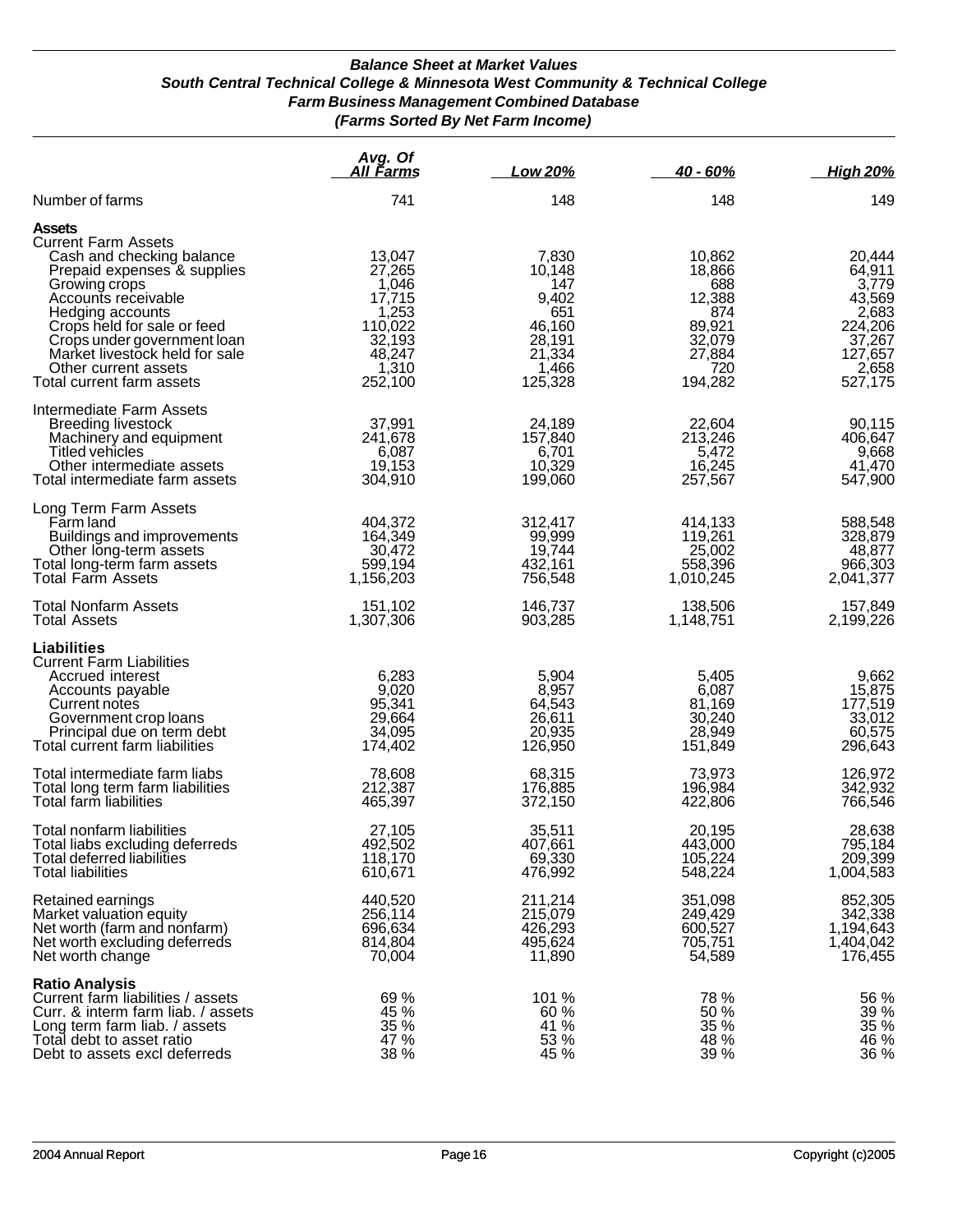#### *Statement Of Cash Flows South Central Technical College & Minnesota West Community & Technical College Farm Business Management Combined Database (Farms Sorted By Net Farm Income)*

|                                       | Avg. Of<br><b>All Farms</b> | Low 20%    | 40 - 60%   | <b>High 20%</b> |
|---------------------------------------|-----------------------------|------------|------------|-----------------|
| Number of farms                       | 741                         | 148        | 148        | 149             |
| Beginning cash (farm & nonfarm)       | 15,244                      | 14,410     | 7,829      | 25,335          |
| <b>Cash From Operating Activities</b> |                             |            |            |                 |
| Gross cash farm income                | 440,721                     | 224,657    | 321,767    | 963,466         |
| Net nonfarm income                    | 24,545                      | 32,966     | 21,761     | 15,442          |
| Total cash farm expense               | $-365,264$                  | $-201,301$ | $-263,804$ | $-791,141$      |
| Apparent family living expense        | $-40,766$                   | $-34,511$  | $-36,581$  | $-57,044$       |
| Income and social security tax        | $-4,712$                    | $-3,392$   | $-3,452$   | $-7,704$        |
| Cash from operations                  | 54,524                      | 18,419     | 39,690     | 123,019         |
| <b>Cash From Investing Activities</b> |                             |            |            |                 |
| Sale of breeding livestock            | 1,521                       | 917        | 1,056      | 3,522           |
| Sale of machinery & equipment         | 2,759                       | 723        | 2,804      | 3,665           |
| Sale of titled vehicles               | 120                         | 46         | 28         | 324             |
| Sale of farm land                     | 2,710                       | 2,396      | 3,456      | 6,365           |
| Sale of farm buildings                | 521                         | 1,063      | 888        | 618             |
| Sale of other farm assets             | 720                         | 173        | 1,044      | 1,577           |
| Sale of nonfarm assets                | 3,872                       | 3,850      | 3,343      | 5,217           |
| Purchase of breeding livestock        | $-5,023$                    | $-7,653$   | $-2,874$   | $-7,277$        |
| Purchase of machinery & equip.        | $-33,847$                   | $-13,871$  | $-27,043$  | $-69,040$       |
| Purchase of titled vehicles           | $-1,872$                    | $-1,250$   | $-1,046$   | $-3,528$        |
| Purchase of farm land                 | $-19,854$                   | $-11,221$  | $-30,034$  | $-38,338$       |
| Purchase of farm buildings            | $-16,190$                   | $-5,827$   | $-15,518$  | $-32,542$       |
| Purchase of other farm assets         | $-3,846$                    | $-1,056$   | $-4,308$   | $-8,325$        |
| Purchase of nonfarm assets            | $-12,994$                   | $-14,224$  | $-9,096$   | $-19,143$       |
| Cash from investing activities        | $-81,404$                   | $-45,935$  | $-77,300$  | $-156,904$      |
| <b>Cash From Financing Activities</b> |                             |            |            |                 |
| Money borrowed                        | 253,187                     | 199,949    | 231,878    | 436,379         |
| Cash gifts and inheritances           | 5,173                       | 1,571      | 13,291     | 4,167           |
| Principal payments                    | $-226,626$                  | $-176,021$ | $-199,801$ | $-396,348$      |
| Dividends paid                        | $-284$                      |            |            | $-1,095$        |
| Gifts given                           | $-377$                      | $-193$     | $-241$     | $-646$          |
| Cash from financing activities        | 31,074                      | 25,306     | 45,127     | 42,457          |
| Net change in cash balance            | 4,194                       | $-2,210$   | 7,517      | 8,572           |
| Ending cash (farm & nonfarm)          | 19,438                      | 12,201     | 15,346     | 33,907          |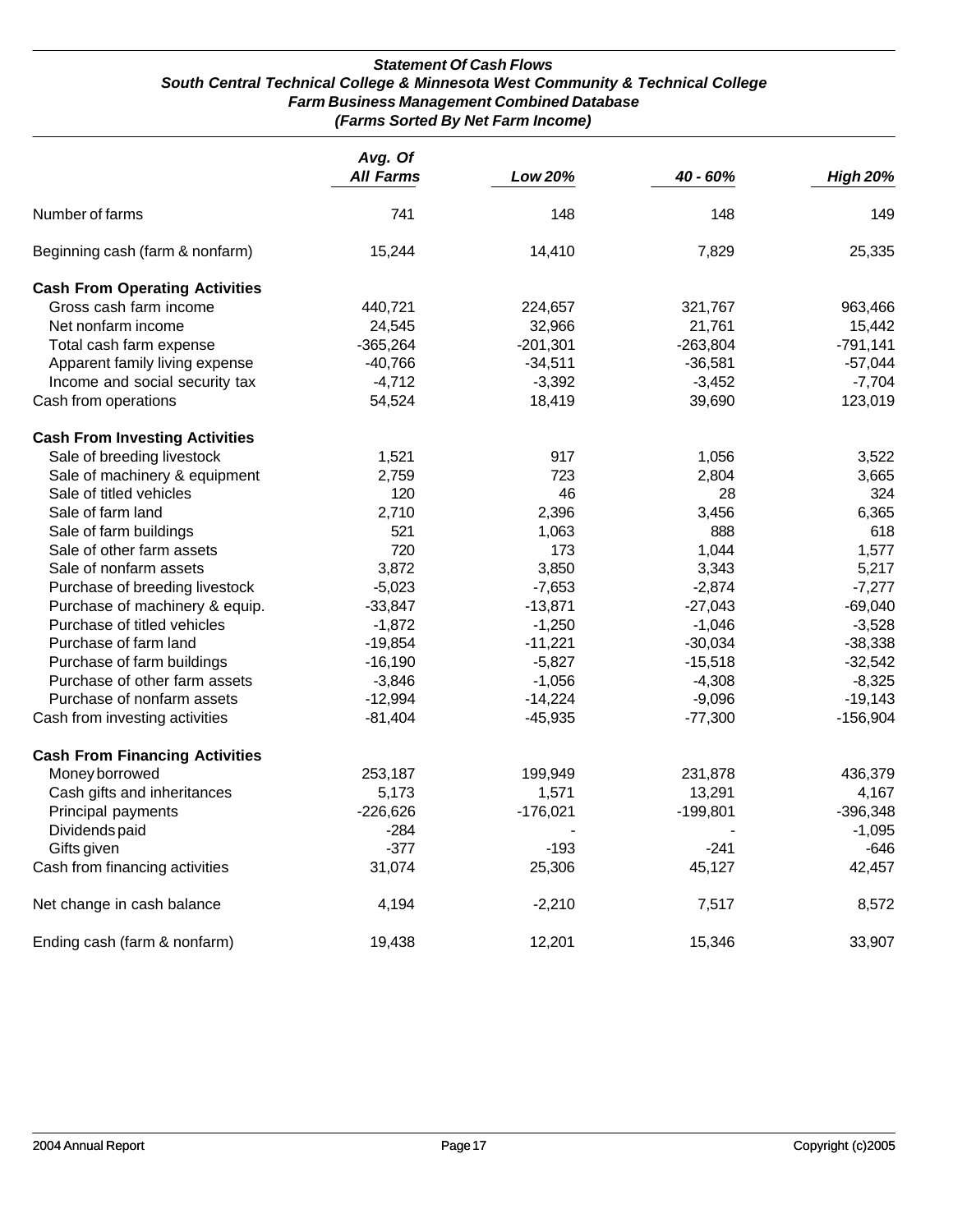#### *Crop Production and Marketing Summary South Central Technical College & Minnesota West Community & Technical College Farm Business Management Combined Database (Farms Sorted By Net Farm Income)*

|                                                 | Avg. Of          |                |          |                 |
|-------------------------------------------------|------------------|----------------|----------|-----------------|
|                                                 | <b>All Farms</b> | <b>Low 20%</b> | 40 - 60% | <b>High 20%</b> |
| Number of farms                                 | 741              | 148            | 148      | 149             |
| <b>Acreage Summary</b>                          |                  |                |          |                 |
| Total acres owned                               | 216              | 160            | 216      | 307             |
| Total crop acres                                | 665              | 395            | 613      | 1,109           |
| Crop acres owned                                | 180              | 124            | 188      | 262             |
| Crop acres cash rented                          | 454              | 250            | 390      | 813             |
| Crop acres share rented                         | 32               | 22             | 35       | 35              |
| Total pasture acres                             | 3                | 1              | 3        | 3               |
| <b>Average Price Received (Cash Sales Only)</b> |                  |                |          |                 |
| Soybeans per bushel                             | 7.06             | 6.57           | 6.88     | 7.12            |
| Corn per bushel                                 | 2.32             | 2.18           | 2.38     | 2.33            |
| Hay, Alfalfa per ton                            | 84.94            | 71.17          | 88.31    | 90.28           |
| Wheat, Spring per bushel                        | 3.26             | 3.18           | 3.20     | 3.42            |
| Sweet Corn per ton                              | 45.47            | 47.56          | 47.47    | 45.44           |
| Peas per lb                                     | 0.084            |                | 0.075    | 0.089           |
| Oats per bushel                                 | 1.54             | 1.47           | 1.76     | 1.34            |
| Straw per ton                                   | 25.24            | 54.42          | 62.35    | 6.52            |
| Hay, Grass per ton                              | 55.55            |                | 71.41    | 96.53           |
| Soybeans Seed per bushel                        | 7.37             |                |          |                 |
| Corn Silage per ton                             | 17.99            |                |          |                 |
| Hay, Mixed per ton                              | 37.89            | 31.49          |          |                 |
| Rented Out per \$                               | 11.08            |                |          |                 |
| CRP per \$                                      | 1.00             |                |          |                 |
| <b>Average Yield Per Acre</b>                   |                  |                |          |                 |
| Corn (bushel)                                   | 176.11           | 168.21         | 175.41   | 182.62          |
| Soybeans (bushel)                               | 42.27            | 41.17          | 41.56    | 43.87           |
| Hay, Alfalfa (ton)                              | 4.73             | 4.30           | 4.12     | 5.37            |
| Corn Silage (ton)                               | 21.39            | 21.10          | 20.85    | 22.21           |
| Wheat, Spring (bushel)                          | 55.49            | 51.08          | 54.87    | 58.32           |
| $CRP$ $(\$)$                                    | 88.00            | 109.73         | 97.25    | 95.37           |
| Sweet Corn (ton)                                | 6.62             | 6.62           | 7.42     | 6.15            |
| Oats (bushel)                                   | 85.72            | 65.22          | 79.57    | 92.32           |
| Hay, Grass (ton)                                | 2.78             | 3.27           | 2.85     | 3.34            |
| Peas (lb)                                       | 3,329.36         |                | 3,691.98 | 3,385.44        |
| Rented Out (\$)                                 | 113.39           | 100.86         |          |                 |
| Pasture (aum)                                   | 2.78             |                | 4.24     |                 |
| Sugar Beets (ton)                               | 23.39            |                |          | 23.34           |
| Oatlage (ton)                                   | 7.31             |                |          |                 |
| Hay, Mixed Alfalfa/Grass (ton)                  | 7.05             |                |          |                 |
| Soybeans Seed (bushel)                          | 43.74            |                |          |                 |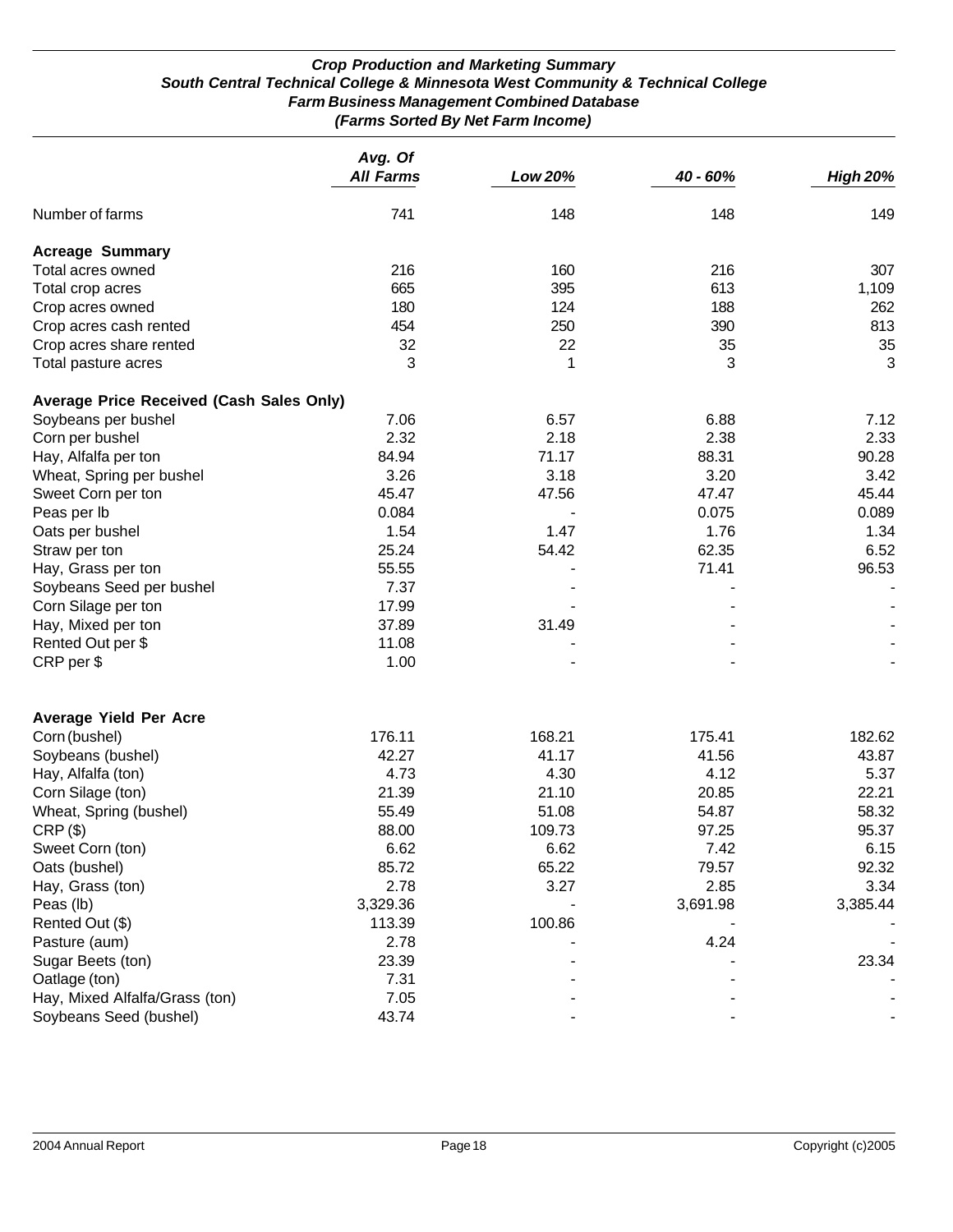#### **EXPLANATION OF FINANCIAL STANDARDS MEASURES -- Reported on Page 20 --**

The Financial Standards Measures are sixteen ratios or values in the areas of Liquidity, Solvency (assets at market value), Profitability (assets at cost value), Repayment capacity, and Efficiency that can assist a farm operator in measuring the financial health of the business.

Current Ratio [current farm assets divided by current farm liabilities] indicates the extent to which current farm assets if liquidated would cover current farm liabilities. The higher the ratio, the greater the liquidity.

Working Capital [current farm assets minus current farm liabilities] is a theoretical measure of the amount of funds available to purchase operating inputs and inventory, after the sale of current farm assets and the payment of all current farm liabilities. Adequacy must be related to business size.

Farm Debt to Asset Ratio [total farm liabilities divided by total farm assets] expresses what proportion of total farm assets is owed to creditors. The higher the ratio, the greater the risk exposure of the business.

Farm Equity to Asset Ratio [total farm equity divided by total farm assets] measures the proportion of total farm assets financed by the owner's equity capital. It represents the owner's claim against business assets. The higher the ratio, the more total capital supplied by the owner and less by creditors.

Farm Debt to Equity Ratio [total farm liabilities divided by total farm equity] reflects the extent to which farm debt capital is being combined with farm equity capital, or the amount of borrowed capital being employed for each dollar of equity capital. The higher the ratio, the more capital supplied by creditors and less by the owner.

Rate of Return on Farm Assets [(net farm income from operations + farm interest expense minus value of operator and unpaid family labor & management) divided by average total farm assets] measures the rate of return on farm assets - an overall index of profitability. The higher the value, the more profitable the farming operation.

Rate of Return on Farm Equity [(net farm income from operations minus value of operator and unpaid family labor & management) divided by average total farm equity] measures the rate of return on farm equity capital used in the farm business. The higher the ratio, the more profitable the farming operation.

Operating Profit Margin [(net farm income from operations + farm interest expense minus value of operator and unpaid family labor & management) divided by gross revenue] measures financial efficiency in terms of return per dollar of gross revenue. The higher the ratio, the more efficiency.

Net Farm Income [(farm revenues minus farm expenses) + the gain or loss on the sale of farm capital assets] represents the return to the farm operator for unpaid labor, management, and owner's equity.

Term Debt (and Capital Lease) Coverage Ratio [(net farm income from operations + total non-farm income + depreciation expense + interest on term debt + interest on capital leases minus income tax expense minus withdrawals for family living) divided by (annual scheduled interest and principal payments on term debt + annual scheduled interest and principal payments on capital leases)] measures the ability of the borrower to cover all term debt and capital lease payments. The greater the ratio, over 1:1, the greater the margin to service the payments.

Capital Replacement (and Term Debt Repayment) Margin [net farm income from operations + total non-farm income + depreciation expense minus income tax expense minus withdrawals for family living minus payments on old operating debt minus principal payments on current term debt minus principal payments on current capital leases minus total payments on personal liabilities] evaluates the ability of the farm operator to generate the funds necessary to repay term debt with maturities over one year and to replace capital assets. The greater the number, the greater the ability to meet obligations.

Asset Turnover Rate [gross revenues divided by average total farm assets] measures how efficiently farm assets are being used to generate revenue. The higher the ratio, the greater the efficiency.

Operational Ratios reflect the relationship of expense and income to gross revenues. The sum of the first three expresses total farm expenses per dollar of gross revenue. The fourth ratio represents the residual of gross revenues remaining after the first three expanses are satisfied.

Operating Expense Ratio [(total operating expense minus interest expense) divided by gross farm income] is the proportion of gross revenue used to pay operating expenses. The lower the ratio, the more efficient the business.

Depreciation Expense Ratio [depreciation expense divided by gross farm income] is the proportion of gross revenues required to meet depreciation expense. The lower the ratio, the more efficient the business.

Interest Expense Ratio [total farm interest expense divided by gross farm income] is the proportion of gross revenues used to pay interest costs. The lower the ratio, the more efficient the business.

Net Farm Income (from Operations) Ratio [net farm income from operations divided by gross farm income] represents the residual after paying expenses. The higher the ratio, the more efficient the business.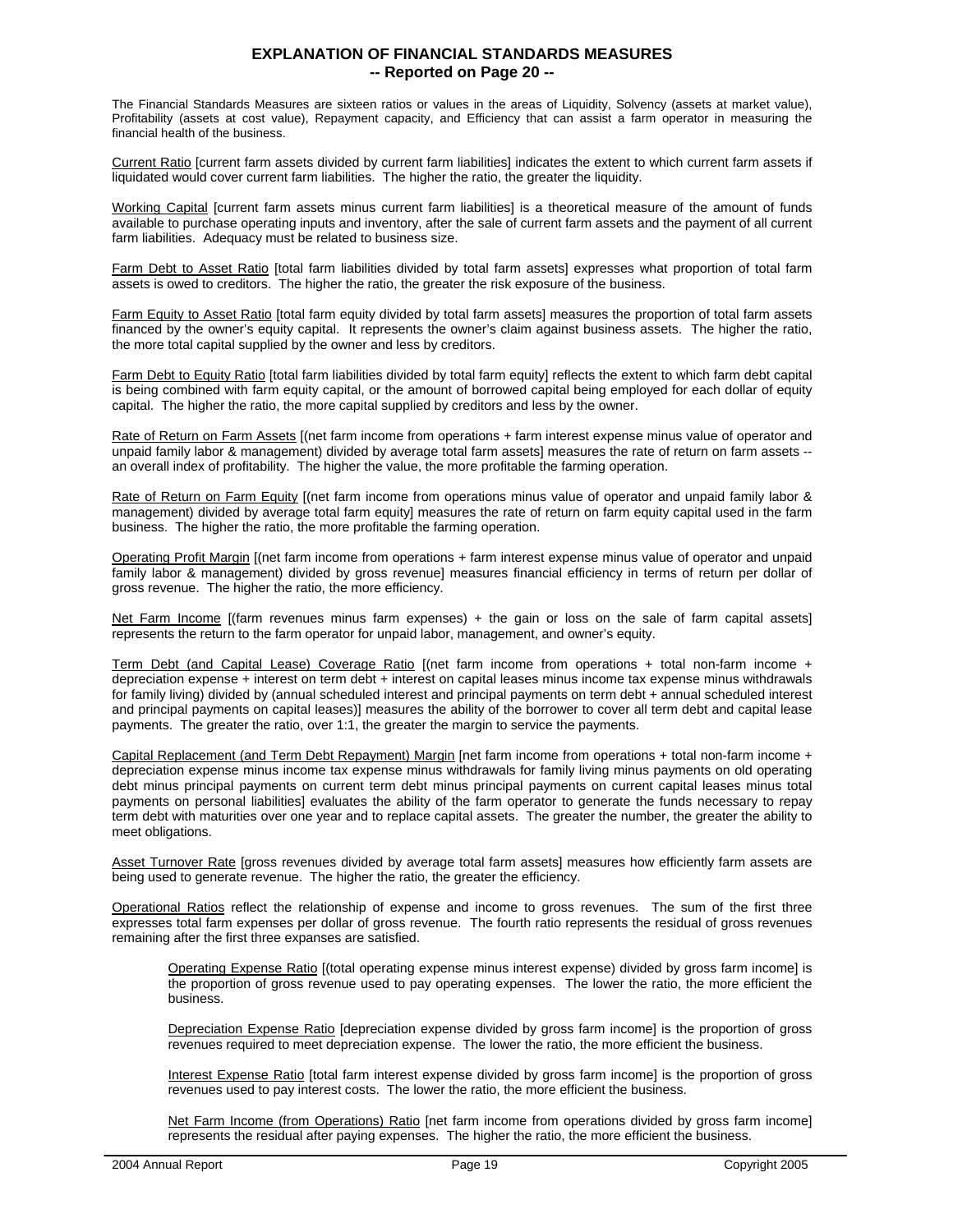#### *Financial Standards Measures South Central Technical College & Minnesota West Community & Technical College Farm Business Management Combined Database (Farms Sorted By Net Farm Income)*

|                               | Avg. Of<br><b>All Farms</b> | <b>Low 20%</b> | 40 - 60% | <b>High 20%</b> |
|-------------------------------|-----------------------------|----------------|----------|-----------------|
| Number of farms               | 741                         | 148            | 148      | 149             |
| Liquidity                     |                             |                |          |                 |
| <b>Current ratio</b>          | 1.45                        | 0.99           | 1.28     | 1.78            |
| Working capital               | 77,698                      | $-1,622$       | 42,433   | 230,532         |
| Solvency (market)             |                             |                |          |                 |
| Farm debt to asset ratio      | 50 %                        | 57 %           | 52 %     | 48 %            |
| Farm equity to asset ratio    | 50 %                        | 43 %           | 48 %     | 52 %            |
| Farm debt to equity ratio     | 100 %                       | 135 %          | 108 %    | 91 %            |
| <b>Profitability (cost)</b>   |                             |                |          |                 |
| Rate of return on farm assets | 8.5 %                       | $-0.8%$        | 6.3 %    | 14.2 %          |
| Rate of return on farm equity | 12.5 %                      | $-17.5%$       | 7.6 %    | 23.7 %          |
| Operating profit margin       | 17.6 %                      | $-2.2%$        | 13.6 %   | 25.8 %          |
| Net farm income               | 68,693                      | $-7,484$       | 43,131   | 208,161         |
| <b>Repayment Capacity</b>     |                             |                |          |                 |
| Term debt coverage ratio      | 170 %                       | 58 %           | 135 %    | 251 %           |
| Capital replacement margin    | 39,370                      | $-17,132$      | 16,677   | 148,725         |
| <b>Efficiency</b>             |                             |                |          |                 |
| Asset turnover rate (cost)    | 48.3 %                      | 36.6 %         | 45.8 %   | 54.9 %          |
| Operating expense ratio       | 73.5 %                      | 84.9 %         | 73.2 %   | 71.0 %          |
| Depreciation expense ratio    | 6.1%                        | 9.2%           | 7.0 %    | 5.1 %           |
| Interest expense ratio        | 5.3 %                       | 9.4 %          | 6.5 %    | 3.8 %           |
| Net farm income ratio         | 15.1 %                      | $-3.5%$        | 13.3 %   | 20.2 %          |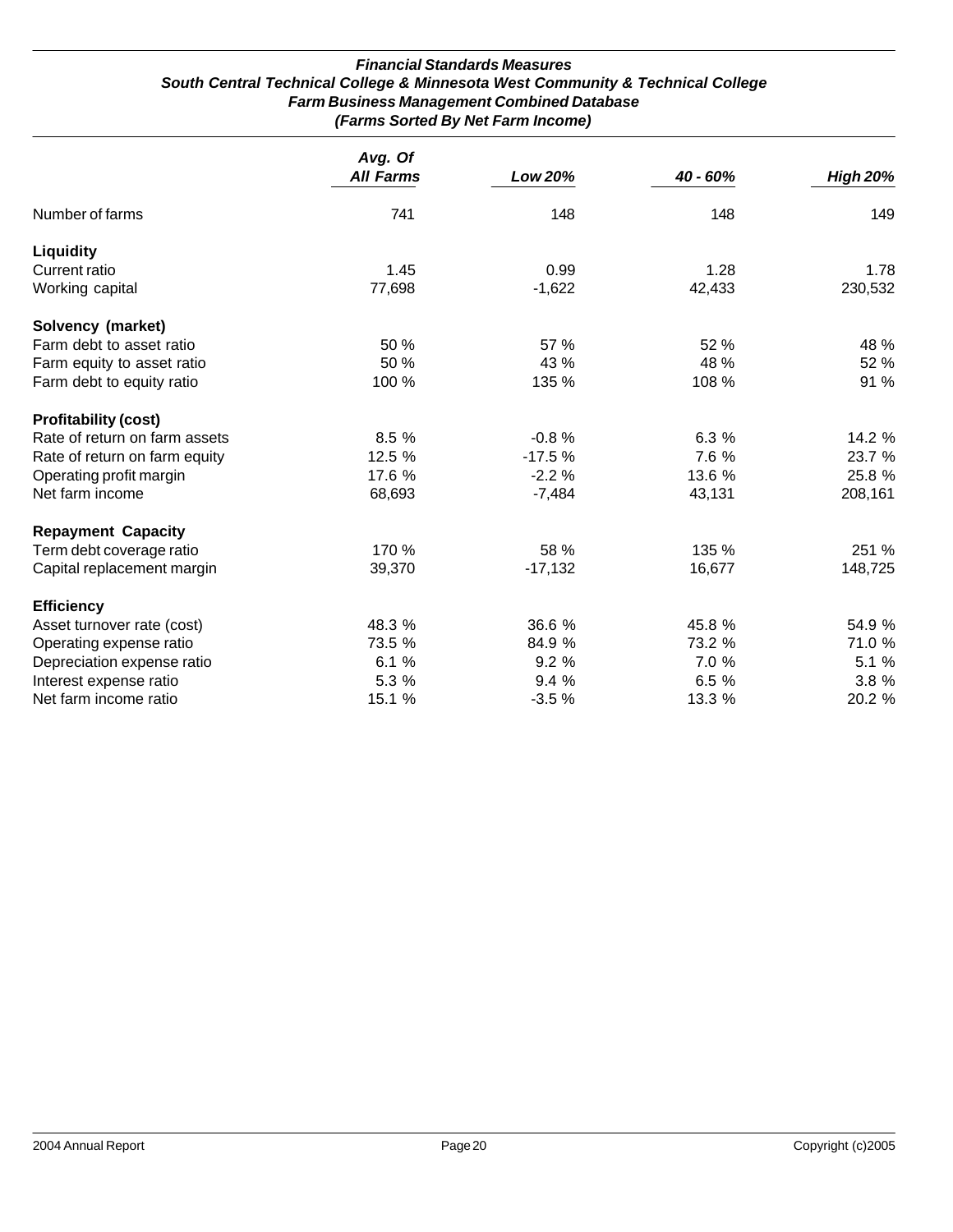#### *Operator and Labor Information South Central Technical College & Minnesota West Community & Technical College Farm Business Management Combined Database (Farms Sorted By Net Farm Income)*

|                                 | Avg. Of          |          |                |                 |
|---------------------------------|------------------|----------|----------------|-----------------|
|                                 | <b>All Farms</b> | Low 20%  | 40 - 60%       | <b>High 20%</b> |
| Number of farms                 | 741              | 148      | 148            | 149             |
| <b>Operator Information</b>     |                  |          |                |                 |
| Average number of operators     | 1.2              | 1.1      | 1.1            | 1.4             |
| Average age of operators        | 46.9             | 46.8     | 46.3           | 46.5            |
| Average number of years farming | 24.0             | 22.6     | 23.9           | 24.3            |
| <b>Results Per Operator</b>     |                  |          |                |                 |
| Working capital                 | 67,244           | $-1,532$ | 39,647         | 166,744         |
| Total assets (market)           | 1,131,410        | 853,135  | 1,073,328      | 1,590,702       |
| <b>Total liabilities</b>        | 528,507          | 450,509  | 512,230        | 726,616         |
| Net worth (market)              | 602,904          | 402,626  | 561,098        | 864,087         |
| Net worth excl deferred liabs   | 705,174          | 468,107  | 659,413        | 1,015,545       |
| Gross farm income               | 393,709          | 201,537  | 303,003        | 745,701         |
| Total farm expense              | 334,258          | 208,606  | 262,704        | 595,137         |
| Net farm income                 | 59,451           | $-7,069$ | 40,299         | 150,563         |
| Net nonfarm income              | 21,242           | 31,135   | 20,332         | 11,169          |
| Family living & tax withdrawals | 39,604           | 35,798   | 37,404         | 47,624          |
| Total acres owned               | 186.7            | 151.1    | 202.1          | 221.9           |
| Total crop acres                | 576.0            | 373.4    | 572.5          | 802.4           |
| Crop acres owned                | 155.6            | 117.0    | 175.9          | 189.2           |
| Crop acres cash rented          | 392.8            | 235.8    | 364.0          | 587.8           |
| Crop acres share rented         | 27.6             | 20.6     | 32.6           | 25.4            |
| Total pasture acres             | 2.9              | 1.2      | 2.7            | 2.3             |
| <b>Labor Analysis</b>           |                  |          |                |                 |
| Number of farms                 | 741              | 148      | 148            | 149             |
| Total unpaid labor hours        | 2,197            | 1,448    | 2,121          | 3,323           |
| Total hired labor hours         | 1,039            | 557      | 304            | 2,955           |
| Total labor hours per farm      | 3,236            | 2,006    | 2,425          | 6,278           |
| Unpaid hours per operator       | 1,902            | 1,368    | 1,982          | 2,404           |
| Value of farm production / hour | 112.66           | 87.83    | 118.19         | 122.05          |
| Net farm income / unpaid hour   | 31.27            | $-5.17$  | 20.33          | 62.64           |
| Average hourly hired labor wage | 15.14            | 13.69    | 12.10          | 16.18           |
| <b>Partnerships &amp; LLCs</b>  |                  |          |                |                 |
| Number of farms                 | 63               | 8        | $\overline{7}$ | 25              |
| Number of operators             | 1.9              | 1.3      | 1.6            | 2.0             |
| Owner withdrawals per farm      | 64,134           |          |                | 98,265          |
| Withdrawals per operator        | 33,039           |          |                | 46,403          |
| <b>Corporations</b>             |                  |          |                |                 |
| Number of farms                 | 43               | 4        | 4              | 17              |
| Number of operators             | 1.8              |          |                | 2.2             |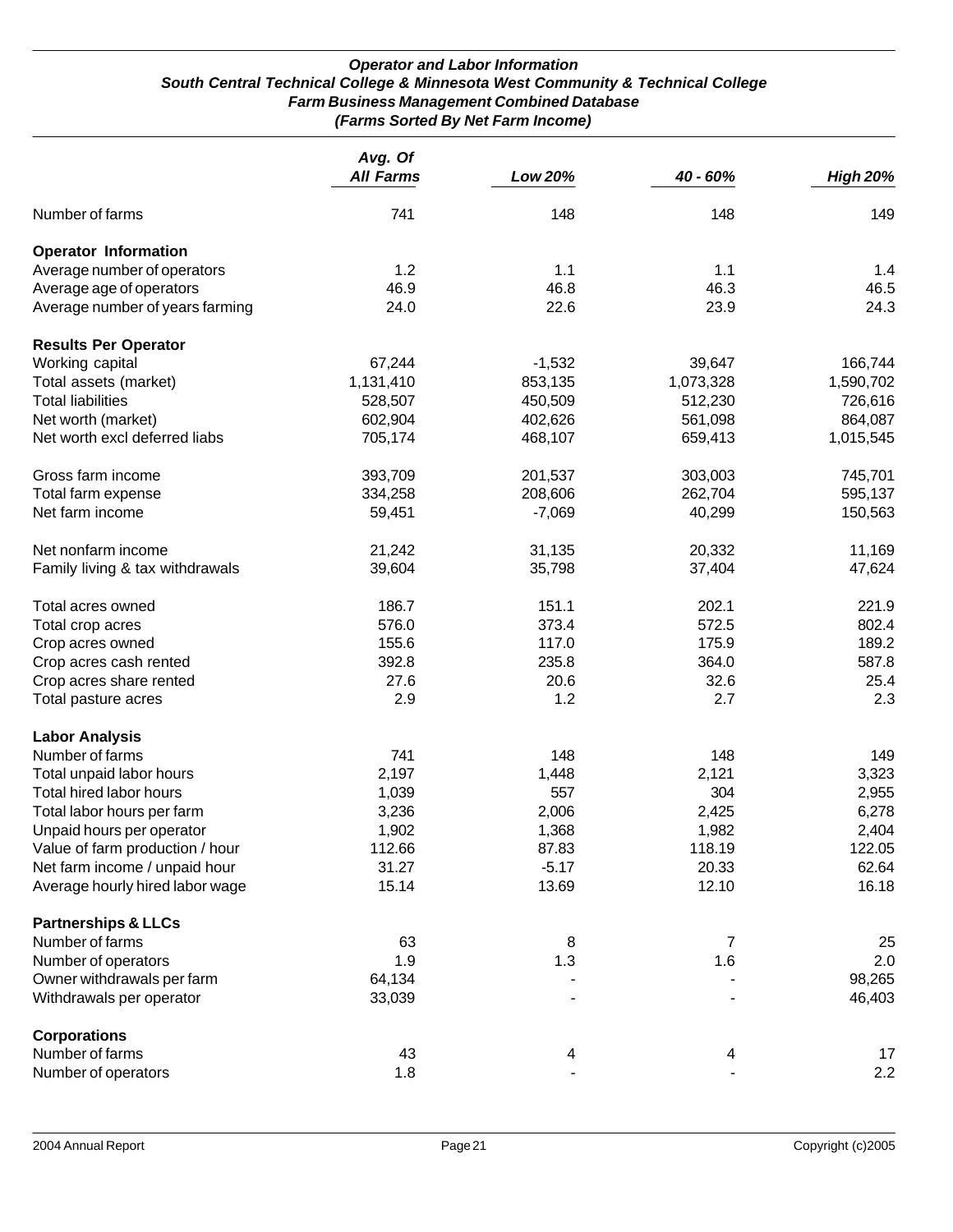#### *Household and Personal Expenses South Central Technical College & Minnesota West Community & Technical College Farm Business Management Combined Database (Farms Sorted By Net Farm Income)*

|                                     | Avg. Of<br><b>All Farms</b> | Low 20%  | 40 - 60% | <b>High 20%</b> |
|-------------------------------------|-----------------------------|----------|----------|-----------------|
| Number of farms                     | 368                         | 66       | 84       | 60              |
| Average family size                 | 3.5                         | 3.0      | 3.5      | 4.0             |
| <b>Family Living Expenses</b>       |                             |          |          |                 |
| Food and meals expense              | 6,001                       | 5,053    | 5,475    | 7,393           |
| Medical care                        | 3,454                       | 2,438    | 3,092    | 4,998           |
| Health insurance                    | 3,005                       | 2,096    | 3,139    | 4,199           |
| Cash donations                      | 1,509                       | 1,138    | 1,271    | 2,412           |
| Household supplies                  | 4,002                       | 3,742    | 3,791    | 4,266           |
| Clothing                            | 1,612                       | 1,069    | 1,514    | 2,123           |
| Personal care                       | 3,093                       | 2,482    | 3,200    | 3,201           |
| Child / Dependent care              | 707                         | 613      | 466      | 1,796           |
| Alimony and Child support           | 301                         | 620      | 435      | 68              |
| Gifts                               | 1,724                       | 1,417    | 1,698    | 2,191           |
| Education                           | 1,363                       | 875      | 1,737    | 2,130           |
| Recreation                          | 2,501                       | 2,144    | 2,524    | 3,366           |
| Utilities (household share)         | 1,817                       | 1,966    | 1,758    | 1,797           |
| Nonfarm vehicle operating expense   | 2,748                       | 2,666    | 2,739    | 3,078           |
| Household real estate taxes         | 147                         | 190      | 134      | 132             |
| Dwelling rent                       | 148                         | 14       | 186      | 209             |
| Household repairs                   | 1,318                       | 1,263    | 1,235    | 1,531           |
| Nonfarm interest                    | 1,106                       | 1,551    | 1,118    | 1,017           |
| Disability / Long term care insuran | 234                         | 240      | 314      | 259             |
| Life insurance payments             | 1,835                       | 1,830    | 1,751    | 2,227           |
| Nonfarm property insurance          | 243                         | 164      | 154      | 319             |
| Miscellaneous                       | 1,862                       | 1,182    | 1,486    | 2,463           |
| Total cash family living expense    | 40,732                      | 34,752   | 39,215   | 51,174          |
| Family living from the farm         | 430                         | 179      | 254      | 598             |
| Total family living                 | 41,161                      | 34,931   | 39,469   | 51,772          |
| <b>Other Nonfarm Expenditures</b>   |                             |          |          |                 |
| Income taxes                        | 5,273                       | 4,097    | 3,875    | 10,097          |
| Furnishing & appliance purchases    | 868                         | 897      | 1,165    | 1,148           |
| Nonfarm vehicle purchases           | 3,272                       | 3,003    | 2,934    | 5,178           |
| Nonfarm real estate purchases       | 2,959                       | 5,873    | 268      | 4,733           |
| Other nonfarm capital purchases     | 680                         | 572      | 918      | 2,330           |
| Nonfarm savings & investments       | 2,289                       | $-1,712$ | 2,997    | 7,009           |
| Total other nonfarm expenditures    | 15,341                      | 12,731   | 12,157   | 30,495          |
| Total cash family living            |                             |          |          |                 |
| investment & nonfarm capital purch  | 56,073                      | 47,483   | 51,371   | 81,669          |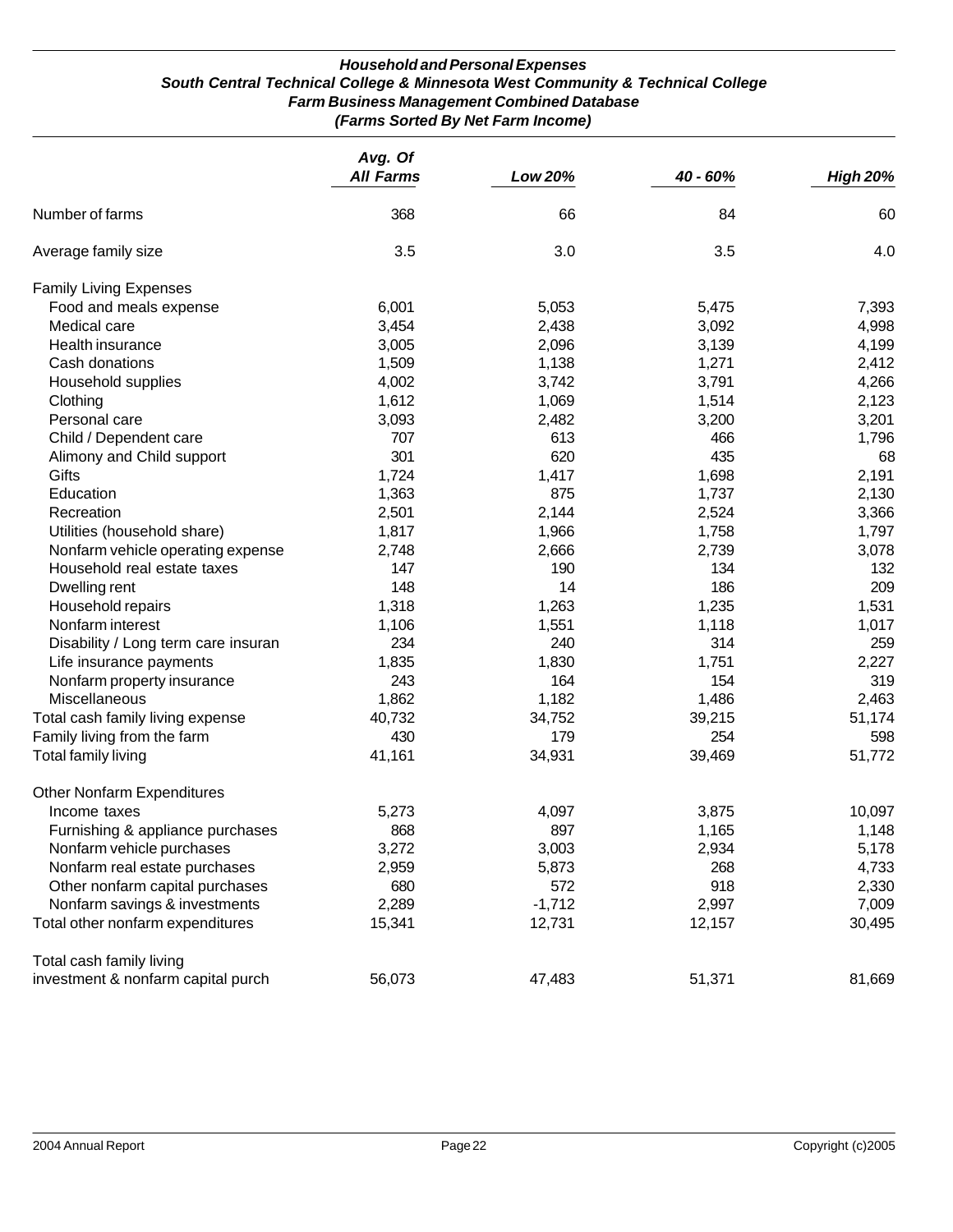#### *Nonfarm Summary South Central Technical College & Minnesota West Community & Technical College Farm Business Management Combined Database (Farms Sorted By Net Farm Income)*

|                                  | Avg. Of          |                |          |                 |
|----------------------------------|------------------|----------------|----------|-----------------|
|                                  | <b>All Farms</b> | <b>Low 20%</b> | 40 - 60% | <b>High 20%</b> |
| Number of farms                  | 741              | 148            | 148      | 149             |
| Nonfarm Income                   |                  |                |          |                 |
| Nonfarm wages & salary           | 17,668           | 26,355         | 16,473   | 7,936           |
| Net nonfarm business income      | 1,533            | 811            | 1,641    | $-82$           |
| Nonfarm rental income            | 473              | 751            | 197      | 433             |
| Nonfarm interest income          | 275              | 198            | 196      | 319             |
| Nonfarm cash dividends           | 173              | 94             | 200      | 178             |
| Tax refunds                      | 917              | 1,305          | 1,139    | 446             |
| Other nonfarm income             | 3,586            | 3,451          | 1,923    | 6,328           |
| Total nonfarm income             | 24,625           | 32,966         | 21,768   | 15,559          |
| Gifts and inheritances           | 5,173            | 1,571          | 13,291   | 4,167           |
| <b>Nonfarm Assets (market)</b>   |                  |                |          |                 |
| Checking & savings               | 6,391            | 4,371          | 4,484    | 13,463          |
| Stocks & bonds                   | 9,801            | 10,350         | 11,387   | 9,303           |
| Other current assets             | 3,964            | 1,355          | 3,721    | 1,706           |
| Furniture & appliances           | 11,491           | 13,379         | 11,808   | 10,890          |
| Nonfarm vehicles                 | 11,762           | 11,839         | 11,141   | 11,102          |
| Cash value of life ins.          | 12,316           | 7,919          | 15,404   | 16,394          |
| Retirement accounts              | 30,707           | 21,912         | 25,843   | 35,989          |
| Other intermediate assets        | 8,549            | 6,332          | 7,450    | 6,547           |
| Nonfarm real estate              | 48,905           | 64,666         | 41,617   | 42,980          |
| Other long term assets           | 7,218            | 4,614          | 5,650    | 9,475           |
| Total nonfarm assets             | 151,102          | 146,737        | 138,506  | 157,849         |
| <b>Nonfarm Liabilities</b>       |                  |                |          |                 |
| Accrued interest                 | 92               | 127            | 120      | 49              |
| Accounts payable                 | 2,206            | 886            | 1,844    | 4,806           |
| <b>Current notes</b>             | 1,208            | 1,318          | 848      | 1,621           |
| Princ due on term debt           | 2,592            | 2,383          | 3,437    | 1,748           |
| <b>Total current liabilities</b> | 6,099            | 4,714          | 6,250    | 8,225           |
| Intermediate liabilities         | 4,473            | 5,636          | 3,180    | 3,536           |
| Long term liabilities            | 16,533           | 25,161         | 10,765   | 16,877          |
| Total nonfarm liabilities        | 27,105           | 35,511         | 20,195   | 28,638          |
| Nonfarm net worth                | 123,997          | 111,226        | 118,311  | 129,211         |
| Nonfarm debt to asset ratio      | 18 %             | 24 %           | 15 %     | 18 %            |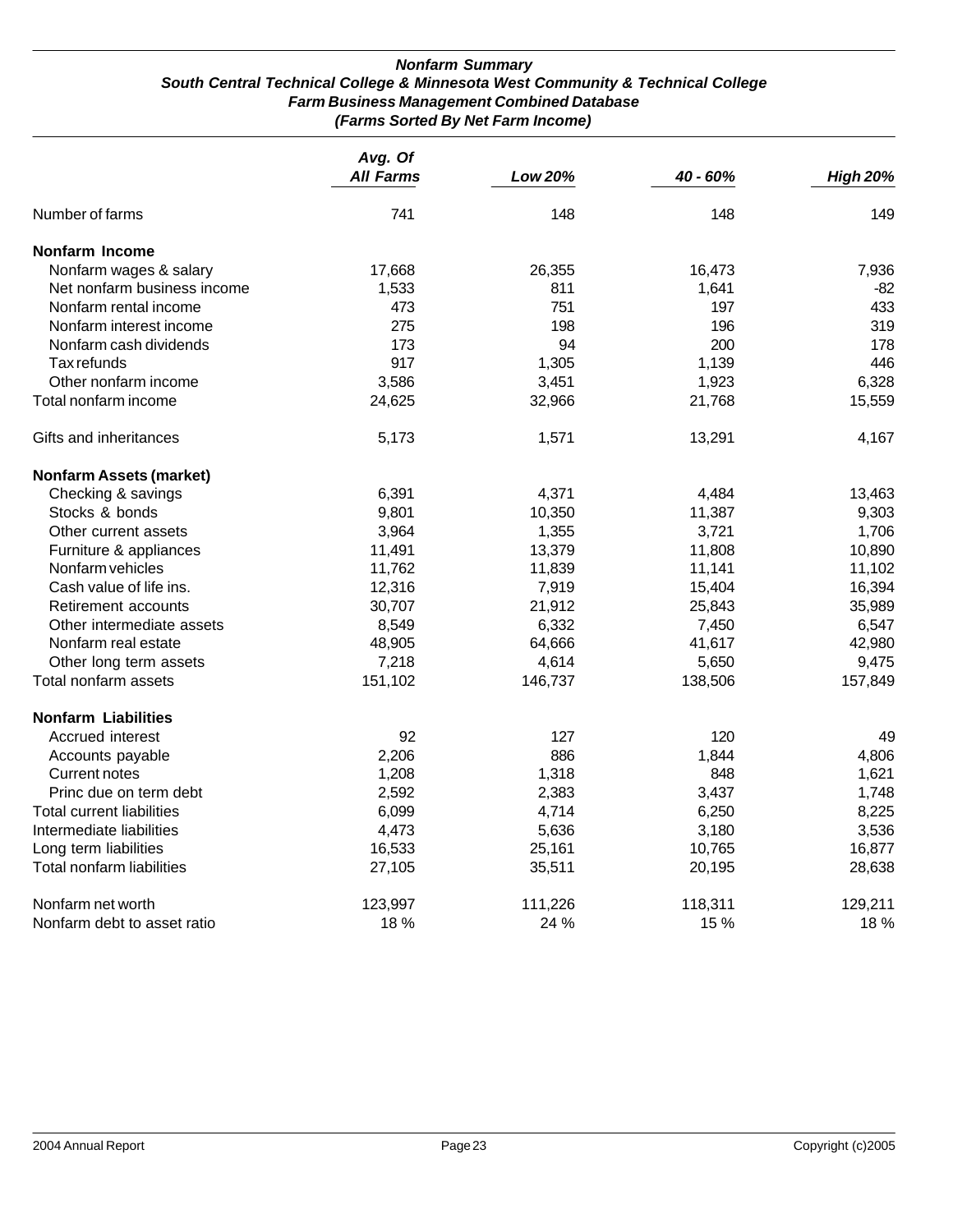#### **MONEY SPENT BY THE AVERAGE SOUTH CENTRAL and SOUTHWESTERN MINNESOTA FARM OPERATOR IN THIS REPORT – 2004**

| WITH OTHER FARMERS<br>(Livestock & Custom Work)                                                                                                                               | 42.105  | <b>WITH LENDERS</b><br>(Interest & Leases)                                                                    | 31.540 |
|-------------------------------------------------------------------------------------------------------------------------------------------------------------------------------|---------|---------------------------------------------------------------------------------------------------------------|--------|
| <b>FOR RENT</b><br>(Cash Land Rent)                                                                                                                                           | 48.216  | FOR FARM EQUIPMENT<br>(Pwr, Machy & Egpt)                                                                     | 40,742 |
| <b>FOR EXTRA LABOR</b>                                                                                                                                                        | 15.137  | <b>FOR REAL ESTATE</b><br>(Buildings, Land & Improvements)                                                    | 20.036 |
| <b>FOR UTILITIES</b>                                                                                                                                                          | 5.666   | WITH LOCAL GOVERNMENT                                                                                         | 3,045  |
| WITH AGRIBUSINESS COMMUNITY<br>(Crop Production Expense  82,504)<br>(Livestock Prod'n Expense  65,882)<br>(Fuel and Repair Expense  34,934)<br>(Other/Misc. expenses  19,455) | 202.775 | <b>FAMILY LIVING EXPENSES</b><br>(Living & Invest  43,021)<br>(Capital Purch  6,911)<br>(Income Taxes  5,273) | 55,205 |

#### **TOTAL SPENDING WITHIN THE COMMUNITY OR SERVICE AREA BY THE AVERAGE FARM OPERATOR \$ 464,467**

**\* \* \* \* \* \* \* \* \* \* \* \* \* \* \*** 

### **EXPLANATION OF INDIVIDUAL CROP ENTERPRISE ANALYSIS**

The individual crop enterprise analysis tables show acres, yield, value per unit (at harvest time), and gross return for each crop raised. Crops raised on owned and rented land are analyzed separately. This allows the farm business operator to evaluate the costs and returns for each individual crop.

Costs for seed, fertilizer, chemicals, fuel, repairs, custom hire, utilities, etc. are assigned to each crop by the farm operator and are termed *Direct Costs*. Other costs not directly assigned by the operator are called *Overhead Costs* and are allocated by formula. All costs are actual costs; no opportunity costs are included.

Be aware of two differences between the Owned Land and Cash Rented Land tables. On cash rented land, the land cost is identified and included in the Direct Cost section. In the case of owned land, the land cost is actually divided and reported on two different lines in the Overhead Cost section representing land ownership costs -- real estate taxes and interest on long term debt.

In addition to the average for each crop, farms are classified into low 20% and high 20% on the basis of returns to overhead costs. This classification is done separately for each table where there are at least five farms in the category.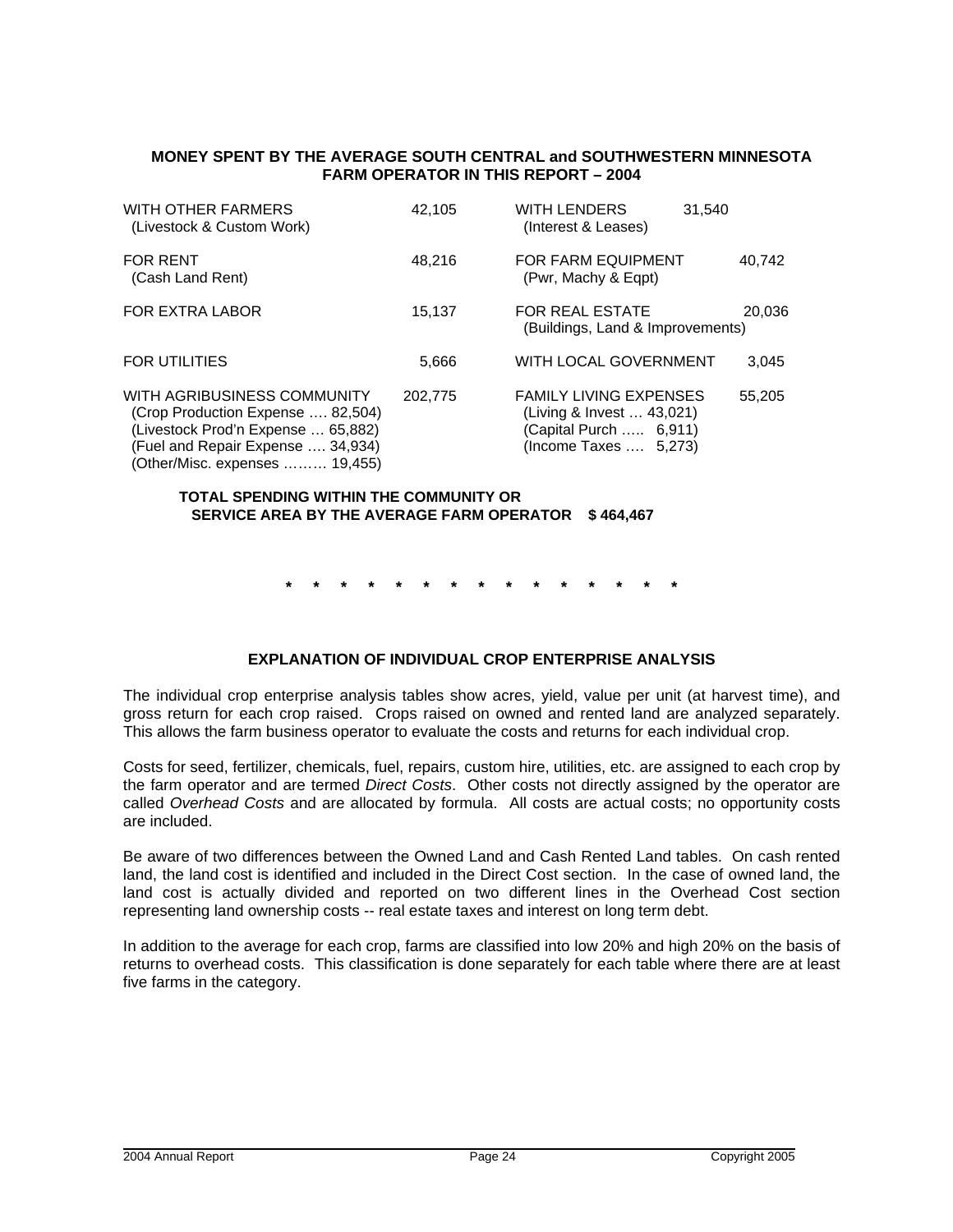|                                                                                                                                                                                                                                                                                                                                                   | <b>Corn on Owned Land</b>                                                                                                       |                                                                                                                               |                                                                                                                                 |                                                                                                                                |
|---------------------------------------------------------------------------------------------------------------------------------------------------------------------------------------------------------------------------------------------------------------------------------------------------------------------------------------------------|---------------------------------------------------------------------------------------------------------------------------------|-------------------------------------------------------------------------------------------------------------------------------|---------------------------------------------------------------------------------------------------------------------------------|--------------------------------------------------------------------------------------------------------------------------------|
|                                                                                                                                                                                                                                                                                                                                                   | Avg. Of<br><u>All Farms</u>                                                                                                     | Low 20%                                                                                                                       | $40 - 60%$                                                                                                                      | <b>High 20%</b>                                                                                                                |
| Number of fields<br>Number of farms                                                                                                                                                                                                                                                                                                               | 527<br>467                                                                                                                      | 101<br>93                                                                                                                     | 104<br>94                                                                                                                       | 104<br>94                                                                                                                      |
| Acres<br>Yield per acre (bu.)<br>Operators share of yield %<br>Value per bu.<br>Total product return per acre<br>Miscellaneous income per acre<br>Gross return per acre                                                                                                                                                                           | 113.22<br>177.13<br>100.00<br>2.00<br>353.94<br>18.22<br>372.17                                                                 | 86.93<br>152.10<br>100.00<br>1.90<br>289.26<br>5.63<br>294.89                                                                 | 113.93<br>176.95<br>100.00<br>1.95<br>344.65<br>14.91<br>359.56                                                                 | 129.95<br>193.64<br>100.00<br>2.13<br>411.52<br>39.17<br>450.69                                                                |
| <b>Direct Expenses</b><br>Seed<br>Fertilizer<br>Crop chemicals<br>Crop insurance<br>Drying fuel<br>Fuel & oil<br>Repairs<br>Custom hire<br>Machinery & bldg leases<br>Hauling and trucking<br>Marketing<br><b>Operating interest</b><br>Miscellaneous<br>Total direct expenses per acre<br>Return over direct exp per acre                        | 44.46<br>58.68<br>26.97<br>10.18<br>22.38<br>14.63<br>26.32<br>3.30<br>0.85<br>0.48<br>0.81<br>6.29<br>1.80<br>217.16<br>155.01 | 44.00<br>60.73<br>31.26<br>9.92<br>25.62<br>16.83<br>30.68<br>6.14<br>0.56<br>0.78<br>1.49<br>6.22<br>2.52<br>236.74<br>58.15 | 44.56<br>59.74<br>26.39<br>11.67<br>20.02<br>13.82<br>24.76<br>3.47<br>1.29<br>0.16<br>0.52<br>9.91<br>1.73<br>218.03<br>141.53 | 44.49<br>54.18<br>24.25<br>9.84<br>23.14<br>13.73<br>23.64<br>1.79<br>0.41<br>0.90<br>0.49<br>4.30<br>1.09<br>202.25<br>248.45 |
| <b>Overhead Expenses</b><br>Custom hire<br><b>Hired labor</b><br>Machinery & bldg leases<br>RE & pers. property taxes<br>Farm insurance<br><b>Utilities</b><br>Dues & professional fees<br>Interest<br>Mach & bldg depreciation<br>Miscellaneous<br>Total overhead expenses per acre<br>Total dir & ovhd expenses per acre<br>Net return per acre | 1.50<br>5.80<br>2.68<br>13.01<br>5.68<br>3.55<br>0.94<br>48.39<br>27.96<br>6.27<br>115.78<br>332.94<br>39.23                    | 1.09<br>4.21<br>1.73<br>12.40<br>6.27<br>4.19<br>1.21<br>42.16<br>22.84<br>5.63<br>101.73<br>338.47<br>$-43.58$               | 0.92<br>4.25<br>2.28<br>12.95<br>5.79<br>3.49<br>1.25<br>52.66<br>24.87<br>4.96<br>113.42<br>331.45<br>28.11                    | 1.98<br>7.78<br>3.21<br>13.29<br>5.68<br>3.70<br>0.52<br>47.78<br>34.96<br>5.91<br>124.80<br>327.04<br>123.65                  |
| Lbr & mgt charge per acre<br>Net return over Ibr & mgt<br>Government payments<br>Net return with govt payments                                                                                                                                                                                                                                    | 29.94<br>9.29<br>22.92<br>32.21                                                                                                 | 31.13<br>$-74.71$<br>20.50<br>$-54.21$                                                                                        | 28.40<br>$-0.29$<br>22.72<br>22.43                                                                                              | 27.65<br>96.00<br>24.18<br>120.17                                                                                              |
| <b>Cost of Production</b><br>Total direct expense per bu.<br>Total dir & ovhd exp per bu.<br>With labor & management<br>Total exp less govt & oth income                                                                                                                                                                                          | 1.23<br>1.88<br>2.05<br>1.82                                                                                                    | 1.56<br>2.23<br>2.43<br>2.26                                                                                                  | 1.23<br>1.87<br>2.03<br>1.82                                                                                                    | 1.04<br>1.69<br>1.83<br>1.50                                                                                                   |
| Est. labor hours per acre                                                                                                                                                                                                                                                                                                                         | 2.75                                                                                                                            | 2.75                                                                                                                          | 2.77                                                                                                                            | 2.98                                                                                                                           |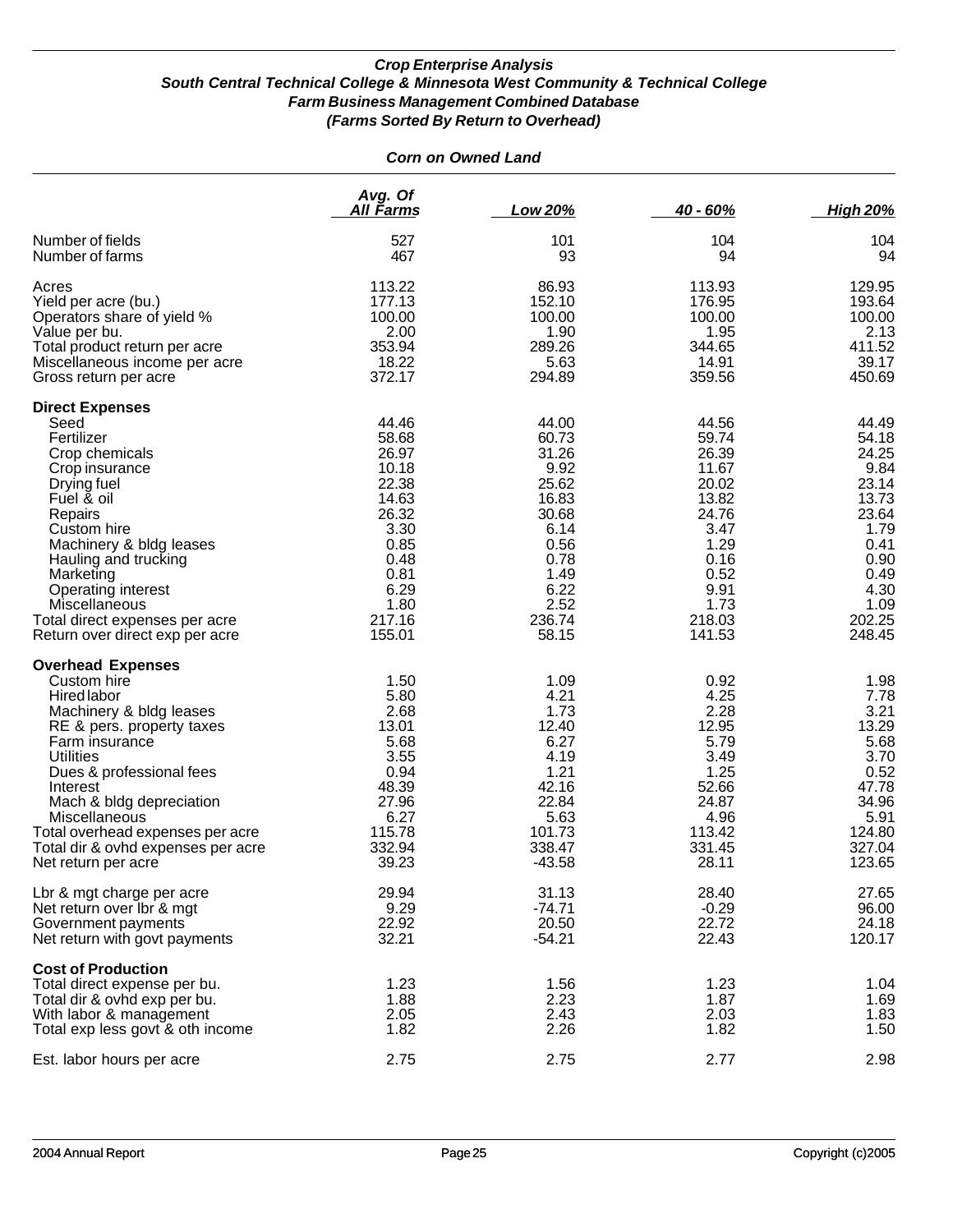|                                                                                                                                                                                                                                                                                                                                                 | Avg. Of<br>All Farms                                                                                                                             | Low 20%                                                                                                                                             | $40 - 60%$                                                                                                                                       | <b>High 20%</b>                                                                                                                                   |
|-------------------------------------------------------------------------------------------------------------------------------------------------------------------------------------------------------------------------------------------------------------------------------------------------------------------------------------------------|--------------------------------------------------------------------------------------------------------------------------------------------------|-----------------------------------------------------------------------------------------------------------------------------------------------------|--------------------------------------------------------------------------------------------------------------------------------------------------|---------------------------------------------------------------------------------------------------------------------------------------------------|
| Number of fields<br>Number of farms                                                                                                                                                                                                                                                                                                             | 800<br>568                                                                                                                                       | 163<br>113                                                                                                                                          | 144<br>113                                                                                                                                       | 164<br>114                                                                                                                                        |
| Acres<br>Yield per acre (bu.)<br>Operators share of yield %<br>Value per bu.<br>Total product return per acre<br>Miscellaneous income per acre<br>Gross return per acre                                                                                                                                                                         | 201.42<br>175.95<br>100.00<br>2.00<br>352.63<br>16.79<br>369.42                                                                                  | 182.83<br>166.30<br>100.00<br>1.87<br>310.69<br>5.52<br>316.21                                                                                      | 223.76<br>175.76<br>100.00<br>1.96<br>343.99<br>14.57<br>358.56                                                                                  | 209.83<br>184.53<br>100.00<br>2.18<br>402.73<br>33.26<br>436.00                                                                                   |
| <b>Direct Expenses</b><br>Seed<br>Fertilizer<br>Crop chemicals<br>Crop insurance<br>Drying fuel<br>Fuel & oil<br>Repairs<br>Custom hire<br>Hired labor<br>Land rent<br>Machinery & bldg leases<br>Hauling and trucking<br>Marketing<br>Operating interest<br>Miscellaneous<br>Total direct expenses per acre<br>Return over direct exp per acre | 45.04<br>58.91<br>26.01<br>11.84<br>21.56<br>13.61<br>22.74<br>3.87<br>0.41<br>107.24<br>2.24<br>0.56<br>1.06<br>7.21<br>1.60<br>323.92<br>45.51 | 45.12<br>66.94<br>28.03<br>12.28<br>23.53<br>14.33<br>23.65<br>4.71<br>0.57<br>111.74<br>5.20<br>1.27<br>1.02<br>7.93<br>1.63<br>347.96<br>$-31.75$ | 44.95<br>56.93<br>25.99<br>10.76<br>20.88<br>14.07<br>23.22<br>3.31<br>0.45<br>104.64<br>3.01<br>0.59<br>1.13<br>8.37<br>1.53<br>319.82<br>38.75 | 44.23<br>56.16<br>24.17<br>12.73<br>19.97<br>13.13<br>20.20<br>3.44<br>0.19<br>105.92<br>1.27<br>0.12<br>1.08<br>5.58<br>2.12<br>310.29<br>125.71 |
| <b>Overhead Expenses</b><br>Custom hire<br><b>Hired labor</b><br>Machinery & bldg leases<br>Farm insurance<br><b>Utilities</b><br>Dues & professional fees<br>Interest<br>Mach & bldg depreciation<br><b>Miscellaneous</b><br>Total overhead expenses per acre<br>Total dir & ovhd expenses per acre<br>Net return per acre                     | 1.43<br>5.26<br>3.32<br>4.46<br>2.95<br>1.11<br>4.96<br>23.05<br>4.83<br>51.35<br>375.27<br>$-5.85$                                              | 0.85<br>2.69<br>1.75<br>4.32<br>2.86<br>1.06<br>5.49<br>20.13<br>4.54<br>43.68<br>391.64<br>$-75.43$                                                | 1.38<br>4.89<br>2.81<br>4.04<br>2.47<br>1.03<br>5.04<br>21.99<br>5.78<br>49.42<br>369.24<br>$-10.67$                                             | 1.42<br>8.71<br>4.58<br>4.88<br>3.02<br>1.06<br>4.73<br>25.81<br>5.08<br>59.29<br>369.58<br>66.42                                                 |
| Lbr & mgt charge per acre<br>Net return over Ibr & mgt<br>Government payments<br>Net return with govt payments                                                                                                                                                                                                                                  | 27.47<br>$-33.31$<br>22.85<br>$-10.47$                                                                                                           | 30.28<br>$-105.71$<br>21.92<br>$-83.79$                                                                                                             | 27.34<br>$-38.02$<br>22.45<br>$-15.57$                                                                                                           | 27.49<br>38.92<br>23.68<br>62.60                                                                                                                  |
| <b>Cost of Production</b><br>Total direct expense per bu.<br>Total dir & ovhd exp per bu.<br>With labor & management<br>Total exp less govt & oth income                                                                                                                                                                                        | 1.84<br>2.13<br>2.29<br>2.06                                                                                                                     | 2.09<br>2.36<br>2.54<br>2.37                                                                                                                        | 1.82<br>2.10<br>2.26<br>2.05                                                                                                                     | 1.68<br>2.00<br>2.15<br>1.84                                                                                                                      |
| Est. labor hours per acre                                                                                                                                                                                                                                                                                                                       | 2.49                                                                                                                                             | 2.30                                                                                                                                                | 2.42                                                                                                                                             | 2.71                                                                                                                                              |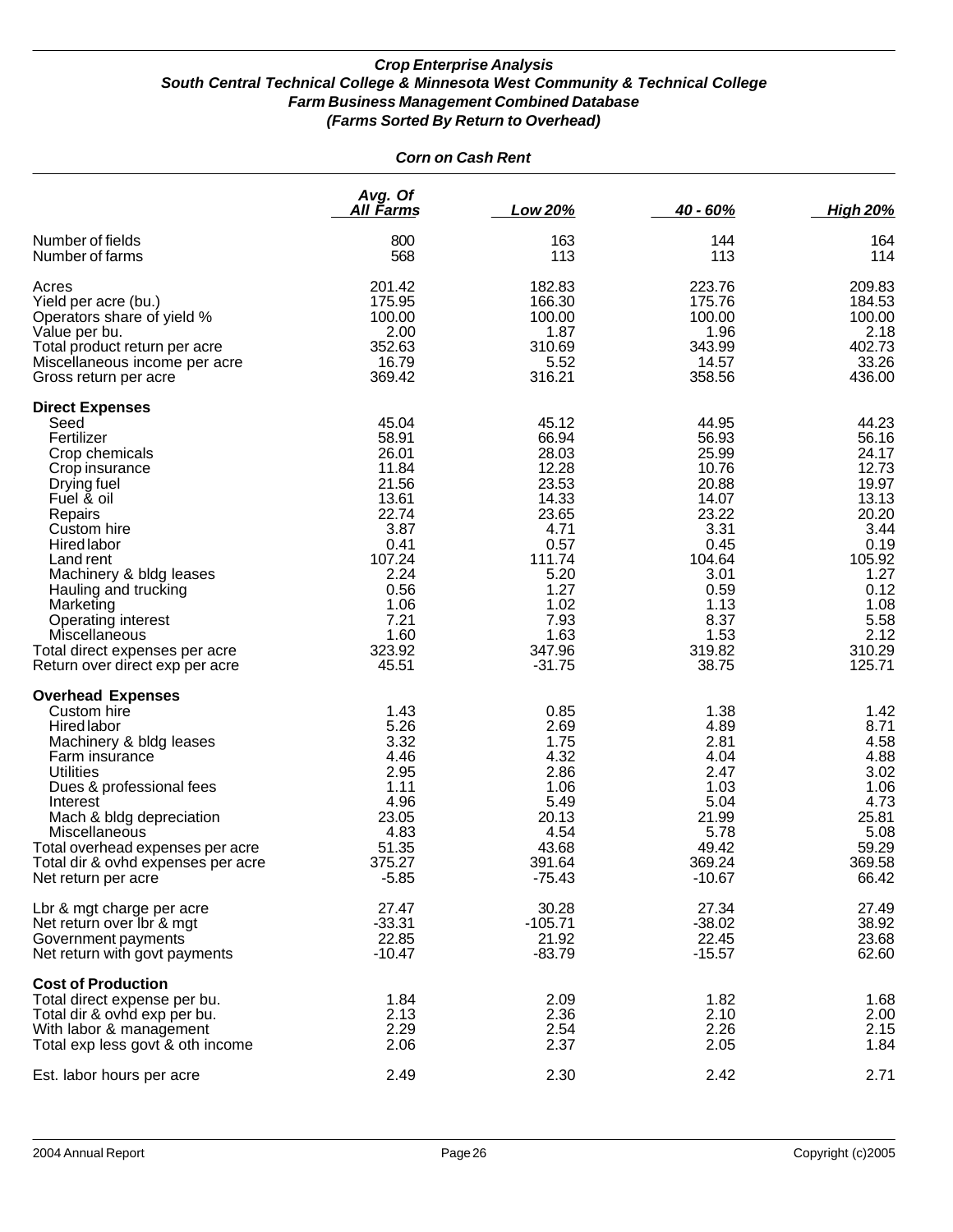#### *Soybeans on Owned Land*

|                                                                                                                                                                                                                                                                                                                                            | Avg. Of<br>All Farms                                                                                          | Low 20%                                                                                                       | $40 - 60%$                                                                                                   | <b>High 20%</b>                                                                                              |
|--------------------------------------------------------------------------------------------------------------------------------------------------------------------------------------------------------------------------------------------------------------------------------------------------------------------------------------------|---------------------------------------------------------------------------------------------------------------|---------------------------------------------------------------------------------------------------------------|--------------------------------------------------------------------------------------------------------------|--------------------------------------------------------------------------------------------------------------|
| Number of fields<br>Number of farms                                                                                                                                                                                                                                                                                                        | 512<br>444                                                                                                    | 104<br>88                                                                                                     | 102<br>89                                                                                                    | 105<br>89                                                                                                    |
| Acres<br>Yield per acre (bu.)<br>Operators share of yield %<br>Value per bu.<br>Total product return per acre<br>Miscellaneous income per acre<br>Gross return per acre                                                                                                                                                                    | 101.57<br>42.77<br>100.00<br>5.41<br>231.39<br>18.27<br>249.66                                                | 93.00<br>37.59<br>100.00<br>5.21<br>195.70<br>6.58<br>202.28                                                  | 94.10<br>43.07<br>100.00<br>5.27<br>226.98<br>11.56<br>238.54                                                | 118.34<br>46.55<br>100.00<br>5.68<br>264.48<br>32.44<br>296.91                                               |
| <b>Direct Expenses</b><br>Seed<br>Fertilizer<br>Crop chemicals<br>Crop insurance<br>Fuel & oil<br>Repairs<br>Custom hire<br>Machinery & bldg leases<br>Marketing<br>Operating interest<br>Miscellaneous<br>Total direct expenses per acre<br>Return over direct exp per acre                                                               | 24.82<br>2.90<br>17.80<br>13.65<br>11.88<br>20.71<br>2.50<br>0.58<br>0.40<br>5.59<br>1.43<br>102.26<br>147.41 | 25.97<br>4.21<br>19.96<br>14.45<br>13.32<br>25.06<br>4.53<br>1.11<br>0.29<br>5.84<br>2.84<br>117.57<br>84.71  | 23.74<br>2.09<br>16.64<br>13.98<br>11.67<br>17.91<br>1.71<br>0.45<br>0.67<br>5.69<br>1.00<br>95.54<br>143.01 | 24.09<br>2.58<br>17.77<br>12.80<br>10.80<br>19.64<br>1.21<br>0.14<br>0.16<br>4.48<br>0.70<br>94.36<br>202.55 |
| <b>Overhead Expenses</b><br>Custom hire<br>Hired labor<br>Machinery & bldg leases<br>RE & pers. property taxes<br>Farm insurance<br><b>Utilities</b><br>Dues & professional fees<br>Interest<br>Mach & bldg depreciation<br>Miscellaneous<br>Total overhead expenses per acre<br>Total dir & ovhd expenses per acre<br>Net return per acre | 1.42<br>4.34<br>2.07<br>12.78<br>4.62<br>2.89<br>0.83<br>47.72<br>22.89<br>4.44<br>104.02<br>206.27<br>43.39  | 1.03<br>3.44<br>1.86<br>11.33<br>5.13<br>3.18<br>0.81<br>41.77<br>20.00<br>5.17<br>93.71<br>211.28<br>$-9.00$ | 0.93<br>4.06<br>1.27<br>11.86<br>4.38<br>2.74<br>0.65<br>50.23<br>20.20<br>4.46<br>100.77<br>196.31<br>42.24 | 1.59<br>4.79<br>3.61<br>14.14<br>4.01<br>2.71<br>0.56<br>53.40<br>27.67<br>4.57<br>117.05<br>211.41<br>85.50 |
| Lbr & mgt charge per acre<br>Net return over Ibr & mgt<br>Government payments<br>Net return with govt payments                                                                                                                                                                                                                             | 25.26<br>18.13<br>22.55<br>40.68                                                                              | 26.01<br>$-35.02$<br>21.79<br>$-13.22$                                                                        | 24.88<br>17.35<br>21.83<br>39.19                                                                             | 24.78<br>60.72<br>23.43<br>84.15                                                                             |
| <b>Cost of Production</b><br>Total direct expense per bu.<br>Total dir & ovhd exp per bu.<br>With labor & management<br>Total exp less govt & oth income                                                                                                                                                                                   | 2.39<br>4.82<br>5.41<br>4.46                                                                                  | 3.13<br>5.62<br>6.31<br>5.56                                                                                  | 2.22<br>4.56<br>5.14<br>4.36                                                                                 | 2.03<br>4.54<br>5.07<br>3.87                                                                                 |
| Est. labor hours per acre                                                                                                                                                                                                                                                                                                                  | 2.26                                                                                                          | 2.25                                                                                                          | 2.08                                                                                                         | 2.24                                                                                                         |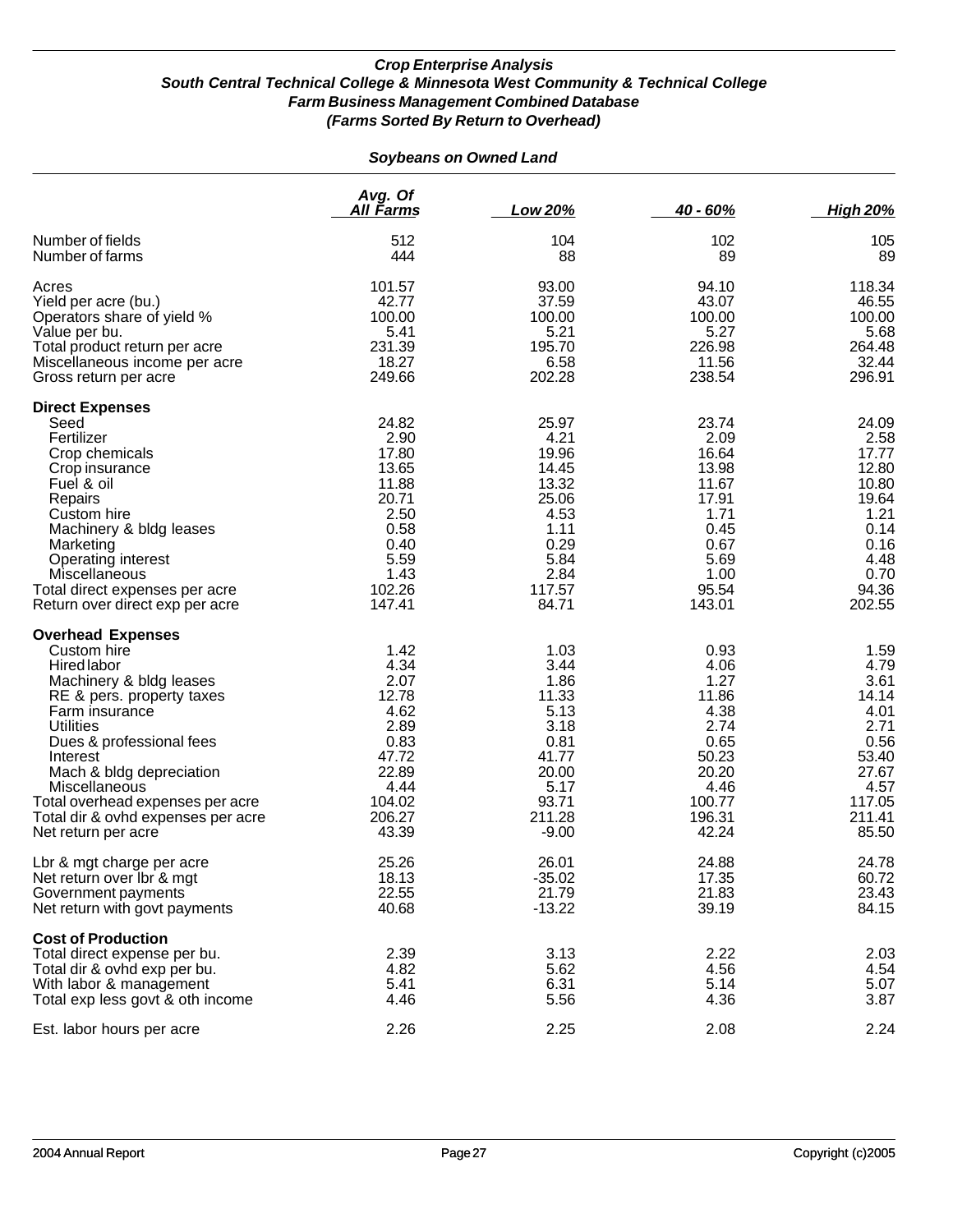#### *Soybeans on Cash Rent*

|                                                                                                                                                                                                                                                                                                                      | Avg. Of<br>All Farms                                                                                                   | Low 20%                                                                                                                   | $40 - 60%$                                                                                                             | <b>High 20%</b>                                                                                                       |
|----------------------------------------------------------------------------------------------------------------------------------------------------------------------------------------------------------------------------------------------------------------------------------------------------------------------|------------------------------------------------------------------------------------------------------------------------|---------------------------------------------------------------------------------------------------------------------------|------------------------------------------------------------------------------------------------------------------------|-----------------------------------------------------------------------------------------------------------------------|
| Number of fields<br>Number of farms                                                                                                                                                                                                                                                                                  | 760<br>547                                                                                                             | 142<br>109                                                                                                                | 152<br>110                                                                                                             | 153<br>110                                                                                                            |
| Acres<br>Yield per acre (bu.)<br>Operators share of yield %<br>Value per bu.<br>Total product return per acre<br>Miscellaneous income per acre<br>Gross return per acre                                                                                                                                              | 180.64<br>42.08<br>100.00<br>5.41<br>227.78<br>20.08<br>247.86                                                         | 168.80<br>39.36<br>100.00<br>5.23<br>205.93<br>10.20<br>216.13                                                            | 177.55<br>42.83<br>100.00<br>5.38<br>230.66<br>14.27<br>244.93                                                         | 182.78<br>44.34<br>100.00<br>5.73<br>254.12<br>34.04<br>288.16                                                        |
| <b>Direct Expenses</b><br>Seed<br>Fertilizer<br>Crop chemicals<br>Crop insurance<br>Fuel & oil<br>Repairs<br>Custom hire<br>Land rent<br>Machinery & bldg leases<br>Marketing<br><b>Operating interest</b><br>Miscellaneous<br>Total direct expenses per acre<br>Return over direct exp per acre                     | 23.91<br>2.02<br>17.09<br>14.19<br>11.19<br>18.75<br>2.42<br>105.99<br>1.77<br>0.67<br>5.61<br>1.67<br>205.30<br>42.57 | 24.84<br>2.40<br>19.14<br>16.13<br>12.26<br>22.68<br>4.07<br>111.67<br>4.96<br>1.00<br>6.14<br>2.44<br>227.73<br>$-11.60$ | 23.53<br>1.72<br>15.74<br>13.27<br>11.62<br>19.83<br>2.38<br>107.88<br>0.28<br>0.50<br>6.88<br>1.76<br>205.40<br>39.53 | 23.85<br>2.39<br>15.47<br>13.67<br>10.38<br>16.61<br>1.51<br>98.92<br>0.07<br>0.85<br>4.13<br>1.48<br>189.33<br>98.83 |
| <b>Overhead Expenses</b><br>Custom hire<br><b>Hired labor</b><br>Machinery & bldg leases<br>Farm insurance<br><b>Utilities</b><br>Dues & professional fees<br>Interest<br>Mach & bldg depreciation<br>Miscellaneous<br>Total overhead expenses per acre<br>Total dir & ovhd expenses per acre<br>Net return per acre | 0.98<br>3.92<br>2.61<br>3.67<br>2.46<br>0.91<br>4.05<br>18.58<br>4.07<br>41.24<br>246.54<br>1.32                       | 0.90<br>3.69<br>2.22<br>3.98<br>2.46<br>0.91<br>5.09<br>17.10<br>4.95<br>41.31<br>269.04<br>$-52.91$                      | 1.34<br>3.92<br>1.99<br>4.01<br>2.34<br>1.26<br>3.86<br>18.36<br>3.84<br>40.92<br>246.32<br>$-1.39$                    | 0.81<br>4.30<br>3.67<br>3.64<br>2.31<br>0.60<br>3.59<br>23.06<br>3.71<br>45.69<br>235.02<br>53.14                     |
| Lbr & mgt charge per acre<br>Net return over lbr & mgt<br>Government payments<br>Net return with govt payments                                                                                                                                                                                                       | 22.70<br>$-21.38$<br>22.55<br>1.17                                                                                     | 23.12<br>$-76.03$<br>22.50<br>$-53.54$                                                                                    | 24.10<br>$-25.49$<br>23.23<br>$-2.26$                                                                                  | 21.78<br>31.36<br>22.36<br>53.72                                                                                      |
| <b>Cost of Production</b><br>Total direct expense per bu.<br>Total dir & ovhd exp per bu.<br>With labor & management<br>Total exp less govt & oth income                                                                                                                                                             | 4.88<br>5.86<br>6.40<br>5.38                                                                                           | 5.79<br>6.83<br>7.42<br>6.59                                                                                              | 4.80<br>5.75<br>6.31<br>5.44                                                                                           | 4.27<br>5.30<br>5.79<br>4.52                                                                                          |
| Est. labor hours per acre                                                                                                                                                                                                                                                                                            | 2.05                                                                                                                   | 2.02                                                                                                                      | 2.37                                                                                                                   | 1.97                                                                                                                  |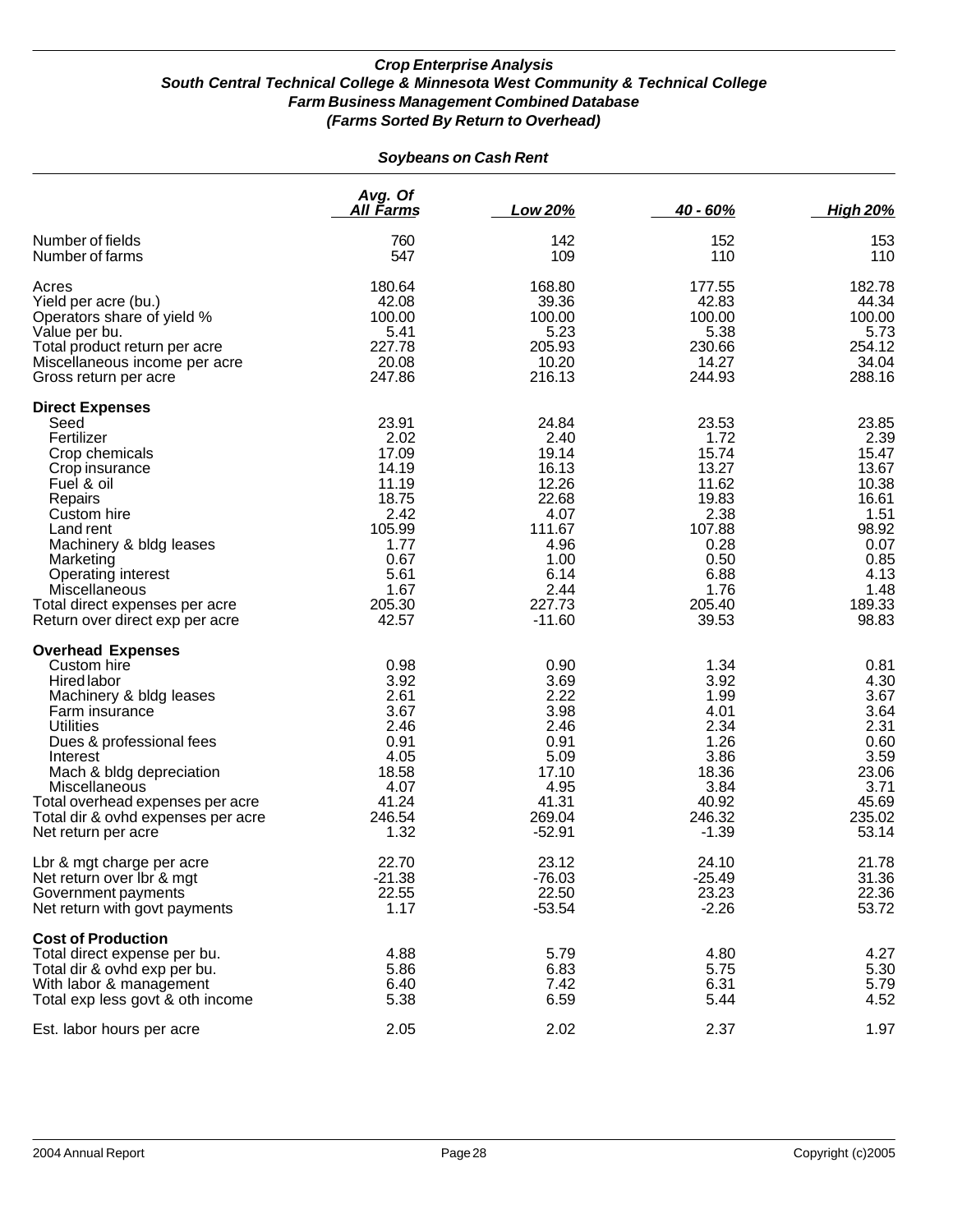#### *Sweet Corn on Owned Land*

|                                                                                                                                                                                                                                                                                                                                                   | Avg. Of<br><b>All Farms</b>                                                                                  |
|---------------------------------------------------------------------------------------------------------------------------------------------------------------------------------------------------------------------------------------------------------------------------------------------------------------------------------------------------|--------------------------------------------------------------------------------------------------------------|
| Number of fields<br>Number of farms                                                                                                                                                                                                                                                                                                               | 15<br>15                                                                                                     |
| Acres<br>Yield per acre (ton)<br>Operators share of yield %<br>Value per ton<br>Total product return per acre<br>Miscellaneous income per acre<br>Gross return per acre                                                                                                                                                                           | 67.27<br>6.74<br>100.00<br>43.50<br>293.37<br>0.04<br>293.41                                                 |
| <b>Direct Expenses</b><br>Fertilizer<br>Crop chemicals<br>Crop insurance<br>Fuel & oil<br>Repairs<br>Hauling and trucking<br>Operating interest<br><b>Miscellaneous</b><br>Total direct expenses per acre<br>Return over direct exp per acre                                                                                                      | 55.26<br>24.31<br>3.42<br>12.97<br>30.10<br>2.55<br>3.84<br>0.87<br>133.32<br>160.10                         |
| <b>Overhead Expenses</b><br>Custom hire<br><b>Hired</b> labor<br>Machinery & bldg leases<br>RE & pers. property taxes<br>Farm insurance<br><b>Utilities</b><br>Dues & professional fees<br>Interest<br>Mach & bldg depreciation<br>Miscellaneous<br>Total overhead expenses per acre<br>Total dir & ovhd expenses per acre<br>Net return per acre | 0.55<br>4.00<br>3.52<br>10.95<br>2.72<br>3.29<br>0.93<br>48.43<br>22.74<br>5.48<br>102.60<br>235.92<br>57.49 |
| Lbr & mgt charge per acre<br>Net return over Ibr & mgt<br>Government payments<br>Net return with govt payments                                                                                                                                                                                                                                    | 27.09<br>30.41<br>30.41                                                                                      |
| <b>Cost of Production</b><br>Total direct expense per ton<br>Total dir & ovhd exp per ton<br>With labor & management<br>Total exp less govt & oth income                                                                                                                                                                                          | 19.77<br>34.98<br>38.99<br>38.99                                                                             |
| Est. labor hours per acre                                                                                                                                                                                                                                                                                                                         | 2.62                                                                                                         |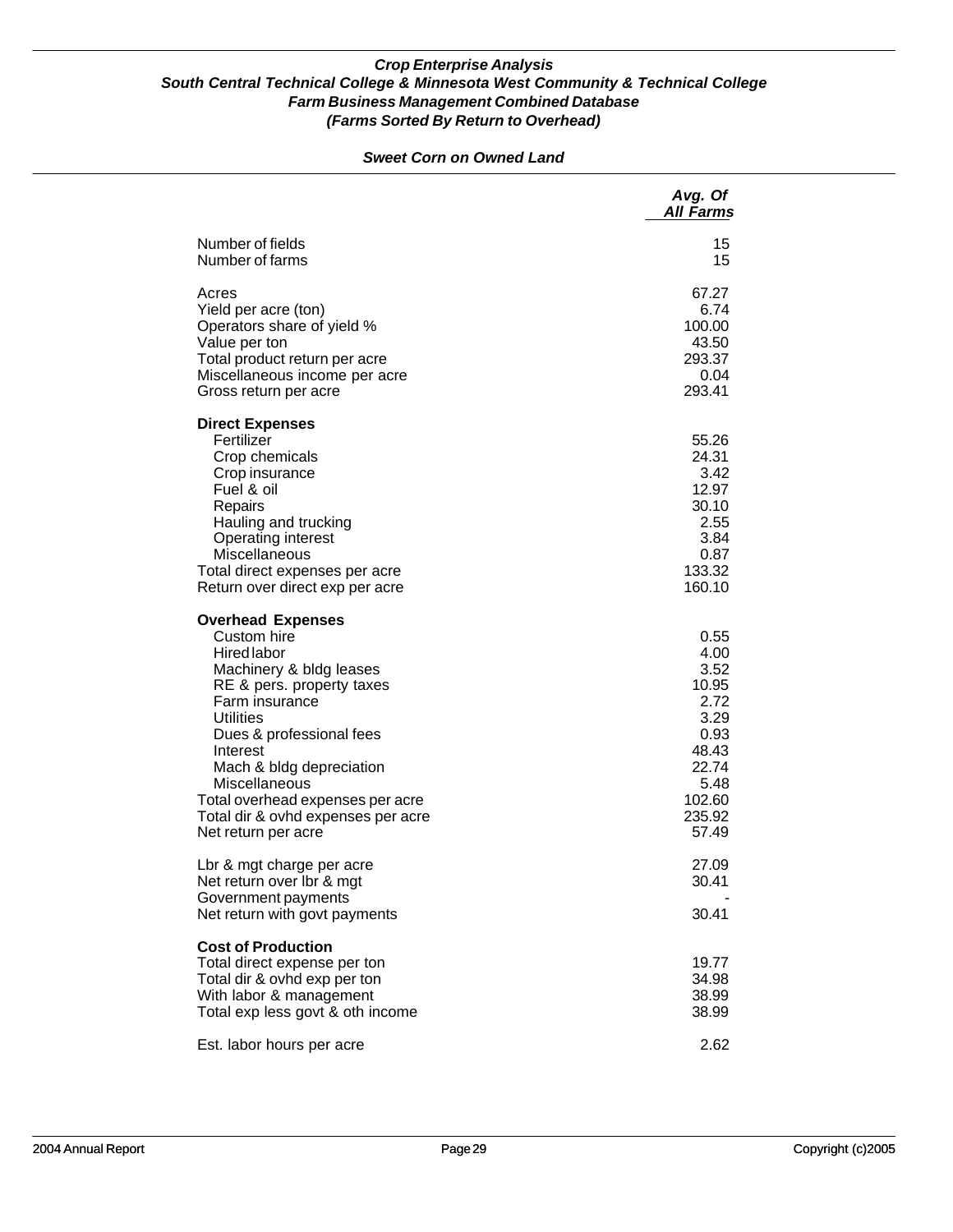| <b>Sweet Corn on Cash Rent</b> |  |  |  |  |
|--------------------------------|--|--|--|--|
|--------------------------------|--|--|--|--|

|                                                                                                                                                                                                                                                                                                                      | Avg. Of<br><u>All Farms</u>                                                                                   | Low 20%                                                                                                  | $40 - 60%$                                                                                            | <b>High 20%</b>                                                                                                |
|----------------------------------------------------------------------------------------------------------------------------------------------------------------------------------------------------------------------------------------------------------------------------------------------------------------------|---------------------------------------------------------------------------------------------------------------|----------------------------------------------------------------------------------------------------------|-------------------------------------------------------------------------------------------------------|----------------------------------------------------------------------------------------------------------------|
| Number of fields<br>Number of farms                                                                                                                                                                                                                                                                                  | 44<br>43                                                                                                      | 8<br>8                                                                                                   | 8<br>8                                                                                                | 10<br>9                                                                                                        |
| Acres<br>Yield per acre (ton)<br>Operators share of yield %<br>Value per ton<br>Total product return per acre<br>Miscellaneous income per acre<br>Gross return per acre                                                                                                                                              | 83.19<br>6.43<br>100.00<br>44.46<br>285.90<br>9.61<br>295.51                                                  | 106.56<br>5.42<br>100.00<br>41.67<br>225.99<br>0.21<br>226.20                                            | 73.86<br>6.71<br>100.00<br>43.78<br>293.63<br>293.63                                                  | 74.68<br>6.79<br>100.00<br>48.52<br>329.35<br>46.82<br>376.17                                                  |
| <b>Direct Expenses</b><br>Fertilizer<br>Crop chemicals<br>Crop insurance<br>Fuel & oil<br>Repairs<br>Custom hire<br>Land rent<br>Machinery & bldg leases<br>Hauling and trucking<br>Operating interest<br>Miscellaneous<br>Total direct expenses per acre<br>Return over direct exp per acre                         | 50.27<br>25.16<br>4.22<br>12.36<br>19.34<br>2.45<br>112.62<br>2.20<br>0.68<br>6.36<br>0.96<br>236.63<br>58.88 | 59.82<br>29.04<br>3.00<br>10.17<br>19.33<br>2.37<br>116.28<br>0.93<br>9.32<br>0.22<br>250.48<br>$-24.28$ | 50.06<br>30.73<br>5.01<br>15.82<br>22.91<br>3.48<br>116.93<br>0.34<br>4.91<br>0.12<br>250.31<br>43.33 | 37.08<br>20.39<br>5.03<br>12.18<br>18.53<br>1.69<br>101.49<br>0.06<br>3.32<br>4.71<br>1.02<br>205.50<br>170.67 |
| <b>Overhead Expenses</b><br>Custom hire<br><b>Hired labor</b><br>Machinery & bldg leases<br>Farm insurance<br><b>Utilities</b><br>Dues & professional fees<br>Interest<br>Mach & bldg depreciation<br>Miscellaneous<br>Total overhead expenses per acre<br>Total dir & ovhd expenses per acre<br>Net return per acre | 1.50<br>5.41<br>1.42<br>4.10<br>2.25<br>1.24<br>4.64<br>18.46<br>4.22<br>43.25<br>279.87<br>15.64             | 2.00<br>1.77<br>1.01<br>3.07<br>1.83<br>0.81<br>5.99<br>14.24<br>1.13<br>31.83<br>282.31<br>$-56.11$     | 8.14<br>2.69<br>4.86<br>2.46<br>0.51<br>2.99<br>17.94<br>1.96<br>41.54<br>291.85<br>1.79              | 0.98<br>6.40<br>0.98<br>3.45<br>2.90<br>0.09<br>5.64<br>22.00<br>2.82<br>45.26<br>250.76<br>125.41             |
| Lbr & mgt charge per acre<br>Net return over Ibr & mgt<br>Government payments<br>Net return with govt payments                                                                                                                                                                                                       | 23.27<br>$-7.64$<br>$-7.64$                                                                                   | 19.93<br>$-76.04$<br>$-76.04$                                                                            | 23.39<br>$-21.61$<br>$-21.61$                                                                         | 20.29<br>105.12<br>105.12                                                                                      |
| <b>Cost of Production</b><br>Total direct expense per ton<br>Total dir & ovhd exp per ton<br>With labor & management<br>Total exp less govt & oth income<br>Est. labor hours per acre                                                                                                                                | 36.80<br>43.53<br>47.14<br>45.65<br>2.22                                                                      | 46.18<br>52.05<br>55.73<br>55.69<br>1.84                                                                 | 37.32<br>43.52<br>47.00<br>47.00<br>2.58                                                              | 30.28<br>36.94<br>39.93<br>33.04<br>2.39                                                                       |
|                                                                                                                                                                                                                                                                                                                      |                                                                                                               |                                                                                                          |                                                                                                       |                                                                                                                |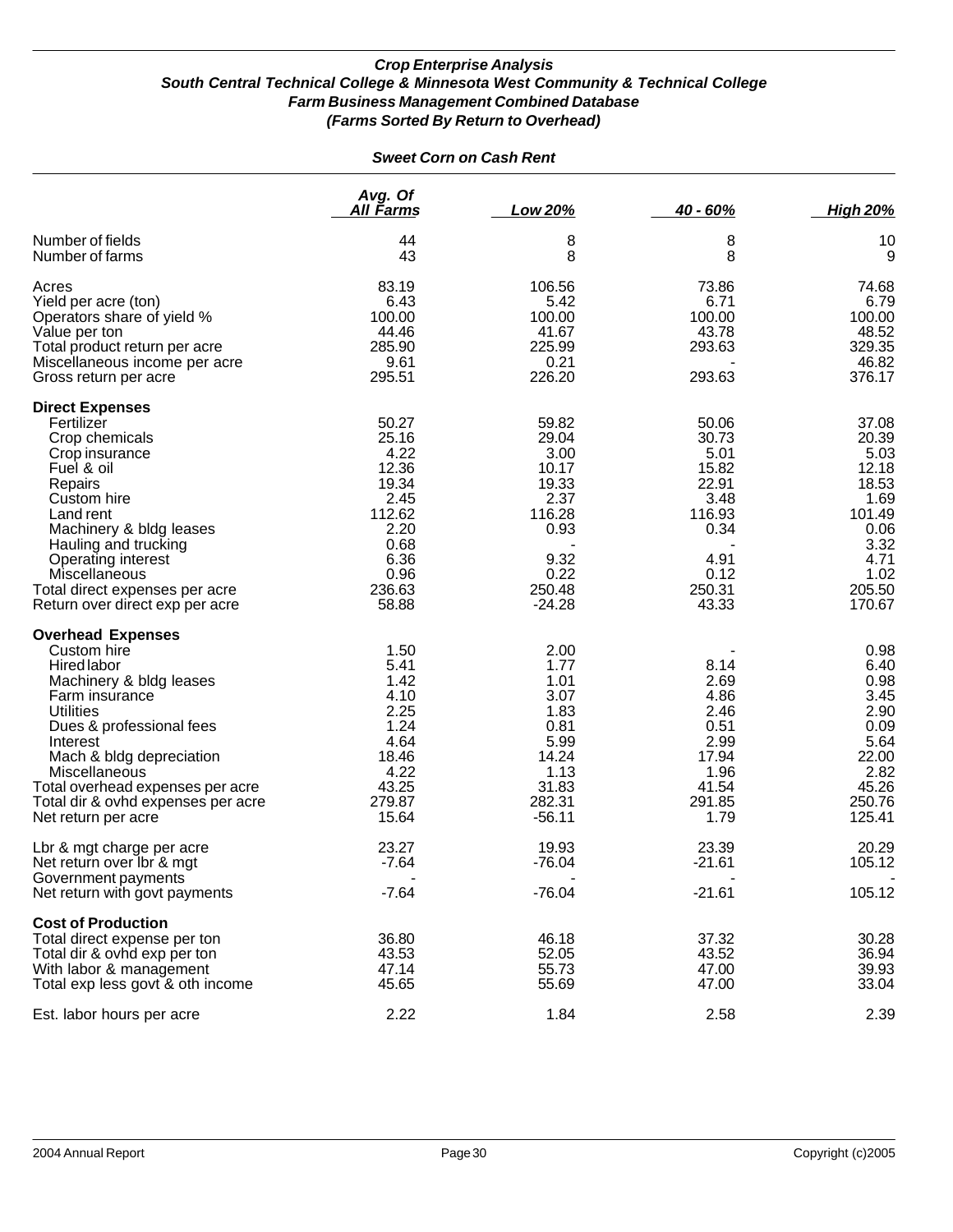#### *Peas on Owned Land*

|                                                                                                                                                                                                                                                                                                                                    | Avg. Of<br><b>All Farms</b>                                                                           |
|------------------------------------------------------------------------------------------------------------------------------------------------------------------------------------------------------------------------------------------------------------------------------------------------------------------------------------|-------------------------------------------------------------------------------------------------------|
| Number of fields<br>Number of farms                                                                                                                                                                                                                                                                                                | 14<br>12                                                                                              |
| Acres<br>Yield per acre (lb.)<br>Operators share of yield %<br>Value per lb.<br>Total product return per acre<br>Miscellaneous income per acre<br>Gross return per acre                                                                                                                                                            | 52.31<br>3,357.15<br>100.00<br>0.08<br>251.93<br>23.56<br>275.50                                      |
| <b>Direct Expenses</b><br>Fertilizer<br>Crop chemicals<br>Crop insurance<br>Fuel & oil<br>Repairs<br>Custom hire<br>Operating interest<br>Miscellaneous<br>Total direct expenses per acre<br>Return over direct exp per acre                                                                                                       | 14.11<br>12.56<br>5.05<br>6.03<br>9.56<br>1.16<br>1.43<br>0.13<br>50.01<br>225.48                     |
| <b>Overhead Expenses</b><br><b>Hired labor</b><br>Machinery & bldg leases<br>RE & pers. property taxes<br>Farm insurance<br><b>Utilities</b><br>Dues & professional fees<br>Interest<br>Mach & bldg depreciation<br>Miscellaneous<br>Total overhead expenses per acre<br>Total dir & ovhd expenses per acre<br>Net return per acre | 2.41<br>11.27<br>10.95<br>9.58<br>1.54<br>0.18<br>28.00<br>15.42<br>1.73<br>81.09<br>131.10<br>144.40 |
| Lbr & mgt charge per acre<br>Net return over Ibr & mgt<br>Government payments<br>Net return with govt payments                                                                                                                                                                                                                     | 11.09<br>133.31<br>133.31                                                                             |
| <b>Cost of Production</b><br>Total direct expense per lb.<br>Total dir & ovhd exp per lb.<br>With labor & management<br>Total exp less govt & oth income                                                                                                                                                                           | 0.01<br>0.04<br>0.04<br>0.04                                                                          |
| Est. labor hours per acre                                                                                                                                                                                                                                                                                                          | 1.10                                                                                                  |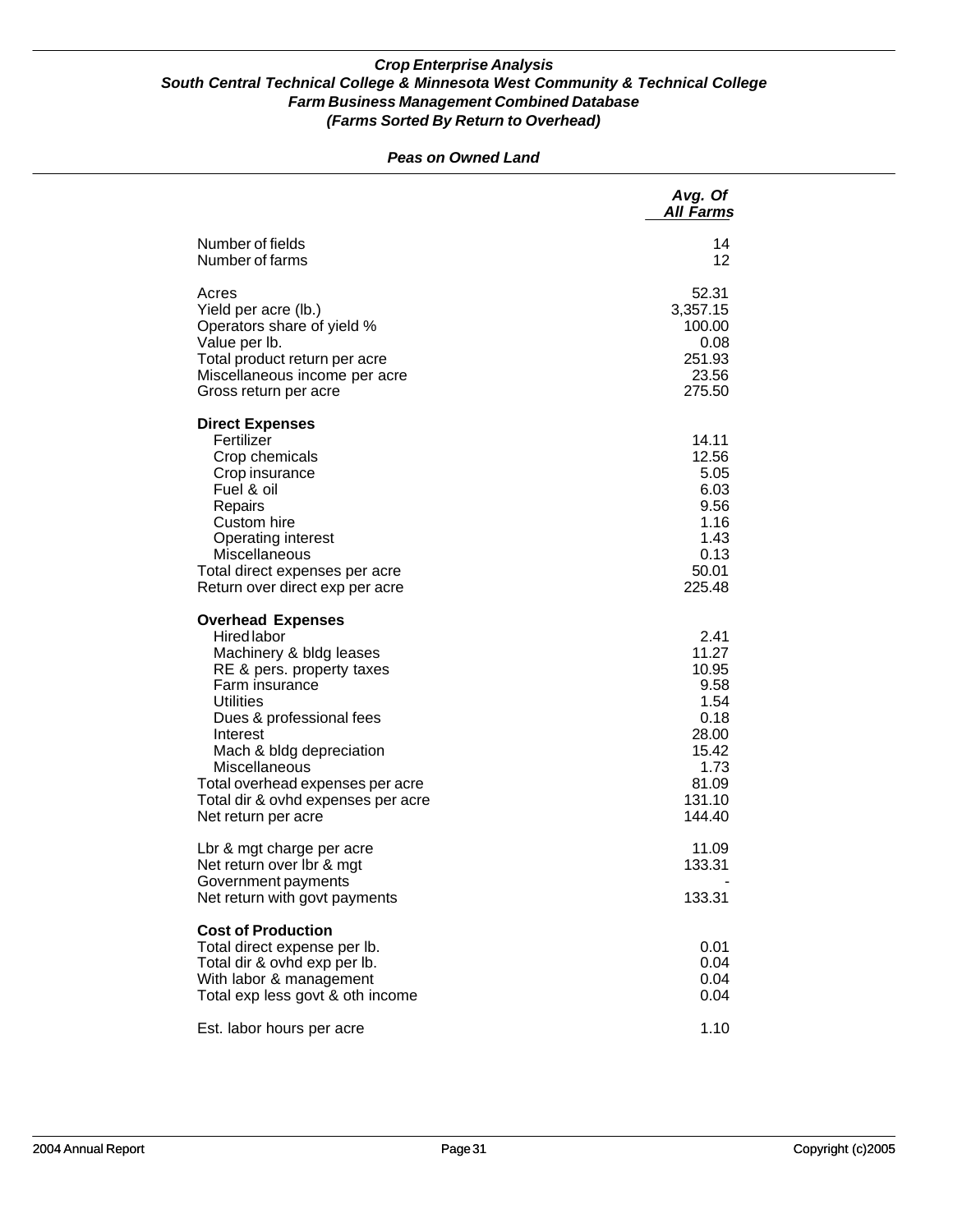| <b>Peas on Cash Rent</b>                                                                                                                                                                                                                                                                                      |                                                                                                               |                                                                                                    |                                                                                                   |                                                                                                              |
|---------------------------------------------------------------------------------------------------------------------------------------------------------------------------------------------------------------------------------------------------------------------------------------------------------------|---------------------------------------------------------------------------------------------------------------|----------------------------------------------------------------------------------------------------|---------------------------------------------------------------------------------------------------|--------------------------------------------------------------------------------------------------------------|
|                                                                                                                                                                                                                                                                                                               | Avg. Of<br>All Farms                                                                                          | <b>Low 20%</b>                                                                                     | $40 - 60%$                                                                                        | <b>High 20%</b>                                                                                              |
| Number of fields<br>Number of farms                                                                                                                                                                                                                                                                           | 26<br>26                                                                                                      | 5<br>5                                                                                             | 5<br>5                                                                                            | 6<br>$6\phantom{1}6$                                                                                         |
| Acres<br>Yield per acre (lb.)<br>Operators share of yield %<br>Value per lb.<br>Total product return per acre<br>Miscellaneous income per acre<br>Gross return per acre                                                                                                                                       | 65.72<br>3,322.67<br>100.00<br>0.08<br>270.79<br>30.89<br>301.68                                              | 89.54<br>862.45<br>100.00<br>0.10<br>88.19<br>101.95<br>190.14                                     | 62.33<br>3,674.17<br>100.00<br>0.08<br>280.31<br>0.07<br>280.39                                   | 47.17<br>6,298.18<br>100.00<br>0.07<br>465.08<br>5.30<br>470.38                                              |
| <b>Direct Expenses</b><br>Fertilizer<br>Crop chemicals<br>Crop insurance<br>Fuel & oil<br>Repairs<br>Custom hire<br><b>Hired labor</b><br>Land rent<br>Machinery & bldg leases<br>Operating interest<br>Miscellaneous<br>Total direct expenses per acre<br>Return over direct exp per acre                    | 17.27<br>14.20<br>4.54<br>6.91<br>10.92<br>2.34<br>0.17<br>110.71<br>0.15<br>3.92<br>0.66<br>171.79<br>129.89 | 27.76<br>13.18<br>0.89<br>6.48<br>8.05<br>0.72<br>112.86<br>5.06<br>174.99<br>15.15                | 10.17<br>10.56<br>6.57<br>5.84<br>8.34<br>112.40<br>2.36<br>1.65<br>157.88<br>122.51              | 23.63<br>25.32<br>3.98<br>5.22<br>6.54<br>3.62<br>1.04<br>108.30<br>0.89<br>1.72<br>0.95<br>181.22<br>289.17 |
| <b>Overhead Expenses</b><br>Custom hire<br>Hired labor<br>Machinery & bldg leases<br>Farm insurance<br><b>Utilities</b><br>Dues & professional fees<br>Interest<br>Mach & bldg depreciation<br>Miscellaneous<br>Total overhead expenses per acre<br>Total dir & ovhd expenses per acre<br>Net return per acre | 0.53<br>2.14<br>1.35<br>2.87<br>1.56<br>0.78<br>3.68<br>9.46<br>1.73<br>24.12<br>195.91<br>105.77             | 0.41<br>0.75<br>0.48<br>2.96<br>0.94<br>1.51<br>5.14<br>8.73<br>2.84<br>23.76<br>198.75<br>$-8.61$ | 0.14<br>2.10<br>0.81<br>2.49<br>1.24<br>0.77<br>1.49<br>7.83<br>1.77<br>18.64<br>176.52<br>103.87 | 1.67<br>2.13<br>0.94<br>1.67<br>0.95<br>0.28<br>1.26<br>6.90<br>1.43<br>17.22<br>198.43<br>271.95            |
| Lbr & mgt charge per acre<br>Net return over Ibr & mgt<br>Government payments                                                                                                                                                                                                                                 | 14.31<br>91.46                                                                                                | 15.59<br>$-24.20$                                                                                  | 11.85<br>92.02                                                                                    | 7.60<br>264.35                                                                                               |
| Net return with govt payments<br><b>Cost of Production</b><br>Total direct expense per lb.<br>Total dir & ovhd exp per lb.<br>With labor & management<br>Total exp less govt & oth income<br>Est. labor hours per acre                                                                                        | 91.46<br>0.05<br>0.06<br>0.06<br>0.05<br>1.22                                                                 | $-24.20$<br>0.20<br>0.23<br>0.25<br>0.13<br>0.96                                                   | 92.02<br>0.04<br>0.05<br>0.05<br>0.05<br>1.00                                                     | 264.35<br>0.03<br>0.03<br>0.03<br>0.03<br>1.14                                                               |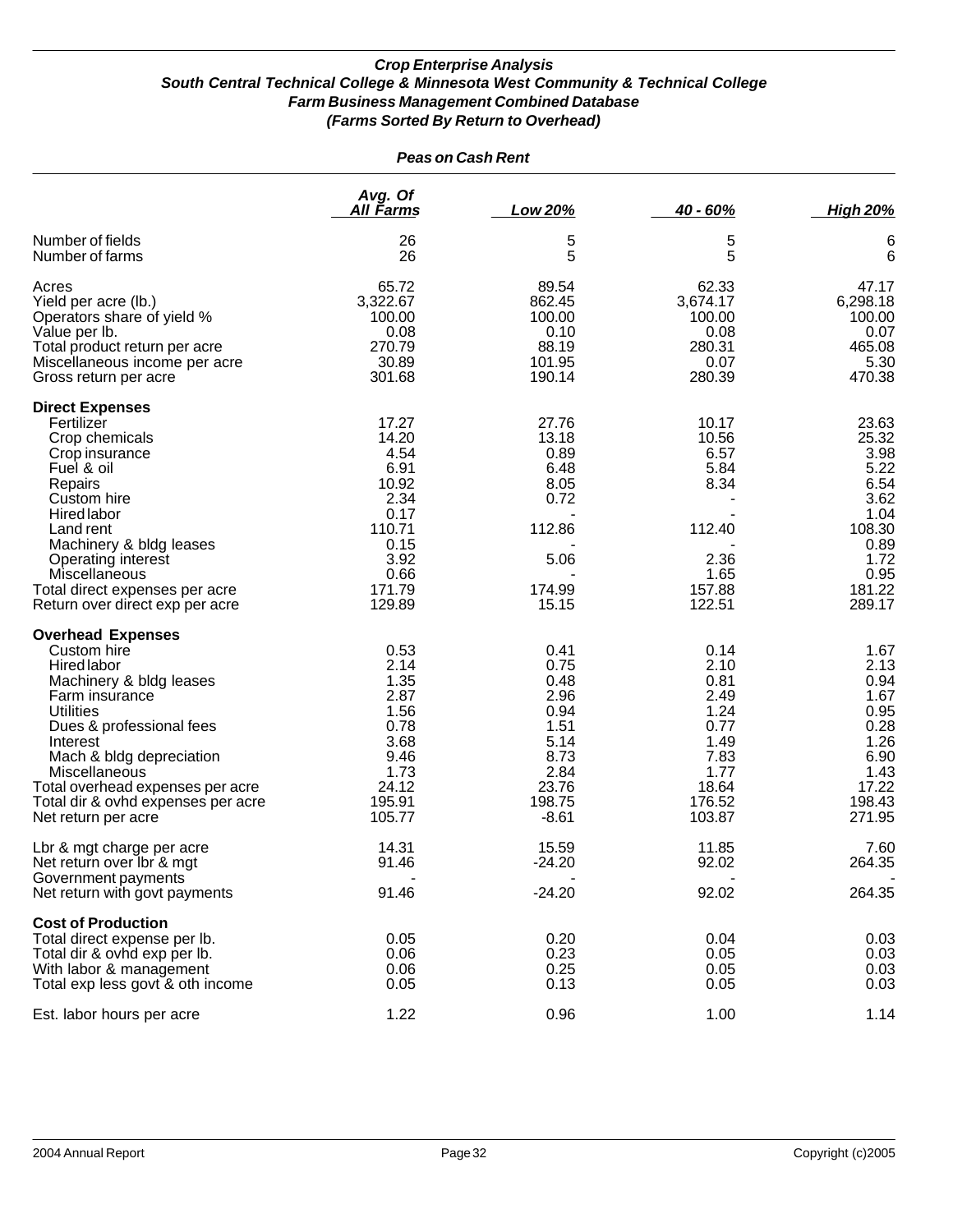#### *Hay, Alfalfa on Owned Land*

|                                                                                                                                                                                                                                                                                                                                            | Avg. Of<br>All Farms                                                                                           | Low 20%                                                                                                       | $40 - 60%$                                                                                                   | <b>High 20%</b>                                                                                                |
|--------------------------------------------------------------------------------------------------------------------------------------------------------------------------------------------------------------------------------------------------------------------------------------------------------------------------------------------|----------------------------------------------------------------------------------------------------------------|---------------------------------------------------------------------------------------------------------------|--------------------------------------------------------------------------------------------------------------|----------------------------------------------------------------------------------------------------------------|
| Number of fields<br>Number of farms                                                                                                                                                                                                                                                                                                        | 127<br>122                                                                                                     | 24<br>24                                                                                                      | 25<br>25                                                                                                     | 27<br>25                                                                                                       |
| Acres<br>Yield per acre (ton)<br>Operators share of yield %<br>Value per ton<br>Total product return per acre<br>Miscellaneous income per acre<br>Gross return per acre                                                                                                                                                                    | 37.63<br>4.60<br>100.00<br>91.97<br>423.33<br>0.32<br>423.65                                                   | 26.96<br>3.19<br>100.00<br>77.56<br>247.32<br>247.32                                                          | 43.23<br>4.51<br>100.00<br>87.67<br>395.28<br>0.29<br>395.57                                                 | 43.91<br>6.04<br>100.00<br>99.14<br>599.00<br>0.23<br>599.24                                                   |
| <b>Direct Expenses</b><br>Fertilizer<br>Crop chemicals<br>Crop insurance<br>Fuel & oil<br>Repairs<br>Custom hire<br>Hired labor<br>Machinery & bldg leases<br><b>Utilities</b><br>Operating interest<br>Miscellaneous<br>Total direct expenses per acre<br>Return over direct exp per acre                                                 | 22.67<br>5.10<br>0.49<br>15.51<br>29.48<br>12.13<br>0.26<br>0.69<br>0.61<br>4.96<br>2.98<br>94.88<br>328.77    | 27.29<br>1.90<br>0.31<br>17.48<br>30.58<br>18.21<br>9.54<br>2.38<br>107.69<br>139.63                          | 31.10<br>3.64<br>0.63<br>13.89<br>27.29<br>17.11<br>0.12<br>0.27<br>0.19<br>4.31<br>2.84<br>101.40<br>294.17 | 12.13<br>7.52<br>0.20<br>16.91<br>31.60<br>8.19<br>0.65<br>2.50<br>1.75<br>2.45<br>3.48<br>87.37<br>511.87     |
| <b>Overhead Expenses</b><br>Custom hire<br>Hired labor<br>Machinery & bldg leases<br>RE & pers. property taxes<br>Farm insurance<br><b>Utilities</b><br>Dues & professional fees<br>Interest<br>Mach & bldg depreciation<br>Miscellaneous<br>Total overhead expenses per acre<br>Total dir & ovhd expenses per acre<br>Net return per acre | 2.39<br>11.92<br>2.80<br>11.62<br>6.61<br>3.43<br>0.73<br>41.48<br>27.34<br>5.72<br>114.03<br>208.91<br>214.74 | 1.26<br>6.08<br>0.48<br>12.11<br>13.65<br>6.32<br>0.19<br>34.44<br>34.15<br>8.47<br>117.17<br>224.86<br>22.46 | 3.43<br>9.51<br>4.57<br>10.89<br>5.00<br>2.38<br>0.74<br>29.90<br>18.81<br>4.92<br>90.15<br>191.55<br>204.02 | 0.94<br>24.24<br>3.11<br>12.48<br>6.15<br>2.66<br>0.65<br>52.16<br>27.44<br>6.22<br>136.06<br>223.43<br>375.81 |
| Lbr & mgt charge per acre<br>Net return over lbr & mgt<br>Government payments<br>Net return with govt payments                                                                                                                                                                                                                             | 25.28<br>189.46<br>18.61<br>208.07                                                                             | 31.24<br>$-8.77$<br>21.02<br>12.24                                                                            | 25.62<br>178.40<br>18.23<br>196.62                                                                           | 25.97<br>349.84<br>17.88<br>367.73                                                                             |
| <b>Cost of Production</b><br>Total direct expense per ton<br>Total dir & ovhd exp per ton<br>With labor & management<br>Total exp less govt & oth income                                                                                                                                                                                   | 20.61<br>45.39<br>50.88<br>46.77                                                                               | 33.77<br>70.51<br>80.31<br>73.72                                                                              | 22.49<br>42.48<br>48.17<br>44.06                                                                             | 14.46<br>36.98<br>41.27<br>38.28                                                                               |
| Est. labor hours per acre                                                                                                                                                                                                                                                                                                                  | 3.39                                                                                                           | 3.19                                                                                                          | 3.03                                                                                                         | 4.26                                                                                                           |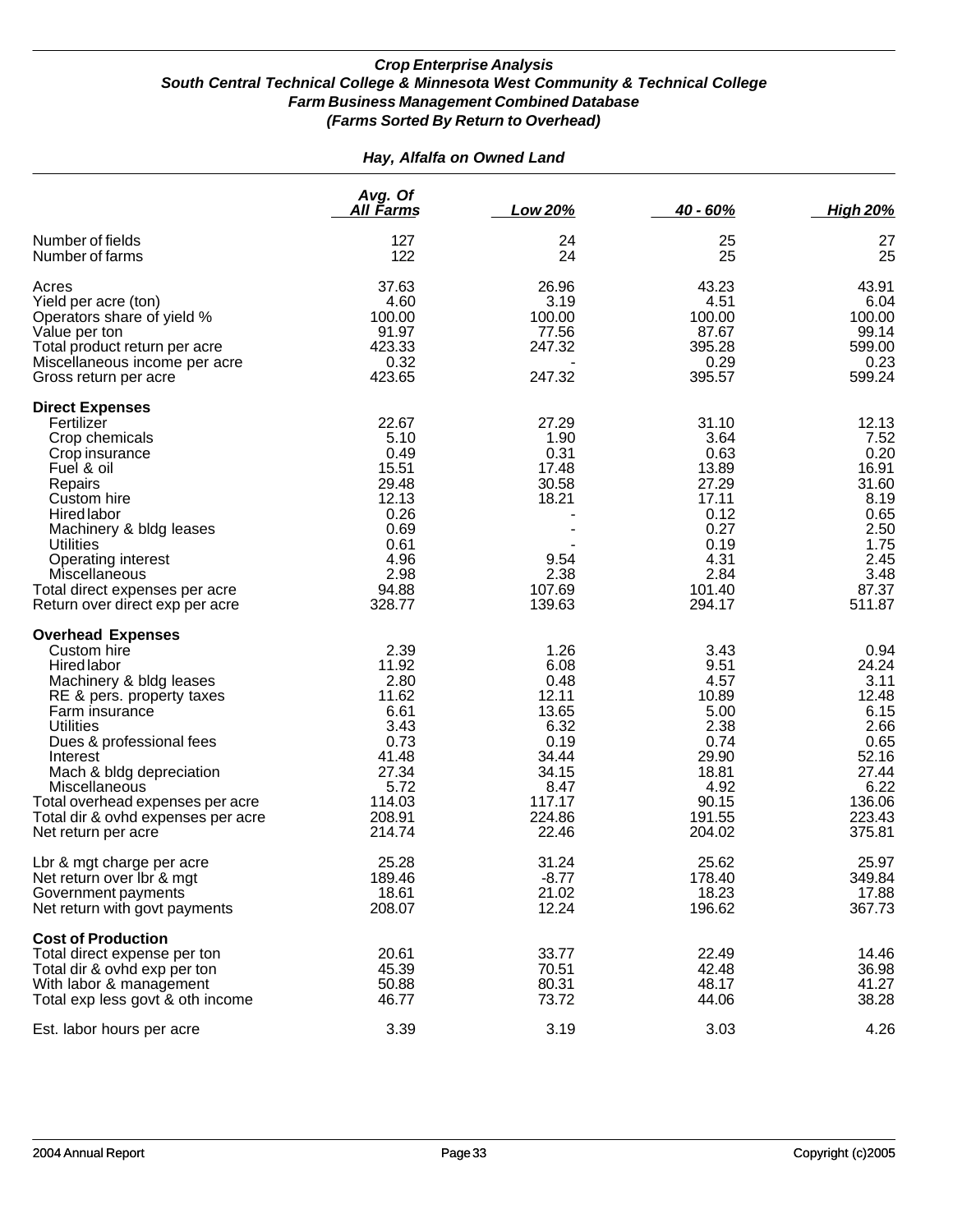| Hay, Alfalfa on Cash Rent          |                             |          |          |                 |
|------------------------------------|-----------------------------|----------|----------|-----------------|
|                                    | Avg. Of<br><b>All Farms</b> | Low 20%  | 40 - 60% | <b>High 20%</b> |
|                                    |                             |          |          |                 |
| Number of fields                   | 120                         | 23       | 25       | 24              |
| Number of farms                    | 112                         | 22       | 23       | 23              |
| Acres                              | 41.90                       | 32.31    | 36.94    | 66.92           |
| Yield per acre (ton)               | 4.87                        | 3.59     | 4.45     | 6.23            |
| Operators share of yield %         | 100.00                      | 100.00   | 100.00   | 100.00          |
| Value per ton                      | 94.13                       | 85.11    | 85.49    | 99.42           |
| Total product return per acre      | 458.66                      | 305.13   | 380.12   | 619.86          |
| Miscellaneous income per acre      | 0.12                        | 0.78     |          |                 |
| Gross return per acre              | 458.77                      | 305.92   | 380.12   | 619.86          |
| <b>Direct Expenses</b>             |                             |          |          |                 |
| Seed                               | 0.71                        | 1.17     | 0.62     | 0.63            |
| Fertilizer                         | 23.16                       | 29.46    | 21.52    | 24.64           |
| Crop chemicals                     | 5.89                        | 4.89     | 2.81     | 8.28            |
| Crop insurance                     | 1.03                        | 1.49     | 0.47     | 1.89            |
| Fuel & oil                         | 16.31                       | 17.12    | 13.37    | 18.04           |
| Repairs                            | 32.34                       | 30.11    | 25.11    | 42.85           |
| Custom hire                        | 16.12                       | 38.38    | 3.52     | 8.33            |
| Land rent                          | 93.59                       | 94.41    | 90.99    | 94.79           |
| <b>Operating interest</b>          | 4.46                        | 6.62     | 4.52     | 4.64            |
| Miscellaneous                      | 5.14                        | 4.12     | 3.27     | 5.38            |
| Total direct expenses per acre     | 198.73                      | 227.76   | 166.19   | 209.47          |
| Return over direct exp per acre    | 260.04                      | 78.15    | 213.93   | 410.39          |
| <b>Overhead Expenses</b>           |                             |          |          |                 |
| Custom hire                        | 1.63                        | 0.71     | 2.19     | 1.58            |
| Hired labor                        | 11.76                       | 6.35     | 4.59     | 23.97           |
| Machinery & bldg leases            | 5.38                        | 3.36     | 1.69     | 10.16           |
| Farm insurance                     | 5.05                        | 5.39     | 4.64     | 5.66            |
| <b>Utilities</b>                   | 3.19                        | 4.17     | 2.42     | 2.59            |
| Dues & professional fees           | 1.95                        | 0.51     | 0.92     | 4.31            |
| Interest                           | 7.09                        | 9.16     | 4.41     | 7.27            |
| Mach & bldg depreciation           | 28.78                       | 30.60    | 20.85    | 29.21           |
| Miscellaneous                      | 4.96                        | 5.67     | 6.10     | 4.87            |
| Total overhead expenses per acre   | 69.79                       | 65.92    | 47.81    | 89.64           |
| Total dir & ovhd expenses per acre | 268.52                      | 293.69   | 214.00   | 299.11          |
| Net return per acre                | 190.25                      | 12.23    | 166.12   | 320.75          |
| Lbr & mgt charge per acre          | 26.17                       | 28.42    | 27.15    | 24.94           |
| Net return over Ibr & mgt          | 164.08                      | $-16.19$ | 138.98   | 295.81          |
| Government payments                | 17.98                       | 19.23    | 17.93    | 17.93           |
| Net return with govt payments      | 182.06                      | 3.03     | 156.91   | 313.74          |
| <b>Cost of Production</b>          |                             |          |          |                 |
| Total direct expense per ton       | 40.79                       | 63.53    | 37.38    | 33.60           |
| Total dir & ovhd exp per ton       | 55.11                       | 81.92    | 48.13    | 47.97           |
| With labor & management            | 60.48                       | 89.85    | 54.23    | 51.98           |
| Total exp less govt & oth income   | 56.77                       | 84.27    | 50.20    | 49.10           |
| Est. labor hours per acre          | 3.52                        | 3.64     | 3.07     | 4.00            |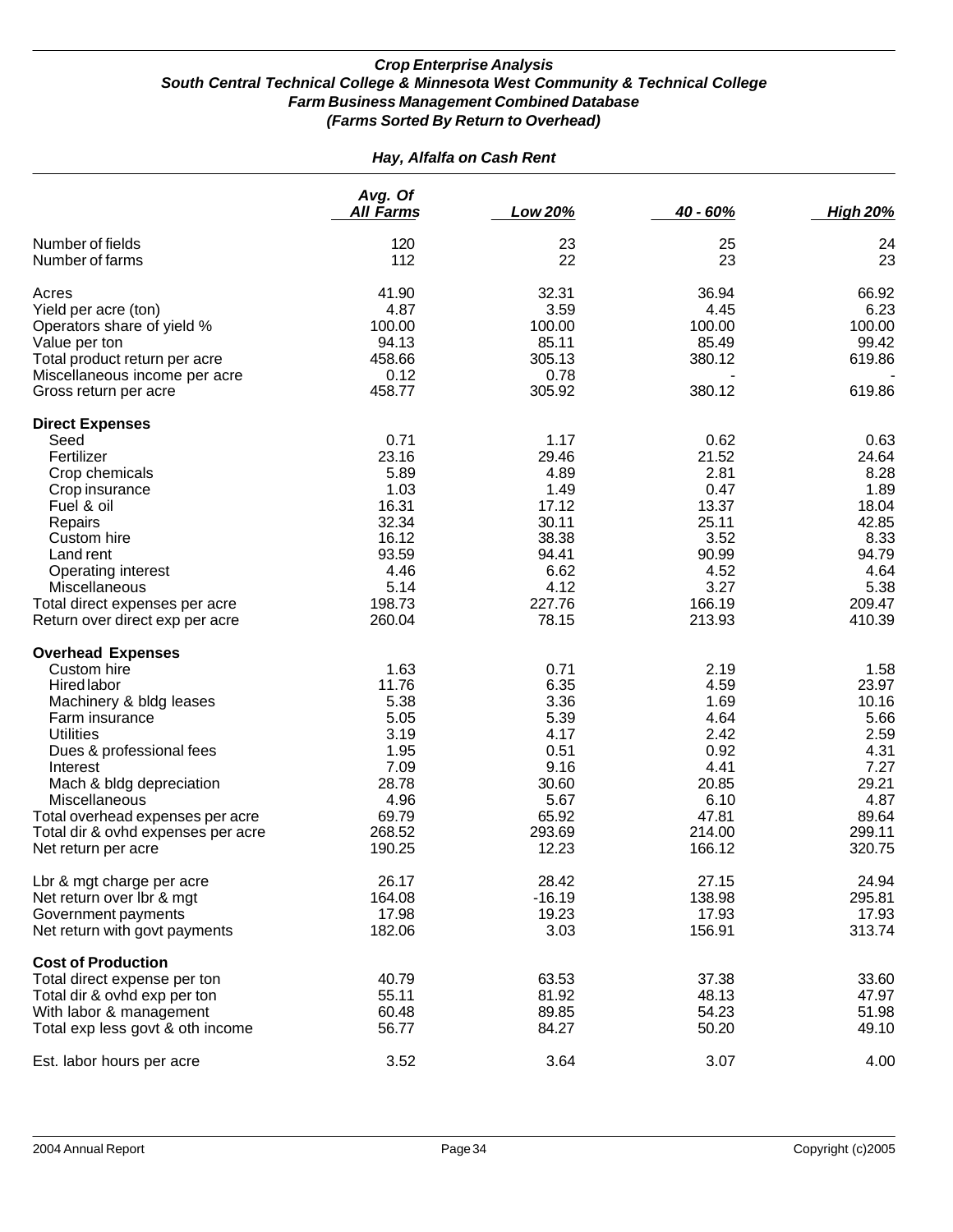#### *Corn Silage on Owned Land*

|                                                                                                                                                                                                                                                                                                                                                   | Avg. Of<br>All Farms                                                                                                   | Low 20%                                                                                                          | $40 - 60%$                                                                                                    | <b>High 20%</b>                                                                                                       |
|---------------------------------------------------------------------------------------------------------------------------------------------------------------------------------------------------------------------------------------------------------------------------------------------------------------------------------------------------|------------------------------------------------------------------------------------------------------------------------|------------------------------------------------------------------------------------------------------------------|---------------------------------------------------------------------------------------------------------------|-----------------------------------------------------------------------------------------------------------------------|
| Number of fields<br>Number of farms                                                                                                                                                                                                                                                                                                               | 83<br>81                                                                                                               | 16<br>16                                                                                                         | 16<br>16                                                                                                      | 19<br>17                                                                                                              |
| Acres<br>Yield per acre (ton)<br>Operators share of yield %<br>Value per ton<br>Total product return per acre<br>Miscellaneous income per acre<br>Gross return per acre                                                                                                                                                                           | 32.18<br>21.54<br>100.00<br>17.38<br>374.34<br>23.54<br>397.87                                                         | 26.51<br>18.49<br>100.00<br>16.87<br>311.93<br>4.45<br>316.38                                                    | 23.54<br>19.85<br>100.00<br>16.78<br>333.01<br>22.05<br>355.06                                                | 25.18<br>24.52<br>100.00<br>17.49<br>428.79<br>51.83<br>480.61                                                        |
| <b>Direct Expenses</b><br>Seed<br>Fertilizer<br>Crop chemicals<br>Crop insurance<br>Fuel & oil<br>Repairs<br>Custom hire<br><b>Hired labor</b><br>Machinery & bldg leases<br><b>Utilities</b><br><b>Operating interest</b><br>Miscellaneous<br>Total direct expenses per acre<br>Return over direct exp per acre                                  | 44.56<br>44.56<br>32.48<br>8.93<br>16.29<br>31.45<br>25.98<br>0.42<br>0.45<br>0.63<br>5.93<br>6.03<br>217.69<br>180.18 | 47.18<br>49.60<br>33.10<br>7.81<br>15.04<br>33.39<br>65.05<br>0.23<br>0.68<br>5.22<br>11.61<br>268.91<br>47.47   | 38.06<br>41.69<br>29.46<br>6.98<br>17.25<br>39.41<br>2.84<br>0.12<br>0.78<br>4.33<br>7.54<br>188.46<br>166.60 | 44.31<br>49.46<br>24.74<br>8.88<br>14.73<br>29.17<br>7.88<br>1.69<br>0.18<br>1.63<br>4.12<br>1.23<br>188.02<br>292.60 |
| <b>Overhead Expenses</b><br>Custom hire<br><b>Hired labor</b><br>Machinery & bldg leases<br>RE & pers. property taxes<br>Farm insurance<br><b>Utilities</b><br>Dues & professional fees<br>Interest<br>Mach & bldg depreciation<br>Miscellaneous<br>Total overhead expenses per acre<br>Total dir & ovhd expenses per acre<br>Net return per acre | 2.67<br>15.46<br>2.44<br>12.94<br>6.13<br>3.30<br>1.59<br>42.38<br>31.11<br>7.50<br>125.54<br>343.23<br>54.64          | 3.07<br>17.38<br>2.17<br>12.62<br>7.02<br>5.99<br>0.74<br>30.96<br>32.45<br>3.94<br>116.35<br>385.26<br>$-68.88$ | 3.15<br>4.67<br>1.89<br>10.47<br>4.46<br>2.80<br>1.20<br>34.69<br>20.16<br>9.20<br>92.70<br>281.16<br>73.90   | 0.06<br>9.52<br>0.57<br>12.03<br>6.26<br>3.60<br>1.80<br>38.42<br>35.99<br>6.64<br>114.87<br>302.89<br>177.72         |
| Lbr & mgt charge per acre<br>Net return over Ibr & mgt<br>Government payments<br>Net return with govt payments                                                                                                                                                                                                                                    | 29.10<br>25.54<br>19.06<br>44.60                                                                                       | 23.11<br>$-91.99$<br>17.96<br>$-74.04$                                                                           | 27.55<br>46.35<br>18.02<br>64.37                                                                              | 26.31<br>151.41<br>20.22<br>171.63                                                                                    |
| <b>Cost of Production</b><br>Total direct expense per ton<br>Total dir & ovhd exp per ton<br>With labor & management<br>Total exp less govt & oth income                                                                                                                                                                                          | 10.11<br>15.93<br>17.29<br>15.31                                                                                       | 14.54<br>20.83<br>22.08<br>20.87                                                                                 | 9.50<br>14.17<br>15.55<br>13.53                                                                               | 7.67<br>12.35<br>13.43<br>10.49                                                                                       |
| Est. labor hours per acre                                                                                                                                                                                                                                                                                                                         | 3.88                                                                                                                   | 3.16                                                                                                             | 3.26                                                                                                          | 3.72                                                                                                                  |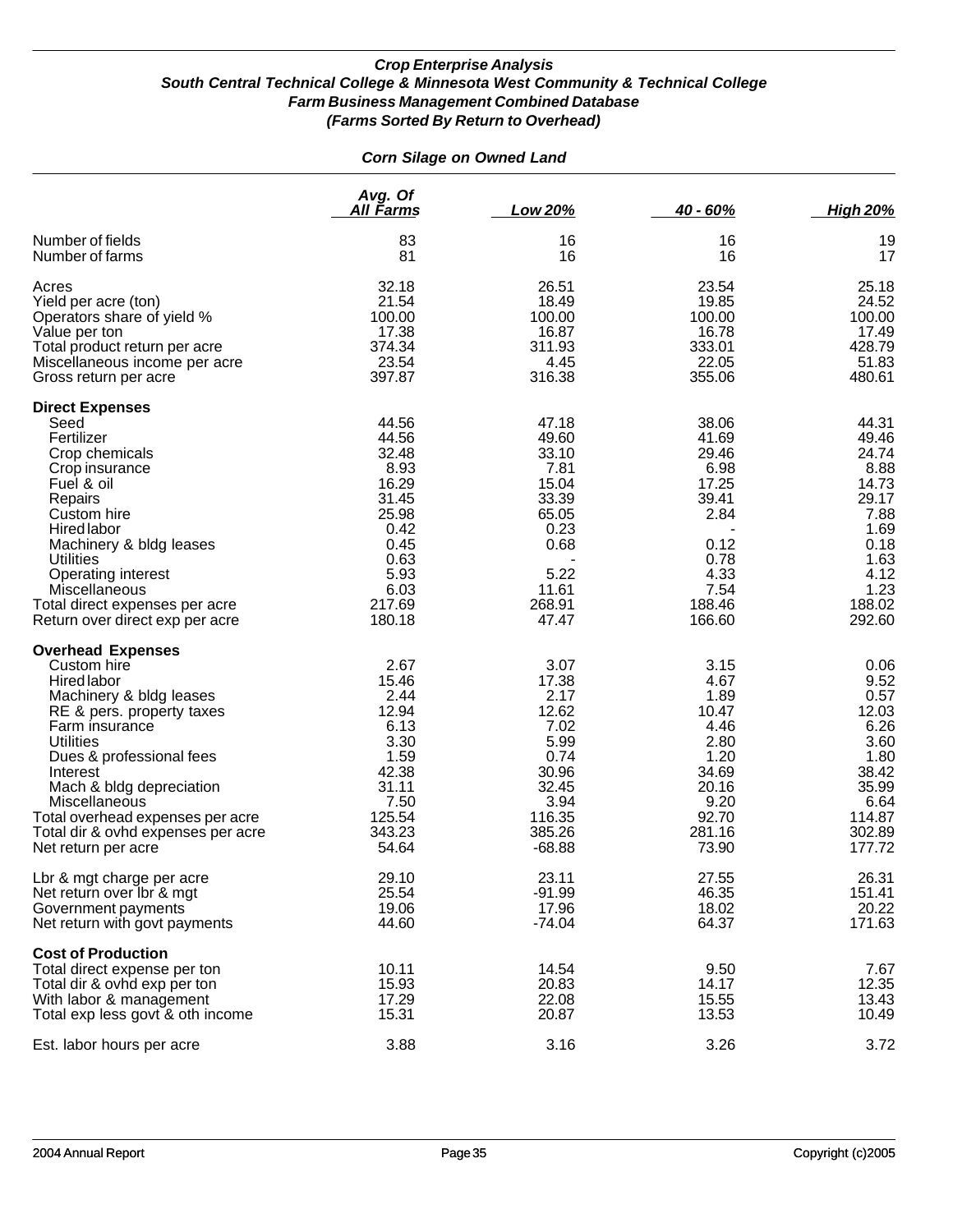| <b>Corn Silage on Cash Rent</b>                                                                                                                                                                                                                                                                               |                                                                                                                  |                                                                                                             |                                                                                                                |                                                                                                                    |  |
|---------------------------------------------------------------------------------------------------------------------------------------------------------------------------------------------------------------------------------------------------------------------------------------------------------------|------------------------------------------------------------------------------------------------------------------|-------------------------------------------------------------------------------------------------------------|----------------------------------------------------------------------------------------------------------------|--------------------------------------------------------------------------------------------------------------------|--|
|                                                                                                                                                                                                                                                                                                               | Avg. Of<br><u>All Farms</u>                                                                                      | Low 20%                                                                                                     | 40 - 60%                                                                                                       | <b>High 20%</b>                                                                                                    |  |
| Number of fields<br>Number of farms                                                                                                                                                                                                                                                                           | 78<br>77                                                                                                         | 15<br>15                                                                                                    | 16<br>16                                                                                                       | 16<br>16                                                                                                           |  |
| Acres<br>Yield per acre (ton)<br>Operators share of yield %<br>Value per ton<br>Total product return per acre<br>Miscellaneous income per acre<br>Gross return per acre                                                                                                                                       | 41.82<br>21.29<br>100.00<br>17.40<br>370.44<br>21.82<br>392.26                                                   | 25.02<br>18.20<br>100.00<br>17.89<br>325.70<br>4.08<br>329.78                                               | 44.47<br>21.09<br>100.00<br>16.67<br>351.71<br>22.21<br>373.92                                                 | 29.41<br>24.67<br>100.00<br>18.07<br>445.91<br>55.13<br>501.05                                                     |  |
| <b>Direct Expenses</b><br>Seed<br>Fertilizer<br>Crop chemicals<br>Crop insurance<br>Fuel & oil<br>Repairs<br>Custom hire<br>Land rent<br>Marketing<br>Operating interest<br><b>Miscellaneous</b><br>Total direct expenses per acre<br>Return over direct exp per acre                                         | 42.33<br>41.44<br>32.71<br>10.81<br>15.22<br>32.20<br>28.10<br>104.09<br>0.30<br>5.24<br>7.24<br>319.69<br>72.57 | 46.54<br>56.54<br>36.17<br>13.44<br>15.31<br>27.08<br>55.73<br>106.91<br>7.30<br>8.99<br>374.01<br>$-44.23$ | 40.79<br>44.19<br>32.26<br>9.71<br>19.26<br>41.69<br>7.49<br>97.35<br>0.05<br>3.30<br>10.44<br>306.53<br>67.39 | 46.24<br>44.44<br>29.21<br>11.27<br>13.91<br>21.04<br>36.45<br>104.76<br>2.01<br>3.96<br>10.12<br>323.42<br>177.63 |  |
| <b>Overhead Expenses</b><br>Custom hire<br>Hired labor<br>Machinery & bldg leases<br>Farm insurance<br><b>Utilities</b><br>Dues & professional fees<br>Interest<br>Mach & bldg depreciation<br>Miscellaneous<br>Total overhead expenses per acre<br>Total dir & ovhd expenses per acre<br>Net return per acre | 2.21<br>13.09<br>7.05<br>4.60<br>3.30<br>3.22<br>8.08<br>29.79<br>4.56<br>75.89<br>395.58<br>$-3.31$             | 7.60<br>4.82<br>2.05<br>4.71<br>5.45<br>0.76<br>8.52<br>32.84<br>4.26<br>71.00<br>445.01<br>$-115.23$       | 3.08<br>16.96<br>10.41<br>3.80<br>2.63<br>1.05<br>8.74<br>33.12<br>4.52<br>84.31<br>390.84<br>$-16.92$         | 0.78<br>2.62<br>0.64<br>5.89<br>4.70<br>2.53<br>4.05<br>35.27<br>5.18<br>61.66<br>385.08<br>115.97                 |  |
| Lbr & mgt charge per acre<br>Net return over lbr & mgt<br>Government payments<br>Net return with govt payments                                                                                                                                                                                                | 27.14<br>$-30.46$<br>20.63<br>$-9.83$                                                                            | 28.27<br>$-143.51$<br>18.61<br>$-124.90$                                                                    | 27.95<br>-44.87<br>21.22<br>$-23.64$                                                                           | 24.59<br>91.38<br>16.64<br>108.02                                                                                  |  |
| <b>Cost of Production</b><br>Total direct expense per ton<br>Total dir & ovhd exp per ton<br>With labor & management<br>Total exp less govt & oth income                                                                                                                                                      | 15.02<br>18.58<br>19.86<br>17.86                                                                                 | 20.55<br>24.45<br>26.00<br>24.76                                                                            | 14.53<br>18.53<br>19.85<br>17.80                                                                               | 13.11<br>15.61<br>16.60<br>13.69                                                                                   |  |
| Est. labor hours per acre                                                                                                                                                                                                                                                                                     | 3.85                                                                                                             | 2.65                                                                                                        | 4.15                                                                                                           | 2.90                                                                                                               |  |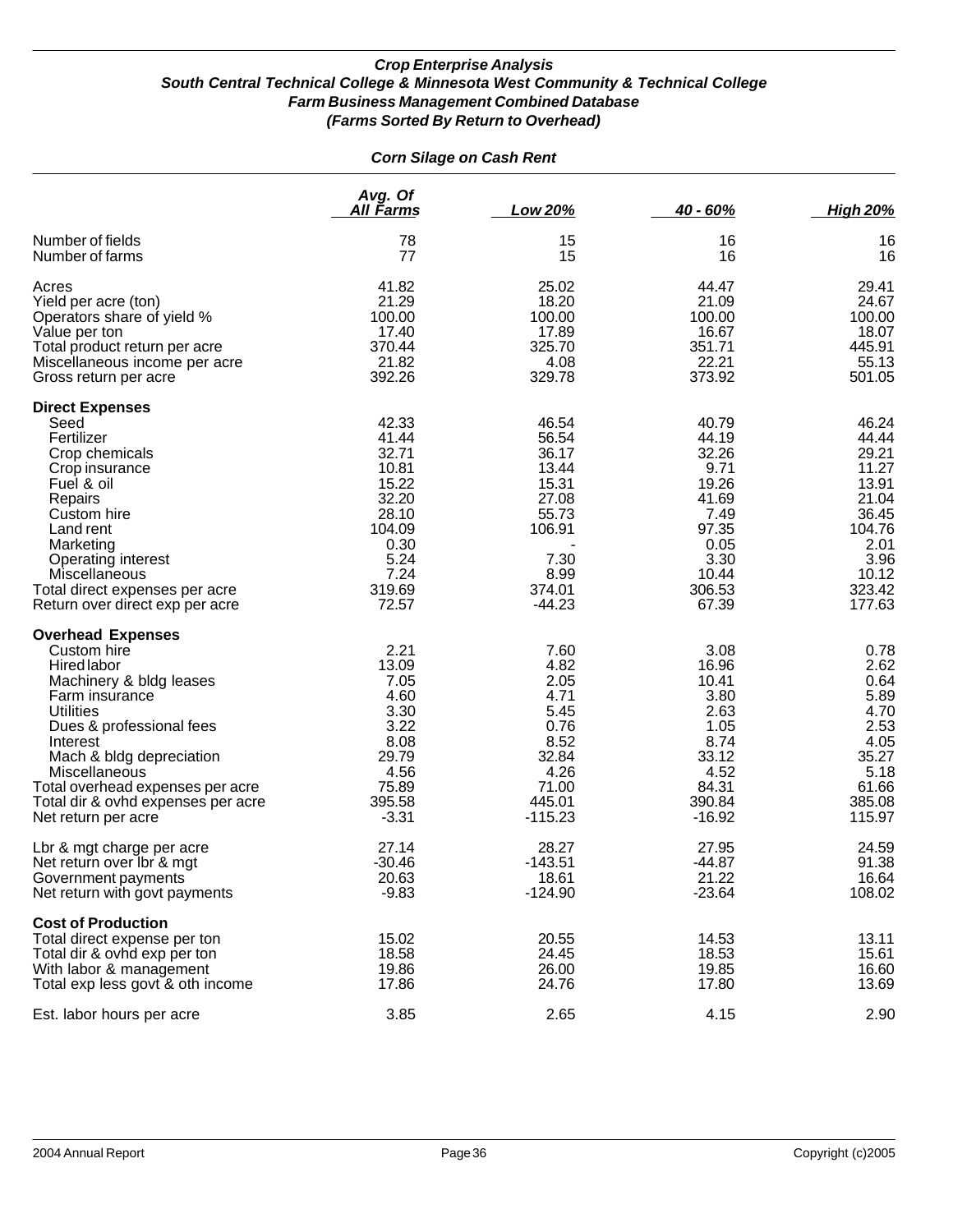#### *Oats on Owned Land*

|                                                                                                                                                                                                                                                                                                                                                   | Avg. Of<br>All Farms                                                                                              |
|---------------------------------------------------------------------------------------------------------------------------------------------------------------------------------------------------------------------------------------------------------------------------------------------------------------------------------------------------|-------------------------------------------------------------------------------------------------------------------|
| Number of fields<br>Number of farms                                                                                                                                                                                                                                                                                                               | 21<br>21                                                                                                          |
| Acres<br>Yield per acre (bu.)<br>Operators share of yield %<br>Value per bu.<br>Total product return per acre<br>Miscellaneous income per acre<br>Gross return per acre                                                                                                                                                                           | 17.35<br>78.44<br>100.00<br>1.33<br>104.23<br>77.53<br>181.76                                                     |
| <b>Direct Expenses</b><br>Seed<br>Fertilizer<br>Crop chemicals<br>Crop insurance<br>Fuel & oil<br>Repairs<br>Custom hire<br><b>Hired labor</b><br><b>Utilities</b><br>Marketing<br>Operating interest<br>Miscellaneous<br>Total direct expenses per acre<br>Return over direct exp per acre                                                       | 16.59<br>3.98<br>1.35<br>0.94<br>6.00<br>11.44<br>7.93<br>2.92<br>0.71<br>0.15<br>2.55<br>3.07<br>57.64<br>124.12 |
| <b>Overhead Expenses</b><br>Custom hire<br><b>Hired labor</b><br>Machinery & bldg leases<br>RE & pers. property taxes<br>Farm insurance<br><b>Utilities</b><br>Dues & professional fees<br>Interest<br>Mach & bldg depreciation<br>Miscellaneous<br>Total overhead expenses per acre<br>Total dir & ovhd expenses per acre<br>Net return per acre | 1.38<br>3.68<br>1.46<br>13.46<br>3.36<br>1.76<br>0.43<br>27.41<br>14.70<br>2.45<br>70.10<br>127.73<br>54.03       |
| Lbr & mgt charge per acre<br>Net return over Ibr & mgt<br>Government payments<br>Net return with govt payments                                                                                                                                                                                                                                    | 15.21<br>38.82<br>17.83<br>56.65                                                                                  |
| <b>Cost of Production</b><br>Total direct expense per bu.<br>Total dir & ovhd exp per bu.<br>With labor & management<br>Total exp less govt & oth income                                                                                                                                                                                          | 0.73<br>1.63<br>1.82<br>0.61                                                                                      |
| Est. labor hours per acre                                                                                                                                                                                                                                                                                                                         | 1.66                                                                                                              |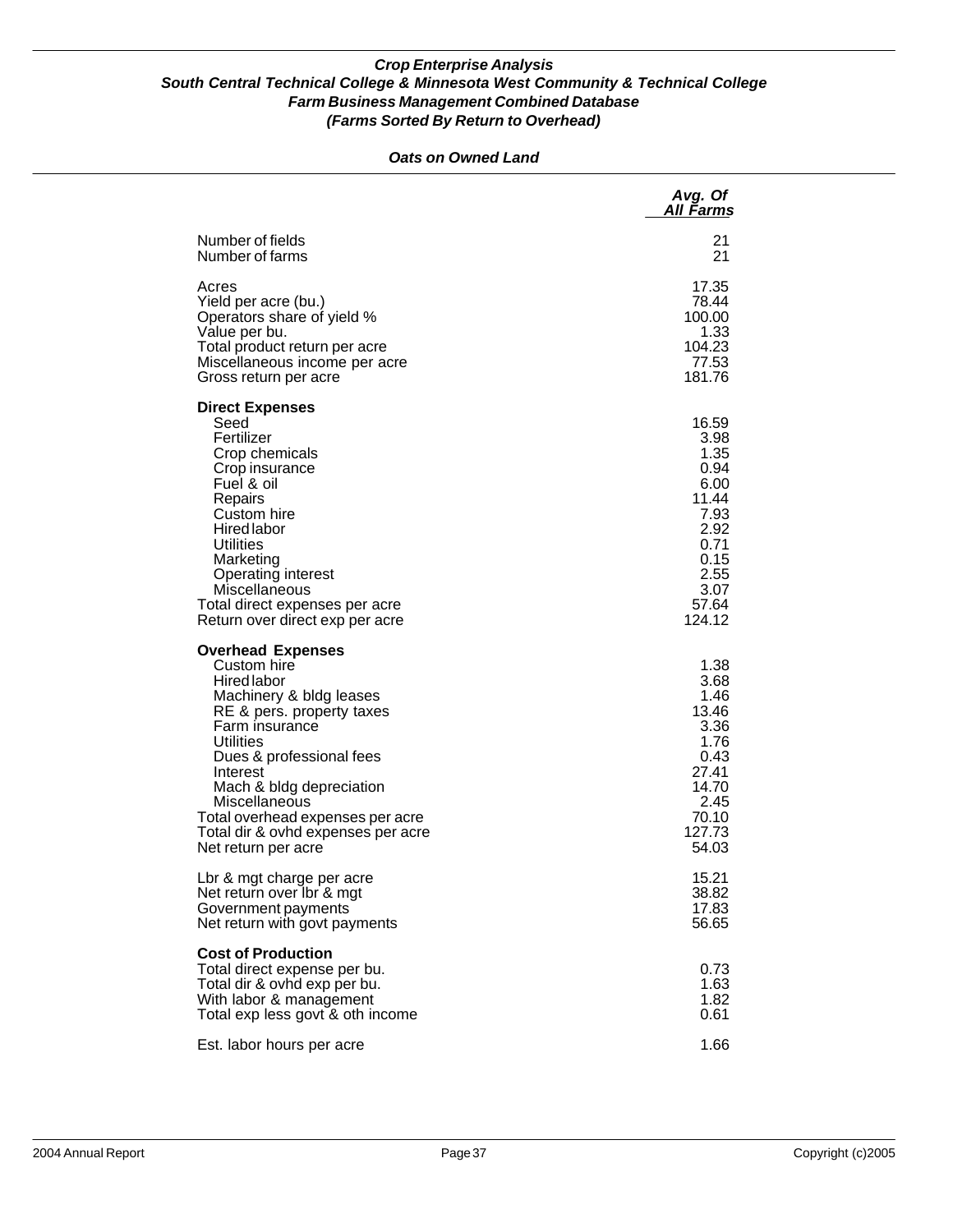| <b>Oats on Cash Rent</b>                                                                                                                                                                                                                                                                               |                                                                                                                     |                                                                                                         |                                                                                                    |                                                                                                   |  |
|--------------------------------------------------------------------------------------------------------------------------------------------------------------------------------------------------------------------------------------------------------------------------------------------------------|---------------------------------------------------------------------------------------------------------------------|---------------------------------------------------------------------------------------------------------|----------------------------------------------------------------------------------------------------|---------------------------------------------------------------------------------------------------|--|
|                                                                                                                                                                                                                                                                                                        | Avg. Of<br><u>All Farms</u>                                                                                         | <b>Low 20%</b>                                                                                          | $40 - 60%$                                                                                         | <b>High 20%</b>                                                                                   |  |
| Number of fields<br>Number of farms                                                                                                                                                                                                                                                                    | 28<br>28                                                                                                            | 5<br>5                                                                                                  | 5<br>5                                                                                             | 6<br>6                                                                                            |  |
| Acres<br>Yield per acre (bu.)<br>Operators share of yield %<br>Value per bu.<br>Total product return per acre<br>Miscellaneous income per acre<br>Gross return per acre                                                                                                                                | 21.23<br>90.19<br>100.00<br>1.35<br>121.34<br>49.73<br>171.07                                                       | 21.38<br>73.55<br>100.00<br>1.16<br>85.02<br>1.82<br>86.84                                              | 17.90<br>78.19<br>100.00<br>1.40<br>109.40<br>65.85<br>175.26                                      | 21.13<br>102.59<br>100.00<br>1.41<br>144.71<br>86.04<br>230.75                                    |  |
| <b>Direct Expenses</b><br>Seed<br>Fertilizer<br>Crop chemicals<br>Crop insurance<br>Fuel & oil<br>Repairs<br>Custom hire<br>Land rent<br>Machinery & bldg leases<br><b>Utilities</b><br>Operating interest<br>Miscellaneous<br>Total direct expenses per acre<br>Return over direct exp per acre       | 11.66<br>11.39<br>0.78<br>2.97<br>7.47<br>10.46<br>3.17<br>93.61<br>0.67<br>0.19<br>2.04<br>1.63<br>146.05<br>25.02 | 15.57<br>15.01<br>0.05<br>2.88<br>8.91<br>10.29<br>2.76<br>112.47<br>1.66<br>2.64<br>172.24<br>$-85.40$ | 14.75<br>2.48<br>1.81<br>6.02<br>6.17<br>7.78<br>11.12<br>92.31<br>2.17<br>3.34<br>147.95<br>27.31 | 6.18<br>6.85<br>1.06<br>2.81<br>6.20<br>8.44<br>94.03<br>3.15<br>0.80<br>2.47<br>132.00<br>98.75  |  |
| <b>Overhead Expenses</b><br>Custom hire<br>Hired labor<br>Machinery & bldg leases<br>Farm insurance<br>Utilities<br>Dues & professional fees<br>Interest<br>Mach & bldg depreciation<br>Miscellaneous<br>Total overhead expenses per acre<br>Total dir & ovhd expenses per acre<br>Net return per acre | 2.03<br>1.43<br>2.05<br>1.84<br>1.25<br>0.32<br>3.27<br>10.97<br>2.07<br>25.24<br>171.29<br>$-0.22$                 | 5.18<br>2.69<br>4.06<br>2.35<br>1.56<br>0.87<br>4.47<br>9.33<br>1.33<br>31.85<br>204.09<br>$-117.25$    | 0.98<br>2.23<br>4.23<br>1.31<br>1.37<br>0.05<br>7.76<br>5.93<br>4.45<br>28.31<br>176.25<br>$-0.99$ | 4.11<br>0.71<br>0.24<br>2.38<br>1.64<br>0.15<br>3.97<br>10.60<br>1.60<br>25.39<br>157.39<br>73.36 |  |
| Lbr & mgt charge per acre<br>Net return over Ibr & mgt<br>Government payments<br>Net return with govt payments                                                                                                                                                                                         | 12.54<br>$-12.75$<br>20.71<br>7.95                                                                                  | 14.57<br>$-131.82$<br>21.65<br>$-110.18$                                                                | 12.55<br>$-13.54$<br>19.43<br>5.89                                                                 | 11.78<br>61.58<br>25.19<br>86.78                                                                  |  |
| <b>Cost of Production</b><br>Total direct expense per bu.<br>Total dir & ovhd exp per bu.<br>With labor & management<br>Total exp less govt & oth income                                                                                                                                               | 1.62<br>1.90<br>2.04<br>1.26                                                                                        | 2.34<br>2.77<br>2.97<br>2.65                                                                            | 1.89<br>2.25<br>2.41<br>1.32                                                                       | 1.29<br>1.53<br>1.65<br>0.56                                                                      |  |
| Est. labor hours per acre                                                                                                                                                                                                                                                                              | 1.26                                                                                                                | 0.98                                                                                                    | 1.25                                                                                               | 1.37                                                                                              |  |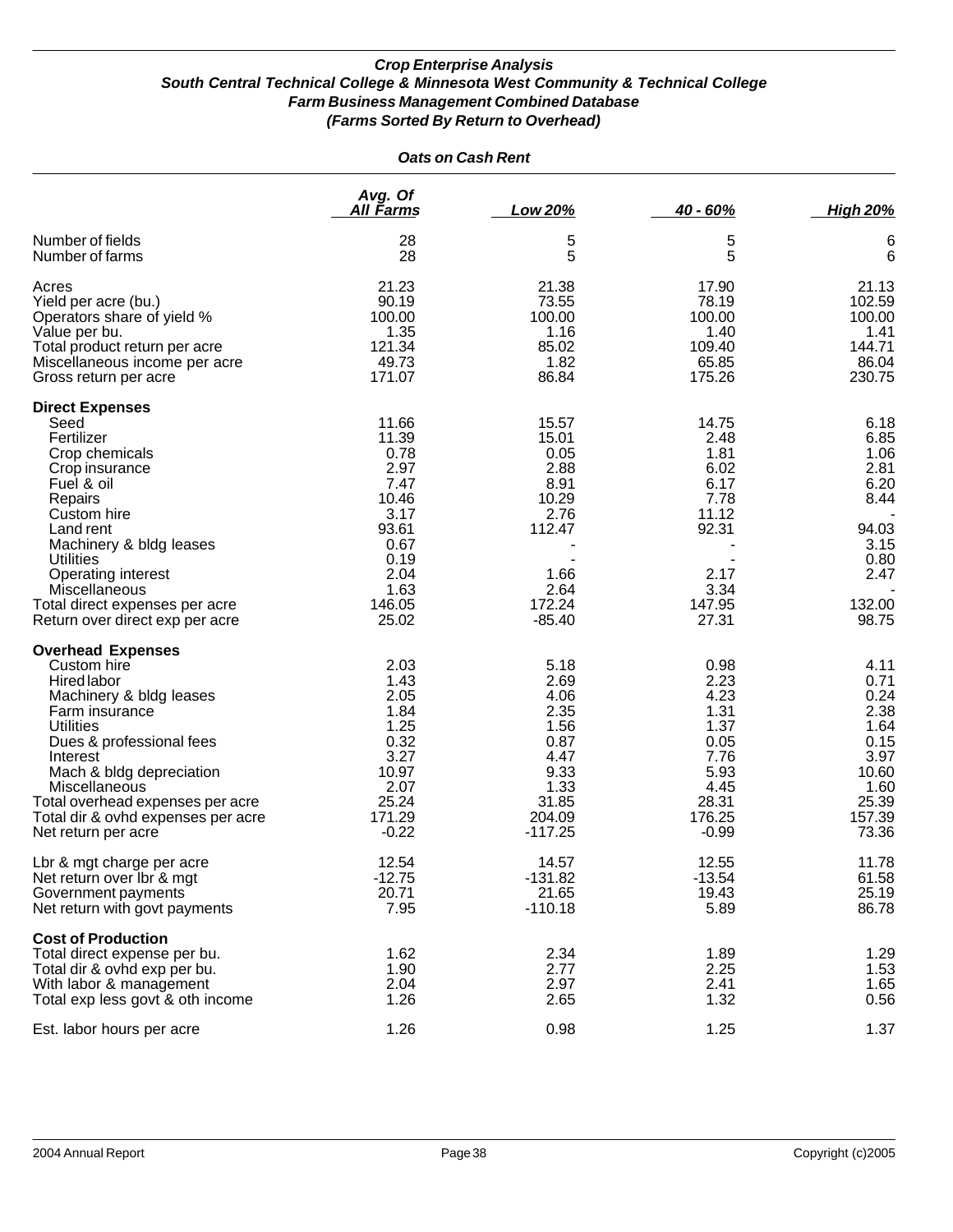### *Wheat, Spring on Owned Land*

|                                                                                                                                                                                                                                                                                                                                                   | Avg. Of<br><u>All Farms</u>                                                                                        | Low 20%                                                                                                         | 40 - 60%                                                                                            | <b>High 20%</b>                                                                                     |
|---------------------------------------------------------------------------------------------------------------------------------------------------------------------------------------------------------------------------------------------------------------------------------------------------------------------------------------------------|--------------------------------------------------------------------------------------------------------------------|-----------------------------------------------------------------------------------------------------------------|-----------------------------------------------------------------------------------------------------|-----------------------------------------------------------------------------------------------------|
| Number of fields<br>Number of farms                                                                                                                                                                                                                                                                                                               | 27<br>26                                                                                                           | 5<br>5                                                                                                          | 5<br>5                                                                                              | 6<br>6                                                                                              |
| Acres<br>Yield per acre (bu.)<br>Operators share of yield %<br>Value per bu.<br>Total product return per acre<br>Miscellaneous income per acre<br>Gross return per acre                                                                                                                                                                           | 24.03<br>60.16<br>100.00<br>3.12<br>187.49<br>48.04<br>235.54                                                      | 17.04<br>38.78<br>100.00<br>3.21<br>124.41<br>55.38<br>179.79                                                   | 21.02<br>60.00<br>100.00<br>3.12<br>187.10<br>48.75<br>235.85                                       | 20.90<br>67.69<br>100.00<br>3.09<br>209.37<br>79.29<br>288.66                                       |
| <b>Direct Expenses</b><br>Seed<br>Fertilizer<br>Crop chemicals<br>Crop insurance<br>Fuel & oil<br>Repairs<br>Custom hire<br><b>Utilities</b><br>Hauling and trucking<br>Marketing<br>Operating interest<br>Miscellaneous<br>Total direct expenses per acre<br>Return over direct exp per acre                                                     | 13.77<br>24.80<br>6.61<br>4.28<br>7.76<br>13.72<br>1.85<br>0.09<br>0.55<br>0.13<br>3.93<br>0.93<br>78.41<br>157.13 | 11.99<br>26.45<br>9.08<br>3.30<br>10.67<br>20.25<br>0.66<br>1.02<br>8.15<br>1.71<br>93.28<br>86.51              | 14.85<br>25.51<br>5.24<br>3.95<br>6.77<br>10.80<br>4.87<br>3.37<br>4.07<br>79.44<br>156.42          | 15.32<br>24.91<br>7.81<br>5.21<br>7.42<br>12.50<br>3.66<br>0.23<br>77.08<br>211.58                  |
| <b>Overhead Expenses</b><br>Custom hire<br><b>Hired labor</b><br>Machinery & bldg leases<br>RE & pers. property taxes<br>Farm insurance<br><b>Utilities</b><br>Dues & professional fees<br>Interest<br>Mach & bldg depreciation<br>Miscellaneous<br>Total overhead expenses per acre<br>Total dir & ovhd expenses per acre<br>Net return per acre | 0.78<br>2.34<br>0.31<br>9.65<br>2.80<br>2.44<br>0.60<br>31.95<br>14.96<br>3.59<br>69.42<br>147.82<br>87.71         | 0.30<br>1.01<br>2.37<br>12.52<br>6.59<br>1.32<br>0.53<br>51.38<br>23.20<br>4.67<br>103.90<br>197.17<br>$-17.39$ | 3.26<br>3.17<br>9.30<br>2.36<br>1.87<br>0.18<br>15.45<br>10.67<br>1.46<br>47.73<br>127.16<br>108.69 | 0.32<br>2.65<br>8.78<br>2.57<br>2.02<br>0.08<br>20.96<br>18.17<br>2.45<br>57.99<br>135.07<br>153.59 |
| Lbr & mgt charge per acre<br>Net return over Ibr & mgt<br>Government payments<br>Net return with govt payments                                                                                                                                                                                                                                    | 14.64<br>73.07<br>23.21<br>96.28                                                                                   | 16.64<br>$-34.02$<br>23.73<br>$-10.29$                                                                          | 13.12<br>95.57<br>24.16<br>119.72                                                                   | 16.48<br>137.11<br>26.94<br>164.06                                                                  |
| <b>Cost of Production</b><br>Total direct expense per bu.<br>Total dir & ovhd exp per bu.<br>With labor & management<br>Total exp less govt & oth income                                                                                                                                                                                          | 1.30<br>2.46<br>2.70<br>1.52                                                                                       | 2.41<br>5.08<br>5.51<br>3.47                                                                                    | 1.32<br>2.12<br>2.34<br>1.12                                                                        | 1.14<br>2.00<br>2.24<br>0.67                                                                        |
| Est. labor hours per acre                                                                                                                                                                                                                                                                                                                         | 1.44                                                                                                               | 2.40                                                                                                            | 1.26                                                                                                | 1.35                                                                                                |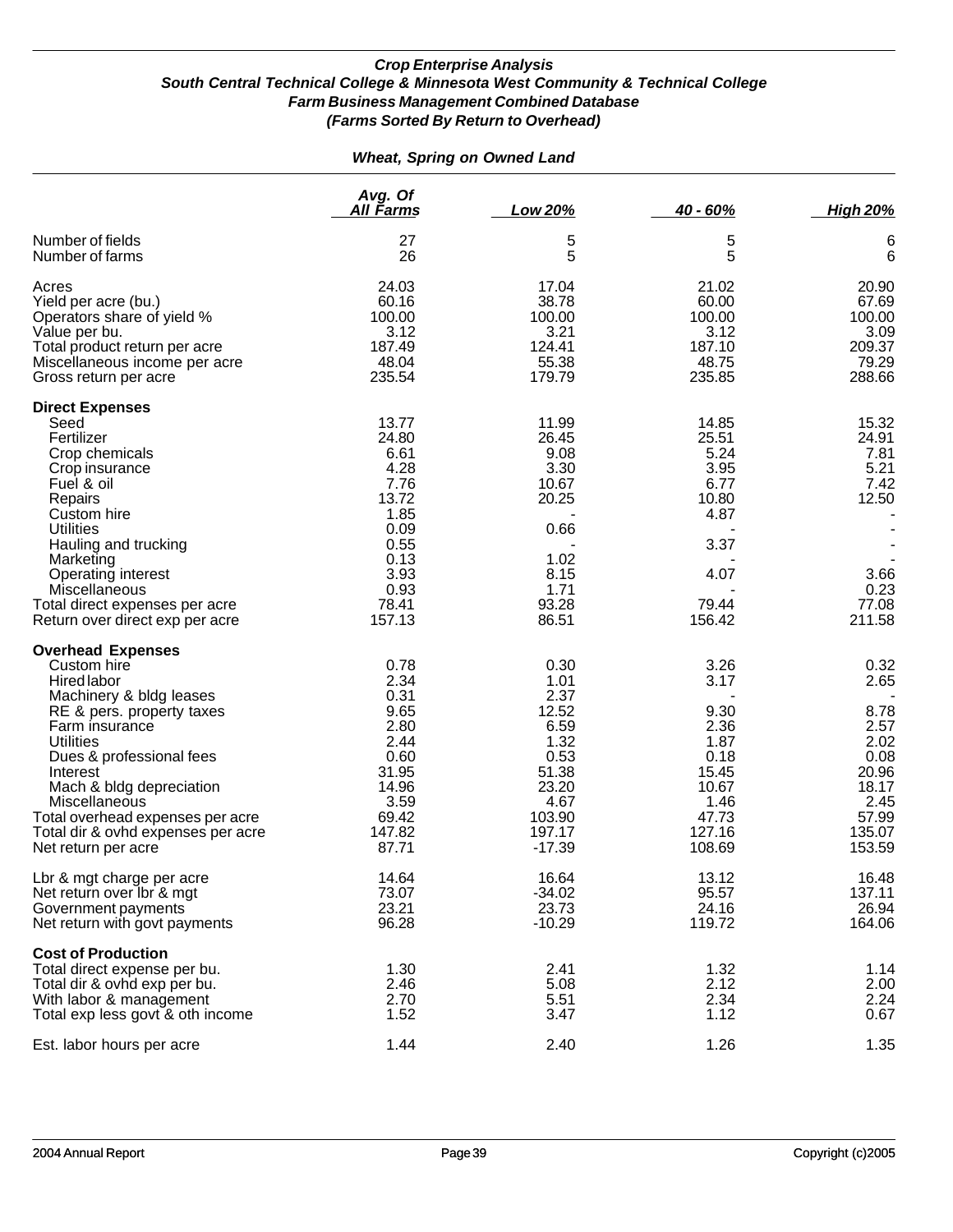|  |  | <b>Wheat, Spring on Cash Rent</b> |  |
|--|--|-----------------------------------|--|
|--|--|-----------------------------------|--|

|                                                                                                                                                                                                                                                                                                                                  | Avg. Of<br>All Farms                                                                                                                | Low 20%                                                                                                                        | $40 - 60%$                                                                                                  | <b>High 20%</b>                                                                                                                       |
|----------------------------------------------------------------------------------------------------------------------------------------------------------------------------------------------------------------------------------------------------------------------------------------------------------------------------------|-------------------------------------------------------------------------------------------------------------------------------------|--------------------------------------------------------------------------------------------------------------------------------|-------------------------------------------------------------------------------------------------------------|---------------------------------------------------------------------------------------------------------------------------------------|
| Number of fields<br>Number of farms                                                                                                                                                                                                                                                                                              | 50<br>48                                                                                                                            | 9<br>9                                                                                                                         | 10<br>9                                                                                                     | 10<br>10                                                                                                                              |
| Acres<br>Yield per acre (bu.)<br>Operators share of yield %<br>Value per bu.<br>Total product return per acre<br>Miscellaneous income per acre<br>Gross return per acre                                                                                                                                                          | 31.42<br>53.10<br>100.00<br>3.20<br>169.80<br>65.64<br>235.44                                                                       | 27.83<br>45.47<br>100.00<br>3.18<br>144.50<br>19.53<br>164.04                                                                  | 41.46<br>53.40<br>100.00<br>3.32<br>177.50<br>34.09<br>211.59                                               | 36.20<br>54.58<br>100.00<br>3.40<br>185.34<br>153.56<br>338.90                                                                        |
| <b>Direct Expenses</b><br>Seed<br>Fertilizer<br>Crop chemicals<br>Crop insurance<br>Fuel & oil<br>Repairs<br>Custom hire<br><b>Hired labor</b><br>Land rent<br><b>Utilities</b><br>Hauling and trucking<br>Marketing<br>Operating interest<br>Miscellaneous<br>Total direct expenses per acre<br>Return over direct exp per acre | 13.82<br>19.60<br>4.04<br>3.77<br>7.67<br>15.47<br>9.61<br>0.21<br>90.70<br>0.24<br>0.99<br>0.81<br>4.29<br>1.51<br>172.75<br>62.70 | 18.01<br>26.63<br>3.19<br>4.55<br>6.92<br>13.12<br>6.03<br>94.16<br>0.14<br>0.63<br>2.49<br>7.52<br>1.50<br>184.89<br>$-20.85$ | 10.77<br>19.06<br>6.29<br>2.76<br>8.17<br>12.36<br>2.14<br>95.84<br>0.24<br>3.69<br>0.61<br>161.93<br>49.66 | 15.96<br>13.11<br>2.37<br>3.91<br>8.04<br>21.01<br>26.00<br>0.93<br>92.37<br>0.94<br>2.46<br>0.20<br>3.84<br>2.79<br>193.90<br>145.00 |
| <b>Overhead Expenses</b><br>Custom hire<br><b>Hired labor</b><br>Machinery & bldg leases<br>Farm insurance<br><b>Utilities</b><br>Dues & professional fees<br>Interest<br>Mach & bldg depreciation<br>Miscellaneous<br>Total overhead expenses per acre<br>Total dir & ovhd expenses per acre<br>Net return per acre             | 0.42<br>3.46<br>2.63<br>3.02<br>1.59<br>1.28<br>2.97<br>11.81<br>2.81<br>30.00<br>202.75<br>32.69                                   | 0.73<br>2.64<br>4.65<br>5.96<br>2.78<br>1.09<br>2.09<br>10.39<br>3.97<br>34.32<br>219.21<br>$-55.17$                           | 0.58<br>2.85<br>1.07<br>1.70<br>1.37<br>0.35<br>2.72<br>12.31<br>2.06<br>25.02<br>186.95<br>24.64           | 0.03<br>5.19<br>4.84<br>4.03<br>0.72<br>3.68<br>3.77<br>10.24<br>2.56<br>35.07<br>228.97<br>109.93                                    |
| Lbr & mgt charge per acre<br>Net return over Ibr & mgt<br>Government payments<br>Net return with govt payments                                                                                                                                                                                                                   | 16.39<br>16.30<br>21.89<br>38.18                                                                                                    | 26.01<br>$-81.18$<br>19.60<br>$-61.58$                                                                                         | 7.62<br>17.02<br>22.35<br>39.37                                                                             | 20.26<br>89.68<br>22.30<br>111.97                                                                                                     |
| <b>Cost of Production</b><br>Total direct expense per bu.<br>Total dir & ovhd exp per bu.<br>With labor & management<br>Total exp less govt & oth income                                                                                                                                                                         | 3.25<br>3.82<br>4.13<br>2.48                                                                                                        | 4.07<br>4.82<br>5.39<br>4.53                                                                                                   | 3.03<br>3.50<br>3.64<br>2.59                                                                                | 3.55<br>4.19<br>4.57<br>1.34                                                                                                          |
| Est. labor hours per acre                                                                                                                                                                                                                                                                                                        | 1.64                                                                                                                                | 2.43                                                                                                                           | 1.25                                                                                                        | 1.68                                                                                                                                  |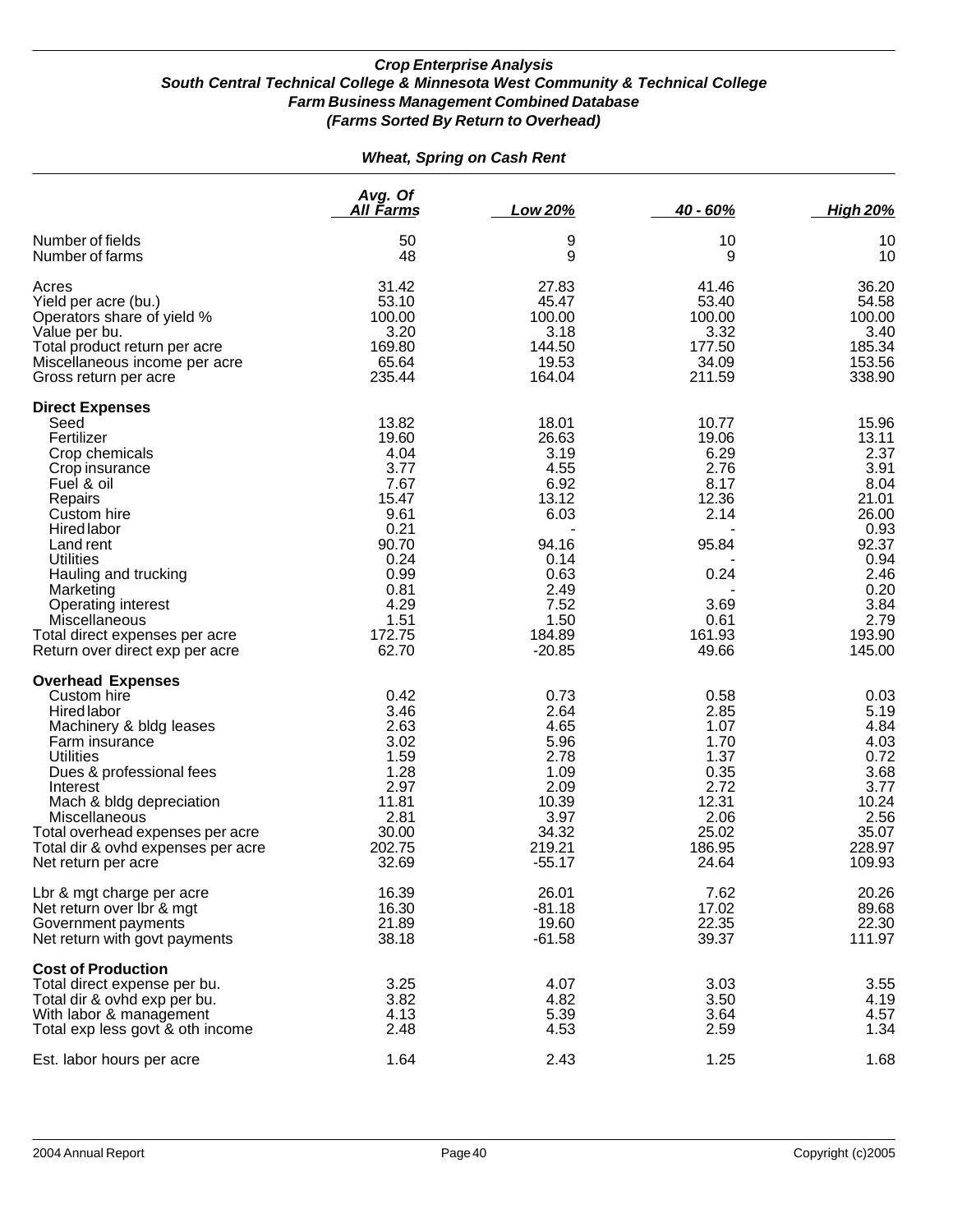| <b>CRP on Owned Land</b>           |                             |         |          |                 |  |
|------------------------------------|-----------------------------|---------|----------|-----------------|--|
|                                    | Avg. Of<br><b>All Farms</b> | Low 20% | 40 - 60% | <b>High 20%</b> |  |
| Number of fields                   | 63                          | 12      | 13       | 13              |  |
| Number of farms                    | 62                          | 12      | 13       | 13              |  |
| Acres                              | 24.36                       | 40.85   | 15.32    | 11.37           |  |
| Yield per acre (\$)                | 87.68                       | 64.01   | 93.32    | 151.80          |  |
| Operators share of yield %         | 100.00                      | 100.00  | 100.00   | 100.00          |  |
| Value per \$                       | 1.00                        | 1.00    | 1.00     | 1.00            |  |
| Total product return per acre      | 87.68                       | 64.01   | 93.32    | 151.80          |  |
| Miscellaneous income per acre      |                             |         |          |                 |  |
| Gross return per acre              | 87.68                       | 64.01   | 93.32    | 151.80          |  |
| <b>Direct Expenses</b>             |                             |         |          |                 |  |
| Seed                               | 1.82                        | 2.46    |          | 10.75           |  |
| Crop chemicals                     | 0.66                        | 1.49    |          |                 |  |
| Fuel & oil                         | 3.72                        | 4.07    | 3.20     | 3.35            |  |
| Repairs                            | 7.42                        | 10.11   | 6.06     | 5.50            |  |
| Operating interest                 | 1.09                        | 0.85    | 1.22     | 1.14            |  |
| Miscellaneous                      | 0.04                        | 0.13    |          |                 |  |
| Total direct expenses per acre     | 14.75                       | 19.12   | 10.47    | 20.74           |  |
| Return over direct exp per acre    | 72.93                       | 44.89   | 82.84    | 131.06          |  |
| <b>Overhead Expenses</b>           |                             |         |          |                 |  |
| Custom hire                        | 0.55                        | 0.65    | 0.04     | 2.09            |  |
| <b>Hired labor</b>                 | 1.28                        | 0.64    | 1.81     | 0.74            |  |
| Machinery & bldg leases            | 0.39                        | 0.22    | 1.26     | 0.67            |  |
| RE & pers. property taxes          | 8.97                        | 7.99    | 9.27     | 11.19           |  |
| Farm insurance                     | 1.34                        | 1.65    | 2.55     | 1.32            |  |
| <b>Utilities</b>                   | 0.89                        | 0.94    | 1.30     | 0.78            |  |
| Interest                           | 24.90                       | 10.47   | 38.26    | 58.10           |  |
| Mach & bldg depreciation           | 7.00                        | 8.13    | 9.03     | 3.62            |  |
| <b>Miscellaneous</b>               | 1.62                        | 0.96    | 1.89     | 0.73            |  |
| Total overhead expenses per acre   | 46.94                       | 31.65   | 65.41    | 79.24           |  |
| Total dir & ovhd expenses per acre | 61.69                       | 50.77   | 75.88    | 99.98           |  |
| Net return per acre                | 25.99                       | 13.24   | 17.44    | 51.82           |  |
| Lbr & mgt charge per acre          | 8.51                        | 9.44    | 7.89     | 7.13            |  |
| Net return over lbr & mgt          | 17.48                       | 3.80    | 9.55     | 44.69           |  |
| Government payments                |                             |         |          |                 |  |
| Net return with govt payments      | 17.48                       | 3.80    | 9.55     | 44.69           |  |
| <b>Cost of Production</b>          |                             |         |          |                 |  |
| Total direct expense per \$        | 0.17                        | 0.30    | 0.11     | 0.14            |  |
| Total dir & ovhd exp per \$        | 0.70                        | 0.79    | 0.81     | 0.66            |  |
| With labor & management            | 0.80                        | 0.94    | 0.90     | 0.71            |  |
| Total exp less govt & oth income   | 0.80                        | 0.94    | 0.90     | 0.71            |  |
| Est. labor hours per acre          | 0.78                        | 0.75    | 0.75     | 0.92            |  |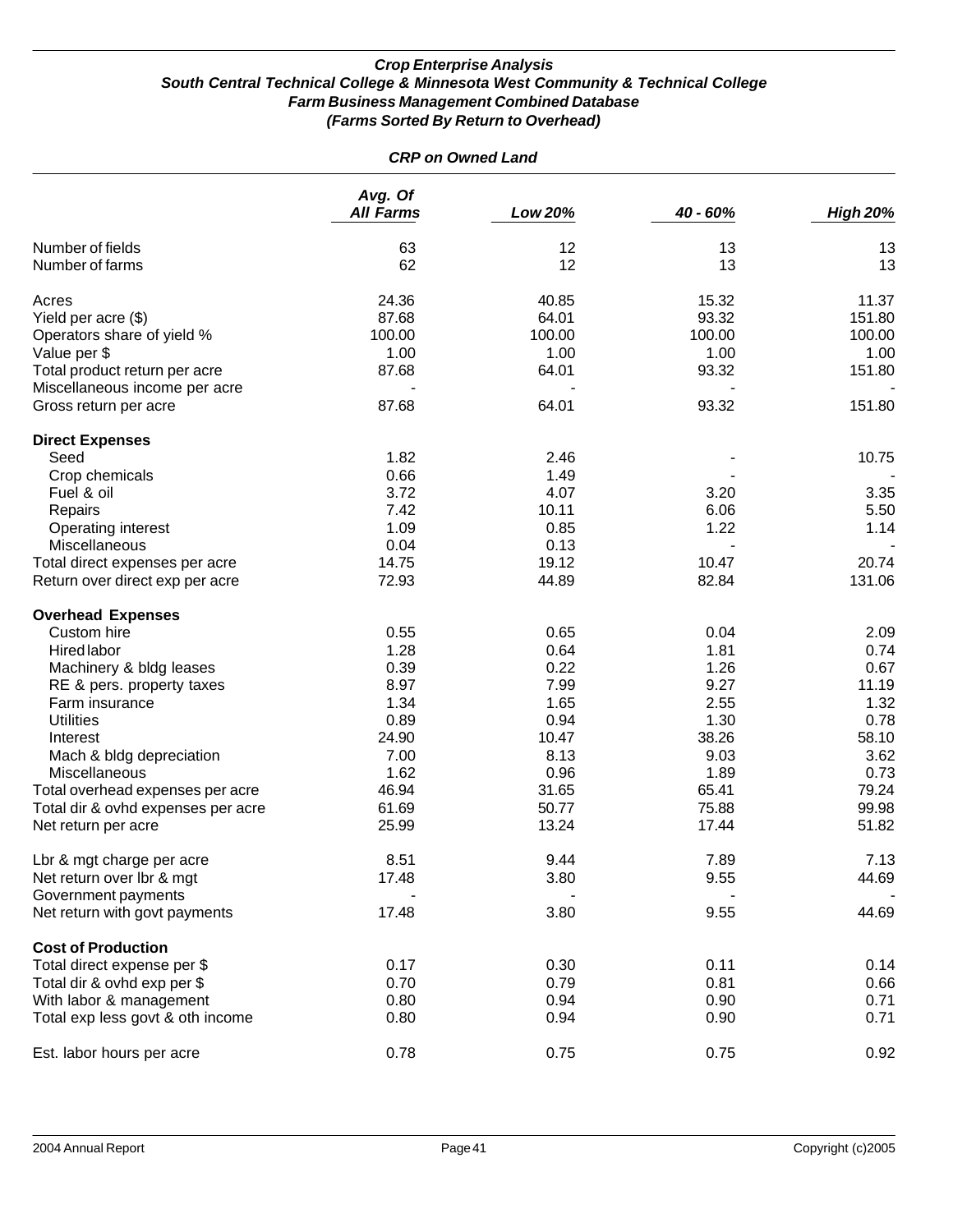|                                    | Avg. Of<br><b>All Farms</b> |
|------------------------------------|-----------------------------|
| Number of fields                   | 22                          |
| Number of farms                    | 21                          |
| Acres                              | 153.36                      |
| Yield per acre (\$)                | 112.74                      |
| Operators share of yield %         | 100.00                      |
| Value per \$                       | 1.00                        |
| Total product return per acre      | 112.74                      |
| Miscellaneous income per acre      |                             |
| Gross return per acre              | 112.74                      |
| <b>Direct Expenses</b>             |                             |
| Fuel & oil                         | 0.39                        |
| Repairs                            | 7.32                        |
| <b>Miscellaneous</b>               | 0.09                        |
| Total direct expenses per acre     | 7.80                        |
| Return over direct exp per acre    | 104.94                      |
| <b>Overhead Expenses</b>           |                             |
| RE & pers. property taxes          | 14.04                       |
| Farm insurance                     | 1.60                        |
| <b>Utilities</b>                   | 0.57                        |
| Interest                           | 34.51                       |
| Mach & bldg depreciation           | 11.69                       |
| <b>Miscellaneous</b>               | 2.16                        |
| Total overhead expenses per acre   | 64.58                       |
| Total dir & ovhd expenses per acre | 72.38                       |
| Net return per acre                | 40.36                       |
| Lbr & mgt charge per acre          | 5.42                        |
| Net return over lbr & mgt          | 34.94                       |
| Government payments                | 0.46                        |
| Net return with govt payments      | 35.40                       |
| <b>Cost of Production</b>          |                             |
| Total direct expense per \$        | 0.07                        |
| Total dir & ovhd exp per \$        | 0.64                        |
| With labor & management            | 0.69                        |
|                                    |                             |
| Total exp less govt & oth income   | 0.69                        |
| Est. labor hours per acre          | 0.31                        |

*Rented Out on Owned Land*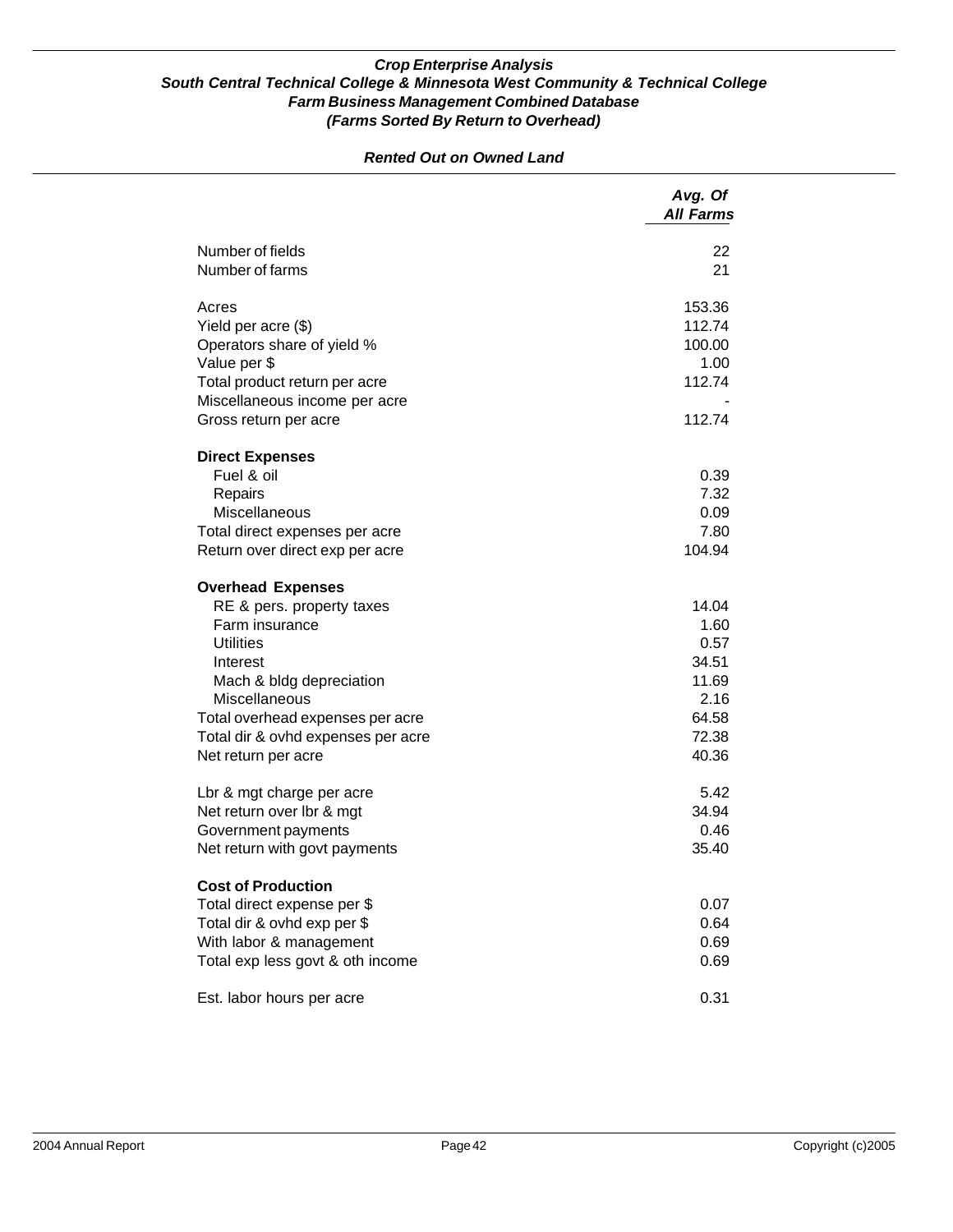#### **EXPLANATION OF INDIVIDUAL LIVESTOCK ENTERPRISE ANALYSiS**

Productive livestock enterprises are an important part of many Minnesota farm businesses. Many farms have one or more livestock enterprises. The following tables pertain to these livestock enterprises. Statistically, a larger data base provides more credibility. In an effort to increase the credibility and usefulness of the livestock enterprise analyses and to allow the inclusion of more livestock tables, statewide (rather than regional) data was used in computing the following livestock tables.

Costs that are easily charged to a specific livestock enterprise are termed *Direct Costs*. This category includes costs such as feed, veterinary costs, livestock supplies, custom hire, and marketing.

Other costs are less easily charged directly, and are allocated by formula. These are termed *Overhead Expenses*, and include things like interest, depreciation, dues, insurance, etc.

The table format varies slightly for the different livestock enterprises. Each begins with a calculation of Gross Return with income generated (product sales, market animal sales, cull breeding stock sales, value of butchers, and/or transfers out to other enterprises) minus costs incurred (purchases, transfers in) and adjusted for inventory changes. The Direct and Overhead Expenses are then applied to arrive at the Net Return from the enterprise, typically on a per cow, per head, or per cwt basis.

Each livestock enterprise analysis also includes *Other Information* that provides production and efficiency data that indicate the strengths and/or weaknesses of the enterprise.

**\* \* \* \* \* \* \* \* \* \*** 

#### **AVERAGE PRICES USED IN THIS REPORT FOR FARM GROWN FEEDS -- 2004**

| \$ 2.31 / bushel | Soybeans       | \$7.30 / bushel  |
|------------------|----------------|------------------|
| \$ 1.30 / bushel | Wheat          | \$ 3.30 / bushel |
|                  |                |                  |
| \$103.00 / ton   | Legume Haylage | 50.00 / ton      |
| \$80.00 / ton    | Corn Silage    | 16.00 / ton      |
| \$40.00 / ton    | Oatlage        | 13.00 / ton      |
|                  |                |                  |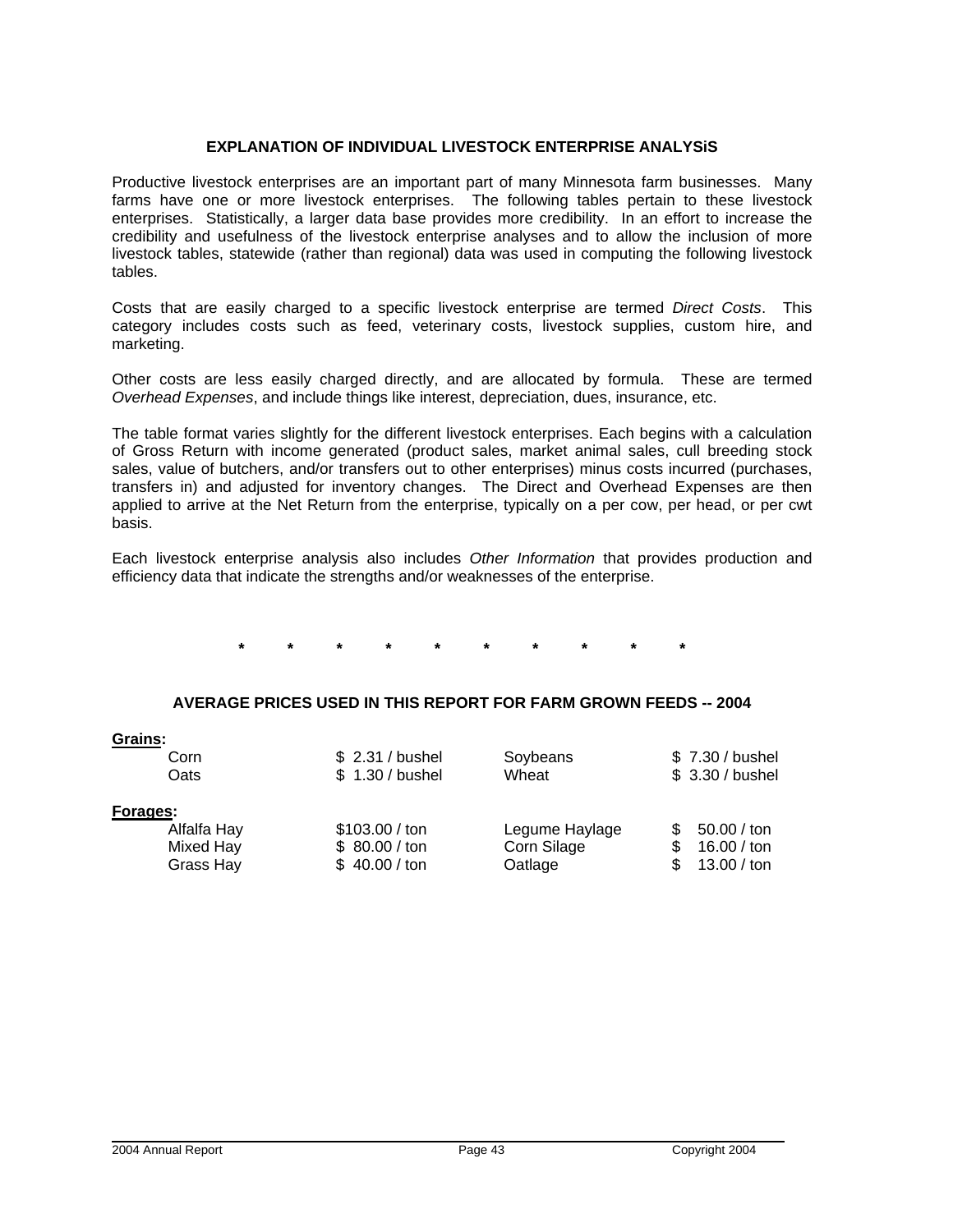|                                                                                                                                                                                                                                                                                                                                                                                                                             | Avg. Of<br>All Farms                                                              |                                                                                                                                                                            | Low 20%                                                                               |                                                                                                                                         | <u>40 - 60% </u>                                                       |                                                                                                                                                              | <u>High 20% </u>                                                                  |                                                                                                                                                       |
|-----------------------------------------------------------------------------------------------------------------------------------------------------------------------------------------------------------------------------------------------------------------------------------------------------------------------------------------------------------------------------------------------------------------------------|-----------------------------------------------------------------------------------|----------------------------------------------------------------------------------------------------------------------------------------------------------------------------|---------------------------------------------------------------------------------------|-----------------------------------------------------------------------------------------------------------------------------------------|------------------------------------------------------------------------|--------------------------------------------------------------------------------------------------------------------------------------------------------------|-----------------------------------------------------------------------------------|-------------------------------------------------------------------------------------------------------------------------------------------------------|
| Number of farms                                                                                                                                                                                                                                                                                                                                                                                                             |                                                                                   | 48                                                                                                                                                                         |                                                                                       | 9                                                                                                                                       |                                                                        | 9                                                                                                                                                            |                                                                                   | 10                                                                                                                                                    |
| Raised Hogs sold (lb)<br>Transferred out (lb)<br>Cull sales (lb)<br>Butchered (lb)<br>Less purchased (lb)<br>Less transferred in (lb)<br>Inventory change (lb)<br>Total production (lb)<br>Otherincome<br>Gross return                                                                                                                                                                                                      | Quantity<br>94.88<br>0.48<br>5.33<br>0.15<br>$-1.05$<br>$-0.07$<br>0.28<br>100.00 | Value<br>48.88<br>0.34<br>2.15<br>0.09<br>$-1.17$<br>$-0.06$<br>3.03<br>53.26<br>$-0.55$<br>52.71                                                                          | Quantity<br>88.31<br>1.05<br>11.04<br>0.62<br>$-0.19$<br>$-0.36$<br>$-0.48$<br>100.00 | Value<br>42.37<br>1.05<br>5.32<br>0.31<br>$-0.17$<br>$-0.39$<br>2.71<br>51.19<br>51.19                                                  | Quantity<br>94.38<br>0.16<br>4.55<br>0.08<br>$-0.63$<br>1.47<br>100.00 | Value<br>48.70<br>0.09<br>1.73<br>0.04<br>$-0.79$<br>2.21<br>51.99<br>0.06<br>52.05                                                                          | Quantity<br>96.78<br>0.02<br>4.99<br>0.16<br>$-2.26$<br>$-0.05$<br>0.37<br>100.00 | Value<br>50.31<br>50.31<br>0.00<br>1.93<br>0.09<br>2.67<br>-0.09<br>5.41<br>54.99<br>0.08<br>55.07                                                    |
| <b>Direct Expenses</b><br>Corn (bu.)<br>Complete Ration (lb.)<br>Protein Vit Minerals (Ib.)<br>Corn Distillers Grn (dry) (Ib.)<br>Other feed stuffs<br><b>Breeding fees</b><br>Veterinary<br>Supplies<br>Fuel & oil<br>Repairs<br>Custom hire<br>Machinery & bldg leases<br>Livestock leases<br>Utilities<br>Hauling and trucking<br>Marketing<br>Operating interest<br>Total direct expenses<br>Return over direct expense | 3.74<br>41.34<br>85.62<br>$\frac{5.53}{0.28}$                                     | 8.25<br>4.52<br>10.34<br>0.31<br>$0.23$<br>$0.72$<br>1.63<br>0.76<br>0.58<br>0.96<br>1.43<br>1.05<br>0.22<br>0.10<br>0.26<br>$0.\overline{33}$<br>$0.36$<br>32.07<br>20.64 | 6.26<br>77.38<br>3.99<br>0.01                                                         | 13.53<br>16.31<br>0.22<br>0.01<br>0.38<br>$\frac{1.54}{1.25}$<br>1.62<br>2.11<br>0.10<br>1.58<br>0.14<br>0.33<br>0.41<br>39.52<br>11.68 | 3.58<br>7.66<br>131.04<br>14.19<br>0.01                                | 8.01<br>0.91<br>12.98<br>0.71<br>0.01<br>1.04<br>1.85<br>0.94<br>0.64<br>0.99<br>0.25<br>$2.\overline{19}$<br>0.50<br>0.21<br>0.40<br>0.19<br>31.82<br>20.23 | 2.26<br>129.12<br>37.41<br>0.46                                                   | 4.92<br>9.66<br>7.22<br>0.43<br>$\frac{1.04}{1.74}$<br>$0.58$<br>$0.18$<br>$0.49$<br>$0.03$<br>0.26<br>0.30<br>0.50<br>0.26<br>0.67<br>28.27<br>26.79 |
| Overhead Expenses<br>Custom hire<br>Hired labor<br>Machinery & bldg leases<br>Farm insurance<br><b>Utilities</b><br>Dues & professional fees<br>Interest<br>Mach & bldg depreciation<br>Miscellaneous<br>Total overhead expenses<br>Total dir & ovhd expenses<br>Net return<br>Labor & management charge                                                                                                                    |                                                                                   | 0.18<br>3.07<br>1.05<br>0.44<br>0.68<br>0.18<br>$0.93$<br>1.80<br>0.28<br>8.64<br>40.70<br>12.00<br>1.87                                                                   |                                                                                       | 0.05<br>0.71<br>0.31<br>0.59<br>1.18<br>0.06<br>0.91<br>1.08<br>0.49<br>5.39<br>44.91<br>6.28<br>2.63                                   |                                                                        | 0.07<br>4.88<br>0.00<br>0.41<br>0.71<br>0.40<br>0.67<br>1.07<br>0.24<br>8.46<br>40.27<br>11.78<br>1.35                                                       |                                                                                   | 0.80<br>1.39<br>5.03<br>5.03<br>0.33<br>0.31<br>0.66<br>2.09<br>0.37<br>11.08<br>39.36<br>15.71<br>2.17                                               |
| Net return over Ibr & mgt<br><b>Cost of Production</b><br>Total direct expense per cwt.<br>Total dir& ovhd expense per cwt.<br>With labor and management<br>With other revenue adjustments                                                                                                                                                                                                                                  |                                                                                   | 10.14<br>32.07<br>40.70<br>42.57<br>42.05                                                                                                                                  |                                                                                       | 3.65<br>39.52<br>44.91<br>47.54<br>42.56                                                                                                |                                                                        | 10.43<br>31.82<br>40.27<br>41.62<br>40.61                                                                                                                    |                                                                                   | 13.54<br>28.27<br>39.36<br>41.53<br>41.55                                                                                                             |
| Est. labor hours per unit                                                                                                                                                                                                                                                                                                                                                                                                   |                                                                                   | 0.32                                                                                                                                                                       |                                                                                       | 0.46                                                                                                                                    |                                                                        | 0.31                                                                                                                                                         |                                                                                   | 0.28                                                                                                                                                  |
| Other Information<br>Average number of sows<br>Litters farrowed<br>Litters per sow<br>Litters per crate<br>Pigs born per litter<br>Pigs weaned per litter<br>Pigs weaned per sow<br>Number sold per litter<br>Lbs of feed / lb of gain<br>Feed cost / cwt. of gain<br>Feed cost / cwi. or gain<br>Feed cost per litter<br>Avg wgt/Raised Hog sold<br>Avg price / cwt                                                        |                                                                                   | 261.8<br>526<br>$2.\overline{01}$<br>11.69<br>10.34<br>9.29<br>18.64<br>8.19<br>3.44<br>23.66<br>523.55<br>256<br>51.51                                                    |                                                                                       | 139.9<br>230<br>1.64<br>7.98<br>9.15<br>8.15<br>13.30<br>6.19<br>4.32<br>30.06<br>556.19<br>264<br>47.98                                |                                                                        | 426.9<br>949<br>2.22<br>13.93<br>10.20<br>9.79<br>21.74<br>8.43<br>3.54<br>22.62<br>501.16<br>248<br>51.60                                                   |                                                                                   | 227.5<br>461<br>401<br>2.02<br>11.05<br>10.62<br>9.71<br>19.29<br>8.69<br>2.97<br>22.23<br>523.69<br>$-263$<br>51.99                                  |

## *Hogs, Farrow To Finish -- Average Per Cwt. Produced*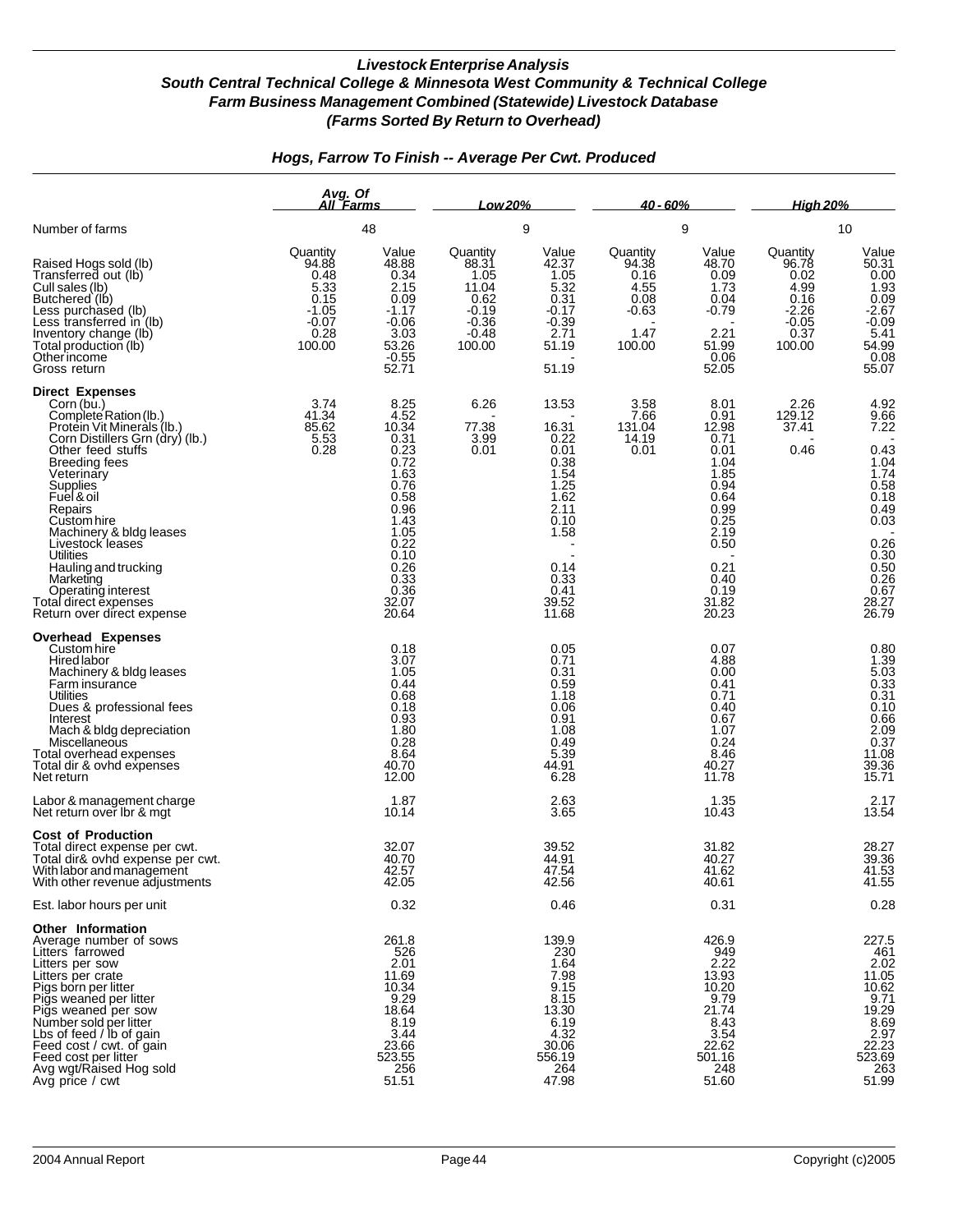|                                                                                                                                                                                                                                                                                          | Avg. Of<br>All Farms                                               |                                                                                                |
|------------------------------------------------------------------------------------------------------------------------------------------------------------------------------------------------------------------------------------------------------------------------------------------|--------------------------------------------------------------------|------------------------------------------------------------------------------------------------|
| Number of farms                                                                                                                                                                                                                                                                          |                                                                    | 7                                                                                              |
| Feeder Pigs sold (hd)<br>Transferred out (hd)<br>Cull sales (hd)<br>Less purchased (hd)<br>Less transferred in (hd)<br>Inventory change (hd)<br>Total production (hd)<br>Other income<br>Gross return                                                                                    | Quantity<br>0.72<br>0.28<br>0.02<br>-0.02<br>-0.02<br>0.05<br>0.00 | Value<br>34.83<br>12.50<br>4.60<br>$-2.36$<br>$-2.03$<br>4.52<br>52.05<br>52.05                |
| <b>Direct Expenses</b><br>Barley (bu.)<br>Corn (bu.)<br>Complete Ration (lb.)<br>Creep / Starter (lb.)<br>Protein Vit Minerals (lb.)<br>Other feed stuffs<br><b>Breeding fees</b><br>Veterinary<br>Supplies<br>Fuel & oil<br>Repairs                                                     | 0.06<br>2.75<br>16.06<br>4.08<br>62.72<br>0.11                     | 0.10<br>6.15<br>3.20<br>1.30<br>10.55<br>0.01<br>0.99<br>2.67<br>2.12<br>1.27<br>3.45          |
| Custom hire<br>Machinery & bldg leases<br>Operating interest<br>Total direct expenses<br>Return over direct expense<br>Overhead Expenses                                                                                                                                                 |                                                                    | 0.22<br>0.28<br>0.34<br>32.65<br>19.41                                                         |
| Custom hire<br>Hired labor<br>Machinery & bldg leases<br>RE & pers. property taxes<br>Farm insurance<br>Utilities<br>Interest<br>Mach & bldg depreciation<br>Miscellaneous<br>Total overhead expenses<br>Total dir & ovhd expenses<br>Net return                                         |                                                                    | 0.08<br>3.44<br>1.24<br>0.18<br>0.49<br>1.31<br>1.53<br>2.75<br>0.62<br>11.65<br>44.29<br>7.76 |
| Labor & management charge<br>Net return over Ibr & mgt                                                                                                                                                                                                                                   |                                                                    | 3.50<br>4.26                                                                                   |
| <b>Cost of Production</b><br>Total direct expense per head<br>Total dir& ovhd expense per head<br>With labor and management<br>With other revenue adjustments                                                                                                                            |                                                                    | 32.65<br>44.29<br>47.80<br>43.10                                                               |
| Est. labor hours per unit                                                                                                                                                                                                                                                                |                                                                    | 0.71                                                                                           |
| <b>Other Information</b><br>Average number of sows<br>Litters farrowed<br>Litters per sow<br>Litters per crate<br>Pigs born per litter<br>Pigs weaned per litter<br>Pigs weaned per sow<br>Number sold per litter<br>Feed cost per litter<br>Avg wgt/Feeder Pig sold<br>Avg price / head |                                                                    | 221.9<br>406<br>1.83<br>9.58<br>9.68<br>8.42<br>15.29<br>5.65<br>167.39<br>43<br>48.47         |

## *Hogs, Feeder Pig Prod -- Average Per Head Sold/Trans*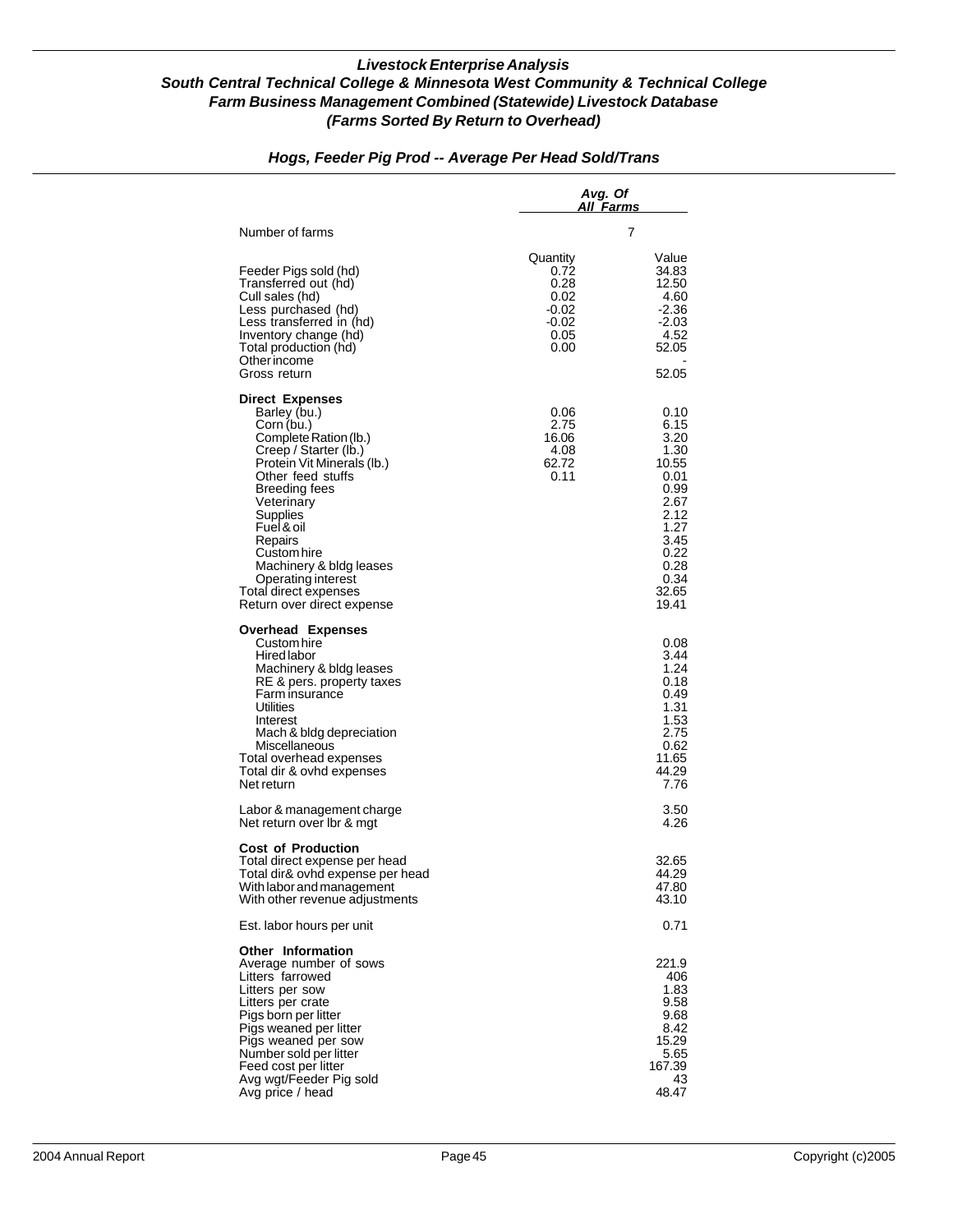|                                                                                                                                                                                                                                                                                                                                                                  | Avg. Of<br>A <u>ll Farms</u>                                                   |                                                                                                                                        |
|------------------------------------------------------------------------------------------------------------------------------------------------------------------------------------------------------------------------------------------------------------------------------------------------------------------------------------------------------------------|--------------------------------------------------------------------------------|----------------------------------------------------------------------------------------------------------------------------------------|
| Number of farms                                                                                                                                                                                                                                                                                                                                                  |                                                                                | 13                                                                                                                                     |
| Weaning Pigs sold (hd)<br>Transferred out (hd)<br>Cull sales (hd)<br>Butchered (hd)<br>Less purchased (hd)<br>Less transferred in (hd)<br>Inventory change (hd)<br>Total production (hd)<br>Other income<br>Gross return                                                                                                                                         | Quantity<br>0.69<br>0.31<br>0.02<br>0.00<br>$-0.02$<br>$-0.01$<br>0.00<br>0.00 | Value<br>22.84<br>9.04<br>3.97<br>0.01<br>$-4.52$<br>$-1.25$<br>0.73<br>30.82<br>0.19<br>31.01                                         |
| <b>Direct Expenses</b><br>Corn (bu.)<br>Soybeans (bu.)<br>Complete Ration (lb.)<br>Protein Vit Minerals (lb.)<br>Other feed stuffs<br><b>Breeding fees</b><br>Veterinary<br>Supplies<br>Fuel & oil<br>Repairs<br>Custom hire<br>Hired labor<br>Machinery & bldg leases<br>Utilities<br>Operating interest<br>Total direct expenses<br>Return over direct expense | 0.74<br>0.00<br>47.94<br>39.80<br>1.77                                         | 1.63<br>0.03<br>3.74<br>3.30<br>0.11<br>2.34<br>1.23<br>0.70<br>0.28<br>0.78<br>0.55<br>0.58<br>0.02<br>0.15<br>0.37<br>15.81<br>15.20 |
| <b>Overhead Expenses</b><br>Custom hire<br>Hired labor<br>Machinery & bldg leases<br>Farm insurance<br><b>Utilities</b><br>Dues & professional fees<br>Interest<br>Mach & bldg depreciation<br>Miscellaneous<br>Total overhead expenses<br>Total dir & ovhd expenses<br>Net return                                                                               |                                                                                | 0.17<br>5.60<br>1.57<br>0.36<br>0.78<br>0.28<br>0.83<br>2.38<br>0.41<br>12.37<br>28.18<br>2.83                                         |
| Labor & management charge<br>Net return over Ibr & mgt                                                                                                                                                                                                                                                                                                           |                                                                                | 1.54<br>1.28                                                                                                                           |
| <b>Cost of Production</b><br>Total direct expense per head<br>Total dir& ovhd expense per head<br>With labor and management<br>With other revenue adjustments                                                                                                                                                                                                    |                                                                                | 15.81<br>28.18<br>29.72<br>29.34                                                                                                       |
| Est. labor hours per unit                                                                                                                                                                                                                                                                                                                                        |                                                                                | 0.41                                                                                                                                   |
| <b>Other Information</b><br>Average number of sows<br>Litters farrowed<br>Litters per sow<br>Litters per crate<br>Pigs born per litter<br>Pigs weaned per litter<br>Pigs weaned per sow<br>Number sold per litter<br>Feed cost per litter<br>Avg wgt/Weaning Pig sold<br>Avg price / head                                                                        |                                                                                | 964.8<br>2,027<br>2.10<br>13.89<br>10.11<br>9.24<br>18.75<br>6.25<br>79.26<br>12<br>32.87                                              |

## *Hogs, Farrow to Weaning -- Average Per Head Sold/Trans*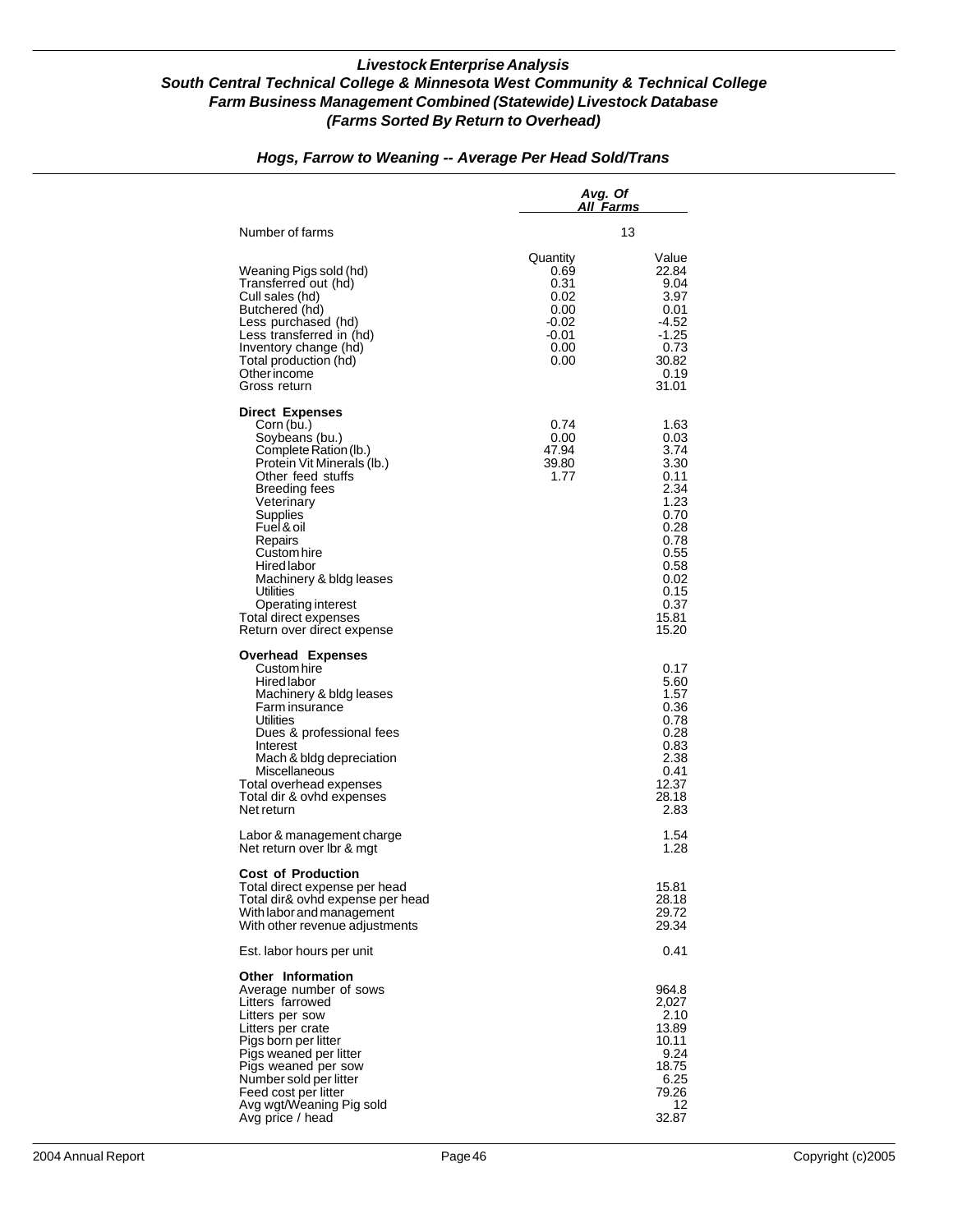|                                                                                                                                                                                                                                                                                                                                                                                         | Avg. Of<br>All Farms                                        |                                                                                                                                               |
|-----------------------------------------------------------------------------------------------------------------------------------------------------------------------------------------------------------------------------------------------------------------------------------------------------------------------------------------------------------------------------------------|-------------------------------------------------------------|-----------------------------------------------------------------------------------------------------------------------------------------------|
| Number of farms                                                                                                                                                                                                                                                                                                                                                                         |                                                             | 8                                                                                                                                             |
| Wean-Fdr Pig sold (hd)<br>Transferred out (hd)<br>Less purchased (hd)<br>Less transferred in (hd)<br>Inventory change (hd)<br>Total production (hd)<br>Other income<br>Gross return                                                                                                                                                                                                     | Quantity<br>0.04<br>0.96<br>-0.18<br>-0.83<br>-0.02<br>0.00 | Value<br>1.76<br>45.83<br>$-5.35$<br>-24.06<br>0.38<br>18.55<br>18.55                                                                         |
| <b>Direct Expenses</b><br>Corn (bu.)<br>Soybeans (bu.)<br>Complete Ration (lb.)<br>Protein Vit Minerals (lb.)<br>Veterinary<br>Supplies<br>Contract production exp.<br>Fuel & oil<br>Repairs<br>Custom hire<br>Hired labor<br>Machinery & bldg leases<br>Livestock leases<br><b>Utilities</b><br>Marketing<br>Operating interest<br>Total direct expenses<br>Return over direct expense | 0.33<br>0.02<br>21.89<br>17.67                              | 0.80<br>0.15<br>3.91<br>4.13<br>1.35<br>0.45<br>1.27<br>0.15<br>0.31<br>0.07<br>0.28<br>0.25<br>0.16<br>0.17<br>0.01<br>0.07<br>13.53<br>5.02 |
| <b>Overhead Expenses</b><br>Hired labor<br>Machinery & bldg leases<br>RE & pers. property taxes<br>Farm insurance<br>Utilities<br>Dues & professional fees<br>Interest<br>Mach & bldg depreciation<br>Miscellaneous<br>Total overhead expenses<br>Total dir & ovhd expenses<br>Net return                                                                                               |                                                             | 0.51<br>0.10<br>0.04<br>0.23<br>0.35<br>0.02<br>0.39<br>1.27<br>0.10<br>3.02<br>16.55<br>2.00                                                 |
| Labor & management charge<br>Net return over Ibr & mgt                                                                                                                                                                                                                                                                                                                                  |                                                             | 0.60<br>1.40                                                                                                                                  |
| <b>Cost of Production</b><br>Total direct expense per head<br>Total dir& ovhd expense per head<br>With labor and management<br>With other revenue adjustments                                                                                                                                                                                                                           |                                                             | 42.63<br>45.65<br>46.25<br>46.25                                                                                                              |
| Est. labor hours per unit                                                                                                                                                                                                                                                                                                                                                               |                                                             | 0.10                                                                                                                                          |
| <b>Other Information</b><br>No. purchased or trans in<br>Number sold or trans out<br>Average number of head<br>Percentage death loss<br>Feed cost per average head<br>Feed cost/head sold+trans<br>Avg. purchase weight<br>Avg. sales weight<br>Avg. purch price / head<br>Avg. sales price / head                                                                                      |                                                             | 16,678<br>16,406<br>16,428<br>3.4<br>8.98<br>8.99<br>13<br>52<br>29.55<br>48.06                                                               |

### *Hogs, Weaning to Feeder -- Average Average Head*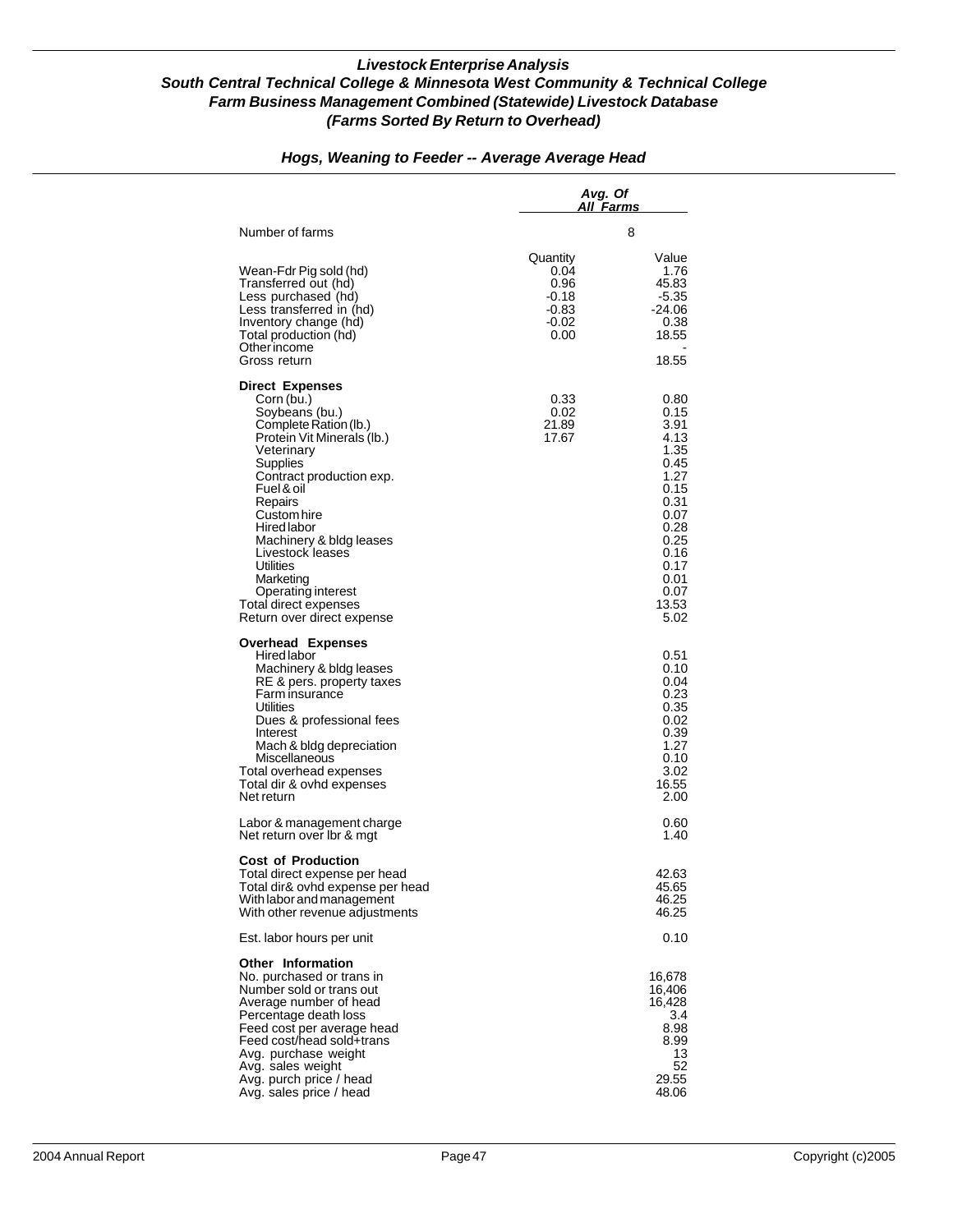|                                                                                                                                                                                                                                                                                                                                                             | Avg. Of<br>All Farms                                                                |                                                                                                                                 | Low 20%                                                                    |                                                                                                                                | $40 - 60%$                                                                             |                                                                                                                 | <b>High 20%</b>                                                             |                                                                                                                                |
|-------------------------------------------------------------------------------------------------------------------------------------------------------------------------------------------------------------------------------------------------------------------------------------------------------------------------------------------------------------|-------------------------------------------------------------------------------------|---------------------------------------------------------------------------------------------------------------------------------|----------------------------------------------------------------------------|--------------------------------------------------------------------------------------------------------------------------------|----------------------------------------------------------------------------------------|-----------------------------------------------------------------------------------------------------------------|-----------------------------------------------------------------------------|--------------------------------------------------------------------------------------------------------------------------------|
| Number of farms                                                                                                                                                                                                                                                                                                                                             |                                                                                     | 86                                                                                                                              |                                                                            | 17                                                                                                                             |                                                                                        | 17                                                                                                              |                                                                             | 18                                                                                                                             |
| Finish Hogs sold (lb)<br>Transferred out (lb)<br>Cull sales (lb)<br>Butchered (lb)<br>Less purchased (lb)<br>Less transferred in (lb)<br>Inventory change (lb)<br>Total production (lb)<br>Other income<br>Gross return                                                                                                                                     | Quantity<br>115.18<br>1.37<br>0.11<br>0.07<br>$-11.73$<br>$-5.61$<br>0.60<br>100.00 | Value<br>59.17<br>0.80<br>0.03<br>0.04<br>$-14.81$<br>$-7.47$<br>2.42<br>40.18<br>0.34<br>40.52                                 | Quantity<br>111.36<br>1.12<br>0.02<br>$-7.36$<br>$-5.64$<br>0.51<br>100.00 | Value<br>57.00<br>0.67<br>0.03<br>$-12.23$<br>$-8.73$<br>1.43<br>38.17<br>0.42<br>38.60                                        | Quantity<br>125.37<br>0.16<br>0.39<br>0.11<br>$-19.66$<br>$-5.47$<br>$-0.90$<br>100.00 | Value<br>60.67<br>0.09<br>0.13<br>0.06<br>$-21.05$<br>$-5.47$<br>3.12<br>37.56<br>0.30<br>37.86                 | Quantity<br>114.07<br>2.73<br>0.23<br>$-11.83$<br>$-5.76$<br>0.57<br>100.00 | Value<br>63.57<br>1.77<br>0.08<br>$-11.91$<br>$-9.60$<br>4.58<br>48.49<br>48.49                                                |
| <b>Direct Expenses</b><br>Corn (bu.)<br>Complete Ration (lb.)<br>Protein Vit Minerals (lb.)<br>Other feed stuffs<br>Veterinary<br>Supplies<br>Contract production exp.<br>Fuel & oil<br>Repairs<br>Custom hire<br>Machinery & bldg leases<br>Hauling and trucking<br>Marketing<br>Operating interest<br>Total direct expenses<br>Return over direct expense | 2.24<br>136.52<br>41.24<br>0.74                                                     | 4.88<br>10.61<br>5.65<br>0.13<br>0.60<br>0.36<br>1.29<br>0.25<br>0.56<br>0.66<br>1.35<br>0.43<br>1.22<br>0.39<br>28.37<br>12.15 | 1.01<br>234.57<br>14.47<br>0.21                                            | 2.22<br>17.81<br>1.95<br>0.01<br>0.83<br>0.42<br>1.98<br>0.16<br>0.33<br>0.72<br>2.72<br>0.47<br>1.32<br>0.43<br>31.37<br>7.23 | 3.28<br>14.52<br>93.35<br>0.30                                                         | 7.40<br>0.82<br>11.85<br>0.10<br>0.40<br>0.38<br>0.23<br>0.59<br>0.40<br>0.22<br>0.35<br>0.38<br>23.13<br>14.73 | 3.46<br>58.59<br>55.44<br>2.81                                              | 7.07<br>3.88<br>8.72<br>0.42<br>0.26<br>0.23<br>1.45<br>0.43<br>0.65<br>0.18<br>0.02<br>0.75<br>1.59<br>0.24<br>25.90<br>22.60 |
| <b>Overhead Expenses</b><br>Custom hire<br><b>Hired labor</b><br>Machinery & bldg leases<br>Farm insurance<br><b>Utilities</b><br>Interest<br>Mach & bldg depreciation<br>Miscellaneous<br>Total overhead expenses<br>Total dir & ovhd expenses<br>Net return                                                                                               |                                                                                     | 0.10<br>0.44<br>0.36<br>0.28<br>0.32<br>0.56<br>0.76<br>0.33<br>3.16<br>31.53<br>8.99                                           |                                                                            | 0.04<br>0.28<br>0.13<br>0.18<br>0.14<br>0.28<br>0.43<br>0.16<br>1.64<br>33.01<br>5.59                                          |                                                                                        | 0.09<br>0.40<br>0.36<br>0.45<br>0.49<br>0.94<br>1.40<br>0.67<br>4.80<br>27.93<br>9.93                           |                                                                             | 0.37<br>0.93<br>0.26<br>0.32<br>0.41<br>0.93<br>1.21<br>0.39<br>4.82<br>30.71<br>17.78                                         |
| Labor & management charge<br>Net return over Ibr & mgt                                                                                                                                                                                                                                                                                                      |                                                                                     | 1.04<br>7.95                                                                                                                    |                                                                            | 0.60<br>4.99                                                                                                                   |                                                                                        | 1.93<br>8.00                                                                                                    |                                                                             | 1.14<br>16.64                                                                                                                  |
| <b>Cost of Production</b><br>Total direct expense per cwt.<br>Total dir& ovhd expense per cwt.<br>With labor and management<br>With other revenue adjustments                                                                                                                                                                                               |                                                                                     | 41.33<br>44.04<br>44.93<br>44.64                                                                                                |                                                                            | 45.23<br>46.68<br>47.21<br>46.84                                                                                               |                                                                                        | 36.91<br>40.73<br>42.27<br>42.03                                                                                |                                                                             | 36.60<br>40.72<br>41.70<br>41.70                                                                                               |
| Est. labor hours per unit                                                                                                                                                                                                                                                                                                                                   |                                                                                     | 0.12                                                                                                                            |                                                                            | 0.10                                                                                                                           |                                                                                        | 0.16                                                                                                            |                                                                             | 0.14                                                                                                                           |
| Other Information<br>No. purchased or trans in<br>Number sold or trans out<br>Percentage death loss<br>Avg. daily gain (lbs)<br>Lbs of conc / lb of gain<br>Lbs of feed / lb of gain<br>Feed cost per cwt of gain<br>Feed cost per head<br>Average purchase weight<br>Average sales weight<br>Avg purch price / head<br>Avg sales price / cwt               |                                                                                     | 6,252<br>5,788<br>3.6<br>1.47<br>3.05<br>3.05<br>21.28<br>47.35<br>36<br>261<br>45.82<br>51.37                                  |                                                                            | 13,958<br>12,941<br>4.1<br>1.52<br>3.06<br>3.06<br>21.98<br>50.07<br>26<br>263<br>42.89<br>51.18                               |                                                                                        | 3,957<br>3,615<br>2.5<br>1.48<br>2.92<br>2.92<br>20.17<br>43.00<br>45<br>262<br>48.51<br>48.39                  |                                                                             | 4,727<br>4,350<br>3.2<br>1.39<br>3.14<br>3.14<br>20.09<br>44.67<br>48<br>254<br>48.34<br>55.73                                 |

## *Hogs, Finish Feeder Pigs -- Average Per Cwt. Produced*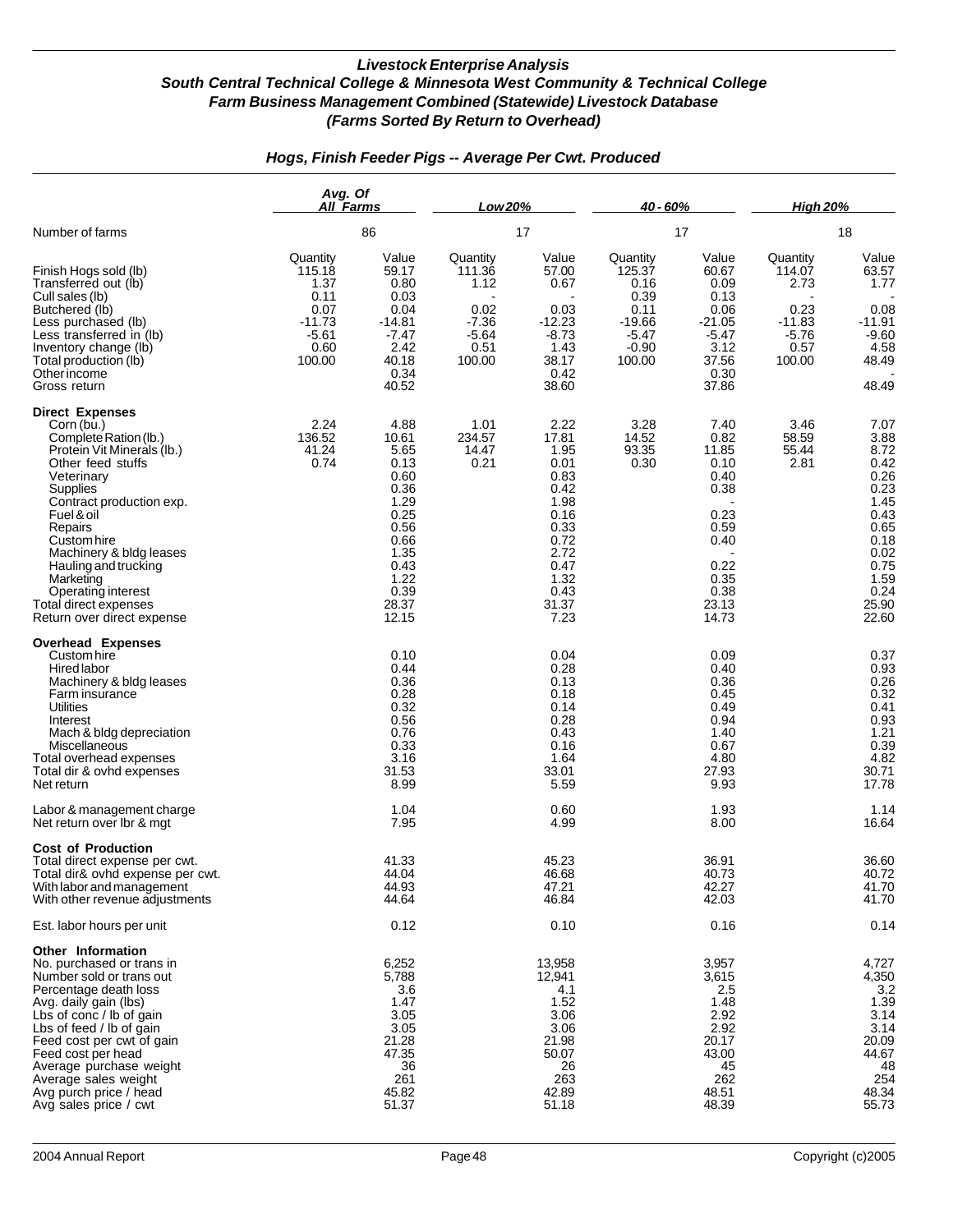|                                                                                                                                                                                                                                                                                                                                                                            | Avg. Of<br>All Farms                                                          |                                                                                                                                        | Low 20%                                                                       |                                                                                                                                        | 40 - 60%                                                       |                                                                                                                         | <b>High 20%</b>                                                    |                                                                                                                 |
|----------------------------------------------------------------------------------------------------------------------------------------------------------------------------------------------------------------------------------------------------------------------------------------------------------------------------------------------------------------------------|-------------------------------------------------------------------------------|----------------------------------------------------------------------------------------------------------------------------------------|-------------------------------------------------------------------------------|----------------------------------------------------------------------------------------------------------------------------------------|----------------------------------------------------------------|-------------------------------------------------------------------------------------------------------------------------|--------------------------------------------------------------------|-----------------------------------------------------------------------------------------------------------------|
| Number of farms                                                                                                                                                                                                                                                                                                                                                            |                                                                               | 31                                                                                                                                     |                                                                               | 6                                                                                                                                      |                                                                | 6                                                                                                                       |                                                                    | $\overline{7}$                                                                                                  |
| Wean-Fin Pig sold (lb)<br>Transferred out (lb)<br>Butchered (lb)<br>Less purchased (lb)<br>Less transferred in (lb)<br>Inventory change (lb)<br>Total production (lb)<br>Other income<br>Gross return                                                                                                                                                                      | Quantity<br>108.49<br>0.81<br>0.09<br>$-8.28$<br>$-0.48$<br>$-0.64$<br>100.00 | Value<br>56.06<br>0.57<br>0.05<br>$-16.41$<br>$-0.32$<br>1.66<br>41.62<br>$-0.09$<br>41.53                                             | Quantity<br>112.03<br>0.24<br>0.01<br>$-9.38$<br>$-0.61$<br>$-2.29$<br>100.00 | Value<br>54.07<br>0.12<br>0.01<br>$-14.77$<br>$-0.45$<br>$-2.02$<br>36.96<br>$-0.05$<br>36.90                                          | Quantity<br>102.06<br>0.63<br>0.00<br>-10.49<br>7.79<br>100.00 | Value<br>52.81<br>0.54<br>0.00<br>$-18.78$<br>6.73<br>41.30<br>41.30                                                    | Quantity<br>108.47<br>0.82<br>0.03<br>$-8.86$<br>$-0.46$<br>100.00 | Value<br>58.88<br>0.50<br>0.01<br>$-17.88$<br>1.83<br>43.34<br>43.34                                            |
| <b>Direct Expenses</b><br>Corn (bu.)<br>Complete Ration (lb.)<br>Protein Vit Minerals (lb.)<br>Other feed stuffs<br>Veterinary<br>Supplies<br>Contract production exp.<br>Fuel & oil<br>Repairs<br>Custom hire<br>Hired labor<br>Machinery & bldg leases<br>Hauling and trucking<br>Marketing<br>Operating interest<br>Total direct expenses<br>Return over direct expense | 2.40<br>106.77<br>51.08<br>0.04                                               | 5.44<br>8.18<br>7.19<br>0.07<br>0.74<br>0.39<br>0.65<br>0.64<br>0.84<br>0.28<br>0.08<br>1.76<br>0.27<br>0.25<br>0.39<br>27.18<br>14.35 | 1.74<br>158.91<br>30.32<br>0.00                                               | 3.84<br>12.21<br>3.93<br>0.21<br>0.67<br>0.31<br>2.07<br>0.33<br>0.49<br>0.09<br>0.32<br>4.50<br>0.39<br>0.52<br>0.17<br>30.05<br>6.86 | 3.29<br>22.28<br>72.79<br>0.29                                 | 7.37<br>2.75<br>10.79<br>0.12<br>0.69<br>0.54<br>0.43<br>1.15<br>1.09<br>1.67<br>0.30<br>0.43<br>0.44<br>27.76<br>13.53 | 1.38<br>141.82<br>53.35                                            | 3.18<br>10.16<br>5.81<br>0.48<br>0.13<br>0.91<br>0.83<br>0.07<br>0.10<br>0.01<br>0.03<br>0.32<br>22.03<br>21.31 |
| <b>Overhead Expenses</b><br>Custom hire<br>Hired labor<br>Machinery & bldg leases<br>Farm insurance<br>Utilities<br>Dues & professional fees<br>Interest<br>Mach & bldg depreciation<br>Miscellaneous<br>Total overhead expenses<br>Total dir & ovhd expenses<br>Net return<br>Labor & management charge                                                                   |                                                                               | 0.23<br>1.02<br>1.03<br>0.32<br>0.42<br>0.09<br>0.63<br>0.96<br>0.31<br>5.00<br>32.18<br>9.35<br>1.14                                  |                                                                               | 0.51<br>0.22<br>0.00<br>0.15<br>0.07<br>0.01<br>0.30<br>0.43<br>0.19<br>1.88<br>31.93<br>4.97<br>0.63                                  |                                                                | 0.42<br>0.45<br>0.00<br>0.39<br>0.57<br>0.28<br>0.67<br>1.05<br>0.34<br>4.19<br>31.95<br>9.34<br>1.61                   |                                                                    | 0.02<br>1.89<br>2.44<br>0.38<br>0.58<br>0.04<br>0.64<br>1.34<br>0.31<br>7.64<br>29.67<br>13.67<br>0.92          |
| Net return over Ibr & mgt<br><b>Cost of Production</b><br>Total direct expense per cwt.<br>Total dir& ovhd expense per cwt.<br>With labor and management<br>With other revenue adjustments                                                                                                                                                                                 |                                                                               | 8.22<br>38.60<br>43.18<br>44.22<br>44.30                                                                                               |                                                                               | 4.35<br>42.11<br>43.79<br>44.35<br>44.40                                                                                               |                                                                | 7.74<br>38.77<br>42.85<br>44.41<br>44.41                                                                                |                                                                    | 12.75<br>34.83<br>41.82<br>42.66<br>42.66                                                                       |
| Est. labor hours per unit<br>Other Information                                                                                                                                                                                                                                                                                                                             |                                                                               | 0.15                                                                                                                                   |                                                                               | 0.09                                                                                                                                   |                                                                | 0.18                                                                                                                    |                                                                    | 0.16                                                                                                            |
| No. purchased or trans in<br>Number sold or trans out<br>Percentage death loss<br>Avg. daily gain (lbs)<br>Lbs of conc / lb of gain<br>Lbs of feed / lb of gain<br>Feed cost per cwt of gain<br>Feed cost per head<br>Average purchase weight<br>Average sales weight<br>Avg purch price / head<br>Avg sales price / cwt                                                   |                                                                               | 6,655<br>6,328<br>5.0<br>1.41<br>2.93<br>2.93<br>20.88<br>50.55<br>19<br>260<br>37.58<br>51.67                                         |                                                                               | 7,678<br>8,080<br>4.0<br>1.73<br>2.88<br>2.88<br>20.19<br>52.11<br>24<br>268<br>38.31<br>48.27                                         |                                                                | 5,606<br>4,518<br>10.1<br>1.29<br>2.80<br>2.80<br>21.02<br>53.87<br>22<br>268<br>38.51<br>51.74                         |                                                                    | 8,487<br>7,758<br>3.7<br>1.43<br>2.72<br>2.72<br>19.15<br>46.34<br>18<br>248<br>37.11<br>54.28                  |

## *Hogs, Weaning to Finish -- Average Per Cwt. Produced*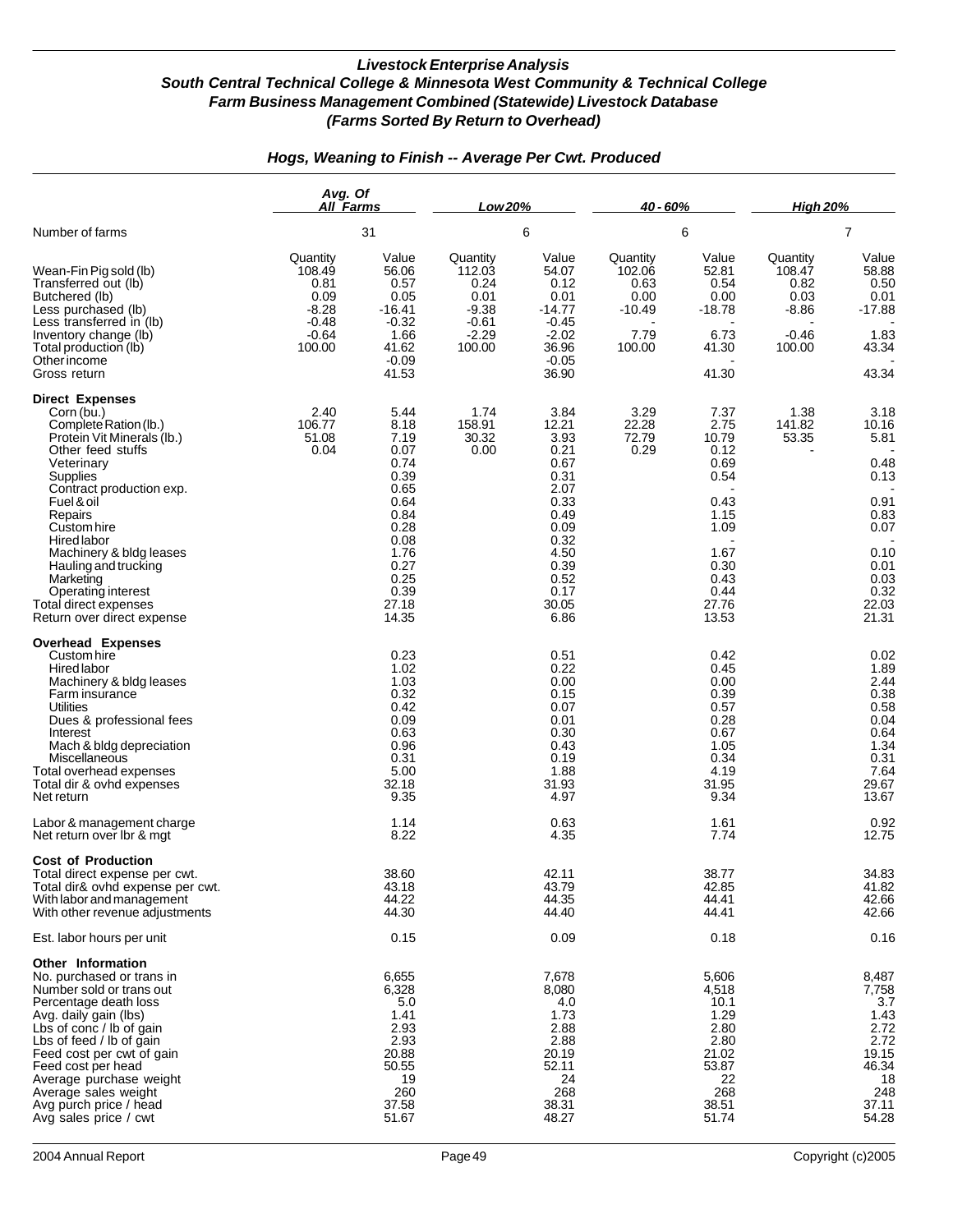|                                                                                                                                                                                                                                                                                                                        | Avg. Of<br><b>All Farms</b><br>71 |                                                                                                        | Low 20%<br>14    |                                                                                                        | 40 - 60%<br>14   |                                                                                                | <b>High 20%</b><br>15 |                                                                                                         |
|------------------------------------------------------------------------------------------------------------------------------------------------------------------------------------------------------------------------------------------------------------------------------------------------------------------------|-----------------------------------|--------------------------------------------------------------------------------------------------------|------------------|--------------------------------------------------------------------------------------------------------|------------------|------------------------------------------------------------------------------------------------|-----------------------|---------------------------------------------------------------------------------------------------------|
| Number of farms                                                                                                                                                                                                                                                                                                        |                                   |                                                                                                        |                  |                                                                                                        |                  |                                                                                                |                       |                                                                                                         |
| Total production (hd)<br>Other income<br>Gross return                                                                                                                                                                                                                                                                  | Quantity<br>0.00                  | Value<br>0.00<br>34.41<br>34.41                                                                        | Quantity<br>0.00 | Value<br>0.00<br>25.52<br>25.52                                                                        | Quantity<br>0.00 | Value<br>0.00<br>36.35<br>36.35                                                                | Quantity<br>0.00      | Value<br>0.00<br>40.41<br>40.41                                                                         |
| <b>Direct Expenses</b><br><b>Supplies</b><br>Contract production exp.<br>Fuel & oil<br>Repairs<br>Custom hire<br>Hired labor<br>Machinery & bldg leases<br><b>Utilities</b><br>Operating interest<br>Total direct expenses<br>Return over direct expense                                                               |                                   | 1.01<br>0.56<br>1.22<br>2.61<br>0.24<br>0.13<br>0.94<br>0.38<br>0.15<br>7.24<br>27.17                  |                  | 1.12<br>0.91<br>0.82<br>1.75<br>0.23<br>0.25<br>2.96<br>0.02<br>0.32<br>8.38<br>17.14                  |                  | 1.22<br>0.69<br>1.47<br>3.19<br>0.23<br>0.31<br>1.04<br>0.08<br>8.23<br>28.12                  |                       | 0.84<br>0.37<br>1.04<br>2.00<br>0.23<br>0.02<br>0.06<br>4.55<br>35.85                                   |
| <b>Overhead Expenses</b><br>Custom hire<br><b>Hired</b> labor<br>Machinery & bldg leases<br>RE & pers. property taxes<br>Farm insurance<br><b>Utilities</b><br>Dues & professional fees<br>Interest<br>Mach & bldg depreciation<br>Miscellaneous<br>Total overhead expenses<br>Total dir & ovhd expenses<br>Net return |                                   | 0.22<br>0.73<br>0.63<br>0.43<br>1.16<br>1.44<br>0.29<br>6.09<br>8.02<br>0.90<br>19.91<br>27.15<br>7.26 |                  | 0.07<br>0.48<br>0.31<br>0.17<br>0.73<br>0.88<br>0.08<br>4.24<br>2.99<br>1.17<br>11.12<br>19.50<br>6.02 |                  | 0.24<br>0.30<br>0.40<br>1.04<br>1.11<br>0.13<br>5.98<br>9.45<br>0.57<br>19.23<br>27.46<br>8.90 |                       | 0.44<br>2.06<br>0.85<br>0.48<br>1.23<br>1.83<br>0.65<br>7.40<br>9.05<br>0.51<br>24.50<br>29.05<br>11.36 |
| Labor & management charge<br>Net return over Ibr & mgt<br><b>Cost of Production</b><br>Total direct expense per head<br>Total dir& ovhd expense per head<br>With labor and management<br>With other revenue adjustments                                                                                                |                                   | 4.85<br>2.41                                                                                           |                  | 2.74<br>3.28                                                                                           |                  | 5.27<br>3.62                                                                                   |                       | 6.45<br>4.90                                                                                            |
| Est. labor hours per unit                                                                                                                                                                                                                                                                                              |                                   | 0.43                                                                                                   |                  | 0.30                                                                                                   |                  | 0.45                                                                                           |                       | 0.45                                                                                                    |
| Other Information<br>Number of pigs<br>Pigs per pig space (per year)<br>Pigs per 100 sq. ft. (per yr)<br>Net return per 100 sq. ft.<br>Net return per labor hour<br>Square feet per pig space                                                                                                                          |                                   | 6,139<br>2.76<br>37.31<br>98.24<br>16.84<br>7.39                                                       |                  | 6,703<br>2.45<br>35.35<br>86.76<br>19.99<br>6.94                                                       |                  | 6,901<br>3.19<br>44.21<br>123.27<br>19.88<br>7.22                                              |                       | 6,230<br>2.51<br>31.33<br>141.99<br>25.41<br>8.00                                                       |

### *Hogs, Contractee -- Average Per Pig Space*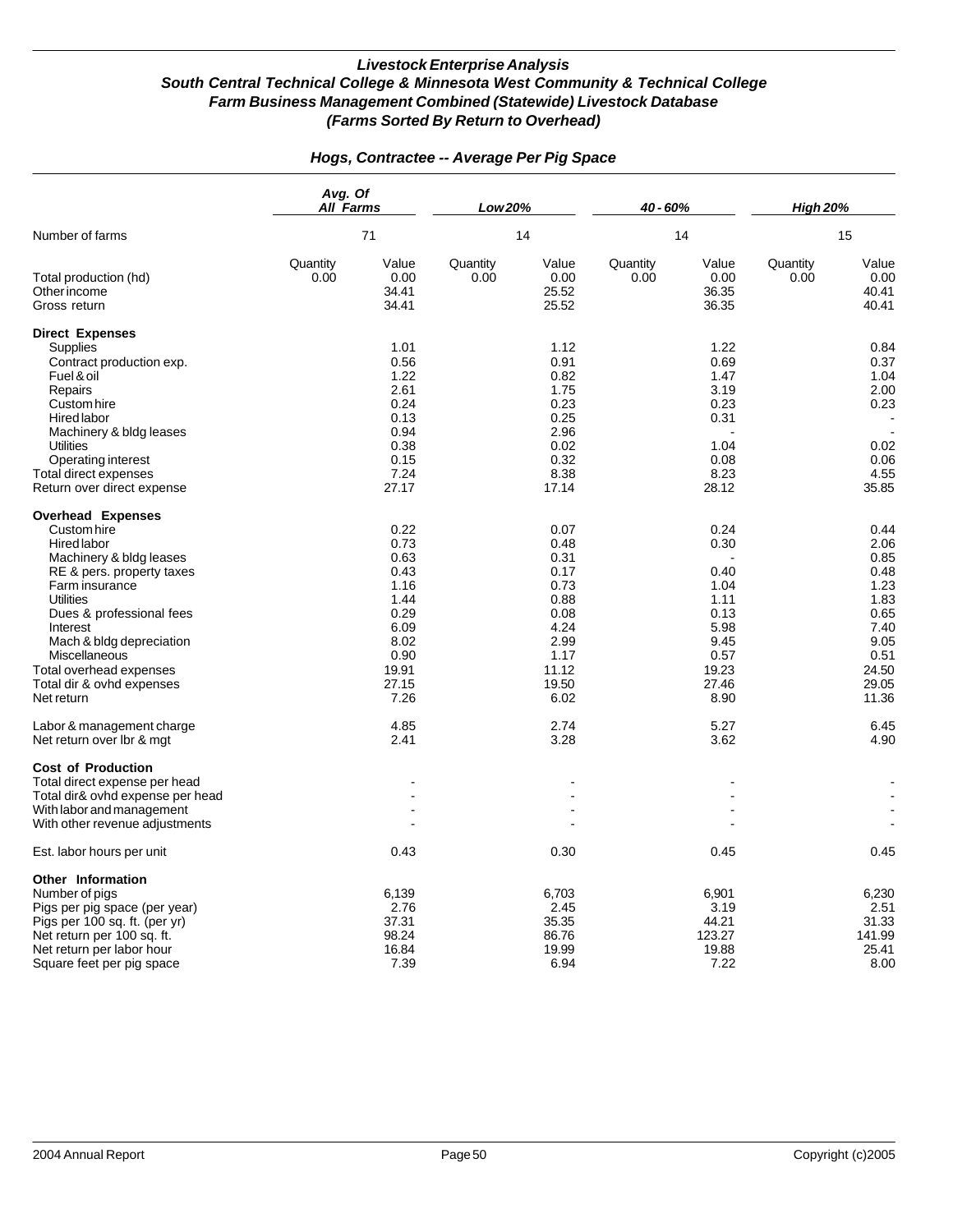*Avg. Of All Farms Low 20% 40 - 60% High 20%* Number of farms 533 106 106 107 Quantity Value Quantity Value Quantity Value Quantity Value Milk sold (lb) 20,163.80 3,301.24 17,529.01 2,762.78 19,979.06 3,267.93 22,981.23 3,834.02 Quantity Value Quantity Value Quantity Value Quantity Value Quantity Value<br>
Milk used in home (lb) 20,163.80 3,301.24 17,529.01 2,762.78 19,979.06 3,267.93 22,981.23 3,834.02<br>
Milk fed to animals (lb) 55.35 7.12 60.50 7.52 Milk fed to animals (Ib) 55.35 7.12 60.50 7.52 65.05 9.87 27.49 3.59<br>Dairy Calves sold (hd) 0.19 28.04 0.11 16.48 0.25 35.73 0.23 33.23 0.19 16.48 0.25 35.73 0.23 33.23<br>
Dairy Calves sold (hd) 0.69 104.61 0.68 105.71 0.63 88.87 0.72 117.29<br>
Cull sales (hd) 0.26 153.17 0.26 140.63 0.28 164.57 0.26 165.94 Transferred out (hd)  $\begin{array}{cccccccc} 0.69 & 104.61 & 0.68 & 105.71 & 0.63 & 88.87 & 0.72 \\ \text{Cull sales (hd)} & & & & & 0.26 & 153.17 & 0.26 & 140.63 & 0.28 & 164.57 & 0.26 \\ \text{Butchered (hd)} & & & & & 0.01 & 3.31 & 0.01 & 4.53 & 0.01 & 3.37 & 0.00 \end{array}$ Cull sales (hd) 0.26 153.17 0.26 140.63 0.28 164.57 0.26 165.94 Butchered (hd) 0.01 3.31 0.01 4.53 0.01 3.37 0.00 3.14 Less purchased (hd) -0.08 -113.61 -0.13 -178.89 -0.07 -100.48 -0.06 -87.24<br>Less transferred in (hd) -0.32 -390.67 -0.30 -381.97 -0.33 -396.01 -0.34 -415.29 Inventory change (hd)  $\begin{array}{cccc} 0.03 & 75.16 & 0.05 & 46.99 & 0.04 & 34.69 & 0.00 & 124.86 \ \hline \end{array}$  Total production 3,169.60  $\begin{array}{cccc} 34.69 & 34.69 & 0.00 & 124.86 \ \hline \end{array}$  3,169.60  $\begin{array}{cccc} 34.69 & 34.69 & 0.00 & 124.86 \ \hline \end{array}$  3 Total production 3,169.60 2,525.16 3,109.82 3,780.35 Other income 34.42 33.06 27.54 36.55 Gross return 3,204.03 2,558.22 3,137.36 3,816.90 **Direct Expenses** Corn (bu.) 74.34 160.68 73.39 160.11 73.71 159.51 76.36 162.83<br>Corn Silage (lb.) 14,338.73 136.81 14,803.13 146.99 13,847.83 133.72 15,091.15 145.41<br>Hay, Alfalfa (lb.) Haylage, Alfalfa (lb.) 4,213.49 92.58 3,617.44 92.96 3,501.73 67.10 4,234.52 91.25<br>Complete Ration (lb.) 1,230.74 143.09 1,416.73 166.44 1,298.44 154.41 1,619.21 174.29 Protein Vit Minerals (lb.)<br>
Protein Vit Minerals (lb.) 3,011.95 412.59 2,553.70 381.60 3,269.63 435.25 3,262.13 392.20<br>
Other feed stuffs 392.20 3,263.7 51.3.19 51.97 1,375.00 61.42 726.84 46.11<br>
Breeding fees 36.37 30.89 Other feed stuffs 11 1.213.56 59.81 1,513.19 51.97 1,375.00 61.42 726.84 46.11<br>Breeding fees 36.37 30.89 Breeding fees 36.37 33.47 30.89 45.17 Veterinary 103.56 100.89 106.51 105.51 BST 25.53 27.60 27.60 27.60 Supplies 114.46 128.50 106.19 110.84 DHIA 14.47 12.02 13.71 16.30 Fuel & oil 45.07 44.34 46.03 46.11 Repairs 111.36 105.12 95.55 132.86 Custom hire 26.77 35.36 24.31 20.21 Hired labor 25.20 58.30 31.05 4.17 Machinery & bldg leases 10.63 14.45 24.39 0.91 Hauling and trucking 31.49 26.67 30.18 34.86 Marketing 50.00 94.78 36.68 42.47 Bedding 34.59 30.80 31.45 39.43 Bedding and the set of the set of the set of the set of the set of the set of the set of the set of the set of<br>
Operating interest 9.69 1,814.46 1,882.34 8.50 8.50 6.25<br>
tal direct expense 1,816.50 1,389.56 1,389.56 1,332. Total direct expenses 1,814.46 1,882.34 1,804.90<br>Return over direct expense 1,389.56 675.88 1,332.46 Return over direct expense **Overhead Expenses** Custom hire 14.25 18.23 20.14 20.14 20.14 20.14 20.14 20.14 Hired labor 220.58 128.57 230.36 317.96 128.57 230.36 317.96<br>
Machinery & bldg leases 317.96 317.96 317.96 317.96 317.96 317.96 32.62 32.62 32.62 51.53<br>
Farm insurance 32.80 32.80 32.44 32.44 26.65 35.33<br>
Utilities 65.94 51.53 Farm insurance 32.80 32.44 26.65 35.33 Utilities 62.07 60.33 62.76 65.94 Dues & professional fees 8.74 16.16 7.38 7.36 Interest 112.41 112.41 119.57 121.24 121.24 93.96 Mach & bldg depreciation 120.36 120.36 120.36 86.63 117.62 120.36 141.12<br>Miscellaneous 120.36 141.12 120.36 10.15 37.09 37.01 37.01 144.64 Miscellaneous 40.15 37.09 37.01 44.64 Total overhead expenses 641.58 517.98 637.74 777.99<br>Total dir & ovhd expenses 2,456.04 2,400.33 2,442.63 2,594.49 Total dir & ovhd expenses 2,594.49<br>
Total dir & ovhd expenses 2,594.49<br>
2,456.04 2,400.33 2,442.63 2,594.49<br>
2,222.41<br>
27.798 157.89 694.73 694.73 Net return 1,222.41 هـ 747.98 157.89 ـ 747.98 بين 157.89 ـ 747.98 ـ 157.89 ـ 694.73 ـ 1,222.41 Labor & management charge 193.89 193.89 196.53 196.53 181.23 181.23 207.94<br>Net return over lbr & mgt 1,014.47 1,014.47 1,014.47 Net return over Ibr & mgt **Cost of Production** Total direct expense per cwt. 8.97 10.70 9.00 7.89 Total dir& ovhd expense per cwt. 12.14 13.64 12.18 11.27 With labor and management 13.10 13.10 14.76 13.08 13.08 12.18<br>With other revenue adjustments 12.27 13.62 15.97 13.59 13.79 13.79 12.27 With other revenue adjustments Est. labor hours per unit 41.39 38.78 42.68 43.27 **Other Information** Avg. number of Cows 113.2 94.1 121.3 133.6<br>Milk produced per Cow 20,228 17,600 20,053 23,014 Culling percentage 26.0 25.8 28.2 25.8 Turnover rate 34.4 36.8 36.8 32.5 Percent of barn capacity 105.6 98.6 105.5 109.0 Lbs. milk/lb grain & conc. 2.3 2.1 2.2 2.4 Feed cost per cwt of milk  $\begin{array}{ccc} 5.81 & 6.59 & 5.92 \\ 5.81 & 6.59 & 5.92 \\ 1,175.27 & 1,159.33 & 1,187.52 \end{array}$  5.14 Feed cost per Cow 1,175.27 1,175.27 1,175.27 1,159.33 1,183.80<br>Avg. milk price per cwt. 16.380 16.68 16.37 15.76 16.36 16.36 16.68

#### *Dairy -- Average Per Cow*

Avg. milk price per cwt.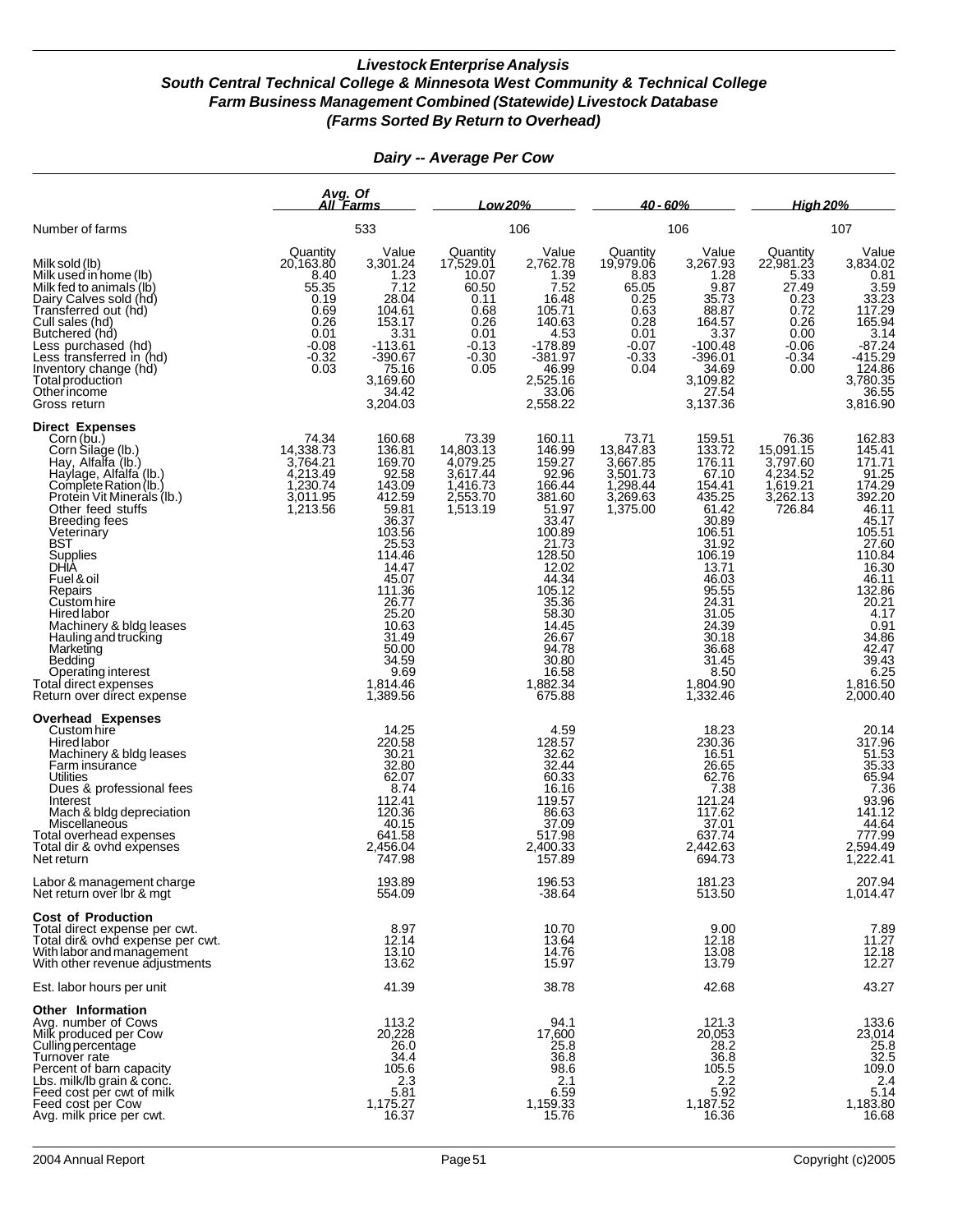|                                                                                                                                                                                                                                                                                                                                                                                                                                                                             | Avg. Of<br>All Farms                                                                      |                                                                                                                                                                              | Low 20%                                                                                   |                                                                                                                                                                               | 40 - 60%                                                                                  |                                                                                                                                                                              | <b>High 20%</b>                                                                           |                                                                                                                                                                                                      |
|-----------------------------------------------------------------------------------------------------------------------------------------------------------------------------------------------------------------------------------------------------------------------------------------------------------------------------------------------------------------------------------------------------------------------------------------------------------------------------|-------------------------------------------------------------------------------------------|------------------------------------------------------------------------------------------------------------------------------------------------------------------------------|-------------------------------------------------------------------------------------------|-------------------------------------------------------------------------------------------------------------------------------------------------------------------------------|-------------------------------------------------------------------------------------------|------------------------------------------------------------------------------------------------------------------------------------------------------------------------------|-------------------------------------------------------------------------------------------|------------------------------------------------------------------------------------------------------------------------------------------------------------------------------------------------------|
| Number of farms                                                                                                                                                                                                                                                                                                                                                                                                                                                             |                                                                                           | 533                                                                                                                                                                          |                                                                                           | 106                                                                                                                                                                           | 106                                                                                       |                                                                                                                                                                              |                                                                                           | 107                                                                                                                                                                                                  |
| Milk sold (lb)<br>Milk used in home (lb)<br>Milk fed to animals (lb)<br>Dairy Calves sold (hd)<br>Transferred out (hd)<br>Cull sales (hd)<br>Butchered (hd)<br>Less purchased (hd)<br>Less transferred in (hd)<br>Inventory change (hd)<br>Total production<br>Otherincome<br>Gross return                                                                                                                                                                                  | Quantity<br>99.68<br>0.04<br>0.27<br>0.00<br>0.00<br>0.00<br>0.00<br>0.00<br>0.00<br>0.00 | Value<br>16.32<br>0.01<br>0.04<br>0.14<br>0.52<br>0.76<br>0.02<br>$-0.56$<br>$-1.93$<br>0.37<br>15.67<br>0.17<br>15.84                                                       | Quantity<br>99.60<br>0.06<br>0.34<br>0.00<br>0.00<br>0.00<br>0.00<br>0.00<br>0.00<br>0.00 | Value<br>15.70<br>0.01<br>0.04<br>0.09<br>0.60<br>0.80<br>0.03<br>$-1.02$<br>$-2.17$<br>14.35<br>0.19<br>14.54                                                                | Quantity<br>99.63<br>0.04<br>0.32<br>0.00<br>0.00<br>0.00<br>0.00<br>0.00<br>0.00<br>0.00 | Value<br>16.30<br>0.01<br>0.05<br>0.18<br>$0.44$<br>$0.82$<br>0.02<br>$-0.50$<br>$-1.97$<br>0.17<br>15.51<br>0.14<br>15.65                                                   | Quantity<br>99.86<br>0.02<br>0.12<br>0.00<br>0.00<br>0.00<br>0.00<br>0.00<br>0.00<br>0.00 | Value<br>16.66<br>0.00<br>0.02<br>0.14<br>$0.51$<br>$0.72$<br>$0.01$<br>$-0.38$<br>$-1.80$<br>$0.54$<br>$16.43$<br>$0.16$<br>16.59                                                                   |
| <b>Direct Expenses</b><br>Corn (bu.)<br>Corn Silage (lb.)<br>Hay, Alfalfa (lb.)<br>Haylage, Alfalfa (lb.)<br>Complete Ration (lb.)<br>Protein Vit Minerals (lb.)<br>Other feed stuffs<br><b>Breeding fees</b><br>Veterinary<br><b>BST</b><br>Supplies<br>Fuel & oil<br>Repairs<br>Custom hire<br><b>Hired labor</b><br>Machinery & bldg leases<br>Hauling and trucking<br>Marketing<br>Bedding<br>Operating interest<br>Total direct expenses<br>Return over direct expense | 0.37<br>70.89<br>18.61<br>20.83<br>6.08<br>14.89<br>6.00                                  | 0.79<br>0.68<br>0.84<br>0.46<br>0.71<br>2.04<br>0.30<br>0.18<br>0.51<br>0.13<br>0.64<br>0.22<br>0.55<br>0.13<br>0.12<br>0.05<br>0.16<br>0.25<br>0.17<br>0.05<br>8.97<br>6.87 | 0.42<br>84.11<br>23.18<br>20.55<br>8.05<br>14.51<br>8.60                                  | 0.91<br>0.84<br>0.90<br>0.53<br>0.95<br>2.17<br>0.30<br>0.19<br>0.57<br>0.12<br>0.80<br>0.25<br>0.60<br>0.20<br>0.33<br>0.08<br>0.15<br>0.54<br>0.18<br>0.09<br>10.70<br>3.84 | 0.37<br>69.06<br>18.29<br>17.46<br>6.48<br>16.30<br>6.86                                  | 0.80<br>0.67<br>0.88<br>0.33<br>0.77<br>2.17<br>0.31<br>0.15<br>0.53<br>0.16<br>0.60<br>0.23<br>0.48<br>0.12<br>0.15<br>0.12<br>0.15<br>0.18<br>0.16<br>0.04<br>9.00<br>6.64 | 0.33<br>65.57<br>16.50<br>18.40<br>7.04<br>14.17<br>3.16                                  | 0.71<br>$0.63$<br>$0.75$<br>$0.40$<br>$0.76$<br>1.70<br>$0.20$<br>$0.20$<br>0.46<br>$0.12$<br>0.55<br>0.58<br>0.58<br>$0.09$<br>$0.02$<br>$0.00$<br>0.15<br>0.18<br>0.17<br>$0.03$<br>$7.89$<br>8.69 |
| <b>Overhead Expenses</b><br>Custom hire<br>Hired labor<br>Machinery & bldg leases<br>Farm insurance<br><b>Utilities</b><br>Dues & professional fees<br>Interest<br>Mach & bldg depreciation<br>Miscellaneous<br>Total overhead expenses<br>Total dir & ovhd expenses<br>Net return                                                                                                                                                                                          |                                                                                           | 0.07<br>1.09<br>0.15<br>0.16<br>0.31<br>0.04<br>0.56<br>0.60<br>0.20<br>3.17<br>12.14<br>3.70                                                                                |                                                                                           | 0.03<br>0.73<br>0.19<br>0.18<br>0.34<br>0.09<br>0.68<br>0.49<br>0.21<br>2.94<br>13.64<br>0.90                                                                                 |                                                                                           | 0.09<br>1.15<br>0.08<br>0.13<br>0.31<br>0.04<br>0.60<br>0.59<br>0.18<br>3.18<br>12.18<br>3.46                                                                                |                                                                                           | $0.09$<br>$1.38$<br>$0.22$<br>$0.15$<br>$0.29$<br>0.03<br>0.41<br>0.61<br>0.19<br>$\frac{3.38}{11.27}$<br>5.31                                                                                       |
| Labor & management charge<br>Net return over lbr & mgt                                                                                                                                                                                                                                                                                                                                                                                                                      |                                                                                           | 0.96<br>2.74                                                                                                                                                                 |                                                                                           | 1.12<br>-0.22                                                                                                                                                                 |                                                                                           | 0.90<br>2.56                                                                                                                                                                 |                                                                                           | 0.90<br>4.41                                                                                                                                                                                         |
| <b>Cost of Production</b><br>Total direct expense per cwt.<br>Total dir& ovhd expense per cwt.<br>With labor and management<br>With other revenue adjustments                                                                                                                                                                                                                                                                                                               |                                                                                           | 8.97<br>12.14<br>13.10<br>13.62                                                                                                                                              |                                                                                           | 10.70<br>13.64<br>14.76<br>15.97                                                                                                                                              |                                                                                           | 9.00<br>12.18<br>13.08<br>13.79                                                                                                                                              |                                                                                           | 7.89<br>11.27<br>12.18<br>12.27                                                                                                                                                                      |
| Est. labor hours per unit                                                                                                                                                                                                                                                                                                                                                                                                                                                   |                                                                                           | 0.20                                                                                                                                                                         |                                                                                           | 0.22                                                                                                                                                                          |                                                                                           | 0.21                                                                                                                                                                         |                                                                                           | 0.19                                                                                                                                                                                                 |
| <b>Other Information</b><br>Avg. number of Cows<br>Milk produced per Cow<br>Culling percentage<br>Turnover rate<br>Percent of barn capacity<br>Lbs. milk/lb grain & conc.<br>Feed cost per cwt of milk<br>Feed cost per Cow<br>Avg. milk price per cwt.                                                                                                                                                                                                                     |                                                                                           | 113.2<br>20,228<br>26.0<br>34.4<br>105.6<br>2.3<br>5.81<br>1,175.27<br>16.37                                                                                                 |                                                                                           | 94.1<br>17,600<br>25.8<br>36.8<br>98.6<br>2.1<br>6.59<br>1,159.33<br>15.76                                                                                                    |                                                                                           | 121.3<br>20,053<br>28.2<br>36.8<br>105.5<br>2.2<br>5.92<br>1,187.52<br>16.36                                                                                                 |                                                                                           | 133.6<br>23,014<br>25.8<br>32.5<br>109.0<br>2.4<br>5.14<br>1,183.80<br>16.68                                                                                                                         |

### *Dairy -- Average Per Cwt Of Milk*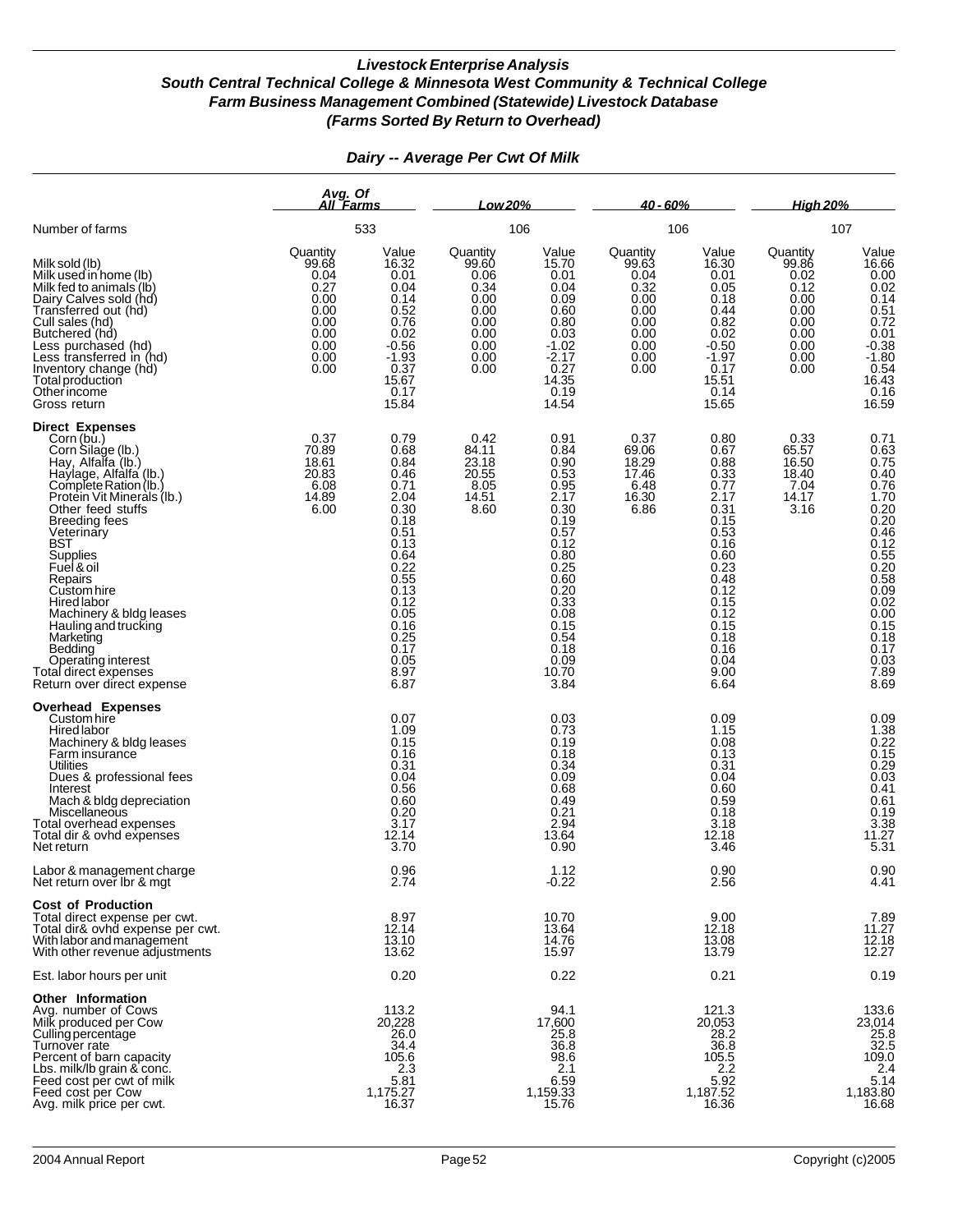#### *Dairy Replacement Heifers -- Average Average Head*

|                                                                                                                                                                                                                                                                                                                                                                                                                                                                                            | Avg. Of<br>All Farms                                                                                          |                                                                                                                                                                                                       | Low 20%                                                                                                    |                                                                                                                                                                                                 | $40 - 60%$                                                                                                     |                                                                                                                                                                                               | <b>High 20%</b>                                                                                             |                                                                                                                                                                                           |  |
|--------------------------------------------------------------------------------------------------------------------------------------------------------------------------------------------------------------------------------------------------------------------------------------------------------------------------------------------------------------------------------------------------------------------------------------------------------------------------------------------|---------------------------------------------------------------------------------------------------------------|-------------------------------------------------------------------------------------------------------------------------------------------------------------------------------------------------------|------------------------------------------------------------------------------------------------------------|-------------------------------------------------------------------------------------------------------------------------------------------------------------------------------------------------|----------------------------------------------------------------------------------------------------------------|-----------------------------------------------------------------------------------------------------------------------------------------------------------------------------------------------|-------------------------------------------------------------------------------------------------------------|-------------------------------------------------------------------------------------------------------------------------------------------------------------------------------------------|--|
| Number of farms                                                                                                                                                                                                                                                                                                                                                                                                                                                                            |                                                                                                               | 471                                                                                                                                                                                                   |                                                                                                            | 94                                                                                                                                                                                              |                                                                                                                | 94                                                                                                                                                                                            |                                                                                                             | 95                                                                                                                                                                                        |  |
| Replacements sold (hd)<br>Transferred out (hd)<br>Cull sales (hd)<br>Butchered (hd)<br>Less purchased (hd)<br>Less transferred in (hd)<br>Inventory change (hd)<br>Total production (hd)<br>Otherincome<br>Gross return                                                                                                                                                                                                                                                                    | Quantity<br>0.21<br>0.41<br>0.03<br>0.00<br>$-0.05$<br>$-0.71$<br>0.04<br>0.00                                | Value<br>81.41<br>464.15<br>6.89<br>1.77<br>-30.58<br>$-114.35$<br>42.47<br>451.75<br>1.54<br>453.29                                                                                                  | Quantity<br>0.13<br>0.39<br>0.03<br>0.00<br>$-0.04$<br>$-0.69$<br>0.02<br>0.00                             | Value<br>34.01<br>396.53<br>7.16<br>2.29<br>$-48.89$<br>$-117.40$<br>$-16.44$<br>257.25<br>257.25                                                                                               | Quantity<br>0.25<br>0.40<br>0.01<br>0.00<br>$-0.04$<br>$-0.72$<br>0.05<br>0.00                                 | Value<br>88.07<br>455.91<br>4.26<br>1.91<br>$-23.51$<br>$-136.96$<br>65.18<br>454.85<br>0.79<br>455.64                                                                                        | Quantity<br>0.11<br>0.38<br>0.08<br>0.00<br>$-0.05$<br>$-0.62$<br>0.09<br>0.00                              | Value<br>98.17<br>499.58<br>11.82<br>1.23<br>21.02<br>$-103.26$<br>137.19<br>623.70<br>6.35<br>630.05                                                                                     |  |
| <b>Direct Expenses</b><br>Corn (bu.)<br>Corn Silage (lb.)<br>Hay, Alfalfa (lb.)<br>Hay, Grass & Other (lb.)<br>Haylage, Alfalfa (lb.)<br>Qatlage (lb.)<br>Complete Ration (lb.)<br>Milk $(h)$<br>Milk Replacer (lb.)<br>Protein Vit Minerals (lb.)<br>Other feed stuffs<br><b>Breeding fees</b><br>Veterinary<br>Supplies<br>Contract production exp.<br>Fuel & oil<br>Repairs<br>Custom hire<br>Machinery & bldg leases<br>Bedding<br>Total direct expenses<br>Return over direct expense | 11.57<br>5,026.67<br>1,244.04<br>662.96<br>647.05<br>498.85<br>3,469.32<br>35.54<br>12.26<br>774.83<br>388.05 | 25.24<br>47.26<br>50.36<br>18.02<br>13.45<br>3.95<br>27.03<br>5.02<br>10.76<br>$\frac{51.57}{13.53}$<br>7.49<br>13.67<br>11.73<br>45.45<br>$7.99$<br>19.69<br>9.48<br>1.71<br>5.67<br>389.06<br>64.23 | 13.18<br>6,298.11<br>1,723.83<br>595.85<br>485.15<br>644.12<br>392.11<br>55.68<br>8.43<br>322.04<br>643.43 | 29.18<br>59.92<br>70.94<br>16.03<br>10.77<br>2.52<br>49.70<br>8.11<br>7.05<br>55.24<br>13.73<br>9.14<br>12.15<br>13.90<br>80.97<br>7.74<br>20.59<br>5.97<br>0.89<br>5.63<br>480.16<br>$-222.91$ | 12.90<br>4,309.75<br>1,234.43<br>653.25<br>949.44<br>492.74<br>16,328.55<br>34.11<br>13.98<br>810.34<br>280.03 | 28.01<br>41.14<br>48.42<br>17.57<br>17.27<br>4.55<br>23.41<br>3.71<br>12.45<br>54.03<br>15.12<br>8.07<br>14.16<br>10.10<br>14.30<br>8.45<br>22.10<br>25.65<br>1.88<br>3.94<br>374.32<br>81.33 | 9.82<br>4,954.04<br>1,042.79<br>610.29<br>845.06<br>809.11<br>89.14<br>13.77<br>14.62<br>2,089.92<br>322.50 | 20.60<br>45.97<br>16.73<br>6.99<br>11.86<br>1.78<br>13.48<br>78<br>13.48<br>5.97<br>15.02<br>5.15<br>10.02<br>5.15<br>2.46<br>5.48<br>2.75<br>48<br>2.19<br>2.5<br>335.50<br>294.55       |  |
| <b>Overhead Expenses</b><br>Custom hire<br>Hired labor<br>Machinery & bldg leases<br>Farm insurance<br><b>Utilities</b><br>Interest<br>Mach & bldg depreciation<br>Miscellaneous<br>Total overhead expenses<br>Total dir & ovhd expenses<br>Net return                                                                                                                                                                                                                                     |                                                                                                               | 2.57<br>31.86<br>3.62<br>5.65<br>10.88<br>$\frac{17.92}{21.23}$<br>8.01<br>101.74<br>490.80<br>$-37.51$                                                                                               |                                                                                                            | 2.10<br>25.32<br>3.33<br>5.62<br>11.68<br>17.90<br>22.00<br>8.97<br>96.92<br>577.08<br>$-319.83$                                                                                                |                                                                                                                | 1.36<br>41.38<br>3.70<br>5.83<br>11.16<br>17.70<br>22.70<br>7.32<br>111.14<br>485.46<br>$-29.82$                                                                                              |                                                                                                             | 2.52<br>$\begin{array}{r}\n 30.88 \\  \hline\n 5.52 \\  \hline\n 6.29 \\  \hline\n 10.27 \\  \hline\n 10.29\n \end{array}$<br>$\frac{19.08}{20.77}$<br>7.36<br>102.70<br>438.21<br>191.85 |  |
| Labor & management charge<br>Net return over Ibr & mgt                                                                                                                                                                                                                                                                                                                                                                                                                                     |                                                                                                               | 35.94<br>$-73.45$                                                                                                                                                                                     |                                                                                                            | 34.23<br>-354.06                                                                                                                                                                                |                                                                                                                | 39.34<br>$-69.15$                                                                                                                                                                             |                                                                                                             | 34.29<br>157.56                                                                                                                                                                           |  |
| <b>Cost of Production</b><br>Total direct expense per head<br>Total dir& ovhd expense per head<br>With labor and management<br>With other revenue adjustments                                                                                                                                                                                                                                                                                                                              |                                                                                                               | 786.00<br>951.61<br>1,010.12<br>1,007.61                                                                                                                                                              |                                                                                                            | 1,256.75<br>1,443.15<br>1,508.98<br>1,508.98                                                                                                                                                    |                                                                                                                | 704.85<br>873.88<br>933.71<br>932.51                                                                                                                                                          |                                                                                                             | 635.80<br>846.74<br>917.17<br>904.12                                                                                                                                                      |  |
| Est. labor hours per unit                                                                                                                                                                                                                                                                                                                                                                                                                                                                  |                                                                                                               | 7.27                                                                                                                                                                                                  |                                                                                                            | 6.68                                                                                                                                                                                            |                                                                                                                | 7.09                                                                                                                                                                                          |                                                                                                             | 8.14                                                                                                                                                                                      |  |
| Other Information<br>No. purchased or trans in<br>Number sold or trans out<br>Average number of head<br>Percentage death loss<br>Feed cost per average head<br>Feed cost/head sold+trans<br>Avg. purchase weight                                                                                                                                                                                                                                                                           |                                                                                                               | 71<br>58<br>94<br>4.6<br>266.18<br>433.27                                                                                                                                                             |                                                                                                            | 61<br>44<br>84<br>5.2<br>323.18<br>621.57                                                                                                                                                       |                                                                                                                | 73<br>63<br>95<br>5.1<br>265.67<br>404.05                                                                                                                                                     |                                                                                                             | 68<br>49<br>101<br>3.4<br>246.27<br>505.81                                                                                                                                                |  |
| Avg. sales weight<br>Avg. purch price / head<br>Avg. sales price / head                                                                                                                                                                                                                                                                                                                                                                                                                    |                                                                                                               | 608.19<br>395.63                                                                                                                                                                                      |                                                                                                            | 1,290.69<br>258.73                                                                                                                                                                              |                                                                                                                | 548.50<br>346.19                                                                                                                                                                              |                                                                                                             | 385.06<br>894.82                                                                                                                                                                          |  |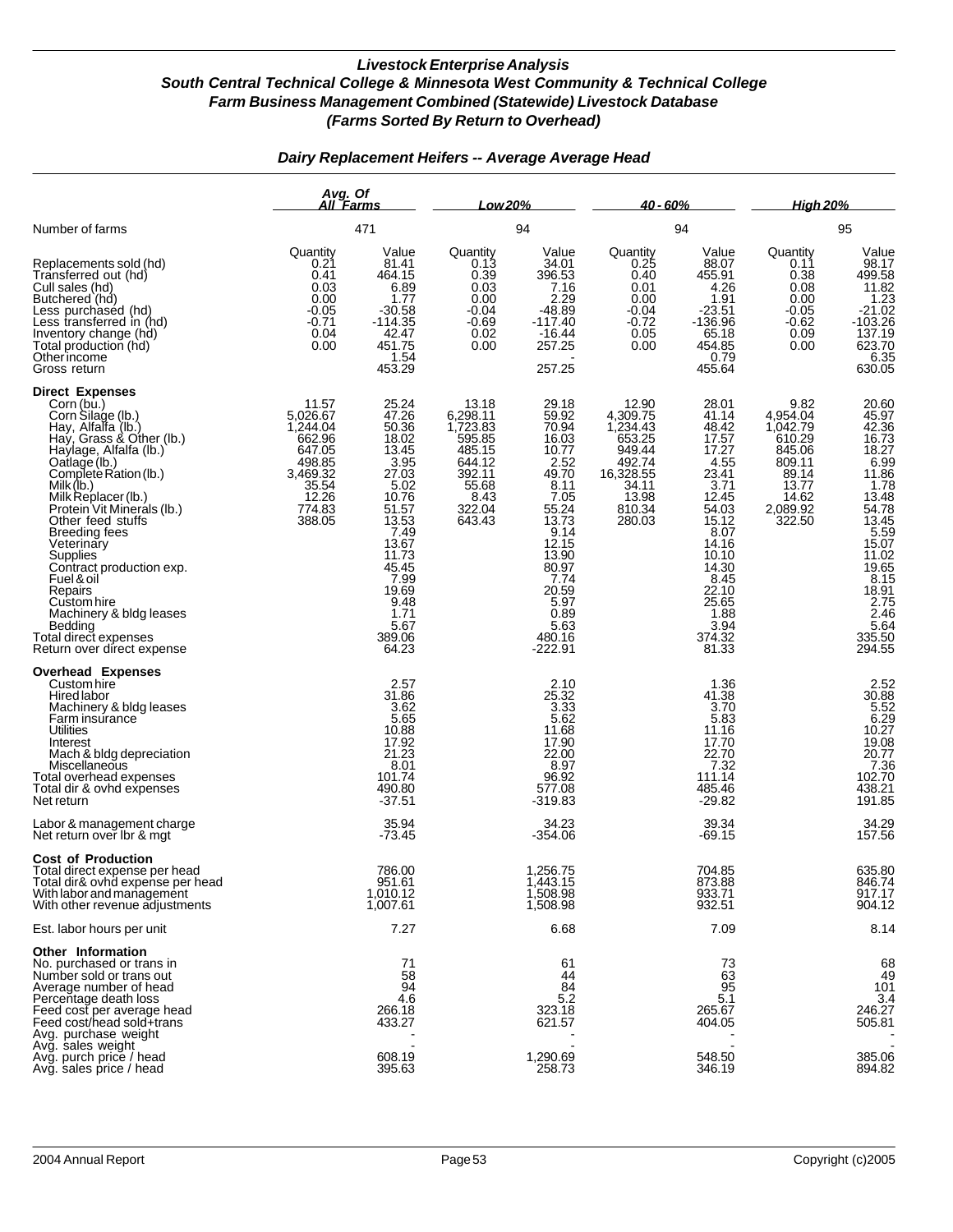|                                                                                                                                                                                                                                                                                                                                                                                                                                                                            | Avg. Of                                                                                              | All Farms                                                                                                                                                                                                 | Low 20%                                                                                                 |                                                                                                                                                                                                                                                     | $40 - 60%$                                                                                           |                                                                                                                                                                                                                   | <b>High 20%</b>                                                                                    |                                                                                                                                                                                                                        |
|----------------------------------------------------------------------------------------------------------------------------------------------------------------------------------------------------------------------------------------------------------------------------------------------------------------------------------------------------------------------------------------------------------------------------------------------------------------------------|------------------------------------------------------------------------------------------------------|-----------------------------------------------------------------------------------------------------------------------------------------------------------------------------------------------------------|---------------------------------------------------------------------------------------------------------|-----------------------------------------------------------------------------------------------------------------------------------------------------------------------------------------------------------------------------------------------------|------------------------------------------------------------------------------------------------------|-------------------------------------------------------------------------------------------------------------------------------------------------------------------------------------------------------------------|----------------------------------------------------------------------------------------------------|------------------------------------------------------------------------------------------------------------------------------------------------------------------------------------------------------------------------|
| Number of farms                                                                                                                                                                                                                                                                                                                                                                                                                                                            |                                                                                                      | 397                                                                                                                                                                                                       |                                                                                                         | 79                                                                                                                                                                                                                                                  |                                                                                                      | 80                                                                                                                                                                                                                |                                                                                                    | 80                                                                                                                                                                                                                     |
| Milk sold (lb)<br>Milk used in home (lb)<br>Milk fed to animals (lb)<br>Dairy Calves sold (hd)<br>Transferred out (hd)<br>Cull sales (hd)<br>Butchered (hd)<br>Less purchased (hd)<br>Less transferred in (hd)<br>Inventory change (hd)<br>Total production<br>Other income<br>Gross return                                                                                                                                                                                | Quantity<br>20,234.47<br>7.20<br>42.85<br>0.36<br>1.07<br>0.29<br>0.01<br>$-0.12$<br>$-0.96$<br>0.07 | Value<br>3,320.72<br>1.11<br>5.36<br>87.53<br>522.97<br>155.98<br>4.35<br>$-137.88$<br>$-505.27$<br>121.90<br>3,576.79<br>32.61<br>3,609.39                                                               | Quantity<br>16,842.32<br>13.02<br>74.24<br>0.28<br>1.11<br>0.28<br>0.01<br>$-0.17$<br>$-0.97$<br>$0.06$ | Value<br>2.696.60<br>1.80<br>11.60<br>70.46<br>476.77<br>143.57<br>6.19<br>$-220.28$<br>$-466.89$<br>$82.20$<br>2,802.02<br>$7.33.17$<br>2,835.19                                                                                                   | Quantity<br>20,627.98<br>6.30<br>30.51<br>0.37<br>1.05<br>0.36<br>0.01<br>$-0.09$<br>$-0.97$<br>0.07 | Value<br>3,363.27<br>1.01<br>3.97<br>75.89<br>526.79<br>173.01<br>3.02<br>$-108.80$<br>$-516.20$<br>66.16<br>3,588.12<br>32.77<br>3,620.90                                                                        | Quantity<br>22,622.43<br>3.80<br>14.75<br>0.42<br>1.11<br>0.26<br>0.01<br>-0.09<br>$-1.01$<br>0.07 | Value<br>3,780.09<br>$\begin{array}{r} \n 0.60 \\  2.50 \\  118.70 \\  570.60 \\  147.83 \\  4.36 \\  149.69\n \end{array}$<br>$-118.68$<br>$-541.67$<br>199.00<br>4,163.34<br>$7, 29.01$<br>4,192.35                  |
| <b>Direct Expenses</b><br>Corn (bu.)<br>Corn Silage (lb.)<br>Hay, Alfalfa (lb.)<br>Haylage, Alfalfa (lb.)<br>Complete Ration (lb.)<br>Protein Vit Minerals (Ib.)<br>Other feed stuffs<br><b>Breeding fees</b><br>Veterinary<br>BST<br>Supplies<br>Contract production exp.<br>Fuel & oil<br>Repairs<br>Custom hire<br><b>Hired</b> labor<br>Machinery & bldg leases<br>Hauling and trucking<br>Marketing<br>Bedding<br>Total direct expenses<br>Return over direct expense | 83.25<br>18,970.50<br>4,812.30<br>4,838.32<br>1,255.91<br>3,388.09<br>2,314.19                       | 179.90<br>179.30<br>218.74<br>106.28<br>145.87<br>476.59<br>100.11<br>43.02<br>115.65<br>25.74<br>136.75<br>47.92<br>49.68<br>126.68<br>38.82<br>11.42<br>31.27<br>46.14<br>40.44<br>2,142.38<br>1,467.01 | 83.31<br>19,354.84<br>5,687.76<br>3,638.54<br>1,549.42<br>2,309.66<br>3,249.98                          | 182.55<br>184.58<br>252.45<br>83.79<br>188.39<br>389.12<br>88.46<br>35.96<br>97.10<br>14.45<br>145.25<br>71.16<br>48.53<br>122.92<br>29.50<br>71.51<br>$\begin{array}{c} 7.16 \\ 5.27 \\ 33.30 \end{array}$<br>75.36<br>32.09<br>2,151.73<br>683.46 | 80.37<br>19,007.86<br>4,093.63<br>4,329.95<br>$898.63$<br>4,124.52<br>2,647.77                       | 177.87<br>182.96<br>194.17<br>96.57<br>105.66<br>562.57<br>116.41<br>38.53<br>124.14<br>34.88<br>122.69<br>78.77<br>48.13<br>114.65<br>56.38<br>32.35<br>18.71<br>25.46<br>40.59<br>42.90<br>2,214.42<br>1,406.48 | 84.40<br>19,467.54<br>4,343.43<br>6,111.23<br>1,071.70<br>4,106.92<br>2,022.70                     | 179.59<br>187.19<br>199.82<br>127.99<br>108.66<br>484.18<br>484.18<br>50.22<br>50.22<br>115.55<br>27.97<br>136.51<br>44.63<br>48.04<br>$738.11\n40.43\n5.77\n0.49\n33.20\n42.68\n46.87\n42.67$<br>2,112.21<br>2,080.14 |
| <b>Overhead Expenses</b><br>Custom hire<br>Hired labor<br>Machinery & bldg leases<br>Farm insurance<br>Utilities<br>Interest<br>Mach & bldg depreciation<br>Miscellaneous<br>Total overhead expenses<br>Total dir & ovhd expenses<br>Net return                                                                                                                                                                                                                            |                                                                                                      | 16.33<br>250.76<br>28.97<br>36.45<br>72.59<br>127.84<br>139.96<br>55.02<br>727.93<br>2,870.31<br>739.08                                                                                                   |                                                                                                         | 6.24<br>121.52<br>26.96<br>38.54<br>74.81<br>138.76<br>115.43<br>65.15<br>587.42<br>2,739.16<br>96.04                                                                                                                                               |                                                                                                      | 23.69<br>249.23<br>20.40<br>29.42<br>66.68<br>131.66<br>143.81<br>49.82<br>714.72<br>2,929.14<br>691.76                                                                                                           |                                                                                                    | 22.61<br>348.23<br>39.63<br>37.47<br>73.96<br>114.02<br>155.83<br>850.74<br>2,962.95<br>1,229.40                                                                                                                       |
| Labor & management charge<br>Net return over Ibr & mgt                                                                                                                                                                                                                                                                                                                                                                                                                     |                                                                                                      | 223.34<br>515.74                                                                                                                                                                                          |                                                                                                         | 230.50<br>-134.46                                                                                                                                                                                                                                   |                                                                                                      | 184.79<br>506.97                                                                                                                                                                                                  |                                                                                                    | 247.11<br>982.29                                                                                                                                                                                                       |
| <b>Cost of Production</b><br>Total direct expense per cwt.<br>Total dir& ovhd expense per cwt.<br>With labor and management<br>With other revenue adjustments                                                                                                                                                                                                                                                                                                              |                                                                                                      | 10.56<br>14.15<br>15.25<br>13.86                                                                                                                                                                          |                                                                                                         | 12.71<br>16.18<br>17.54<br>16.80                                                                                                                                                                                                                    |                                                                                                      | 10.72<br>14.17<br>15.07<br>13.85                                                                                                                                                                                  |                                                                                                    | $9.33$<br>13.09<br>14.18                                                                                                                                                                                               |
| Est. labor hours per unit                                                                                                                                                                                                                                                                                                                                                                                                                                                  |                                                                                                      | 49.13                                                                                                                                                                                                     |                                                                                                         | 49.38                                                                                                                                                                                                                                               |                                                                                                      | 47.83                                                                                                                                                                                                             |                                                                                                    | 50.00                                                                                                                                                                                                                  |
| Other Information<br>Avg. number of Cows<br>Milk produced per Cow<br>Culling percentage<br>Turnover rate<br>Percent of barn capacity<br>Lbs. milk/lb grain & conc.<br>Feed cost per cwt of milk<br>Feed cost per Cow<br>Avg. milk price per cwt.                                                                                                                                                                                                                           |                                                                                                      | 110.2<br>20,285<br>$28.5$<br>42.9<br>105.8<br>2.0<br>6.94<br>1,406.79<br>16.41                                                                                                                            |                                                                                                         | 81.0<br>16,930<br>27.6<br>48.7<br>98.1<br>1.9<br>8.09<br>1,369.34<br>16.01                                                                                                                                                                          |                                                                                                      | 142.9<br>20,665<br>35.6<br>48.5<br>109.9<br>2.0<br>6.95<br>1,436.21<br>16.30                                                                                                                                      |                                                                                                    | 128.7<br>22,641<br>$25.6$<br>35.3<br>108.9<br>2.2<br>6.10<br>1,381.73<br>16.71                                                                                                                                         |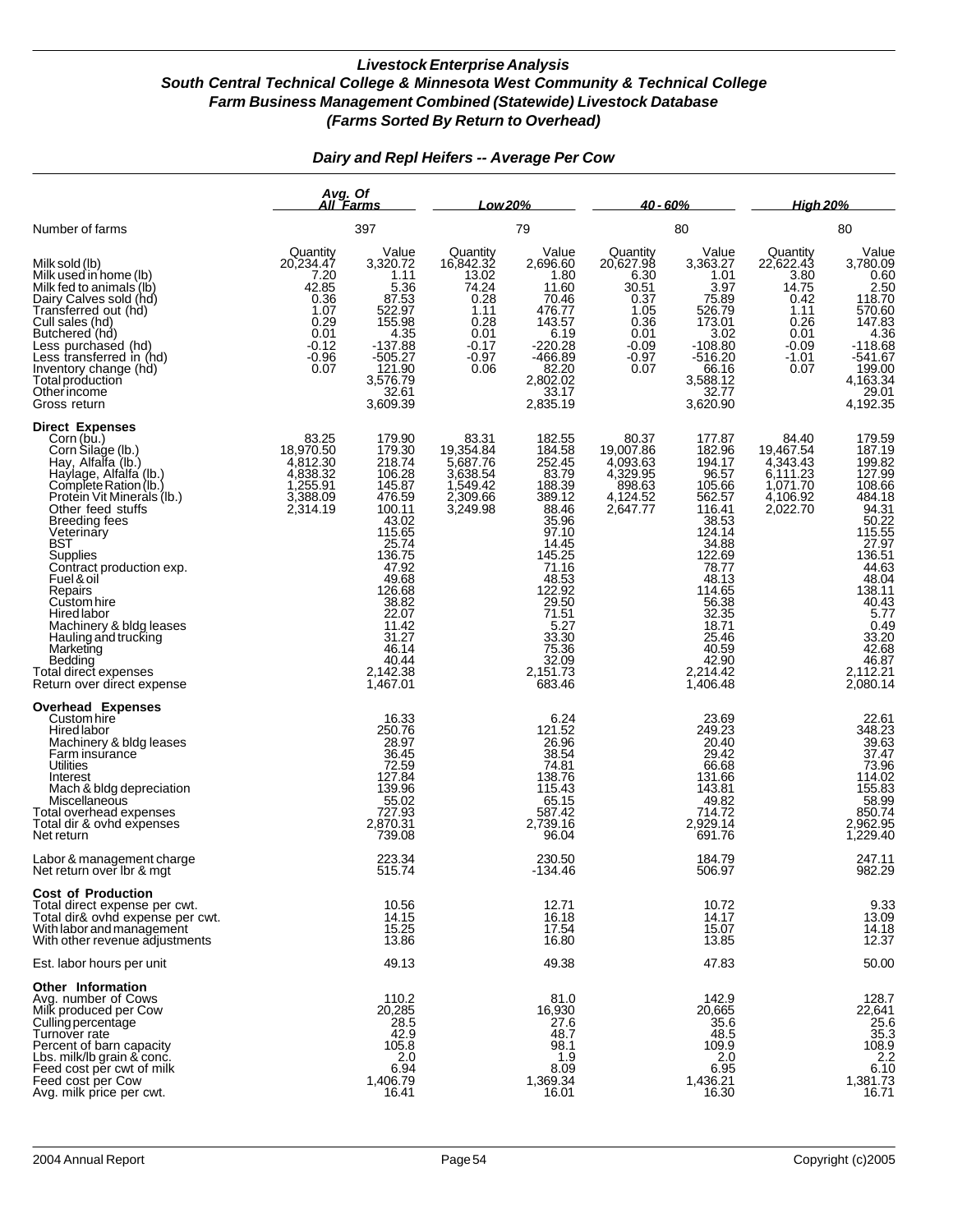|                                                                                                                                                                                                                                                                                                                                                                                                                                                |                                                                                               | Avg. Of<br>All Farms                                                                                                                                                             |
|------------------------------------------------------------------------------------------------------------------------------------------------------------------------------------------------------------------------------------------------------------------------------------------------------------------------------------------------------------------------------------------------------------------------------------------------|-----------------------------------------------------------------------------------------------|----------------------------------------------------------------------------------------------------------------------------------------------------------------------------------|
| Number of farms                                                                                                                                                                                                                                                                                                                                                                                                                                |                                                                                               | 12                                                                                                                                                                               |
| Dairy Hfrs sold (hd)<br>Transferred out (hd)<br>Cull sales (hd)<br>Butchered (hd)<br>Less purchased (hd)<br>Less transferred in (hd)<br>Inventory change (hd)<br>Total production (hd)<br>Other income<br>Gross return                                                                                                                                                                                                                         | Quantity<br>0.77<br>0.23<br>0.00<br>0.00<br>-0.79<br>-0.26<br>0.01<br>0.00                    | Value<br>1,029.60<br>3.86<br>3.54<br>1.36<br>-332.66<br>116.07<br>821.77<br>197.06<br>1,018.84                                                                                   |
| <b>Direct Expenses</b><br>Corn (bu.)<br>Corn Silage (lb.)<br>Hay, Alfalfa (lb.)<br>Hay, Grass & Other (lb.)<br>Haylage, Alfalfa (lb.)<br>Complete Ration (lb.)<br>Milk Replacer (lb.)<br>Protein Vit Minerals (lb.)<br>Other feed stuffs<br>Breeding fees<br>Veterinary<br>Supplies<br>Fuel & oil<br>Repairs<br>Custom hire<br>Machinery & bldg leases<br>Bedding<br>Operating interest<br>Total direct expenses<br>Return over direct expense | 18.60<br>12,053.03<br>2,622.75<br>1,012.49<br>3,794.93<br>518.40<br>19.24<br>465.22<br>271.11 | 39.93<br>106.38<br>120.11<br>30.88<br>68.02<br>52.56<br>13.80<br>70.25<br>29.37<br>4.74<br>42.19<br>27.60<br>18.98<br>34.41<br>2.58<br>1.86<br>4.35<br>23.33<br>691.32<br>327.52 |
| <b>Overhead Expenses</b><br>Custom hire<br>Hired labor<br>Machinery & bldg leases<br>RE & pers. property taxes<br>Farm insurance<br><b>Utilities</b><br>Interest<br>Mach & bldg depreciation<br>Miscellaneous<br>Total overhead expenses<br>Total dir & ovhd expenses<br>Net return                                                                                                                                                            |                                                                                               | 9.82<br>43.10<br>17.00<br>3.09<br>12.75<br>18.48<br>26.04<br>41.34<br>15.79<br>187.41<br>878.73<br>140.10                                                                        |
| Labor & management charge<br>Net return over Ibr & mgt                                                                                                                                                                                                                                                                                                                                                                                         |                                                                                               | 51.63<br>88.48                                                                                                                                                                   |
| <b>Cost of Production</b><br>Total direct expense per head<br>Total dir& ovhd expense per head<br>With labor and management<br>With other revenue adjustments                                                                                                                                                                                                                                                                                  |                                                                                               | 903.01<br>1,090.42<br>1,142.US<br>944.98                                                                                                                                         |
| Est. labor hours per unit                                                                                                                                                                                                                                                                                                                                                                                                                      |                                                                                               | 10.21                                                                                                                                                                            |
| <b>Other Information</b><br>No. purchased or trans in<br>Number sold or trans out<br>Average number of head<br>Percentage death loss<br>Feed cost per average head<br>Feed cost/head sold+trans<br>Avg. purchase weight                                                                                                                                                                                                                        |                                                                                               | 149<br>141<br>213<br>1.2<br>352.32<br>531.29                                                                                                                                     |
| Avg. sales weight<br>Avg. purch price / head<br>Avg. sales price / head                                                                                                                                                                                                                                                                                                                                                                        |                                                                                               | 418.94<br>1,345.06                                                                                                                                                               |

## *Dairy Heifers (for sale) -- Average Per Head Sold/Trans*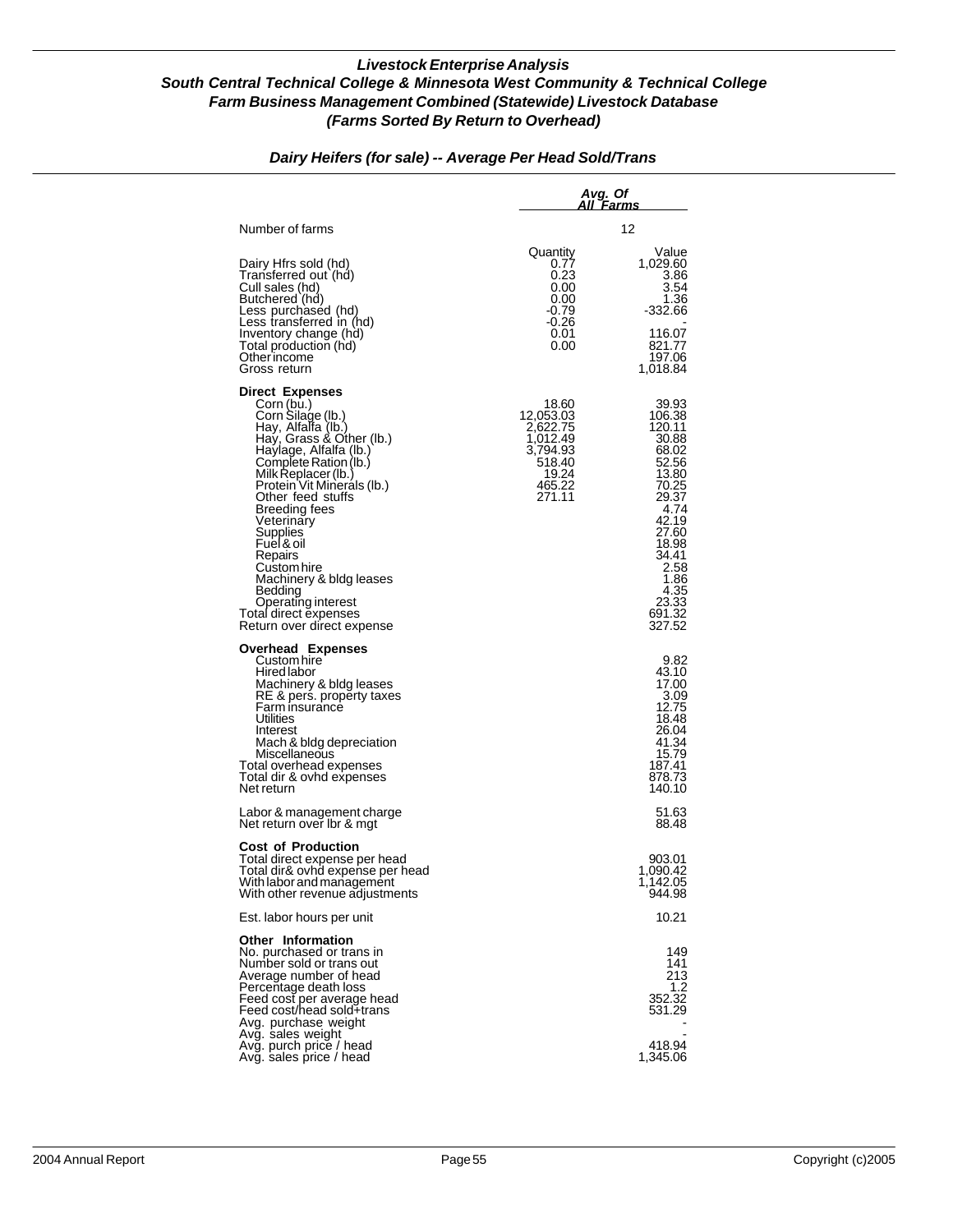|                                                                                                                                                                                                                                                                                                                                                                                                                                                                                 | Avg. Of<br>All Farms                                                                |                                                                                                                                                                                            | Low 20%                                                                        |                                                                                                                                                                                                 | 40 - 60%                                                                     |                                                                                                                                                                  | <b>High 20%</b>                                                             |                                                                                                                                                                                                          |
|---------------------------------------------------------------------------------------------------------------------------------------------------------------------------------------------------------------------------------------------------------------------------------------------------------------------------------------------------------------------------------------------------------------------------------------------------------------------------------|-------------------------------------------------------------------------------------|--------------------------------------------------------------------------------------------------------------------------------------------------------------------------------------------|--------------------------------------------------------------------------------|-------------------------------------------------------------------------------------------------------------------------------------------------------------------------------------------------|------------------------------------------------------------------------------|------------------------------------------------------------------------------------------------------------------------------------------------------------------|-----------------------------------------------------------------------------|----------------------------------------------------------------------------------------------------------------------------------------------------------------------------------------------------------|
| Number of farms                                                                                                                                                                                                                                                                                                                                                                                                                                                                 |                                                                                     | 140                                                                                                                                                                                        |                                                                                | 28                                                                                                                                                                                              |                                                                              | 28                                                                                                                                                               |                                                                             | 28                                                                                                                                                                                                       |
| Dairy Steers sold (lb)<br>Transferred out (lb)<br>Cull sales (lb)<br>Butchered (lb)<br>Less purchased (lb)<br>Less transferred in (lb)<br>Inventory change (lb)<br>Total production (lb)<br>Otherincome                                                                                                                                                                                                                                                                         | Quantity<br>136.29<br>0.35<br>1.19<br>2.22<br>$-38.63$<br>$-6.45$<br>5.02<br>100.00 | Value<br>102.87<br>0.31<br>0.95<br>1.80<br>$-38.77$<br>$-6.84$<br>12.81<br>73.14<br>0.02                                                                                                   | Quantity<br>162.04<br>0.83<br>2.07<br>$-49.87$<br>-3.62<br>$-11.45$<br>100.00  | Value<br>121.87<br>0.78<br>1.80<br>$-52.62$<br>$-4.05$<br>$-1.39$<br>66.38                                                                                                                      | Quantity<br>108.32<br>0.08<br>2.19<br>$-16.61$<br>$-4.66$<br>10.68<br>100.00 | Value<br>81.83<br>0.05<br>1.65<br>$-20.13$<br>$-4.46$<br>13.99<br>72.92                                                                                          | Quantity<br>112.99<br>1.75<br>3.30<br>$-9.12$<br>$-13.21$<br>4.29<br>100.00 | Value<br>88.59<br>$1.56$<br>$2.60$<br>$-9.36$<br>$-15.70$<br>$15.38$<br>$83.08$<br>0.19                                                                                                                  |
| Gross return<br><b>Direct Expenses</b><br>Corn (bu.)<br>Corn Silage (lb.)<br>Hay, Alfalfa (lb.)<br>Hay, Grass & Other (lb.)<br>Complete Ration (lb.)<br>Milk Replacer (lb.)<br>Protein Vit Minerals (lb.)<br>Corn Gluten (lb.)<br>Other feed stuffs<br>Veterinary<br>Supplies<br>Contract production exp.<br>Fuel & oil<br>Repairs<br>Custom hire<br><b>Hired labor</b><br>Machinery & bldg leases<br>Hauling and trucking<br>Marketing<br><b>Bedding</b><br>Operating interest | 11.01<br>209.81<br>34.05<br>32.55<br>204.35<br>0.62<br>$69.30$<br>$3.22$<br>24.51   | 73.16<br>24.21<br>1.93<br>1.28<br>0.91<br>1.67<br>0.67<br>10.23<br>0.17<br>1.03<br>1.81<br>1.08<br>0.25<br>1.14<br>2.68<br>0.36<br>0.18<br>0.20<br>0.70<br>0.83<br>$0.55$<br>1.35<br>53.21 | 11.61<br>128.38<br>41.41<br>38.75<br>718.08<br>0.03<br>66.57<br>14.44<br>23.81 | 66.38<br>25.78<br>1.24<br>1.66<br>1.10<br>$\frac{6.73}{0.55}$<br>10.28<br>0.77<br>1.24<br>2.30<br>1.42<br>1.12<br>1.50<br>2.84<br>0.80<br>0.06<br>0.07<br>0.97<br>1.01<br>0.94<br>1.81<br>63.19 | 10.87<br>210.73<br>18.20<br>29.67<br>3.06<br>1.97<br>62.10<br>18.95          | 72.92<br>23.48<br>1.97<br>0.72<br>0.98<br>0.41<br>1.75<br>12.40<br>0.55<br>1.95<br>0.83<br>1.03<br>3.15<br>0.16<br>0.69<br>0.41<br>1.12<br>0.52<br>1.07<br>53.18 | 10.05<br>212.38<br>55.25<br>31.97<br>0.99<br>0.56<br>63.88<br>11.64         | 83.27<br>$22.01$<br>$1.70$<br>$\frac{1.97}{0.72}$<br>$0.09$<br>0.54<br>8.49<br>1.11<br>$0.83$<br>$0.59$<br>$0.73$<br>$1.68$<br>$0.07$<br>$0.03$<br>0.03<br>0.54<br>0.63<br>0.81<br>0.39<br>0.26<br>43.18 |
| Total direct expenses<br>Return over direct expense<br><b>Overhead Expenses</b><br>Hired labor<br>Machinery & bldg leases<br>Farm insurance<br>Utilities<br>Interest<br>Mach & bldg depreciation<br>Miscellaneous<br>Total overhead expenses<br>Total dir & ovhd expenses<br>Net return                                                                                                                                                                                         |                                                                                     | 19.96<br>1.26<br>0.26<br>1.10<br>1.32<br>$\frac{1.82}{2.79}$<br>1.51<br>10.05<br>63.26<br>9.90                                                                                             |                                                                                | 3.19<br>1.60<br>0.32<br>1.45<br>$1.55$<br>$2.33$<br>3.07<br>2.17<br>12.49<br>75.68<br>$-9.30$                                                                                                   |                                                                              | 19.73<br>1.31<br>0.24<br>1.03<br>1.16<br>2.06<br>2.02<br>1.05<br>8.87<br>62.05<br>10.87                                                                          |                                                                             | 40.09<br>$1.60$<br>0.42<br>0.65<br>$0.97$<br>$1.41$<br>$2.58$<br>$1.47$<br>9.10<br>52.29<br>30.98                                                                                                        |
| Labor & management charge<br>Net return over Ibr & mgt<br><b>Cost of Production</b><br>Total direct expense per cwt.<br>Total dir& ovnd expense per cwt.<br>With labor and management<br>With other revenue adjustments                                                                                                                                                                                                                                                         |                                                                                     | 5.33<br>4.57<br>60.93<br>68.28<br>72.19<br>72.17                                                                                                                                           |                                                                                | 5.02<br>$-14.32$<br>73.34<br>81.01<br>84.09<br>84.09                                                                                                                                            |                                                                              | 4.99<br>5.88<br>57.32<br>65.50<br>70.11<br>70.11                                                                                                                 |                                                                             | 3.95<br>27.03<br>43.10<br>51.16<br>54.65<br>54.48                                                                                                                                                        |
| Est. labor hours per unit                                                                                                                                                                                                                                                                                                                                                                                                                                                       |                                                                                     | 0.79                                                                                                                                                                                       |                                                                                | 0.73                                                                                                                                                                                            |                                                                              | 0.75                                                                                                                                                             |                                                                             | 0.63                                                                                                                                                                                                     |
| Other Information<br>No. purchased or trans in<br>Number sold or trans out<br>Percentage death loss<br>Avg. daily gain (lbs)<br>Lbs of conc / lb of gain<br>Lbs of feed / lb of gain<br>Feed cost per cwt of gain<br>Feed cost per head<br>Average purchase weight<br>Average sales weight<br>Avg purch price / head<br>Avg sales price / cwt                                                                                                                                   |                                                                                     | 86<br>73<br>2.8<br>2.33<br>9.00<br>10.46<br>42.09<br>382.77<br>$\frac{412}{1,338}$<br>413.58<br>75.48                                                                                      |                                                                                | 112<br>102<br>2.7<br>2.35<br>$14.53$<br>$15.96$<br>48.35<br>385.32<br>$\frac{416}{1,273}$<br>439.47<br>75.21                                                                                    |                                                                              | 86<br>63<br>5.8<br>$2.29$<br>6.79<br>8.09<br>42.25<br>458.39<br>$\frac{197}{1,419}$<br>238.75<br>75.54                                                           |                                                                             | 44<br>36<br>2.2<br>2.27<br>6.27<br>6.27<br>36.63<br>36.92<br>408.20<br>$7247$<br>1,306<br>253.32<br>78.41                                                                                                |

### *Dairy Steers -- Average Per Cwt. Produced*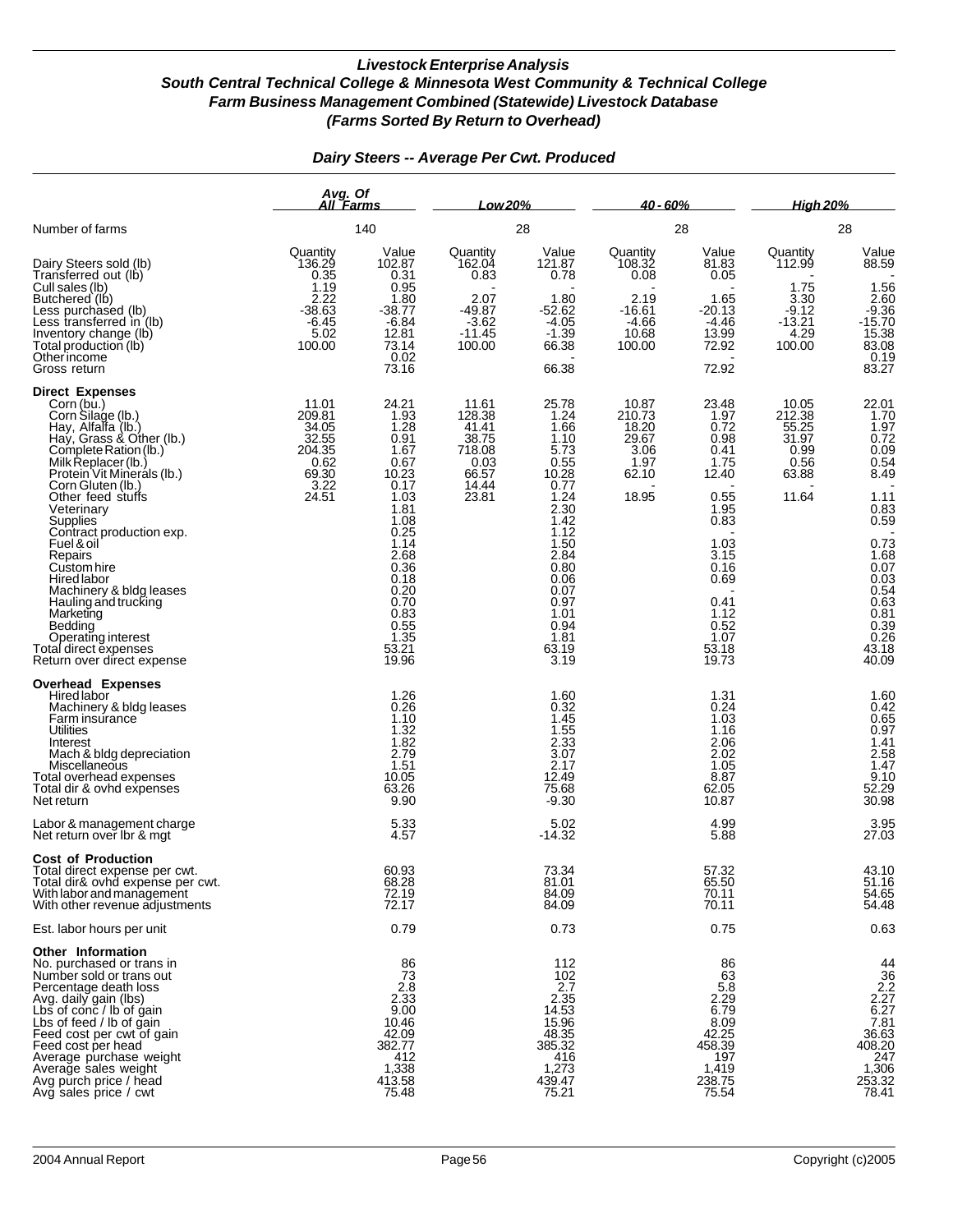|                                                                                                                                                                                                                                                                                                                                                                                                                                          | Avg. Of<br><u>All Farms</u>                                                           |                                                                                                                                                                                     | Low 20%                                                                                 |                                                                                                                                                                               | <u>40 - 60% </u>                                                                       |                                                                                                                                                                     | <u>High 20%</u>                                                                 |                                                                                                                                                       |
|------------------------------------------------------------------------------------------------------------------------------------------------------------------------------------------------------------------------------------------------------------------------------------------------------------------------------------------------------------------------------------------------------------------------------------------|---------------------------------------------------------------------------------------|-------------------------------------------------------------------------------------------------------------------------------------------------------------------------------------|-----------------------------------------------------------------------------------------|-------------------------------------------------------------------------------------------------------------------------------------------------------------------------------|----------------------------------------------------------------------------------------|---------------------------------------------------------------------------------------------------------------------------------------------------------------------|---------------------------------------------------------------------------------|-------------------------------------------------------------------------------------------------------------------------------------------------------|
| Number of farms                                                                                                                                                                                                                                                                                                                                                                                                                          |                                                                                       | 70                                                                                                                                                                                  |                                                                                         | 14                                                                                                                                                                            |                                                                                        | 14                                                                                                                                                                  |                                                                                 | 14                                                                                                                                                    |
| Finish Beef sold (lb)<br>Transferred out (lb)<br>Cull sales (lb)<br>Butchered (lb)<br>Less purchased (lb)<br>Less transferred $\ln$ (lb)<br>Inventory change (lb)<br>Total production (lb)<br>Otherincome<br>Gross return                                                                                                                                                                                                                | Quantity<br>166.53<br>1.42<br>0.16<br>2.15<br>$-73.30$<br>$-13.82$<br>16.86<br>100.00 | Value<br>138.30<br>1.22<br>0.15<br>1.77<br>-80.84<br>$-14.61$<br>25.16<br>71.15<br>0.04<br>71.19                                                                                    | Quantity<br>140.89<br>2.08<br>1.09<br>2.55<br>$-117.95$<br>$-43.09$<br>114.42<br>100.00 | Value<br>112.26<br>1.68<br>1.12<br>2.03<br>$-121.81$<br>$-47.51$<br>107.06<br>54.84<br>54.84                                                                                  | Quantity<br>177.12<br>1.66<br>1.28<br>$-68.07$<br>$-12.22$<br>0.23<br>100.00           | Value<br>147.58<br>1.42<br>1.09<br>-67.38<br>$-11.92$<br>3.37<br>74.15<br>74.15                                                                                     | Quantity<br>151.45<br>2.84<br>3.61<br>$-25.71$<br>$-26.02$<br>$-6.17$<br>100.00 | Value<br>126.48<br>2.50<br>3.09<br>-25.95<br>-27.63<br>15.98<br>94.47<br>94.47                                                                        |
| <b>Direct Expenses</b><br>Corn (bu.)<br>Corn Silage (lb.)<br>Hay, Alfalfa (lb.)<br>Hay, Grass & Other (lb.)<br>Haylage, Alfalfa (lb.)<br>Oats (bu.)<br>Complete Ration (lb.)<br>Protein Vit Minerals (lb.)<br>Corn Gluten (lb.)<br>Other feed stuffs<br>Veterinary<br>Supplies<br>Fuel & oil<br>Repairs<br>Custom hire<br>Hauling and trucking<br>Marketing<br>Operating interest<br>Total direct expenses<br>Return over direct expense | 9.22<br>400.80<br>97.31<br>34.98<br>25.94<br>0.16<br>1.68<br>35.71<br>61.30<br>27.82  | 19.54<br>3.46<br>3.29<br>1.01<br>$0.58$<br>$0.22$<br>0.25<br>$\frac{5.63}{0.69}$<br>1.00<br>1.87<br>0.80<br>$\frac{1.33}{2.40}$<br>0.36<br>$0.83$<br>1.05<br>1.90<br>46.21<br>24.99 | 9.28<br>620.14<br>134.82<br>53.33<br>64.22<br>0.67<br>5.67<br>46.50<br>25.61            | 20.88<br>5.08<br>4.11<br>1.47<br>1.28<br>0.90<br>0.81<br>6.91<br>0.80<br>2.45<br>2.21<br>1.51<br>2.68<br>0.27<br>$2.\overline{3}3$<br>$\frac{2.88}{1.33}$<br>56.36<br>$-1.52$ | 11.71<br>293.43<br>135.53<br>19.46<br>50.30<br>0.05<br>1.06<br>41.08<br>53.73<br>16.27 | $24.91$<br>$2.71$<br>4.87<br>0.46<br>1.34<br>0.08<br>0.06<br>7.15<br>0.88<br>0.10<br>1.88<br>0.44<br>1.37<br>2.74<br>0.20<br>0.70<br>0.35<br>1.88<br>52.12<br>22.03 | 6.40<br>581.13<br>81.94<br>39.74<br>32.76<br>0.04<br>43.23<br>130.86            | $13.75$<br>5.43<br>3.01<br>1.07<br>$0.79$<br>$0.06$<br>5.40<br>5.33<br>1.44<br>0.80<br>1.45<br>2.06<br>0.10<br>0.99<br>0.40<br>0.99<br>42.18<br>52.29 |
| <b>Overhead Expenses</b><br>Hired labor<br>RE & pers. property taxes<br>Farm insurance<br>Utilities<br>Dues & professional fees<br>Interest<br>Mach & bldg depreciation<br>Miscellaneous<br>Total overhead expenses<br>Total dir & ovhd expenses<br>Net return<br>Labor & management charge                                                                                                                                              |                                                                                       | 1.46<br>0.34<br>0.98<br>1.15<br>0.15<br>1.42<br>2.75<br>1.16<br>9.41<br>55.61<br>15.58<br>4.84                                                                                      |                                                                                         | 0.95<br>0.23<br>0.77<br>0.66<br>0.36<br>$1.21$<br>$2.09$<br>0.66<br>6.93<br>63.29<br>$-8.45$<br>4.67                                                                          |                                                                                        | 2.31<br>0.41<br>1.31<br>1.29<br>0.38<br>1.44<br>$3.29$<br>1.22<br>11.67<br>63.79<br>10.36<br>6.72                                                                   |                                                                                 | 1.96<br>0.49<br>1.21<br>1.84<br>0.03<br>3.83<br>3.46<br>0.69<br>12.57<br>54.75<br>39.72<br>4.70                                                       |
| Net return over Ibr & mgt<br><b>Cost of Production</b><br>Total direct expense per cwt.<br>Total dir& ovhd expense per cwt.<br>With labor and management                                                                                                                                                                                                                                                                                 |                                                                                       | 10.74<br>68.22<br>73.82<br>76.70                                                                                                                                                    |                                                                                         | $-13.12$<br>80.75<br>85.60<br>88.87                                                                                                                                           |                                                                                        | 3.64<br>71.02<br>77.54<br>81.30                                                                                                                                     |                                                                                 | 35.02<br>49.70<br>57.85<br>60.90                                                                                                                      |
| vin other revenue adjustments<br>Est. labor hours per unit                                                                                                                                                                                                                                                                                                                                                                               |                                                                                       | 76.68<br>0.67                                                                                                                                                                       |                                                                                         | 88.87<br>0.67                                                                                                                                                                 |                                                                                        | 81.30<br>0.83                                                                                                                                                       |                                                                                 | <b>PO'AO</b><br>0.85                                                                                                                                  |
| <b>Other Information</b><br>No. purchased or trans in<br>Number sold or trans out<br>Nercentage death loss<br>Avg. daily gain (lbs)<br>Lbs of conc / lb of gain<br>Lbs of feed / lb of gain<br>Feed cost per cwt of gain<br>Feed cost per cwt of gain<br>Average purchase weight<br>Average sales weight<br>Avg purch price / cwt<br>Avg sales price / cwt                                                                               |                                                                                       | 136<br>120<br>0.9<br>2.39<br>6.42<br>$9.27$<br>35.66<br>236.60<br>$\begin{array}{r} 575 \\ 1,239 \\ 110.29 \\ 83.05 \end{array}$                                                    |                                                                                         | 137<br>64<br>1.0<br>1.98<br>6.00<br>10.40<br>42.24<br>270.71<br>619<br>1,152<br>103.27<br>79.68                                                                               |                                                                                        | 111<br>115<br>1.1<br>2.16<br>7.53<br>$10.\overline{37}$<br>42.55<br>284.31<br>585<br>1,239<br>98.99<br>83.32                                                        |                                                                                 | 75<br>79<br>0.8<br>2.33<br>5.29<br>8.82<br>3.48<br>483<br>483<br>$482$<br>$1,313$<br>$100.94$<br>$83.52$                                              |

### *All Beef Finish Calves -- Average Per Cwt. Produced*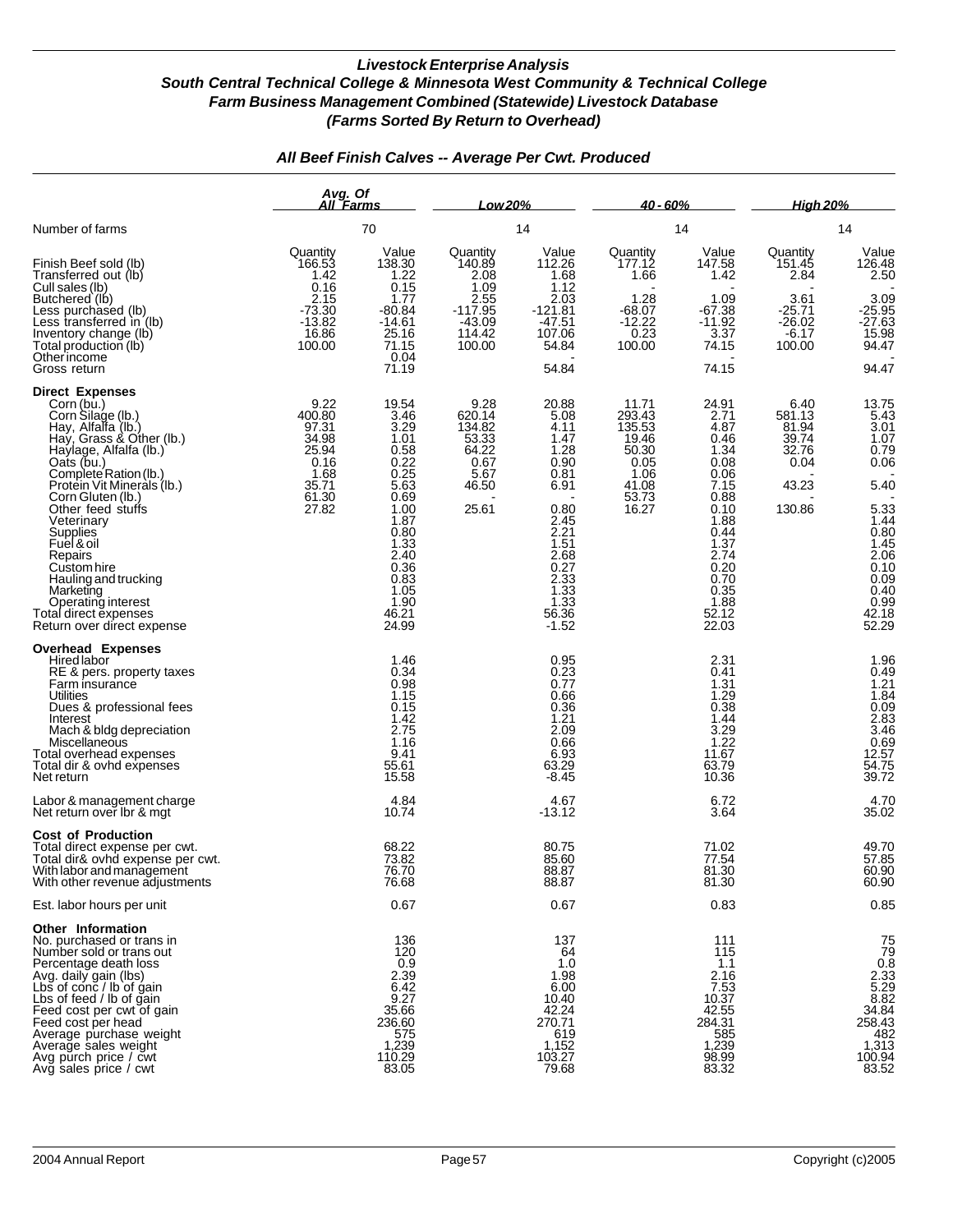## *All Beef Finish Yearlings -- Average Per Cwt. Produced*

|                                                                                                                                                                                                                                                                                                                                                                                                                                                      | Avg. Of<br>All Farms                                                          |                                                                                                                                                                         | <u>40 - 60% </u>                                                     |                                                                                                                                         | <b>High 20%</b>                                                                 |                                                                                                                                 |  |
|------------------------------------------------------------------------------------------------------------------------------------------------------------------------------------------------------------------------------------------------------------------------------------------------------------------------------------------------------------------------------------------------------------------------------------------------------|-------------------------------------------------------------------------------|-------------------------------------------------------------------------------------------------------------------------------------------------------------------------|----------------------------------------------------------------------|-----------------------------------------------------------------------------------------------------------------------------------------|---------------------------------------------------------------------------------|---------------------------------------------------------------------------------------------------------------------------------|--|
| Number of farms                                                                                                                                                                                                                                                                                                                                                                                                                                      |                                                                               | 22                                                                                                                                                                      |                                                                      | 5                                                                                                                                       |                                                                                 | 5                                                                                                                               |  |
| Fin Yrig Hfr sold (lb)<br>Transferred out (lb)<br>Butchered (lb)<br>Less purchased (lb)<br>Less transferred in (lb)<br>Inventory change (lb)<br>Total production (lb)<br>Otherincome<br>Gross return                                                                                                                                                                                                                                                 | Quantity<br>192.29<br>0.95<br>1.12<br>$-96.19$<br>$-5.40$<br>7.22<br>100.00   | Value<br>157.80<br>0.95<br>0.95<br>$-105.47$<br>$-5.67$<br>18.39<br>66.95<br>1.17<br>68.12                                                                              | Quantity<br>166.04<br>2.11<br>$-70.69$<br>$-9.95$<br>12.49<br>100.00 | Value<br>137.10<br>1.92<br>-83.06<br>$-10.41$<br>17.95<br>63.50<br>1.92<br>65.42                                                        | Quantity<br>148.56<br>45.78<br>7.87<br>$-26.28$<br>-63.72<br>$-12.22$<br>100.00 | Value<br>137.74<br>45.78<br>6.18<br>$-22.86$<br>$-62.99$<br>$-8.\overline{61}$<br>95.24<br>95.24                                |  |
| <b>Direct Expenses</b><br>Corn (bu.)<br>Corn Silage (lb.)<br>Hay, Alfalfa (lb.)<br>Hay, Grass & Other (lb.)<br>Haylage, Alfalfa (lb.)<br>Oats (bu.)<br>Stover (lb.)<br>Protein Vit Minerals (lb.)<br>Other feed stuffs<br>Veterinary<br>Supplies<br>Fuel & oil<br>Repairs<br>Custom hire<br>Hired labor<br>Machinery & bldg leases<br>Hauling and trucking<br>Marketing<br>Operating interest<br>Total direct expenses<br>Return over direct expense | 10.78<br>165.36<br>116.31<br>31.03<br>31.80<br>0.11<br>17.04<br>94.05<br>9.86 | 20.84<br>1.51<br>4.45<br>0.71<br>0.46<br>0.15<br>0.11<br>6.42<br>0.04<br>1.22<br>0.56<br>1.44<br>2.70<br>0.46<br>0.19<br>0.07<br>0.29<br>0.48<br>1.93<br>44.03<br>24.09 | 11.08<br>79.58<br>72.28<br>2.65<br>147.55<br>0.17<br>1.99<br>59.70   | 19.50<br>0.55<br>3.40<br>0.07<br>2.14<br>0.22<br>0.01<br>8.76<br>1.01<br>1.28<br>1.11<br>1.06<br>0.36<br>0.15<br>3.95<br>43.55<br>21.87 | 7.39<br>309.10<br>52.49<br>180.50<br>1.31<br>58.32<br>95.56                     | 15.82<br>3.08<br>1.69<br>6.27<br>1.97<br>0.87<br>8.08<br>0.83<br>1.17<br>3.49<br>0.41<br>0.49<br>0.30<br>44.46<br>50.78         |  |
| <b>Overhead Expenses</b><br>Hired labor<br>Farm insurance<br>Utilities<br>Dues & professional fees<br>Interest<br>Mach & bldg depreciation<br>Miscellaneous<br>Total overhead expenses<br>Total dir & ovhd expenses<br>Net return                                                                                                                                                                                                                    |                                                                               | 2.75<br>0.86<br>0.67<br>0.17<br>1.46<br>2.67<br>0.56<br>9.15<br>53.18<br>14.94                                                                                          |                                                                      | 1.28<br>0.53<br>0.68<br>0.34<br>1.52<br>2.11<br>0.34<br>6.80<br>50.35<br>15.07                                                          |                                                                                 | $0.02$<br>$0.65$<br>$1.07$<br>0.02<br>0.11<br>$\begin{array}{c} 1.49 \\ 1.49 \end{array}$<br>4.85<br>49.31<br>45.94             |  |
| Labor & management charge<br>Net return over Ibr & mat                                                                                                                                                                                                                                                                                                                                                                                               |                                                                               | 3.79<br>11.15                                                                                                                                                           |                                                                      | 8.07<br>7.00                                                                                                                            |                                                                                 | 7.74<br>38.20                                                                                                                   |  |
| <b>Cost of Production</b><br>Total direct expense per cwt.<br>Total dir& ovhd expense per cwt.<br>With labor and management<br>With other revenue adjustments                                                                                                                                                                                                                                                                                        |                                                                               | 70.29<br>75.02<br>76.99<br>76.38                                                                                                                                        |                                                                      | 70.56<br>74.65<br>79.51<br>78.36                                                                                                        |                                                                                 | 68.30<br>70.79<br>74.77<br>74.77                                                                                                |  |
| Est. labor hours per unit                                                                                                                                                                                                                                                                                                                                                                                                                            |                                                                               | 1.11                                                                                                                                                                    |                                                                      | 0.71                                                                                                                                    |                                                                                 | 0.84                                                                                                                            |  |
| Other Information<br>No. purchased or trans in<br>Number sold or trans out<br>Percentage death loss<br>Avg. daily gain (lbs)<br>Lbs of conc / lb of gain<br>Lbs of feed / lb of gain<br>Feed cost per cwt of gain<br>Feed cost per head<br>Average purchase weight<br>Average sales weight<br>Avg purch price / cwt<br>Avg sales price / cwt                                                                                                         |                                                                               | 203<br>188<br>0.7<br>2.47<br>7.01<br>9.37<br>34.69<br>229.46<br>656<br>1,311<br>109.65<br>82.06                                                                         |                                                                      | 161<br>148<br>1.3<br>2.43<br>6.86<br>8.62<br>34.63<br>249.96<br>616<br>1,350<br>117.49<br>82.57                                         |                                                                                 | $\frac{12}{14}$<br>$1.\overline{3}$<br>1.47<br>$\frac{5.51}{9.31}$<br>37.78<br>264.72<br>$601$<br>$1,158$<br>$86.97$<br>$92.71$ |  |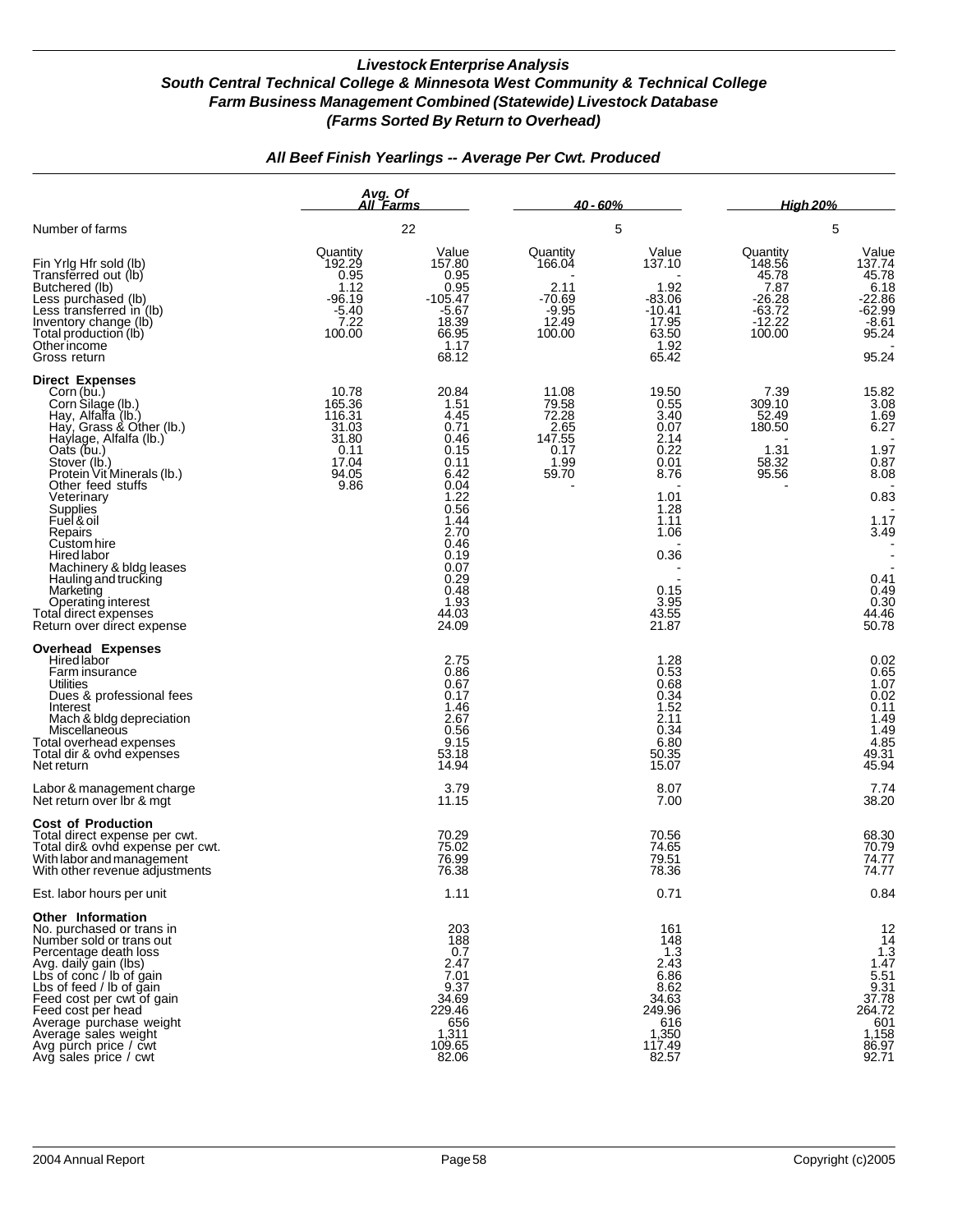|                                                                                                                                                                                                                                                                                                                                                                                                                                                  | Avg. Of<br>All Farms                                                                                      |                                                                                                                                                                            | Low 20%                                                                                                   |                                                                                                                                                                       | $40 - 60%$                                                                                                        |                                                                                                                                                                             | <b>High 20%</b><br>25                                                                           |                                                                                                                                                                 |  |
|--------------------------------------------------------------------------------------------------------------------------------------------------------------------------------------------------------------------------------------------------------------------------------------------------------------------------------------------------------------------------------------------------------------------------------------------------|-----------------------------------------------------------------------------------------------------------|----------------------------------------------------------------------------------------------------------------------------------------------------------------------------|-----------------------------------------------------------------------------------------------------------|-----------------------------------------------------------------------------------------------------------------------------------------------------------------------|-------------------------------------------------------------------------------------------------------------------|-----------------------------------------------------------------------------------------------------------------------------------------------------------------------------|-------------------------------------------------------------------------------------------------|-----------------------------------------------------------------------------------------------------------------------------------------------------------------|--|
| Number of farms<br>Beef Calves sold (lb)<br>Transferred out (lb)<br>Cull sales (lb)<br>Butchered (lb)<br>Less purchased (lb)<br>Less transferred in (lb)<br>Inventory change (lb)<br>Total production (lb)<br>Otherincome<br>Gross return                                                                                                                                                                                                        |                                                                                                           | 124                                                                                                                                                                        |                                                                                                           | 24                                                                                                                                                                    |                                                                                                                   | 25                                                                                                                                                                          |                                                                                                 |                                                                                                                                                                 |  |
|                                                                                                                                                                                                                                                                                                                                                                                                                                                  | Quantity<br>257.33<br>230.92<br>111.92<br>3.74<br>$-62.21$<br>$-24.84$<br>41.51<br>558.36                 | Value<br>264.96<br>251.36<br>80.11<br>3.04<br>$-71.07$<br>$-24.35$<br>62.00<br>566.06<br>0.64<br>566.70                                                                    | Quantity<br>147.20<br>252.87<br>88.58<br>2.04<br>$-68.16$<br>$-27.70$<br>24.92<br>419.75                  | Value<br>148.08<br>285.11<br>82.92<br>1.82<br>$-70.20$<br>$-22.89$<br>11.85<br>436.68<br>436.68                                                                       | Quantity<br>309.64<br>213.09<br>113.68<br>6.96<br>$-68.73$<br>$-30.41$<br>$-19.23$<br>524.99                      | Value<br>316.23<br>218.53<br>68.74<br>5.22<br>$-81.27$<br>$-32.54$<br>28.57<br>523.47<br>1.27<br>524.74                                                                     | Quantity<br>295.02<br>229.07<br>128.21<br>3.97<br>$-62.05$<br>$-21.10$<br>99.94<br>673.06       | Value<br>313.85<br>244.59<br>74.56<br>$2.86$<br>$-57.70$<br>$-18.06$<br>124.30<br>684.41<br>684.41                                                              |  |
| <b>Direct Expenses</b><br>Corn (bu.)<br>Corn Silage (lb.)<br>Hay, Alfalfa (lb.)<br>Hay, Grass & Other (lb.)<br>Haylage, Alfalfa (lb.)<br>Pasture (aum)<br>Stover (lb.)<br>Complete Ration (lb.)<br>Creep / Starter (lb.)<br>Protein Vit Minerals (lb.)<br>Other feed stuffs<br><b>Breeding fees</b><br>Veterinary<br>Supplies<br>Fuel & oil<br>Repairs<br>Marketing<br>Operating interest<br>Total direct expenses<br>Return over direct expense | 3.24<br>5,155.90<br>1,618.32<br>4,311.79<br>57.63<br>4.32<br>179.58<br>95.77<br>25.02<br>147.15<br>545.61 | 7.02<br>46.52<br>46.32<br>96.56<br>1.39<br>36.13<br>2.59<br>11.83<br>2.09<br>22.51<br>6.08<br>3.59<br>20.18<br>13.90<br>13.31<br>24.69<br>5.33<br>5.71<br>365.74<br>200.96 | 8.90<br>4,634.42<br>4,205.90<br>2,578.82<br>281.50<br>$\frac{2.89}{637.23}$<br>194.38<br>182.37<br>939.23 | 21.60<br>46.15<br>143.11<br>62.60<br>7.04<br>36.62<br>10.25<br>6.84<br>27.42<br>10.79<br>4.40<br>18.21<br>16.57<br>25.60<br>39.11<br>2.77<br>7.34<br>486.42<br>-49.74 | 2.63<br>6,155.39<br>1,282.52<br>4,464.74<br>101.63<br>4.57<br>117.89<br>$\frac{94.82}{78.25}$<br>101.63<br>741.98 | 4.77<br>52.26<br>17.95<br>100.97<br>2.03<br>33.06<br>1.56<br>9.32<br>6.65<br>24.95<br>11.54<br>4.40<br>20.69<br>12.95<br>10.72<br>21.56<br>2.79<br>3.74<br>341.90<br>182.84 | 1.47<br>4,774.93<br>1,563.81<br>4,621.67<br>3.01<br>15.67<br>55.10<br>30.23<br>175.28<br>480.27 | 3.31<br>43.28<br>48.56<br>90.61<br>33.39<br>0.23<br>8.84<br>2.41<br>2.53<br>3.84<br>1.92<br>20.31<br>7.27<br>40.89<br>26.46<br>8.98<br>6.38<br>336.21<br>348.19 |  |
| <b>Overhead Expenses</b><br>Hired labor<br>Machinery & bldg leases<br>RE & pers. property taxes<br>Farm insurance<br>Utilities<br>Interest<br>Mach & bldg depreciation<br>Miscellaneous<br>Total overhead expenses<br>Total dir & ovhd expenses<br>Net return                                                                                                                                                                                    |                                                                                                           | 7.91<br>1.75<br>3.55<br>$\frac{9.45}{11.52}$<br>16.42<br>24.34<br>9.93<br>84.85<br>450.59<br>116.11                                                                        |                                                                                                           | 12.30<br>4.66<br>8.09<br>13.65<br>17.88<br>39.68<br>53.62<br>16.79<br>166.68<br>653.10<br>-216.42                                                                     |                                                                                                                   | 2.46<br>2.24<br>1.40<br>6.95<br>8.88<br>15.42<br>13.83<br>8.07<br>59.25<br>401.15<br>123.59                                                                                 |                                                                                                 | 8.76<br>0.43<br>5.43<br>5.78<br>9.78<br>12.96<br>16.15<br>31.34<br>8.80<br>93.65<br>429.86<br>254.55                                                            |  |
| Labor & management charge<br>Net return over Ibr & mat                                                                                                                                                                                                                                                                                                                                                                                           |                                                                                                           | 69.35<br>46.75                                                                                                                                                             |                                                                                                           | 78.50<br>$-294.92$                                                                                                                                                    |                                                                                                                   | 43.50<br>80.08                                                                                                                                                              |                                                                                                 | 94.76<br>159.79                                                                                                                                                 |  |
| <b>Cost of Production</b><br>Total direct expense per cwt.<br>Total dir& ovhd expense per cwt.<br>With labor and management<br>With other revenue adjustments                                                                                                                                                                                                                                                                                    |                                                                                                           | 65.50<br>80.70<br>78.34<br>70.08                                                                                                                                           |                                                                                                           | 115.88<br>155.59<br>-14.67<br>$-16.49$                                                                                                                                |                                                                                                                   | 65.12<br>76.41<br>84.70<br>78.12                                                                                                                                            |                                                                                                 | 49.95<br>63.87<br>77.94<br>65.12                                                                                                                                |  |
| Est. labor hours per unit                                                                                                                                                                                                                                                                                                                                                                                                                        |                                                                                                           | 9.59                                                                                                                                                                       |                                                                                                           | 11.59                                                                                                                                                                 |                                                                                                                   | 5.95                                                                                                                                                                        |                                                                                                 | 11.93                                                                                                                                                           |  |
| Other Information<br>Number of cows<br>Pregnancy percentage<br>Pregnancy loss percentage<br>Culling percentage<br>Calving percentage<br>Weaning percentage<br>Calves sold per cow<br>Calf death loss percent<br>Average weaning weight<br>Lbs weaned/exposed female<br>Feed cost per cow<br>Avg wgt/Beef Calf sold<br>Avg price / cwt                                                                                                            |                                                                                                           | 68.3<br>96.5<br>0.9<br>10.9<br>95.6<br>90.4<br>0.86<br>5.3<br>537<br>486<br>279.03<br>604<br>102.97                                                                        |                                                                                                           | 36.7<br>95.5<br>1.3<br>11.6<br>$\frac{94.3}{87.3}$<br>0.84<br>$\frac{8.5}{495}$<br>432<br>372.43<br>561<br>100.59                                                     |                                                                                                                   | 78.7<br>96.8<br>0.5<br>10.4<br>96.3<br>91.2<br>0.91<br>4.2<br>548<br>499<br>265.04<br>611<br>102.13                                                                         |                                                                                                 | 76.6<br>97.4<br>1.5<br>$\begin{array}{c} 10.0 \\ 96.0 \\ 91.1 \end{array}$<br>$0.86$<br>5.2<br>541<br>493<br>254.00<br>598<br>106.38                            |  |

#### *Beef Cow-Calf -- Average Per Cow*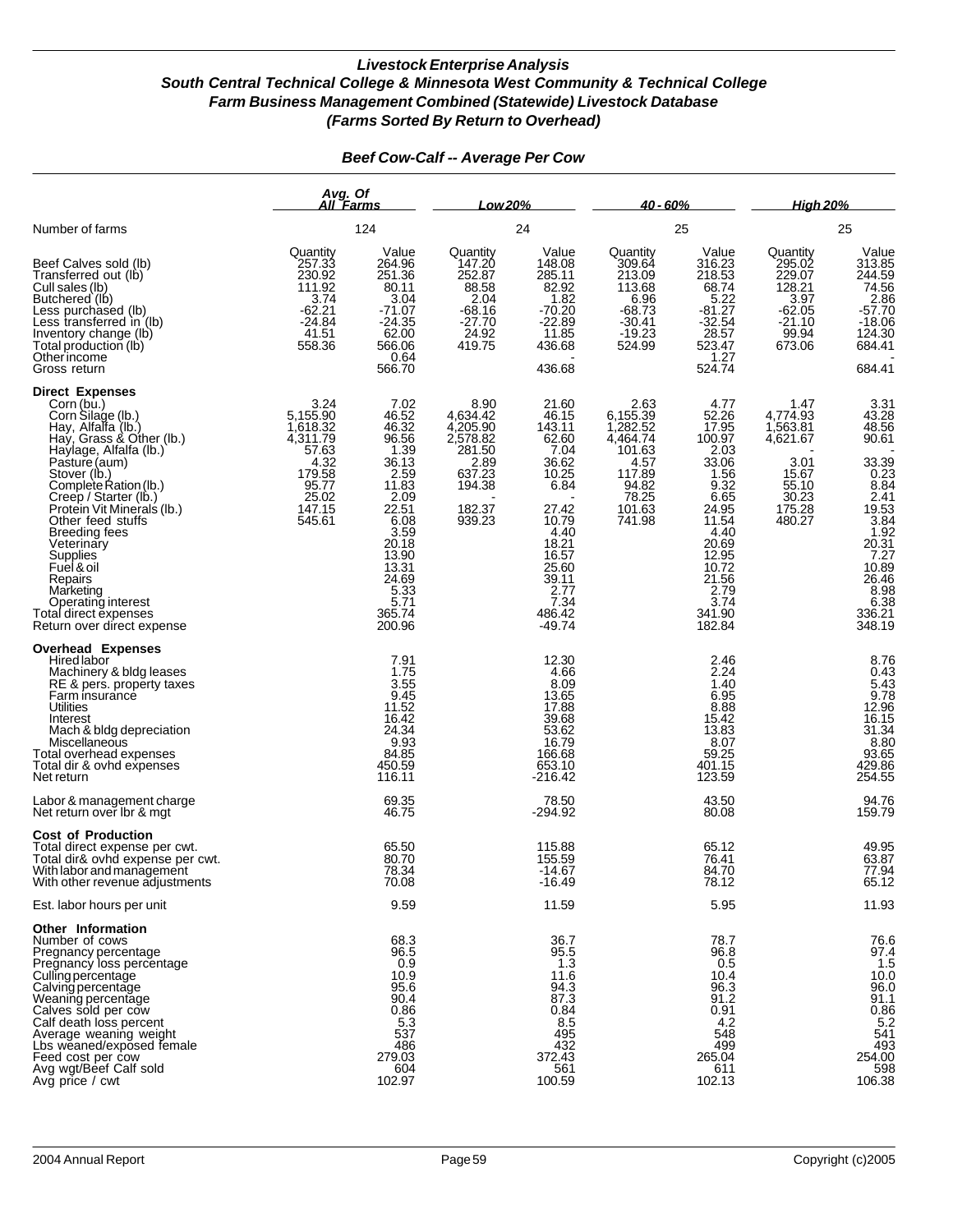|                                                                                                                                                                                                                                                                                                                                                                                                                            | Avg. Of<br>AII 'Farms                                                                                                    |                                                                                                                                                                                                                    |  |  |  |  |  |
|----------------------------------------------------------------------------------------------------------------------------------------------------------------------------------------------------------------------------------------------------------------------------------------------------------------------------------------------------------------------------------------------------------------------------|--------------------------------------------------------------------------------------------------------------------------|--------------------------------------------------------------------------------------------------------------------------------------------------------------------------------------------------------------------|--|--|--|--|--|
| Number of farms                                                                                                                                                                                                                                                                                                                                                                                                            |                                                                                                                          | 11                                                                                                                                                                                                                 |  |  |  |  |  |
| Lambs sold (lb)<br>Mkt Lambs sold (lb)<br>Transferred out (lb)<br>Cull sales <u>(Ib</u> )<br>Butchered`(lḃ)<br>Less purchased (lb)<br>Less transferred in (lb)<br>Inventory change (lb)<br>Total production (lb)<br>Other income<br>Gross return                                                                                                                                                                           | Quantity<br>$5.04$<br>145.34<br>1.94<br>39.41<br>$\begin{array}{r} 0.34 \\ 39.34 \\ 1.79 \end{array}$<br>15.76<br>161.64 | Value<br>2.36<br>136.52<br>1.49<br>27.06<br>$-0.32$<br>44.69<br>-2.72<br>14.05<br>134.39<br>0.47<br>134.85                                                                                                         |  |  |  |  |  |
| <b>Direct Expenses</b><br>Corn (bu.)<br>Hay, Alfalfa (lb.)<br>Hay, Grass & Other (lb.)<br>Catlage (lb.)<br>Pasture (aum)<br>Complete Ration (lb.)<br>Protein Vit Minerals (lb.)<br>Beet Pulp (lb.)<br>Other feed stuffs<br>Veterinary<br>Supplies<br>Euel & oil<br>Repairs<br>Custom hire<br>Hired labor<br>Hauling and trucking<br>Marketing<br>Operating interest<br>Total direct expenses<br>Return over dïrect expense | 10.71<br>671.70<br>90.04<br>6.39<br>0.45<br>29.02<br>141.81<br>363.66<br>14.33                                           | 24.35<br>21.67<br>2.08<br>0.16<br>$2.46$<br>$4.90$<br>$15.32$<br>$1.17$<br>$1.24$<br>5.37<br>4.89<br>2.56<br>6.96<br>0.16<br>0.41<br>0.87<br>$\begin{array}{c} 1.85 \\ 1.85 \\ 0.93 \\ 97.35 \\ 37.50 \end{array}$ |  |  |  |  |  |
| Overhead Expenses<br>Custom hire<br>Hired labor<br>Machinery & bldg leases<br>RE & pers. property taxes<br>Farm insurance<br>Utilities<br>Dues & professional fees<br>Interest<br>Mach & bldg depreciation<br>Miscellaneous<br>Total overhead expenses<br>Total dir & ovhd expenses<br>Net return<br>Labor & management charge<br>Net return over Ibr & mgt                                                                |                                                                                                                          | 1.14<br>2.72<br>0.98<br>0.92<br>1.34<br>$\frac{4.72}{9.18}$<br>1.10<br>6.14<br>3.65<br>22.89<br>120.24<br>14.61<br>16.74<br>$-2.13$                                                                                |  |  |  |  |  |
| Cost of Production<br>Total direct expense per cwt.<br>Total dir& ovhd expense per cwt.<br>With labor and management<br>With other revenue adjustments<br>Est. labor hours per unit                                                                                                                                                                                                                                        |                                                                                                                          | 60.23<br>74.39<br>84.74<br>90.22<br>1.89                                                                                                                                                                           |  |  |  |  |  |
| Other Information<br>Number of ewes<br>Pregnancy percentage<br>Pregnancy loss percentage<br>Female turnover rate<br>Lambs born / ewe exposed<br>Lambs born / ewe lambing<br>Lambs weaned/ewe exposed<br>Lambs sold per ewe<br>Lamb dth loss (died/born)<br>Average weaning weight<br>Lbs weaned/exposed female<br>Feed cost per ėwe<br>Avg wgt/Mķt Lamb sold<br>Avg price / cwt                                            |                                                                                                                          | 270.2<br>97.8<br>1.3<br>48.55<br>$\frac{1.57}{1.62}$<br>1.45<br>$\frac{1.18}{13.3}$<br>44<br>64<br>73.36<br>126<br>93.93                                                                                           |  |  |  |  |  |

### *Sheep, Market Lamb Prod -- Average Per Ewe*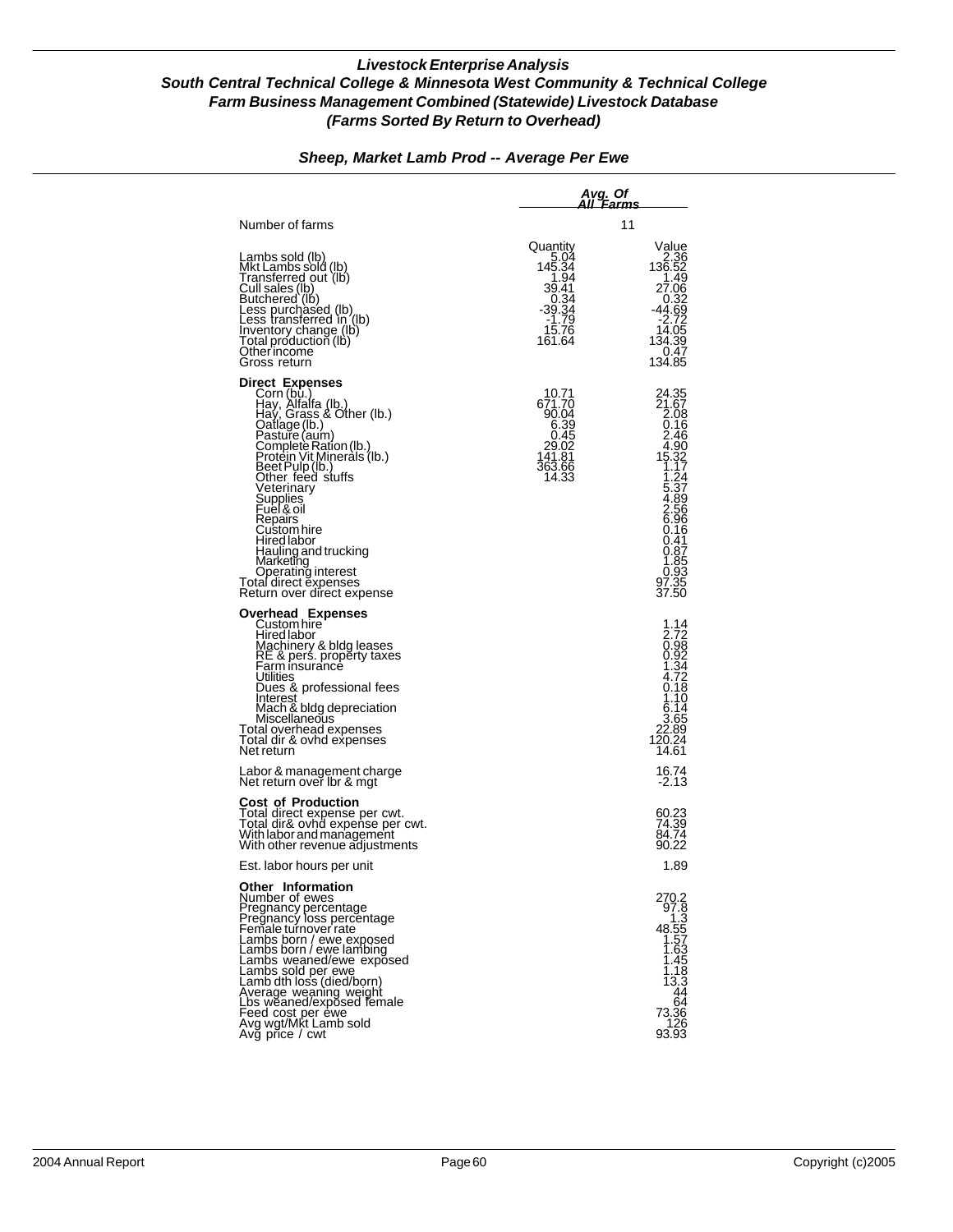|                                                                                                                                                                                                                                                                                                                                          | Avg. Of<br>All `Farms                                                           |                                                                                                                       | Up to 100                                                                     |                                                                                                       | 101 - 200                                                                            |                                                                                                                 | <u> 201 - 500</u>                                                                    |                                                                                                                           |  |
|------------------------------------------------------------------------------------------------------------------------------------------------------------------------------------------------------------------------------------------------------------------------------------------------------------------------------------------|---------------------------------------------------------------------------------|-----------------------------------------------------------------------------------------------------------------------|-------------------------------------------------------------------------------|-------------------------------------------------------------------------------------------------------|--------------------------------------------------------------------------------------|-----------------------------------------------------------------------------------------------------------------|--------------------------------------------------------------------------------------|---------------------------------------------------------------------------------------------------------------------------|--|
| Number of farms                                                                                                                                                                                                                                                                                                                          |                                                                                 | 28                                                                                                                    |                                                                               | 6                                                                                                     |                                                                                      | 8                                                                                                               | 7                                                                                    |                                                                                                                           |  |
| Raised Hogs sold (lb)<br>Transferred out (lb)<br>Cull sales (lb)<br>Butchered (lb)<br>Less purchased (lb)<br>Less transferred in (lb)<br>Inventory change (lb)<br>Total production (lb)<br>Other income<br>Gross return                                                                                                                  | Quantity<br>94.46<br>0.22<br>5.43<br>0.17<br>-1.11<br>$-0.06$<br>0.89<br>100.00 | Value<br>48.50<br>0.17<br>2.20<br>0.09<br>$-1.32$<br>$-0.07$<br>3.30<br>52.87<br>0.06<br>52.93                        | Quantity<br>78.02<br>26.65<br>0.54<br>$-1.72$<br>$-1.32$<br>$-2.17$<br>100.00 | Value<br>40.50<br>12.00<br>0.27<br>$-1.06$<br>$-1.62$<br>6.85<br>56.95<br>1.02<br>57.96               | Quantity<br>97.69<br>0.07<br>3.89<br>1.31<br>$-1.13$<br>$-0.12$<br>$-1.71$<br>100.00 | Value<br>49.82<br>0.00<br>1.58<br>0.65<br>$-1.38$<br>$-0.07$<br>5.04<br>55.64<br>55.64                          | Quantity<br>94.49<br>1.67<br>5.45<br>0.19<br>$-1.05$<br>$-0.13$<br>$-0.61$<br>100.00 | Value<br>49.19<br>1.34<br>2.67<br>0.11<br>$-1.17$<br>$-0.22$<br>$3.54$<br>55.46<br>55.46                                  |  |
| <b>Direct Expenses</b><br>Barley (bu.)<br>Corn (bu.)<br>Complete Ration (lb.)<br>Protein Vit Minerals (lb.)<br>Corn Distillers Grn (dry) (lb.)<br>Other feed stuffs<br>Breeding fees<br>Veterinary<br>Supplies<br>Contract production exp.<br>Fuel & oil<br>Repairs<br>Custom hire<br>Hired labor<br>Machinery & bldg leases             | 0.02<br>3.46<br>46.03<br>94.68<br>8.45<br>0.13                                  | 0.03<br>7.64<br>3.64<br>11.50<br>0.43<br>0.11<br>0.97<br>1.78<br>0.76<br>0.02<br>0.60<br>0.96<br>0.16<br>0.07<br>1.41 | 0.37<br>5.91<br>73.55<br>0.10                                                 | 0.64<br>12.24<br>17.12<br>0.14<br>0.01<br>1.51<br>1.53<br>1.99<br>1.43<br>0.25<br>2.27                | 0.13<br>4.95<br>45.52<br>67.87<br>0.06                                               | 0.24<br>10.79<br>3.54<br>12.24<br>0.10<br>0.03<br>1.47<br>1.11<br>0.34<br>0.70<br>1.76<br>0.16                  | 4.93<br>0.20<br>83.59<br>3.58<br>0.01                                                | 10.90<br>0.09<br>$14.64$<br>0.19<br>0.00<br>0.21<br>1.49<br>0.81<br>0.50<br>1.33<br>0.49<br>0.14                          |  |
| Livestock leases<br><b>Utilities</b><br>Hauling and trucking<br>Marketing<br>Operating interest<br>Total direct expenses<br>Return over direct expense                                                                                                                                                                                   |                                                                                 | 0.36<br>0.10<br>0.30<br>0.34<br>0.37<br>31.55<br>21.38                                                                |                                                                               | 0.64<br>0.03<br>0.70<br>0.49<br>40.99<br>16.97                                                        |                                                                                      | 0.23<br>$0.\overline{32}$<br>0.33<br>33.35<br>22.28                                                             |                                                                                      | 0.18<br>$0.38$<br>$1.35$<br>$0.13$<br>32.82<br>22.64                                                                      |  |
| <b>Overhead Expenses</b><br>Custom hire<br>Hired labor<br>Machinery & bldg leases<br>Farm insurance<br><b>Utilities</b><br>Dues & professional fees<br>Interest<br>Mach & bldg depreciation<br>Miscellaneous<br>Total overhead expenses<br>Total dir & ovhd expenses<br>Net return                                                       |                                                                                 | 0.30<br>3.28<br>1.66<br>0.40<br>0.64<br>0.26<br>0.69<br>1.40<br>0.31<br>8.96<br>40.50<br>12.42                        |                                                                               | 0.01<br>0.52<br>0.04<br>0.38<br>1.29<br>0.19<br>4.01<br>2.32<br>0.79<br>9.55<br>50.54<br>7.42         |                                                                                      | 0.11<br>0.20<br>0.03<br>0.44<br>0.74<br>0.04<br>0.48<br>1.60<br>0.50<br>4.14<br>37.49<br>18.15                  |                                                                                      | 1.49<br>0.00<br>$0.86$<br>$1.32$<br>$0.13$<br>2.00<br>2.01<br>0.55<br>8.36<br>41.18<br>14.28                              |  |
| Labor & management charge<br>Net return over Ibr & mgt                                                                                                                                                                                                                                                                                   |                                                                                 | 1.76<br>10.66                                                                                                         |                                                                               | 2.94<br>4.48                                                                                          |                                                                                      | 3.09<br>15.06                                                                                                   |                                                                                      | 3.68<br>10.60                                                                                                             |  |
| <b>Cost of Production</b><br>Total direct expense per cwt.<br>Total dir& ovhd expense per cwt.<br>With labor and management<br>With other revenue adjustments                                                                                                                                                                            |                                                                                 | 31.55<br>40.50<br>42.26<br>41.13                                                                                      |                                                                               | 40.99<br>50.54<br>53.48<br>38.87                                                                      |                                                                                      | 33.35<br>37.49<br>40.58<br>40.44                                                                                |                                                                                      | 32.82<br>41.18<br>44.86<br>43.47                                                                                          |  |
| Est. labor hours per unit                                                                                                                                                                                                                                                                                                                |                                                                                 | 0.31                                                                                                                  |                                                                               | 0.50                                                                                                  |                                                                                      | 0.44                                                                                                            |                                                                                      | 0.42                                                                                                                      |  |
| Other Information<br>Average number of sows<br>Litters farrowed<br>Litters per sow<br>Litters per crate<br>Pigs born per litter<br>Pigs weaned per litter<br>Pigs weaned per sow<br>Number sold per litter<br>Lbs of feed / lb of gain<br>Feed cost / cwt. of gain<br>Feed cost per litter<br>Avg wgt/Raised Hog sold<br>Avg price / cwt |                                                                                 | 263.4<br>543<br>2.06<br>11.80<br>10.18<br>9.54<br>19.55<br>$\frac{8.20}{3.44}$<br>23.34<br>515.46<br>$254$<br>51.35   |                                                                               | 53.0<br>60<br>1.13<br>3.89<br>9.44<br>8.45<br>9.12<br>6.48<br>4.26<br>30.14<br>684.87<br>273<br>51.91 |                                                                                      | 85.8<br>148<br>1.72<br>8.20<br>10.04<br>8.71<br>15.30<br>7.88<br>$\frac{3.99}{26.89}$<br>548.16<br>253<br>51.00 |                                                                                      | 169.7<br>$315$<br>$315$<br>$9.33$<br>$8.36$<br>$15.48$<br>$7.12$<br>$\frac{3.64}{25.82}$<br>499.51<br>$\frac{257}{52.06}$ |  |

## *Hogs, Farrow To Finish -- Average Per Cwt. Produced*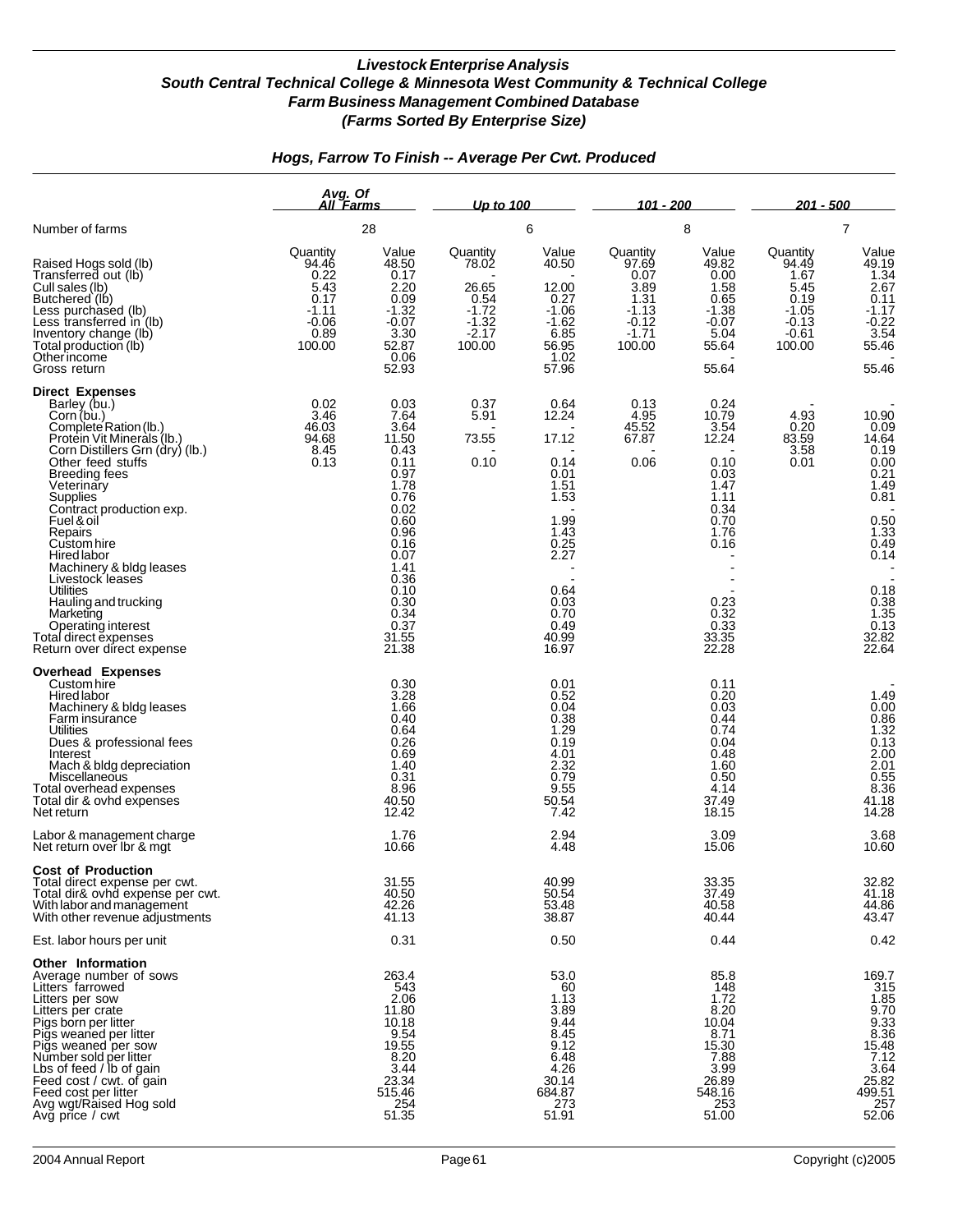### *Hogs, Finish Feeder Pigs -- Average Per Cwt. Produced*

|                                                                                                                                                                                                                                                                                                                                                                          | Avg. Of<br><b>All Farms</b><br>52                                                   |                                                                                                                                         | 501 -<br>1000                                                                   |                                                                                                                | 1001 -<br>2500                                                                      |                                                                                                         | 2501 -<br>5000                                                               |                                                                                                         | Over<br><i><b>5000</b></i>                                                 |                                                                                                                                         |
|--------------------------------------------------------------------------------------------------------------------------------------------------------------------------------------------------------------------------------------------------------------------------------------------------------------------------------------------------------------------------|-------------------------------------------------------------------------------------|-----------------------------------------------------------------------------------------------------------------------------------------|---------------------------------------------------------------------------------|----------------------------------------------------------------------------------------------------------------|-------------------------------------------------------------------------------------|---------------------------------------------------------------------------------------------------------|------------------------------------------------------------------------------|---------------------------------------------------------------------------------------------------------|----------------------------------------------------------------------------|-----------------------------------------------------------------------------------------------------------------------------------------|
| Number of farms                                                                                                                                                                                                                                                                                                                                                          |                                                                                     |                                                                                                                                         |                                                                                 | 9                                                                                                              |                                                                                     | 16                                                                                                      |                                                                              | 8                                                                                                       | 16                                                                         |                                                                                                                                         |
| Finish Hogs sold (lb)<br>Transferred out (lb)<br>Cull sales (lb)<br>Butchered (lb)<br>Less purchased (lb)<br>Less transferred in (lb)<br>Inventory change (lb)<br>Total production (lb)<br>Other income<br>Gross return                                                                                                                                                  | Quantity<br>114.15<br>1.31<br>0.06<br>0.08<br>$-10.25$<br>$-5.64$<br>0.30<br>100.00 | Value<br>58.96<br>0.81<br>0.02<br>0.04<br>$-13.56$<br>$-8.40$<br>2.36<br>40.25<br>0.31<br>40.56                                         | Quantity<br>140.86<br>4.76<br>0.11<br>$-15.17$<br>$-3.46$<br>$-27.11$<br>100.00 | Value<br>67.86<br>2.40<br>0.06<br>-18.92<br>$-2.16$<br>$-5.18$<br>44.06<br>44.06                               | Quantity<br>119.27<br>2.52<br>0.96<br>0.28<br>$-26.63$<br>$-0.33$<br>3.93<br>100.00 | Value<br>60.19<br>1.35<br>0.33<br>0.11<br>$-22.97$<br>$-0.54$<br>5.32<br>43.78<br>0.50<br>44.28         | Quantity<br>119.30<br>0.81<br>0.16<br>$-15.39$<br>$-10.31$<br>5.43<br>100.00 | Value<br>59.60<br>0.41<br>0.09<br>$-17.08$<br>$-9.61$<br>5.42<br>38.84<br>38.84                         | Quantity<br>112.51<br>1.17<br>0.05<br>$-8.38$<br>$-5.58$<br>0.23<br>100.00 | Value<br>58.56<br>0.77<br>0.03<br>$-12.38$<br>$-8.98$<br>2.04<br>40.04<br>0.34<br>40.38                                                 |
| <b>Direct Expenses</b><br>Corn (bu.)<br>Complete Ration (lb.)<br>Protein Vit Minerals (lb.)<br>Other feed stuffs<br>Veterinary<br>Supplies<br>Contract production exp.<br>Fuel & oil<br>Repairs<br>Custom hire<br>Machinery & bldg leases<br>Utilities<br>Hauling and trucking<br>Marketing<br>Operating interest<br>Total direct expenses<br>Return over direct expense | 1.88<br>162.69<br>35.58<br>0.77                                                     | 4.06<br>12.19<br>4.94<br>0.11<br>0.64<br>0.34<br>1.56<br>0.23<br>0.44<br>0.56<br>1.72<br>0.03<br>0.49<br>1.23<br>0.38<br>28.91<br>11.65 | 4.33<br>135.61<br>73.00                                                         | 9.84<br>6.45<br>10.34<br>0.40<br>1.10<br>1.43<br>3.14<br>0.75<br>0.01<br>0.39<br>0.58<br>0.62<br>35.04<br>9.02 | 4.32<br>67.60<br>0.82                                                               | 9.59<br>10.24<br>1.22<br>0.49<br>0.90<br>0.34<br>0.90<br>0.43<br>0.15<br>0.11<br>0.24<br>24.61<br>19.66 | 2.60<br>59.34<br>80.15                                                       | 5.73<br>3.95<br>10.13<br>0.51<br>0.25<br>0.33<br>0.77<br>0.49<br>0.37<br>0.13<br>0.52<br>23.17<br>15.66 | 1.57<br>186.50<br>27.65<br>0.87                                            | 3.33<br>14.10<br>3.89<br>0.04<br>0.67<br>0.29<br>1.88<br>0.18<br>0.30<br>0.57<br>2.07<br>0.04<br>0.53<br>1.44<br>0.37<br>29.70<br>10.67 |
| <b>Overhead Expenses</b><br>Custom hire<br><b>Hired labor</b><br>Machinery & bldg leases<br>RE & pers. property taxes<br>Farm insurance<br>Utilities<br>Interest<br>Mach & bldg depreciation<br>Miscellaneous<br>Total overhead expenses<br>Total dir & ovhd expenses<br>Net return                                                                                      |                                                                                     | 0.12<br>0.43<br>0.19<br>0.05<br>0.25<br>0.25<br>0.52<br>0.75<br>0.24<br>2.81<br>31.72<br>8.84<br>0.93                                   |                                                                                 | 0.29<br>1.07<br>0.19<br>0.37<br>1.09<br>1.47<br>1.78<br>3.42<br>0.80<br>10.48<br>45.52<br>$-1.46$<br>4.55      |                                                                                     | 0.06<br>0.73<br>0.54<br>0.17<br>0.46<br>0.74<br>0.60<br>1.30<br>0.47<br>5.07<br>29.68<br>14.60<br>2.51  |                                                                              | 0.13<br>0.40<br>0.68<br>0.07<br>0.42<br>0.50<br>1.06<br>1.61<br>0.46<br>5.33<br>28.50<br>10.33<br>1.86  |                                                                            | 0.12<br>0.40<br>0.12<br>0.04<br>0.20<br>0.17<br>0.42<br>0.56<br>0.18<br>2.19<br>31.90<br>8.48<br>0.62                                   |
| Labor & management charge<br>Net return over Ibr & mgt<br><b>Cost of Production</b>                                                                                                                                                                                                                                                                                      |                                                                                     | 7.92                                                                                                                                    |                                                                                 | -6.01                                                                                                          |                                                                                     | 12.09                                                                                                   |                                                                              | 8.47                                                                                                    |                                                                            | 7.86                                                                                                                                    |
| Total direct expense per cwt.<br>Total dir& ovhd expense per cwt.<br>With labor and management<br>With other revenue adjustments                                                                                                                                                                                                                                         |                                                                                     | 41.96<br>44.39<br>45.19<br>44.92                                                                                                        |                                                                                 | 42.05<br>49.25<br>52.37<br>52.37                                                                               |                                                                                     | 34.79<br>38.95<br>41.00<br>40.60                                                                        |                                                                              | 36.93<br>41.36<br>42.91<br>42.91                                                                        |                                                                            | 43.10<br>45.03<br>45.57<br>45.27                                                                                                        |
| Est. labor hours per unit                                                                                                                                                                                                                                                                                                                                                |                                                                                     | 0.12                                                                                                                                    |                                                                                 | 0.49                                                                                                           |                                                                                     | 0.24                                                                                                    |                                                                              | 0.20                                                                                                    |                                                                            | 0.09                                                                                                                                    |
| Other Information<br>No. purchased or trans in<br>Number sold or trans out<br>Percentage death loss<br>Avg. daily gain (lbs)<br>Lbs of conc / lb of gain<br>Lbs of feed / lb of gain<br>Feed cost per cwt of gain<br>Feed cost per head<br>Average purchase weight<br>Average sales weight<br>Avg purch price / head<br>Avg sales price / cwt                            |                                                                                     | 7,493<br>6,918<br>3.6<br>1.49<br>3.05<br>3.05<br>21.30<br>47.75<br>34<br>261<br>45.11<br>51.66                                          |                                                                                 | 758<br>913<br>8.1<br>0.95<br>4.51<br>4.51<br>26.63<br>57.08<br>37<br>255<br>46.32<br>48.17                     |                                                                                     | 1,681<br>1,533<br>3.5<br>1.29<br>3.21<br>3.21<br>21.05<br>43.89<br>54<br>255<br>46.15<br>50.46          |                                                                              | 4,631<br>4,031<br>2.4<br>1.32<br>2.85<br>2.85<br>19.80<br>42.29<br>43<br>260<br>47.49<br>49.96          |                                                                            | 19,890<br>18,355<br>3.7<br>1.54<br>3.03<br>3.03<br>21.35<br>48.46<br>30<br>262<br>44.61<br>52.05                                        |